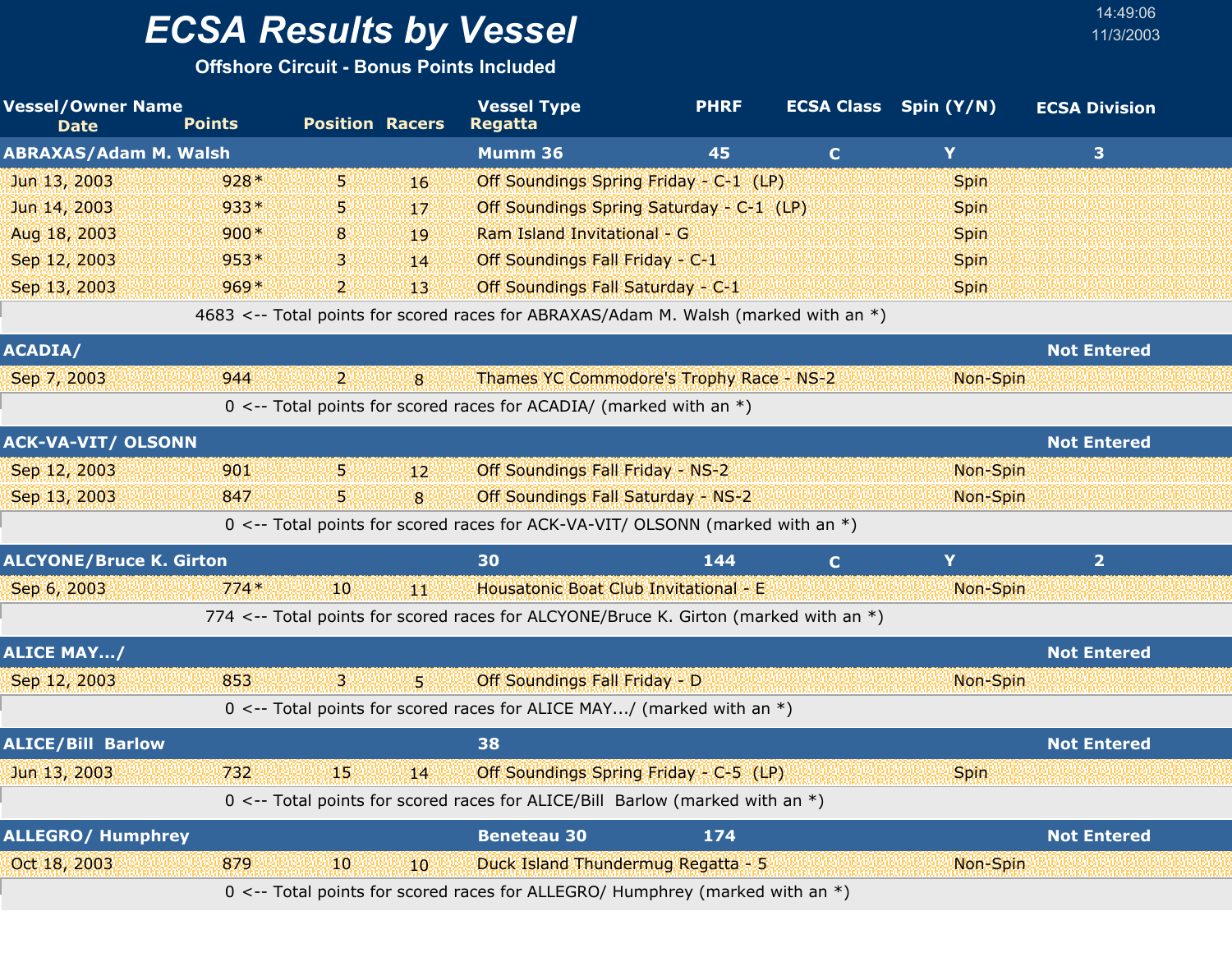## *ECSA Results by Vessel* 11/3/2003

| <b>Vessel/Owner Name</b><br><b>Date</b> | <b>Points</b> | <b>Position Racers</b> |                  | <b>Vessel Type</b><br>Regatta                                                       | <b>PHRF</b> | <b>ECSA Class</b> | Spin $(Y/N)$ | <b>ECSA Division</b> |  |
|-----------------------------------------|---------------|------------------------|------------------|-------------------------------------------------------------------------------------|-------------|-------------------|--------------|----------------------|--|
| <b>ALLEGRO II/BOB CULLEN JR</b>         |               |                        |                  |                                                                                     |             |                   |              | $\bullet$            |  |
| Jul 19, 2003                            | 980           | N M                    | 9                | Thames YC Governors Trophy - Non-Spinnaker (LP)                                     |             |                   | Non-Spin     |                      |  |
|                                         |               |                        |                  | 0 <-- Total points for scored races for ALLEGRO II/BOB CULLEN JR (marked with an *) |             |                   |              |                      |  |
| <b>ALTARA/ Miller</b>                   |               |                        |                  | <b>C&amp;C 33</b>                                                                   | 176         |                   |              | <b>Not Entered</b>   |  |
| Oct 18, 2003                            | 944           | 郹                      | 10               | Duck Island Thundermug Regatta - 5                                                  |             |                   | Non-Spin     |                      |  |
|                                         |               |                        |                  | 0 <-- Total points for scored races for ALTARA/ Miller (marked with an *)           |             |                   |              |                      |  |
| <b>AMBIENT/ RIKER</b>                   |               |                        |                  |                                                                                     |             |                   |              | <b>Not Entered</b>   |  |
| Jun 13, 2003                            | 730           | 14                     | 13               | <b>Off Soundings Spring Friday - NS-2</b>                                           |             |                   | Non-Spin     |                      |  |
| Sep 12, 2003                            | 772           | ЩŅ                     | 12 <sup>2</sup>  | Off Soundings Fall Friday - NS-2                                                    |             |                   | Non-Spin     |                      |  |
|                                         |               |                        |                  | 0 <-- Total points for scored races for AMBIENT/ RIKER (marked with an *)           |             |                   |              |                      |  |
| <b>AMITY/ Moore</b>                     |               |                        |                  |                                                                                     |             |                   |              | <b>Not Entered</b>   |  |
| Jun 7, 2003                             | 685           | 54                     | $\overline{4}$   | Duck Island Spring Regatta - 4 (LP)                                                 |             |                   | Non-Spin     |                      |  |
|                                         |               |                        |                  | 0 <-- Total points for scored races for AMITY/ Moore (marked with an $*)$           |             |                   |              |                      |  |
| <b>ANDIAMO</b>                          |               |                        |                  |                                                                                     |             |                   |              | <b>Not Entered</b>   |  |
| Sep 12, 2003                            | 905           | 2.                     | 51               | Off Soundings Fall Friday - D                                                       |             |                   | Non-Spin     |                      |  |
|                                         |               |                        |                  | 0 <-- Total points for scored races for ANDIAMO                                     |             |                   |              |                      |  |
| <b>ANIMATION/J WALSER</b>               |               |                        |                  | 29                                                                                  | 120         | <b>HP</b>         | Y            | 3                    |  |
| Jul 19, 2003                            | 802*          | 8                      | 10 <sup>10</sup> | Branford Annual Invitational - 3 (LP)                                               |             |                   | <b>Spin</b>  |                      |  |
| Oct 11, 2003                            | 879*          | 3.                     | $6 \overline{6}$ | HBC/MYC/WCS Columbus Day Regatta - B                                                |             |                   | <b>Spin</b>  |                      |  |
|                                         |               |                        |                  | 1681 <-- Total points for scored races for ANIMATION/J WALSER (marked with an *)    |             |                   |              |                      |  |
| <b>ANNELIESE/John Hale</b>              |               |                        |                  | Capri 25                                                                            | 177         | <b>HP</b>         | Y            | 4                    |  |
| Jul 19, 2003                            | 750           | 10                     | 10               | Branford Annual Invitational - 3 (LP)                                               |             |                   | <b>Spin</b>  |                      |  |
| Jul 20, 2003                            | $912*$        | 3                      | 8                | PINE ORCHARD ANNUAL INVITATIONAL - C (LP)                                           |             |                   | <b>Spin</b>  |                      |  |
| Aug 2, 2003                             | 861*          | 4                      | 7                | Milford Annual Invitational - C (LP)                                                |             |                   | <b>Spin</b>  |                      |  |
| Aug 3, 2003                             | 879*          | З.                     | $6 \,$           | New Haven YC Mayor's Cup - D (LP)                                                   |             |                   | <b>Spin</b>  |                      |  |
| Aug 9, 2003                             | $922*$        | 2.                     | 3                | Windjammer Overnight Race - B (LP)                                                  |             |                   | <b>Spin</b>  |                      |  |
| Sep 6, 2003                             | 894 *         | $\overline{4}$         | $\overline{9}$   | Housatonic Boat Club Invitational - D                                               |             |                   | <b>Spin</b>  |                      |  |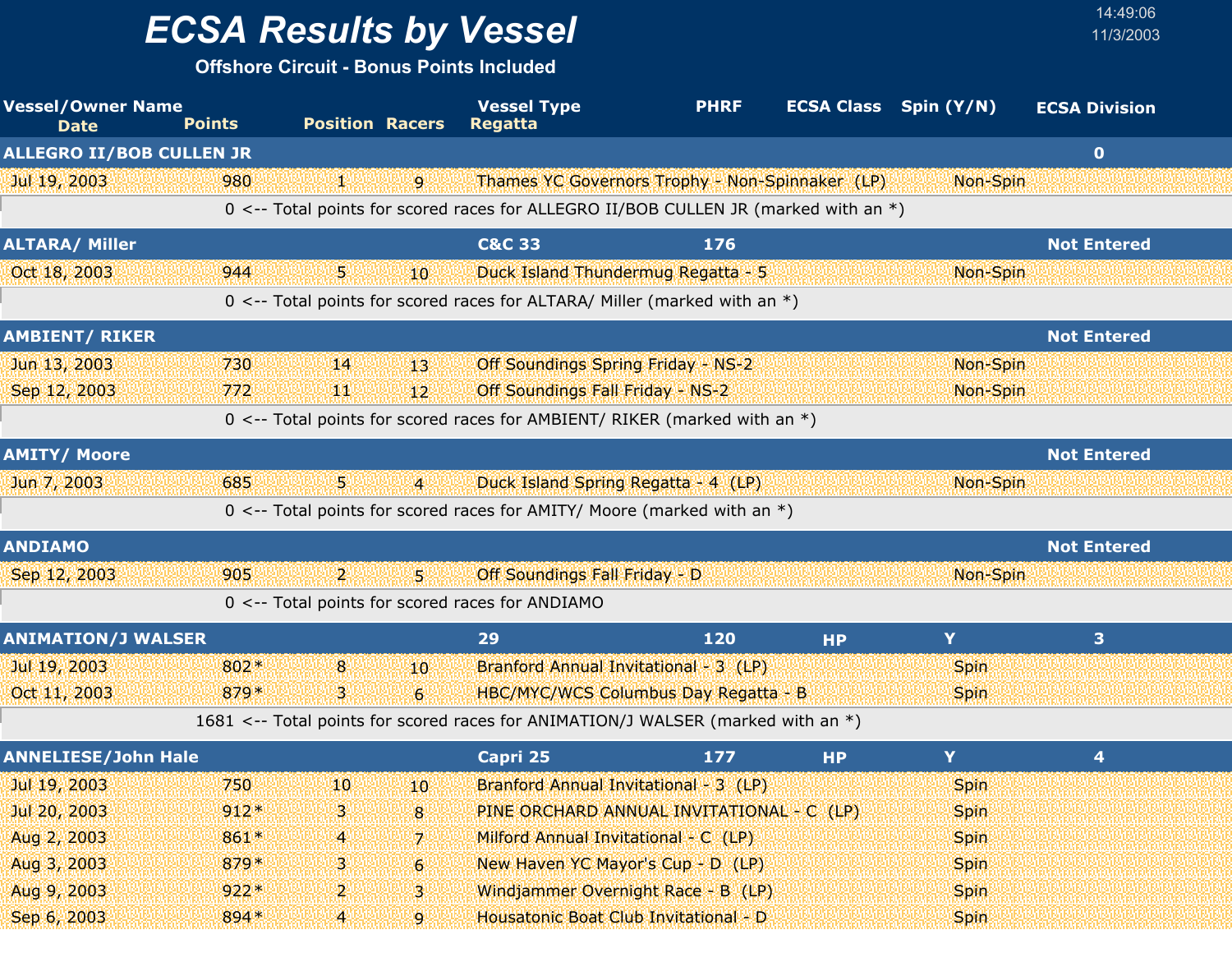## *ECSA Results by Vessel* 11/3/2003

| <b>Vessel/Owner Name</b><br><b>Date</b> | <b>Points</b> | <b>Position Racers</b> |                | <b>Vessel Type</b><br><b>Regatta</b>                                                  | <b>PHRF</b> | <b>ECSA Class</b> Spin (Y/N) |             | <b>ECSA Division</b> |
|-----------------------------------------|---------------|------------------------|----------------|---------------------------------------------------------------------------------------|-------------|------------------------------|-------------|----------------------|
| Sep 27, 2003                            | 815*          | 6                      | 8              | Milford Last Chance Regatta - C                                                       |             |                              | Spin        |                      |
| Oct 11, 2003                            | 750           | 6                      | $6 \,$         | <b>HBC/MYC/WCS Columbus Day Regatta - B</b>                                           |             |                              | <b>Spin</b> |                      |
|                                         |               |                        |                | 5283 <-- Total points for scored races for ANNELIESE/John Hale (marked with an *)     |             |                              |             |                      |
| <b>AQUILO/Manfred G. Noack</b>          |               |                        |                | $J-28$                                                                                | 167         | $\mathbf C$                  | Y           | $\overline{2}$       |
| Jun 13, 2003                            | 730           | 14                     | 13             | Off Soundings Spring Friday - NS-2                                                    |             |                              | Non-Spin    |                      |
| Jun 14, 2003                            | 821*          | 8                      | 44             | Off Soundings Spring Saturday - NS-2 (LP)                                             |             |                              | Non-Spin    |                      |
| Jun 29, 2003                            | 750*          | 6                      | $6 \,$         | Shennecossett/Baldwin Pine Island Race - II (LP)                                      |             |                              | <b>Spin</b> |                      |
| Jul 13, 2003                            | 802*          | 4                      | 5.             | North Cove Outer Light Classic - 3 - Spinnaker 1 (LP)                                 |             |                              | <b>Spin</b> |                      |
| Jul 19, 2003                            | 787*          | 6                      | 7              | Branford Annual Invitational - 4 (LP)                                                 |             |                              | Spin        |                      |
| Jul 20, 2003                            | 815*          | 6                      | 8              | PINE ORCHARD ANNUAL INVITATIONAL - C (LP)                                             |             |                              | <b>Spin</b> |                      |
| Sep 27, 2003                            | 782*          | 7.                     | 8              | Milford Last Chance Regatta - C                                                       |             |                              | Spin        |                      |
|                                         |               |                        |                | 4757 <-- Total points for scored races for AQUILO/Manfred G. Noack (marked with an *) |             |                              |             |                      |
| <b>ARABESQUE/Robert Bruno</b>           |               |                        |                |                                                                                       |             |                              |             | <b>Not Entered</b>   |
| Sep 12, 2003                            | 726           | 12                     | 440            | Off Soundings Fall Friday - C-5                                                       |             |                              | Spin        |                      |
| Sep 13, 2003                            | 898           | З                      | 7              | Off Soundings Fall Saturday - C-5                                                     |             |                              | <b>Spin</b> |                      |
| Oct 18, 2003                            | 944           | 5.                     | 10             | Duck Island Thundermug Regatta - 3                                                    |             |                              | <b>Spin</b> |                      |
|                                         |               |                        |                | 0 <-- Total points for scored races for ARABESQUE/Robert Bruno (marked with an *)     |             |                              |             |                      |
| <b>ARIANA/ Drozdel</b>                  |               |                        |                |                                                                                       |             |                              |             | <b>Not Entered</b>   |
| Jul 26, 2003                            | 865           | 54                     | $\overline{9}$ | MRMSA/Volvo-Leukemia Cup - 6 (LP)                                                     |             |                              | Non-Spin    |                      |
|                                         |               |                        |                | $0 \le -$ Total points for scored races for ARIANA/ Drozdel (marked with an $*)$      |             |                              |             |                      |
| <b>ARROW/ Bergendahl</b>                |               |                        |                |                                                                                       |             |                              |             | <b>Not Entered</b>   |
| Jul 26, 2003                            | 898           | 3.                     | 7.             | MRMSA/Volvo-Leukemia Cup - 2 (LP)                                                     |             |                              | <b>Spin</b> |                      |
| Aug 18, 2003                            | 913           | 7.                     | 19             | Ram Island Invitational - G                                                           |             |                              | Spin        |                      |
|                                         |               |                        |                | 0 <-- Total points for scored races for ARROW/ Bergendahl (marked with an *)          |             |                              |             |                      |
| <b>ARROW/Bruce Lockwood</b>             |               |                        |                | $J - 36$                                                                              | 99          | $\mathbf{C}$                 | N           | $\overline{z}$       |
| Jun 13, 2003                            | $957*$        | 2.                     | 10             | Off Soundings Spring Friday - NS-1 (LP)                                               |             |                              | Non-Spin    |                      |
| Jun 14, 2003                            | 807*          | 7.                     | $\mathbf{9}$   | Off Soundings Spring Saturday - NS-1 (LP)                                             |             |                              | Non-Spin    |                      |
| Sep 12, 2003                            | $915*$        | $\mathbf{4}$           | 44             | Off Soundings Fall Friday - NS-1                                                      |             |                              | Non-Spin    |                      |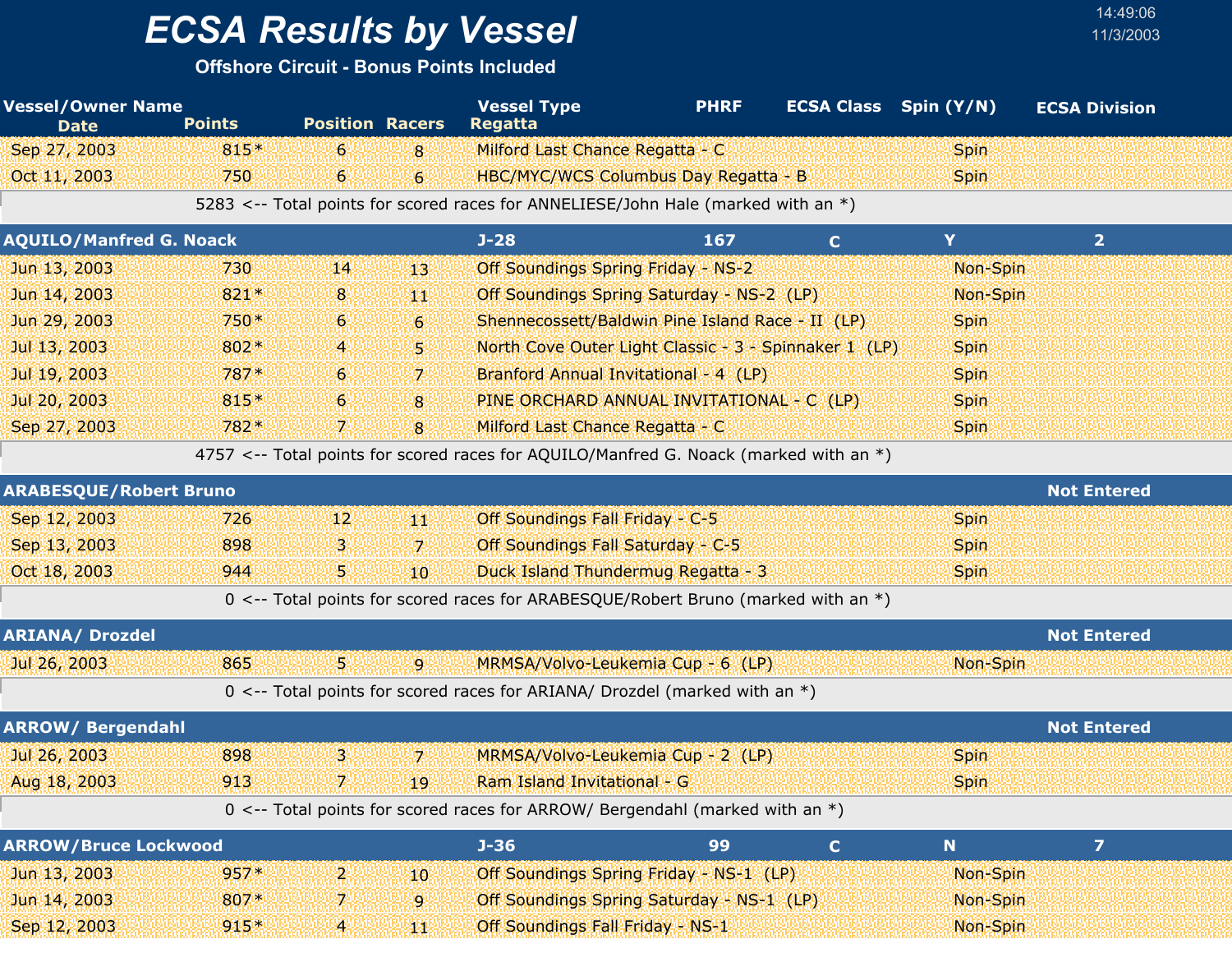## *ECSA Results by Vessel* 11/3/2003

| <b>Vessel/Owner Name</b><br><b>Date</b> | <b>Points</b> | <b>Position Racers</b> |                | <b>Vessel Type</b><br><b>Regatta</b>                                                     | <b>PHRF</b> | <b>ECSA Class</b> Spin (Y/N) |             | <b>ECSA Division</b> |  |
|-----------------------------------------|---------------|------------------------|----------------|------------------------------------------------------------------------------------------|-------------|------------------------------|-------------|----------------------|--|
| Sep 13, 2003                            | $976*$        | Y.                     | 8              | Off Soundings Fall Saturday - NS-1                                                       |             |                              | Non-Spin    |                      |  |
|                                         |               |                        |                | 3655 <-- Total points for scored races for ARROW/Bruce Lockwood (marked with an *)       |             |                              |             |                      |  |
| <b>ASTERIX/Ted Parker</b>               |               |                        |                |                                                                                          |             |                              |             | <b>Not Entered</b>   |  |
| Jun 13, 2003                            | 774           | 10                     | 44             | Off Soundings Spring Friday - C-6 (LP)                                                   |             |                              | <b>Spin</b> |                      |  |
| Jun 14, 2003                            | 750*          | щŅ                     | 44             | Off Soundings Spring Saturday - C-6 (LP)                                                 |             |                              | <b>Spin</b> |                      |  |
|                                         |               |                        |                | 750 <-- Total points for scored races for ASTERIX/Ted Parker (marked with an *)          |             |                              |             |                      |  |
| <b>ATLANTIC/Ben Blake</b>               |               |                        |                |                                                                                          |             |                              |             | <b>Not Entered</b>   |  |
| Aug 30, 2003                            | 750           | 12                     | 12             | Fishers Island YC 'Round the Island' - H                                                 |             |                              | <b>Spin</b> |                      |  |
|                                         |               |                        |                | 0 <-- Total points for scored races for ATLANTIC/Ben Blake (marked with an *)            |             |                              |             |                      |  |
| <b>AUDACIOUS/Robert S. Farnum</b>       |               |                        |                | Evelyn 25                                                                                | 147         | <b>HP</b>                    | Y.          | 4                    |  |
| Aug 2, 2003                             | 750*          | 7.                     | 7.             | Milford Annual Invitational - C (LP)                                                     |             |                              | <b>Spin</b> |                      |  |
| Aug 3, 2003                             | 750*          | 5                      | 5.             | New Haven YC Mayor's Cup - C (LP)                                                        |             |                              | <b>Spin</b> |                      |  |
| Sep 6, 2003                             | 836*          | $\overline{a}$         | $\mathbf{6}$   | Housatonic Boat Club Invitational - C                                                    |             |                              | Spin        |                      |  |
|                                         |               |                        |                | 2336 <-- Total points for scored races for AUDACIOUS/Robert S. Farnum (marked with an *) |             |                              |             |                      |  |
| <b>AURORA/Craig ROBERTS</b>             |               |                        |                | 36                                                                                       |             |                              |             | <b>Not Entered</b>   |  |
| Jul 19, 2003                            | 750           | 7.                     | $\mathbf{z}$   | Branford Annual Invitational - 2 (LP)                                                    |             |                              | Non-Spin    |                      |  |
| Jul 20, 2003                            | 853           | 3                      | 5              | PINE ORCHARD ANNUAL INVITATIONAL - D (LP)                                                |             |                              | Non-Spin    |                      |  |
|                                         |               |                        |                | 0 <-- Total points for scored races for AURORA/Craig ROBERTS (marked with an *)          |             |                              |             |                      |  |
| <b>AVARA/Zia Ur Rahman</b>              |               |                        |                |                                                                                          |             |                              |             | <b>Not Entered</b>   |  |
| Jul 26, 2003                            | 905           | $\overline{2}$         | 51             | MRMSA/Volvo-Leukemia Cup - 7 (LP)                                                        |             |                              |             |                      |  |
| Aug 30, 2003                            | 793           | 15                     | 18             | Fishers Island YC 'Round the Island' - C                                                 |             |                              | Non-Spin    |                      |  |
|                                         |               |                        |                | 0 <-- Total points for scored races for AVARA/Zia Ur Rahman (marked with an *)           |             |                              |             |                      |  |
| <b>BAD DOG/BILL MORTENSEN</b>           |               |                        |                | $J - 24$                                                                                 | 171         | <b>HP</b>                    | Y           | $\overline{4}$       |  |
| Jun 13, 2003                            | 802*          | 8                      | 10             | Off Soundings Spring Friday - C-4 (LP)                                                   |             |                              | <b>Spin</b> |                      |  |
| Jun 14, 2003                            | 980*          | и.                     | $\overline{9}$ | Off Soundings Spring Saturday - C-4 (LP)                                                 |             |                              | <b>Spin</b> |                      |  |
|                                         |               |                        |                | 1782 <-- Total points for scored races for BAD DOG/BILL MORTENSEN (marked with an *)     |             |                              |             |                      |  |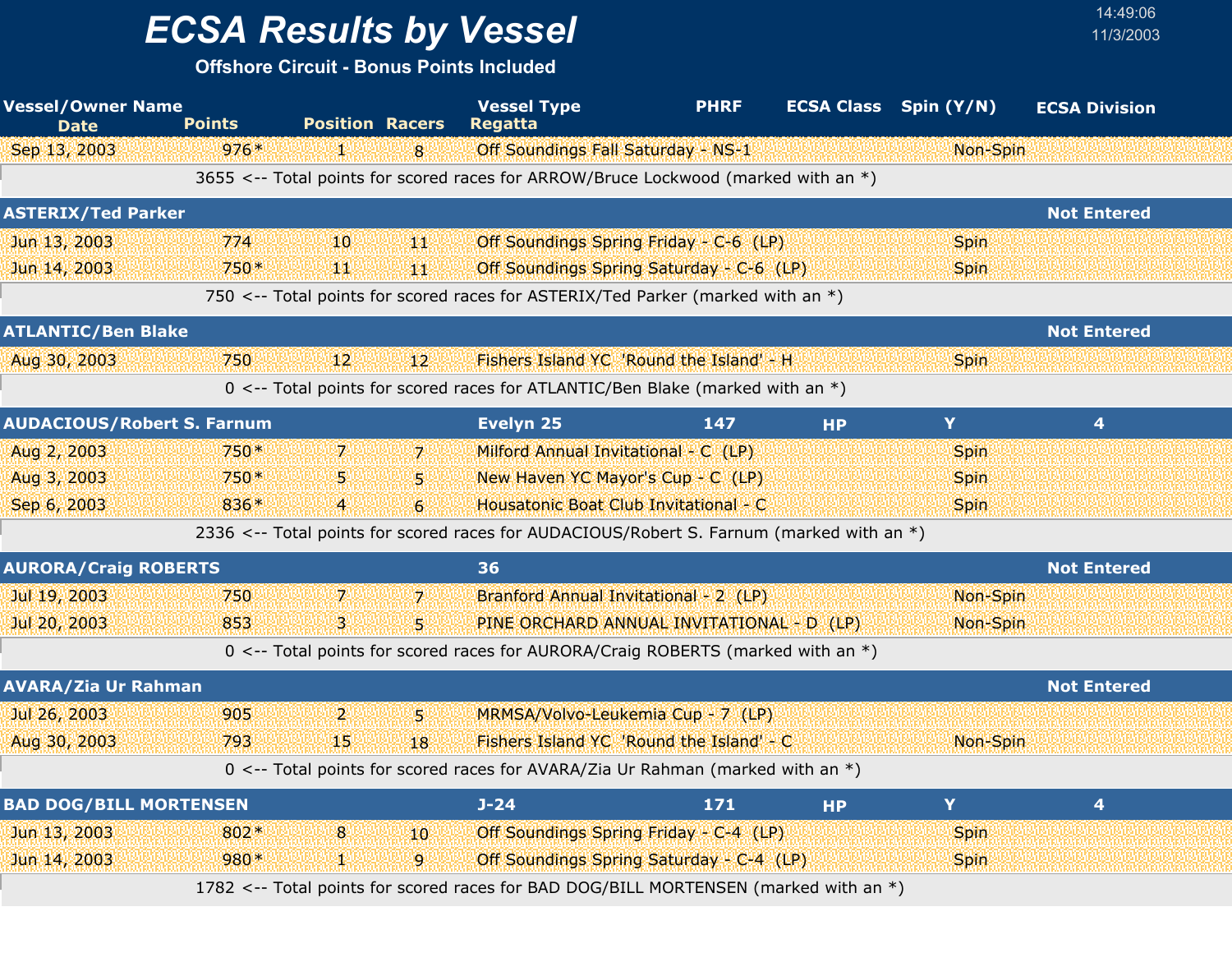**Offshore Circuit - Bonus Points Included**

| <b>Vessel/Owner Name</b><br><b>Date</b> | <b>Points</b> | <b>Position Racers</b> |                 | <b>Vessel Type</b><br>Regatta                                                        | <b>PHRF</b> |           | <b>ECSA Class</b> Spin (Y/N) | <b>ECSA Division</b> |  |
|-----------------------------------------|---------------|------------------------|-----------------|--------------------------------------------------------------------------------------|-------------|-----------|------------------------------|----------------------|--|
| <b>BAGATELLE/Thomas Doyle</b>           |               |                        |                 | Kiss 44                                                                              | 9           | <b>HP</b> | Y                            | 3                    |  |
| Jun 29, 2003                            | $779*$        | 8                      | 9               | Shennecossett/Baldwin Pine Island Race - I (LP)                                      |             |           | <b>Spin</b>                  |                      |  |
| Jul 12, 2003                            | 685           | 5.                     | $\overline{4}$  | Watch Hill-Horton/Block Island Sound - A (LP)                                        |             |           | <b>Spin</b>                  |                      |  |
| Aug 16, 2003                            | $750*$        | 9 <sub>1</sub>         | $\overline{9}$  | Masons Island Regatta - 5                                                            |             |           | <b>Spin</b>                  |                      |  |
| Aug 18, 2003                            | $764*$        | 18                     | 19              | Ram Island Invitational - G                                                          |             |           | <b>Spin</b>                  |                      |  |
| Aug 30, 2003                            | $944*$        | 31                     | $12^{\circ}$    | Fishers Island YC 'Round the Island' - H                                             |             |           | <b>Spin</b>                  |                      |  |
| Sep 7, 2003                             | 807*          | 7.                     | 9               | Thames YC Commodore's Trophy Race - C-1                                              |             |           | <b>Spin</b>                  |                      |  |
| Sep 12, 2003                            | $787*$        | 12 <sup>1</sup>        | 14              | Off Soundings Fall Friday - C-1                                                      |             |           | <b>Spin</b>                  |                      |  |
| Sep 13, 2003                            | 750           | 13 <sup>1</sup>        | 13 <sup>1</sup> | Off Soundings Fall Saturday - C-1                                                    |             |           | <b>Spin</b>                  |                      |  |
|                                         |               |                        |                 | 4831 <-- Total points for scored races for BAGATELLE/Thomas Doyle (marked with an *) |             |           |                              |                      |  |
| <b>BALANCE/Jim Ohlheiser</b>            |               |                        |                 | $J - 33$                                                                             | 84          | <b>HP</b> | Y                            | 3                    |  |
| Sep 12, 2003                            | 861*          | $\overline{4}$         | $\mathbf{Z}$    | Off Soundings Fall Friday - C-3                                                      |             |           | <b>Spin</b>                  |                      |  |
| Sep 13, 2003                            | 861*          | $\overline{4}$         | 7.              | Off Soundings Fall Saturday - C-3                                                    |             |           | <b>Spin</b>                  |                      |  |

1722 <-- Total points for scored races for BALANCE/Jim Ohlheiser (marked with an \*)

| <b>BAMBOO/ MCFADDEN</b> |     |  |                                                                               | <b>Not Entered</b> |
|-------------------------|-----|--|-------------------------------------------------------------------------------|--------------------|
| Aug 18, 2003            | 836 |  | Ram Island Invitational - B                                                   | Non-Spin           |
|                         |     |  | 0 <-- Total points for scored races for BAMBOO/ MCFADDEN (marked with an $*)$ |                    |

| <b>BANCHEE/Shawn Ensor</b> |        |                 |                | <b>Peterson 34</b>                                                                | 119 |             |                    |  |
|----------------------------|--------|-----------------|----------------|-----------------------------------------------------------------------------------|-----|-------------|--------------------|--|
| Jun 7, 2003                | $787*$ | 6 <sup>1</sup>  | 7              | Duck Island Spring Regatta - 2 (LP)                                               |     | <b>Spin</b> |                    |  |
| Jul 20, 2003               | $787*$ | 6 <sup>1</sup>  | 7              | PINE ORCHARD ANNUAL INVITATIONAL - B (LP)                                         |     | <b>Spin</b> |                    |  |
| Aug 2, 2003                | $750*$ | 9.              | $\overline{9}$ | Milford Annual Invitational - B (LP)                                              |     | <b>Spin</b> |                    |  |
| Aug 3, 2003                | $957*$ | N N             | 51             | New Haven YC Mayor's Cup - B (LP)                                                 |     | <b>Spin</b> |                    |  |
| Sep 12, 2003               | $774*$ | 10 <sup>1</sup> | ЧW             | Off Soundings Fall Friday - C-5                                                   |     | <b>Spin</b> |                    |  |
| Sep 27, 2003               | $750*$ | 8 <sup>1</sup>  | 8              | Milford Last Chance Regatta - A                                                   |     | <b>Spin</b> |                    |  |
|                            |        |                 |                | 4805 <-- Total points for scored races for BANCHEE/Shawn Ensor (marked with an *) |     |             |                    |  |
| <b>BANDIT/Jack Law</b>     |        |                 |                |                                                                                   |     |             | <b>Not Entered</b> |  |
| Jul 19, 2003               | 779    | 8               | 9              | Thames YC Governors Trophy - II (LP)                                              |     | <b>Spin</b> |                    |  |

Sep 7, 2003 779 8 9 Thames YC Commodore's Trophy Race - C-3 Spin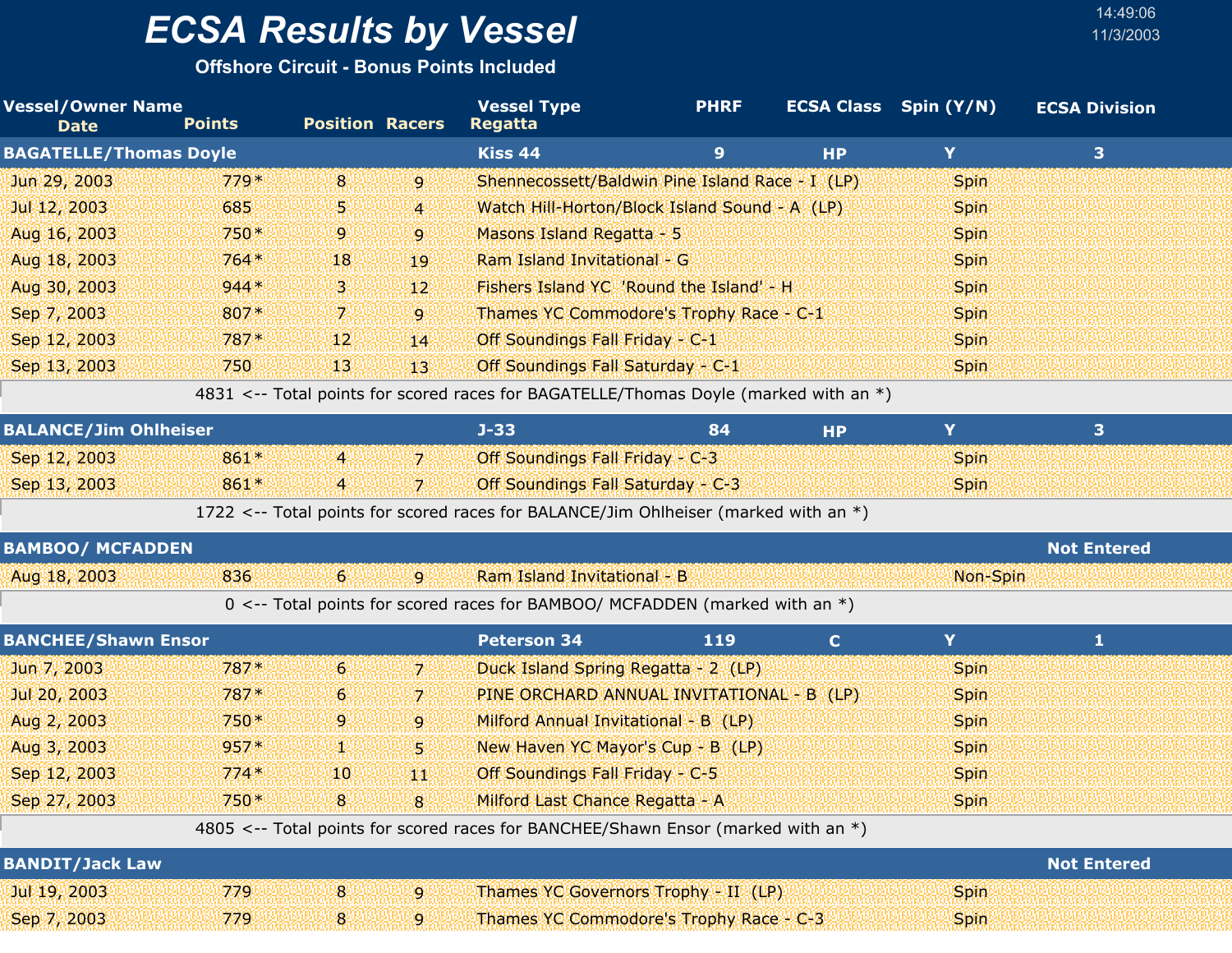**Offshore Circuit - Bonus Points Included**

| <b>Vessel/Owner Name</b><br><b>Date</b> | <b>Points</b> | <b>Position Racers</b> |                 | <b>Vessel Type</b><br><b>Regatta</b>                                                 | <b>PHRF</b> |           | <b>ECSA Class</b> Spin (Y/N) | <b>ECSA Division</b> |
|-----------------------------------------|---------------|------------------------|-----------------|--------------------------------------------------------------------------------------|-------------|-----------|------------------------------|----------------------|
|                                         |               |                        |                 | 0 <-- Total points for scored races for BANDIT/Jack Law (marked with an $*)$         |             |           |                              |                      |
| <b>BANJO/Rodney S. Johnstone</b>        |               |                        |                 |                                                                                      |             |           |                              | <b>Not Entered</b>   |
| Jun 13, 2003                            | 734           | 17                     | 16              | Off Soundings Spring Friday - C-1 (LP)                                               |             |           | <b>Spin</b>                  |                      |
| Jun 14, 2003                            | 948           | 4                      | 17 <sup>°</sup> | Off Soundings Spring Saturday - C-1 (LP)                                             |             |           | <b>Spin</b>                  |                      |
|                                         |               |                        |                 | 0 <-- Total points for scored races for BANJO/Rodney S. Johnstone (marked with an *) |             |           |                              |                      |
| <b>BANSHEE/ HERLIHY</b>                 |               |                        |                 | 36                                                                                   |             |           |                              | <b>Not Entered</b>   |
| Jul 19, 2003                            | 824           | 5.                     | 71              | Branford Annual Invitational - 4 (LP)                                                |             |           | <b>Spin</b>                  |                      |
| Sep 7, 2003                             | 779           | 8                      | 9               | Thames YC Commodore's Trophy Race - C-2                                              |             |           | <b>Spin</b>                  |                      |
|                                         |               |                        |                 | 0 <-- Total points for scored races for BANSHEE/ HERLIHY (marked with an *)          |             |           |                              |                      |
| <b>BARBCAT/</b>                         |               |                        |                 | 30                                                                                   |             |           |                              | <b>Not Entered</b>   |
| Jul 19, 2003                            | 861           | 4                      | 7 <sup>1</sup>  | Branford Annual Invitational - 1 (LP)                                                |             |           | Non-Spin                     |                      |
| Jul 20, 2003                            | 824           | 5                      | 71              | PINE ORCHARD ANNUAL INVITATIONAL - E (LP)                                            |             |           | Non-Spin                     |                      |
|                                         |               |                        |                 | 0 <-- Total points for scored races for BARBCAT/ (marked with an $*)$                |             |           |                              |                      |
| <b>BEAR/ USCGA</b>                      |               |                        |                 | 35                                                                                   |             |           |                              | <b>Not Entered</b>   |
| Aug 18, 2003                            | 791           | 16                     | 19              | Ram Island Invitational - G                                                          |             |           | <b>Spin</b>                  |                      |
| Aug 30, 2003                            | 815           | 9                      | 12 <sup>°</sup> | Fishers Island YC 'Round the Island' - H                                             |             |           | <b>Spin</b>                  |                      |
| Sep 7, 2003                             | 779           | 8                      | 9               | Thames YC Commodore's Trophy Race - C-1                                              |             |           | <b>Spin</b>                  |                      |
| Sep 12, 2003                            | 787           | $6\phantom{1}6$        | $\overline{7}$  | Off Soundings Fall Friday - J                                                        |             |           | <b>Spin</b>                  |                      |
|                                         |               |                        |                 | $0 \le -5$ Total points for scored races for BEAR/ USCGA (marked with an *)          |             |           |                              |                      |
| <b>BEARCAT/Jack Lombard</b>             |               |                        |                 | <b>Nonsuch 30</b>                                                                    | 192         | <b>AB</b> | N                            | 5                    |
| Jun 13, 2003                            | $966*$        | ¥.                     | $\overline{6}$  | Off Soundings Spring Friday - B (LP)                                                 |             |           | <b>Spin</b>                  |                      |
| Jun 14, 2003                            | 853           | В                      | 5               | Off Soundings Spring Saturday - B (LP)                                               |             |           | <b>Spin</b>                  |                      |
| Jul 13, 2003                            | 750           | 4                      | $\overline{4}$  | North Cove Outer Light Classic - 2 - Cruising Canvas (LP)                            |             |           | Non-Spin                     |                      |
| Jul 19, 2003                            | 898*          | з                      | 7.              | Branford Annual Invitational - 1 (LP)                                                |             |           | Non-Spin                     |                      |
| Jul 20, 2003                            | 861*          | $\overline{4}$         | 7.              | PINE ORCHARD ANNUAL INVITATIONAL - E (LP)                                            |             |           | Non-Spin                     |                      |
| Aug 18, 2003                            | $944*$        | 2                      | 8               | Ram Island Invitational - C                                                          |             |           | <b>Spin</b>                  |                      |
| Sep 7, 2003                             | 802           | 8                      | 10              | Thames YC Commodore's Trophy Race - NS-1                                             |             |           | Non-Spin                     |                      |
| Sep 12, 2003                            | $989*$        | 凞                      | 13 <sup>°</sup> | Off Soundings Fall Friday - NS-3                                                     |             |           | Non-Spin                     |                      |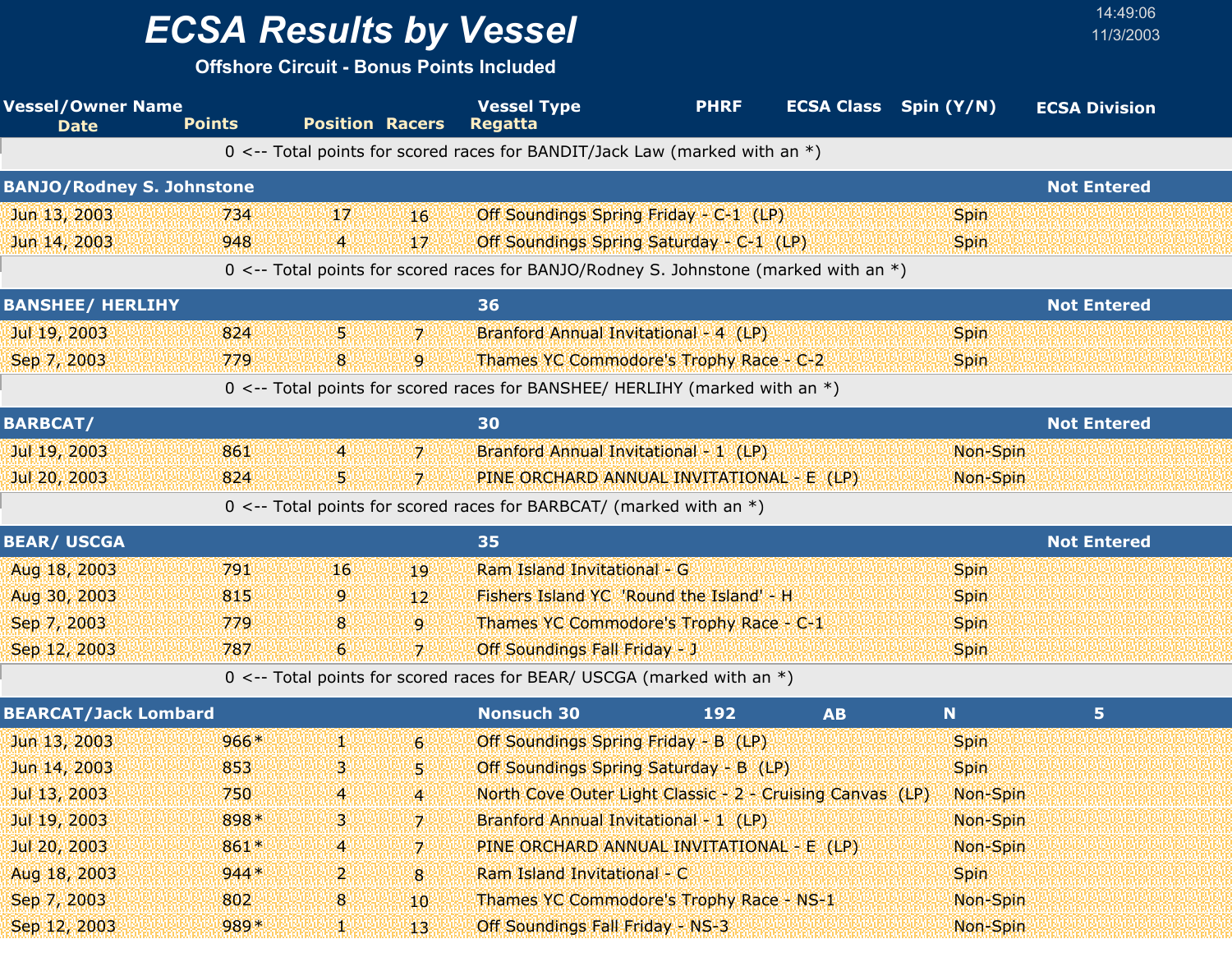## *ECSA Results by Vessel* 11/3/2003

| <b>Vessel/Owner Name</b><br><b>Date</b> | <b>Points</b> | <b>Position Racers</b>                                                                  | <b>Vessel Type</b><br><b>Regatta</b>                      | <b>PHRF</b> | <b>ECSA Class</b> Spin (Y/N) |             | <b>ECSA Division</b> |  |
|-----------------------------------------|---------------|-----------------------------------------------------------------------------------------|-----------------------------------------------------------|-------------|------------------------------|-------------|----------------------|--|
| Oct 18, 2003                            | $976*$        | 2.<br>8                                                                                 | Duck Island Thundermug Regatta - 4                        |             |                              | Non-Spin    |                      |  |
|                                         |               | 5634 <-- Total points for scored races for BEARCAT/Jack Lombard (marked with an *)      |                                                           |             |                              |             |                      |  |
| <b>BELLATRIX/Robert Camerino</b>        |               |                                                                                         |                                                           |             |                              |             | <b>Not Entered</b>   |  |
| Sep 12, 2003                            | 889           | 6<br>13'                                                                                | Off Soundings Fall Friday - NS-3                          |             |                              | Non-Spin    |                      |  |
| Sep 13, 2003                            | 966           | $6 \overline{6}$<br>92                                                                  | <b>Off Soundings Fall Saturday - NS-3</b>                 |             |                              | Non-Spin    |                      |  |
|                                         |               | 0 <-- Total points for scored races for BELLATRIX/Robert Camerino (marked with an *)    |                                                           |             |                              |             |                      |  |
| BERTHA/Hugh F. Luddecke, Jr.            |               |                                                                                         |                                                           |             |                              |             | <b>Not Entered</b>   |  |
| Sep 12, 2003                            | 730           | 14 <br>43.                                                                              | Off Soundings Fall Friday - NS-3                          |             |                              | Non-Spin    |                      |  |
|                                         |               | 0 <-- Total points for scored races for BERTHA/Hugh F. Luddecke, Jr. (marked with an *) |                                                           |             |                              |             |                      |  |
| <b>BETTY BOOP/</b>                      |               |                                                                                         |                                                           |             |                              |             | <b>Not Entered</b>   |  |
| Sep 7, 2003                             | 750           | 8<br>8                                                                                  | Thames YC Commodore's Trophy Race - NS-2                  |             |                              | Non-Spin    |                      |  |
|                                         |               | 0 <-- Total points for scored races for BETTY BOOP/ (marked with an *)                  |                                                           |             |                              |             |                      |  |
| <b>BLACKHAWK/</b>                       |               |                                                                                         |                                                           |             |                              |             | <b>Not Entered</b>   |  |
| Aug 2, 2003                             | 779           | 8<br>$\overline{9}$                                                                     | Milford Annual Invitational - A (LP)                      |             |                              | <b>Spin</b> |                      |  |
|                                         |               | 0 <-- Total points for scored races for BLACKHAWK/ (marked with an $*)$                 |                                                           |             |                              |             |                      |  |
| <b>BLIND DATE/David HENDERSON</b>       |               |                                                                                         |                                                           | 134         | $\mathbf C$                  | $\mathbf N$ | $\overline{ }$       |  |
| Jul 13, 2003                            | $944*$        | 44<br>$\overline{4}$                                                                    | North Cove Outer Light Classic - 2 - Cruising Canvas (LP) |             |                              | Non-Spin    |                      |  |
|                                         |               | 944 <-- Total points for scored races for BLIND DATE/David HENDERSON (marked with an *) |                                                           |             |                              |             |                      |  |
| <b>BLUE MOON/Jay Spalding</b>           |               |                                                                                         |                                                           |             |                              |             | <b>Not Entered</b>   |  |
| Jun 13, 2003                            | 853           | 3<br>5.                                                                                 | Off Soundings Spring Friday - D (LP)                      |             |                              |             |                      |  |
| Jun 14, 2003                            | 802           | 5.<br>4                                                                                 | Off Soundings Spring Saturday - D (LP)                    |             |                              |             |                      |  |
| Sep 12, 2003                            | 698           | 51<br>6                                                                                 | <b>Off Soundings Fall Friday - D</b>                      |             |                              | Non-Spin    |                      |  |
|                                         |               | 0 <-- Total points for scored races for BLUE MOON/Jay Spalding (marked with an *)       |                                                           |             |                              |             |                      |  |
| <b>BOBCAT/ Hunicke</b>                  |               |                                                                                         | <b>Freedom</b>                                            | 174         |                              |             | <b>Not Entered</b>   |  |
| Oct 18, 2003                            | 863           | 9<br>8                                                                                  | Duck Island Thundermug Regatta - 4                        |             |                              | Non-Spin    |                      |  |
|                                         |               | 0 <-- Total points for scored races for BOBCAT/ Hunicke (marked with an *)              |                                                           |             |                              |             |                      |  |
|                                         |               |                                                                                         |                                                           |             |                              |             |                      |  |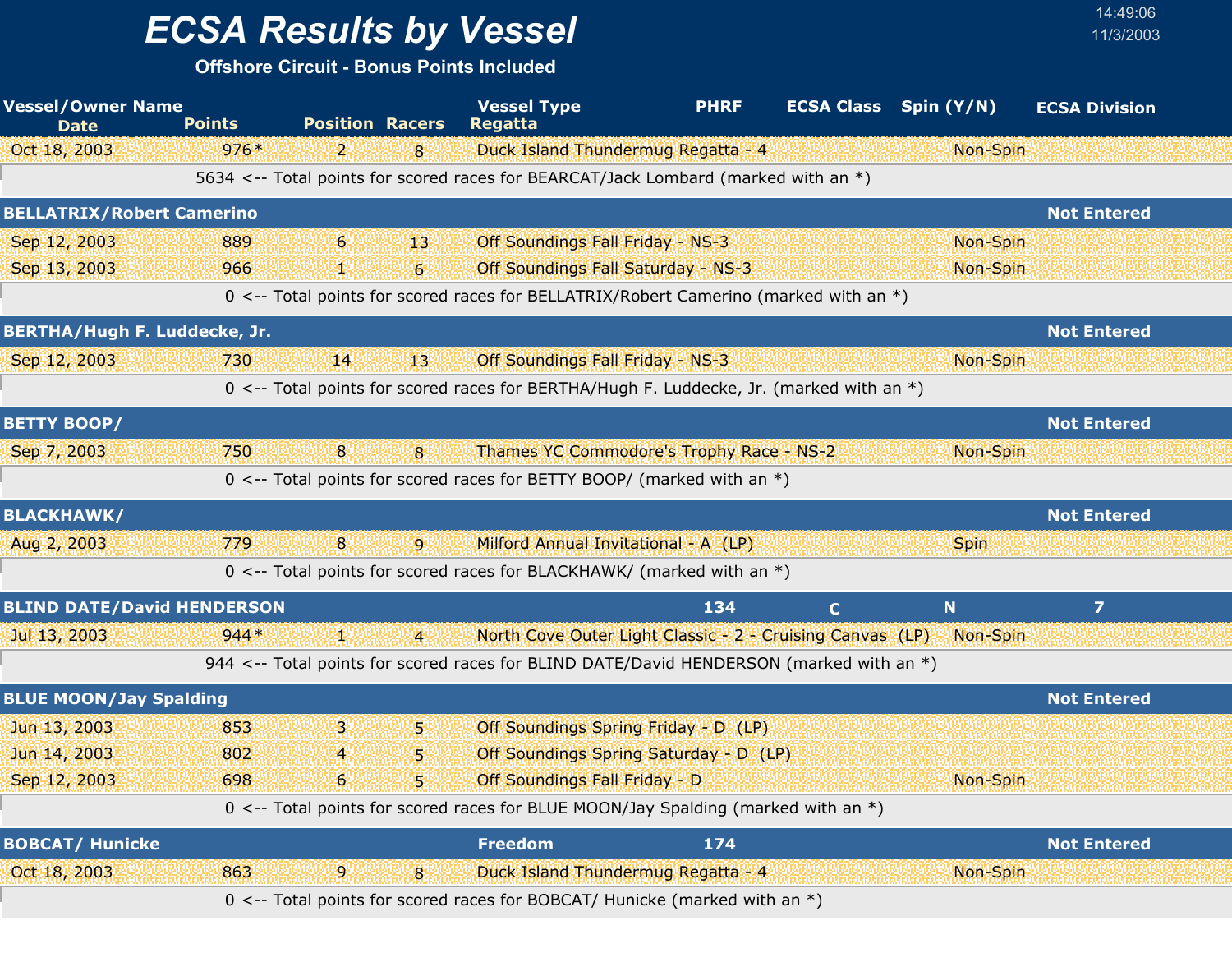**Offshore Circuit - Bonus Points Included**

| <b>Vessel/Owner Name</b><br><b>Date</b> | <b>Points</b> | <b>Position Racers</b> |              | <b>Vessel Type</b><br>Regatta                     | <b>PHRF</b> | ECSA Class Spin (Y/N) | <b>ECSA Division</b> |
|-----------------------------------------|---------------|------------------------|--------------|---------------------------------------------------|-------------|-----------------------|----------------------|
| <b>BONANZA/George Bates</b>             |               |                        |              | <b>Ensign</b>                                     |             |                       | <b>Not Entered</b>   |
| Jul 19, 2003                            | 944           | עצי                    | 8            | Thames YC Governors Trophy - Ensigns (LP)         |             |                       |                      |
| Aug 16, 2003                            | 944           | تنانا                  | $\mathbf{4}$ | Masons Island Regatta - 3                         |             | <b>Spin</b>           |                      |
| Aug 18, 2003                            | 750           | -61                    | $\epsilon$   | Ram Island Invitational - A                       |             | <b>Spin</b>           |                      |
| Aug 30, 2003                            | 972           | 455                    | -71          | Fishers Island YC 'Round the Island' - A          |             |                       |                      |
| Sep 7, 2003                             | 944           | ועי                    | <b>8</b>     | <b>Thames YC Commodore's Trophy Race - Ensign</b> |             |                       |                      |

0 <-- Total points for scored races for BONANZA/George Bates (marked with an \*)

| <b>BRER RABBIT III/William A. Loweth</b> |        |                |                | <b>C&amp;C 33</b>                 | 149                                      |             |  |
|------------------------------------------|--------|----------------|----------------|-----------------------------------|------------------------------------------|-------------|--|
| Jun 13, 2003                             | 898*   | -6.            | 14             |                                   | Off Soundings Spring Friday - C-5 (LP)   | <b>Spin</b> |  |
| Jun 14, 2003                             | 869    | 7.             | 43.            |                                   | Off Soundings Spring Saturday - C-5 (LP) | <b>Spin</b> |  |
| Jul 26, 2003                             | $966*$ | N.             | 6 <sup>1</sup> |                                   | MRMSA/Volvo-Leukemia Cup - 3 (LP)        | <b>Spin</b> |  |
| Aug 16, 2003                             | $879*$ | 6 <sup>1</sup> | $12^{\circ}$   | Masons Island Regatta - 1         |                                          | <b>Spin</b> |  |
| Aug 18, 2003                             | 935*   | $\overline{4}$ | 14             | Ram Island Invitational - D       |                                          | <b>Spin</b> |  |
| Aug 30, 2003                             | 810    | 10             | 43             |                                   | Fishers Island YC 'Round the Island' - E | <b>Spin</b> |  |
| Sep 12, 2003                             | 891*   | 5.             | 440            | Off Soundings Fall Friday - C-5   |                                          | <b>Spin</b> |  |
| Sep 13, 2003                             | 935*   | $\overline{2}$ | v.             | Off Soundings Fall Saturday - C-5 |                                          | <b>Spin</b> |  |

5504 <-- Total points for scored races for BRER RABBIT III/William A. Loweth (marked with an \*)

| <b>BRIALLIANT DISGUISE/Michael Lebov</b> |        |      |                  | 26<br>128                                                                                       | <b>HP</b> |             | 3                  |  |
|------------------------------------------|--------|------|------------------|-------------------------------------------------------------------------------------------------|-----------|-------------|--------------------|--|
| May 24, 2003                             | $824*$ | 5.   | 71               | Windjammer's Pierce Invitational - B (LP)                                                       |           |             |                    |  |
| Jul 19, 2003                             | $879*$ | 5.   | 10 <sup>°</sup>  | Branford Annual Invitational - 3 (LP)                                                           |           | <b>Spin</b> |                    |  |
| Sep 6, 2003                              | $922*$ | ו קי | $6 \overline{6}$ | Housatonic Boat Club Invitational - B                                                           |           | <b>Spin</b> |                    |  |
| Sep 27, 2003                             | 815*   | 6    | 8                | Milford Last Chance Regatta - B                                                                 |           | <b>Spin</b> |                    |  |
|                                          |        |      |                  | 3440 <-- Total points for scored races for BRIALLIANT DISGUISE/Michael Lebov (marked with an *) |           |             |                    |  |
|                                          |        |      |                  |                                                                                                 |           |             |                    |  |
| <b>BROWN EYED GIRL///</b>                |        |      |                  |                                                                                                 |           |             | <b>Not Entered</b> |  |
| Jul 19, 2003                             | 898    | З.   | 7.               | Branford Annual Invitational - 2 (LP)                                                           |           | Non-Spin    |                    |  |
|                                          |        |      |                  | 0 <-- Total points for scored races for BROWN EYED GIRL/ // (marked with an *)                  |           |             |                    |  |
| <b>BRUJA/R. Ronshagen</b>                |        |      |                  | 26                                                                                              | <b>HP</b> |             | 4                  |  |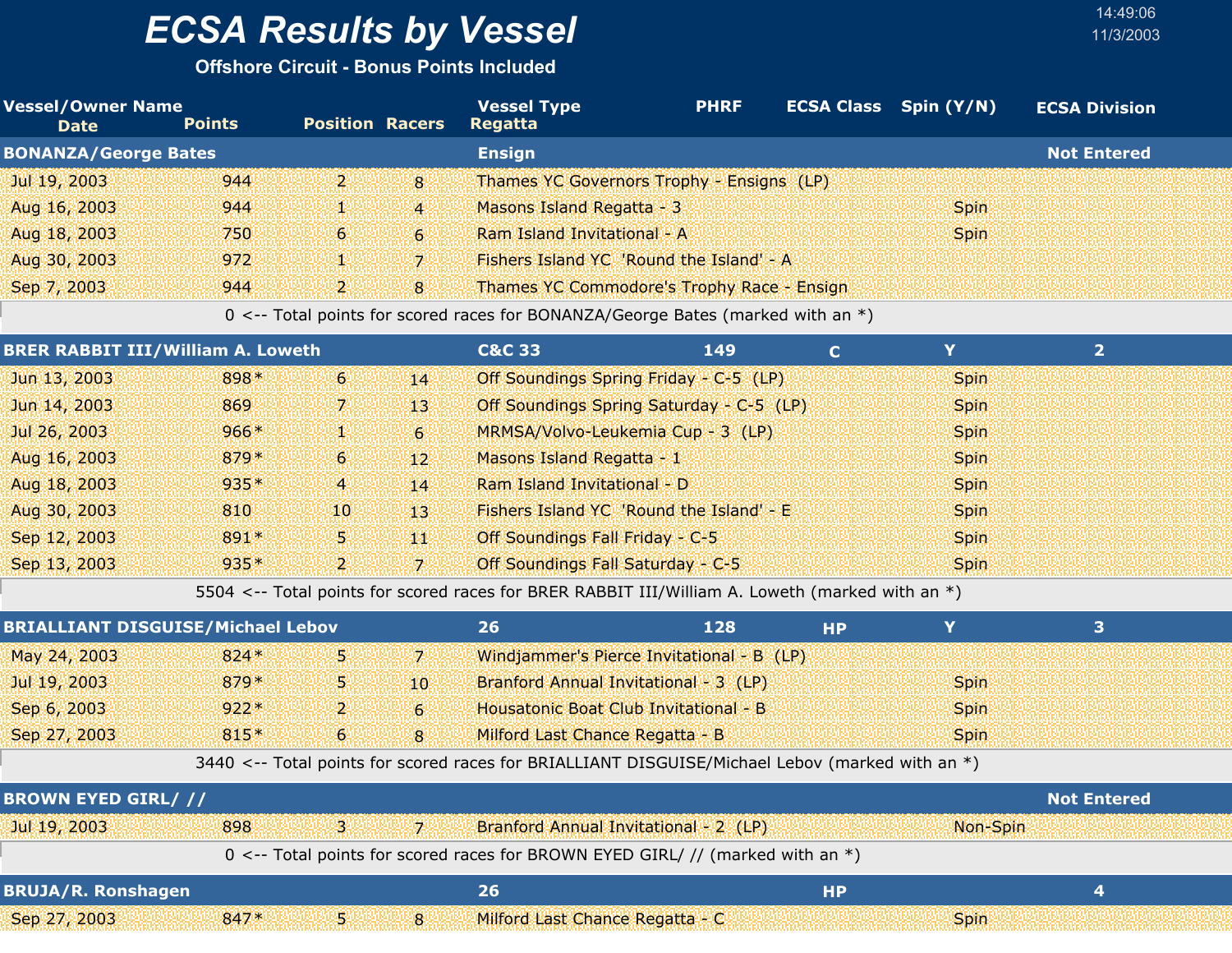**Offshore Circuit - Bonus Points Included**

| <b>Vessel/Owner Name</b><br><b>Date</b> | <b>Points</b> | <b>Position Racers</b> |                 | <b>Vessel Type</b><br><b>Regatta</b>                                                           | <b>PHRF</b> |             | <b>ECSA Class</b> Spin (Y/N) | <b>ECSA Division</b> |
|-----------------------------------------|---------------|------------------------|-----------------|------------------------------------------------------------------------------------------------|-------------|-------------|------------------------------|----------------------|
|                                         |               |                        |                 | 847 <-- Total points for scored races for BRUJA/R. Ronshagen (marked with an $*)$              |             |             |                              |                      |
| <b>BRYAN STATION/J. Douglas Craig</b>   |               |                        |                 | <b>Catalina 36</b>                                                                             | 169         | $\mathbf C$ | N                            | $\overline{z}$       |
| Jun 13, 2003                            | 869*          | 7.                     | 13              | <b>Off Soundings Spring Friday - NS-2</b>                                                      |             |             | Non-Spin                     |                      |
| Jun 14, 2003                            | $774*$        | 10                     | W               | Off Soundings Spring Saturday - NS-2 (LP)                                                      |             |             | Non-Spin                     |                      |
| Sep 12, 2003                            | $944*$        | З.                     | 12 <sup>2</sup> | <b>Off Soundings Fall Friday - NS-2</b>                                                        |             |             | Non-Spin                     |                      |
| Sep 13, 2003                            | 879*          | 4                      | $\bf{8}$        | <b>Off Soundings Fall Saturday - NS-2</b>                                                      |             |             | Non-Spin                     |                      |
|                                         |               |                        |                 | 3466 <-- Total points for scored races for BRYAN STATION/J. Douglas Craig (marked with an $*)$ |             |             |                              |                      |
| <b>BUCCANEER/ TIERNAN</b>               |               |                        |                 |                                                                                                |             |             |                              | <b>Not Entered</b>   |
| Jun 13, 2003                            | 776           | 9                      | 10              | Off Soundings Spring Friday - NS-3 (LP)                                                        |             |             | Non-Spin                     |                      |
| Jun 14, 2003                            | 828           | 7.                     | 10              | Off Soundings Spring Saturday - NS-3 (LP)                                                      |             |             | Non-Spin                     |                      |
| Sep 12, 2003                            | 790           | 喇叭                     | 13 <sup>°</sup> | Off Soundings Fall Friday - NS-3                                                               |             |             | Non-Spin                     |                      |
|                                         |               |                        |                 | 0 <-- Total points for scored races for BUCCANEER/ TIERNAN (marked with an *)                  |             |             |                              |                      |
| <b>CALIENTE</b>                         |               |                        |                 |                                                                                                |             |             |                              | <b>Not Entered</b>   |
| Jun 29, 2003                            | 750           | 9                      | $\overline{9}$  | Shennecossett/Baldwin Pine Island Race - I (LP)                                                |             |             | <b>Spin</b>                  |                      |
| Jul 26, 2003                            | 787           | 6                      | 7               | MRMSA/Volvo-Leukemia Cup - 2 (LP)                                                              |             |             | <b>Spin</b>                  |                      |
| Aug 16, 2003                            | 815           | 3                      | $\overline{4}$  | Watch Hill Fuller Invitational Race - A                                                        |             |             | <b>Spin</b>                  |                      |
| Sep 12, 2003                            | 750           | 14                     | 14              | Off Soundings Fall Friday - C-1                                                                |             |             | <b>Spin</b>                  |                      |
| Sep 13, 2003                            | 770           | 12                     | 13              | Off Soundings Fall Saturday - C-1                                                              |             |             | <b>Spin</b>                  |                      |
|                                         |               |                        |                 | 0 <-- Total points for scored races for CALIENTE                                               |             |             |                              |                      |
| <b>CALIENTE/Joel Z. Green</b>           |               |                        |                 | Mumm 36                                                                                        | 45          | <b>HP</b>   | Y                            | 3                    |
| May 24, 2003                            | $824*$        | 5.                     | 7.              | Windjammer's Pierce Invitational - A (LP)                                                      |             |             | <b>Spin</b>                  |                      |
| Jun 13, 2003                            | 895*          | 7.                     | 16              | Off Soundings Spring Friday - C-1 (LP)                                                         |             |             | <b>Spin</b>                  |                      |
| Jun 14, 2003                            | 887*          | 8                      | 17              | Off Soundings Spring Saturday - C-1 (LP)                                                       |             |             | <b>Spin</b>                  |                      |
| Aug 2, 2003                             | 980*          |                        | 9               | Milford Annual Invitational - A (LP)                                                           |             |             | <b>Spin</b>                  |                      |
| Aug 9, 2003                             | $931*$        | 3.                     | 5               | Windjammer Overnight Race - A (LP)                                                             |             |             | <b>Spin</b>                  |                      |
|                                         |               |                        |                 | 4517 <-- Total points for scored races for CALIENTE/Joel Z. Green (marked with an *)           |             |             |                              |                      |
| <b>CALLI/ Horne</b>                     |               |                        |                 |                                                                                                |             |             |                              | <b>Not Entered</b>   |
| Jun 13, 2003                            | 868           | $6 \overline{6}$       | 鱜               | Off Soundings Spring Friday - C-6 (LP)                                                         |             |             | <b>Spin</b>                  |                      |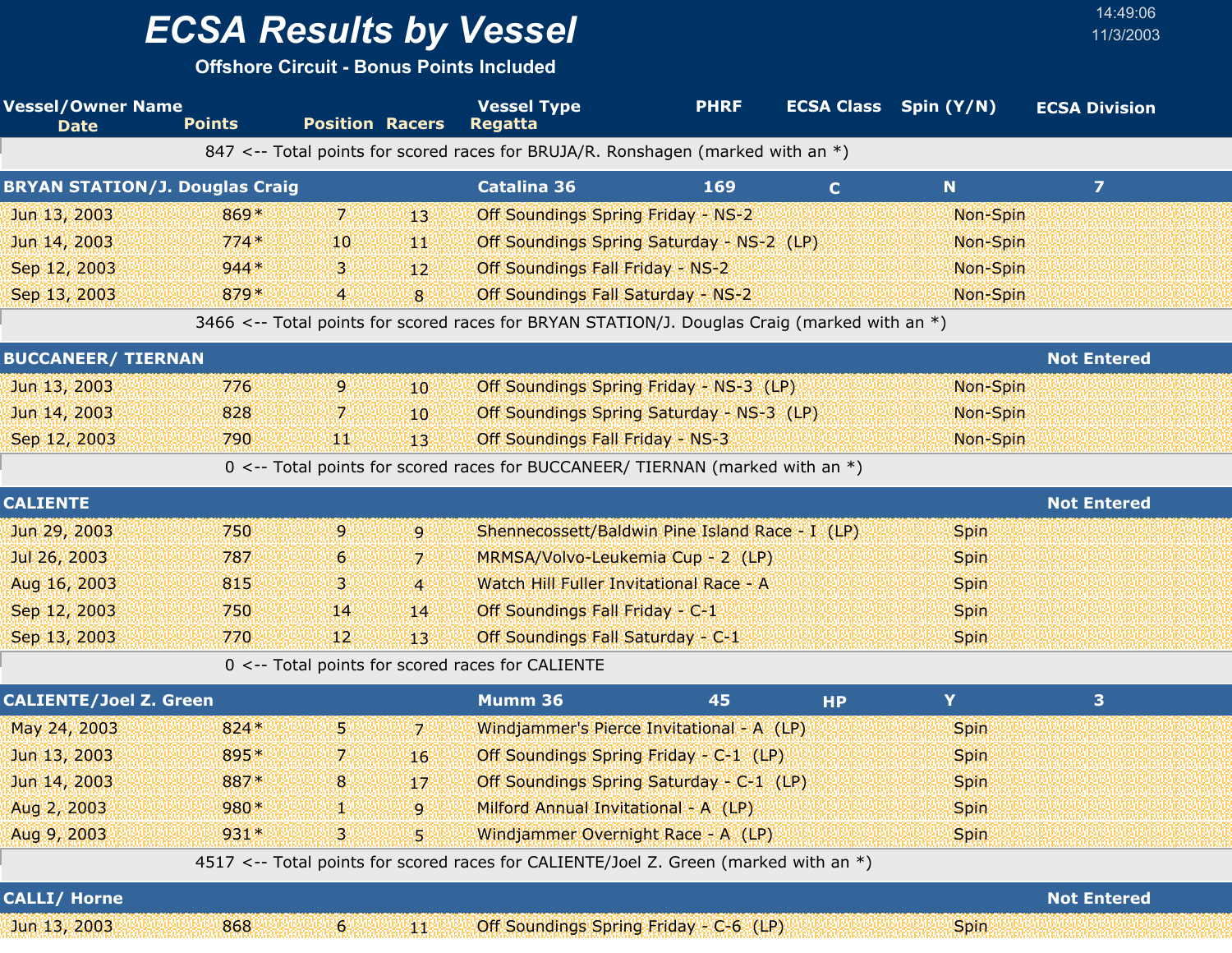**Offshore Circuit - Bonus Points Included**

| <b>Vessel/Owner Name</b><br><b>Date</b>  | <b>Points</b> | <b>Position Racers</b> |                  | <b>Vessel Type</b><br><b>Regatta</b>                                                    | <b>PHRF</b> |              | <b>ECSA Class</b> Spin (Y/N) | <b>ECSA Division</b> |  |
|------------------------------------------|---------------|------------------------|------------------|-----------------------------------------------------------------------------------------|-------------|--------------|------------------------------|----------------------|--|
| Jun 14, 2003                             | $962*$        | $\mathbf{2}$           | YЩ               | Off Soundings Spring Saturday - C-6 (LP)                                                |             |              | <b>Spin</b>                  |                      |  |
| Sep 12, 2003                             | 779           | 8                      | $\overline{9}$   | Off Soundings Fall Friday - C-6                                                         |             |              | <b>Spin</b>                  |                      |  |
| Sep 13, 2003                             | 824           | 5.                     | $\overline{7}$   | Off Soundings Fall Saturday - C-6                                                       |             |              | <b>Spin</b>                  |                      |  |
|                                          |               |                        |                  | 962 <-- Total points for scored races for CALLI/ Horne (marked with an $*)$             |             |              |                              |                      |  |
| <b>CAPRICORN/Judith C. Gibbs</b>         |               |                        |                  | <b>Ericson 38</b>                                                                       | 153         | $\mathbf C$  | N                            | $\overline{z}$       |  |
| Jun 13, 2003                             | $969*$        | $\mathbf{2}$           | 13               | <b>Off Soundings Spring Friday - NS-2</b>                                               |             |              | Non-Spin                     |                      |  |
| Jun 14, 2003                             | $915*$        | 4                      | YЩ               | Off Soundings Spring Saturday - NS-2 (LP)                                               |             |              | Non-Spin                     |                      |  |
| Sep 7, 2003                              | $957*$        | $\mathbf{2}$           | 10               | Thames YC Commodore's Trophy Race - NS-1                                                |             |              | Non-Spin                     |                      |  |
| Sep 12, 2003                             | $966*$        | 2.                     | 12               | Off Soundings Fall Friday - NS-2                                                        |             |              | Non-Spin                     |                      |  |
| Sep 13, 2003                             | $944*$        | 2.                     | 8                | Off Soundings Fall Saturday - NS-2                                                      |             |              | Non-Spin                     |                      |  |
|                                          |               |                        |                  | 4751 <-- Total points for scored races for CAPRICORN/Judith C. Gibbs (marked with an *) |             |              |                              |                      |  |
| <b>CARPE DIEM/Joseph KAPLOWE</b>         |               |                        |                  |                                                                                         |             | $\mathbf{C}$ | $\mathbf N$                  | <b>Not Entered</b>   |  |
| Jun 13, 2003                             | 750*          | 10                     | 10               | Off Soundings Spring Friday - NS-3 (LP)                                                 |             |              | Non-Spin                     |                      |  |
| Jun 14, 2003                             | 776           | 9                      | 10               | Off Soundings Spring Saturday - NS-3 (LP)                                               |             |              | Non-Spin                     |                      |  |
| Jul 11, 2003                             | 905           | 4                      | 5 <sub>1</sub>   | CCNE/Thames Great N. L. Ocean Race - A (LP)                                             |             |              | <b>Spin</b>                  |                      |  |
| Sep 12, 2003                             | 770           | 12 <sup>1</sup>        | 13               | Off Soundings Fall Friday - NS-3                                                        |             |              | Non-Spin                     |                      |  |
| Sep 13, 2003                             | 750           | $6 \overline{6}$       | $6 \overline{6}$ | Off Soundings Fall Saturday - NS-3                                                      |             |              | Non-Spin                     |                      |  |
|                                          |               |                        |                  | 750 <-- Total points for scored races for CARPE DIEM/Joseph KAPLOWE (marked with an *)  |             |              |                              |                      |  |
| <b>CASCADE/DAN SMITH</b>                 |               |                        |                  | 42                                                                                      |             |              |                              | <b>Not Entered</b>   |  |
| Jul 12, 2003                             | 815           | З.                     | $\overline{4}$   | Watch Hill-Horton/Block Island Sound - A (LP)                                           |             |              | <b>Spin</b>                  |                      |  |
| Aug 16, 2003                             | 685           | 5                      | $\overline{4}$   | Watch Hill Fuller Invitational Race - A                                                 |             |              | <b>Spin</b>                  |                      |  |
| Aug 30, 2003                             | 772           | 雞集                     | 12 <sup>2</sup>  | Fishers Island YC 'Round the Island' - H                                                |             |              | <b>Spin</b>                  |                      |  |
|                                          |               |                        |                  | 0 <-- Total points for scored races for CASCADE/DAN SMITH (marked with an *)            |             |              |                              |                      |  |
| <b>CATAMOUNT/ Mount</b>                  |               |                        |                  |                                                                                         |             |              |                              | <b>Not Entered</b>   |  |
| Aug 15, 2003                             | 944           | 2.                     | $\overline{4}$   | <b>Duck Island Overnight Race</b>                                                       |             |              | Non-Spin                     |                      |  |
|                                          |               |                        |                  | 0 <-- Total points for scored races for CATAMOUNT/ Mount (marked with an *)             |             |              |                              |                      |  |
| <b>CELEBRATION/Gerald/Priscilla Long</b> |               |                        |                  | <b>C&amp;C 38</b>                                                                       | 138         | $\mathbf C$  | Y                            | $\overline{2}$       |  |
| Jul 26, 2003                             | 807*          | 7.                     | 9                | MRMSA/Volvo-Leukemia Cup - 6 (LP)                                                       |             |              | Non-Spin                     |                      |  |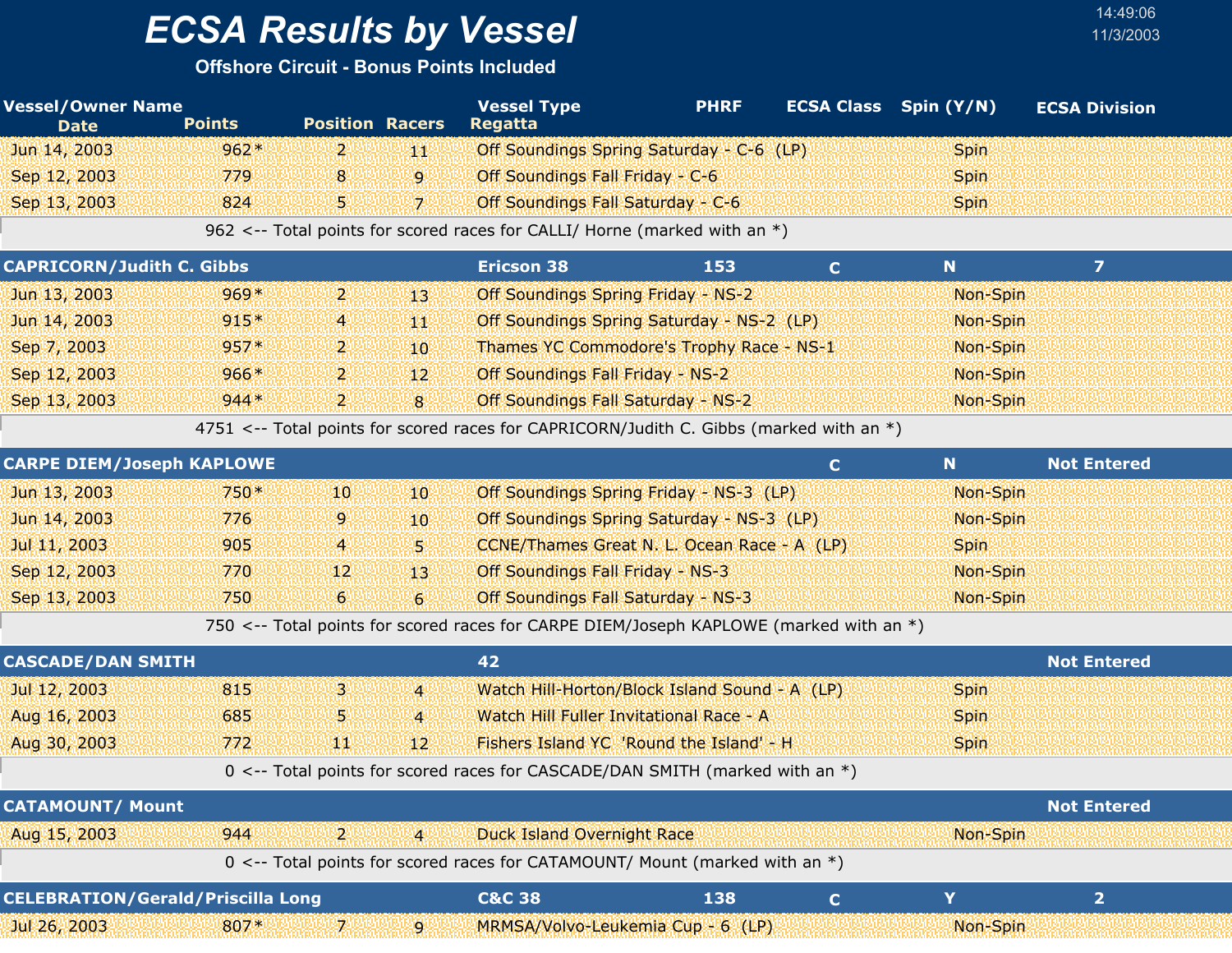**Offshore Circuit - Bonus Points Included**

| <b>Vessel/Owner Name</b><br><b>Date</b>  | <b>Points</b> | <b>Position Racers</b>   |                | <b>Vessel Type</b><br><b>Regatta</b>                                                           | <b>PHRF</b> |             | <b>ECSA Class</b> Spin (Y/N) | <b>ECSA Division</b> |  |
|------------------------------------------|---------------|--------------------------|----------------|------------------------------------------------------------------------------------------------|-------------|-------------|------------------------------|----------------------|--|
|                                          |               |                          |                | 807 <-- Total points for scored races for CELEBRATION/Gerald/Priscilla Long (marked with an *) |             |             |                              |                      |  |
| <b>CELEBRATION/Jeffrey W. Going</b>      |               |                          |                | <b>Morgan 24</b>                                                                               | 248         | <b>AB</b>   | Y                            | 5.                   |  |
| Jul 13, 2003                             | $957*$        | 92                       | 51             | North Cove Outer Light Classic - 1 - Cruising Canvas (LP)                                      |             |             | Non-Spin                     |                      |  |
| Aug 18, 2003                             | $922*$        | З.                       | $\overline{9}$ | Ram Island Invitational - B                                                                    |             |             | Non-Spin                     |                      |  |
| Sep 12, 2003                             | 698*          | 6                        | 5              | Off Soundings Fall Friday - B                                                                  |             |             | <b>Spin</b>                  |                      |  |
|                                          |               |                          |                | 2577 <-- Total points for scored races for CELEBRATION/Jeffrey W. Going (marked with an *)     |             |             |                              |                      |  |
| <b>CHAOS/Arnold Grant</b>                |               |                          |                |                                                                                                |             |             |                              | <b>Not Entered</b>   |  |
| Jun 13, 2003                             | 879           | З.                       | $6 \,$         | Off Soundings Spring Friday - B (LP)                                                           |             |             | <b>Spin</b>                  |                      |  |
| Jun 14, 2003                             | 802*          | $\overline{4}$           | S)             | Off Soundings Spring Saturday - B (LP)                                                         |             |             | <b>Spin</b>                  |                      |  |
|                                          |               |                          |                | 802 <-- Total points for scored races for CHAOS/Arnold Grant (marked with an *)                |             |             |                              |                      |  |
| <b>CHAOS/John D. McCrea</b>              |               |                          |                |                                                                                                |             |             |                              | <b>Not Entered</b>   |  |
| Jul 11, 2003                             | 957           | $\mathbf{Z}$             | 51             | CCNE/Thames Great N. L. Ocean Race - A (LP)                                                    |             |             | <b>Spin</b>                  |                      |  |
| Jul 26, 2003                             | 750           | 6                        | $6 \,$         | MRMSA/Volvo-Leukemia Cup - 3 (LP)                                                              |             |             | <b>Spin</b>                  |                      |  |
|                                          |               |                          |                | 0 <-- Total points for scored races for CHAOS/John D. McCrea (marked with an *)                |             |             |                              |                      |  |
| <b>CHARMER/Will Pease</b>                |               |                          |                | 40                                                                                             |             |             |                              | <b>Not Entered</b>   |  |
| Jun 13, 2003                             | 931           | B.                       | 10             | Off Soundings Spring Friday - A (LP)                                                           |             |             | <b>Spin</b>                  |                      |  |
| Jun 14, 2003                             | 983           |                          | 10.            | Off Soundings Spring Saturday - A (LP)                                                         |             |             | <b>Spin</b>                  |                      |  |
| Sep 12, 2003                             | 802           | 8                        | 10             | Off Soundings Fall Friday - A                                                                  |             |             | <b>Spin</b>                  |                      |  |
| Sep 13, 2003                             | 879           | $\overline{4}$           | 8              | <b>Off Soundings Fall Saturday - A</b>                                                         |             |             | <b>Spin</b>                  |                      |  |
|                                          |               |                          |                | 0 <-- Total points for scored races for CHARMER/Will Pease (marked with an *)                  |             |             |                              |                      |  |
| <b>CHECKERED DEMON/Neal S. O'Connell</b> |               |                          |                | <b>Holland ctm T/2</b>                                                                         | 161         | $\mathbf C$ | Y                            | $\overline{2}$       |  |
| Jun 13, 2003                             | 938*          | з.                       | 440            | Off Soundings Spring Friday - C-6 (LP)                                                         |             |             | <b>Spin</b>                  |                      |  |
| Jun 14, 2003                             | $915*$        | BBBBB <mark>4</mark> BBB | WHA            | Off Soundings Spring Saturday - C-6 (LP)                                                       |             |             | <b>Spin</b>                  |                      |  |
| Jun 29, 2003                             | 879           | 3.                       | 6              | Shennecossett/Baldwin Pine Island Race - II (LP)                                               |             |             | <b>Spin</b>                  |                      |  |
| Aug 16, 2003                             | 987*          | Ψ                        | 12             | Masons Island Regatta - 1                                                                      |             |             | <b>Spin</b>                  |                      |  |
| Aug 18, 2003                             | 861           | 8                        | 14             | Ram Island Invitational - D                                                                    |             |             | Spin                         |                      |  |
| Aug 30, 2003                             | $969*$        | 2                        | -13            | Fishers Island YC 'Round the Island' - E                                                       |             |             | <b>Spin</b>                  |                      |  |
| Sep 12, 2003                             | 894*          | $\boldsymbol{A}$         | $\mathbf{9}$   | Off Soundings Fall Friday - C-6                                                                |             |             | <b>Spin</b>                  |                      |  |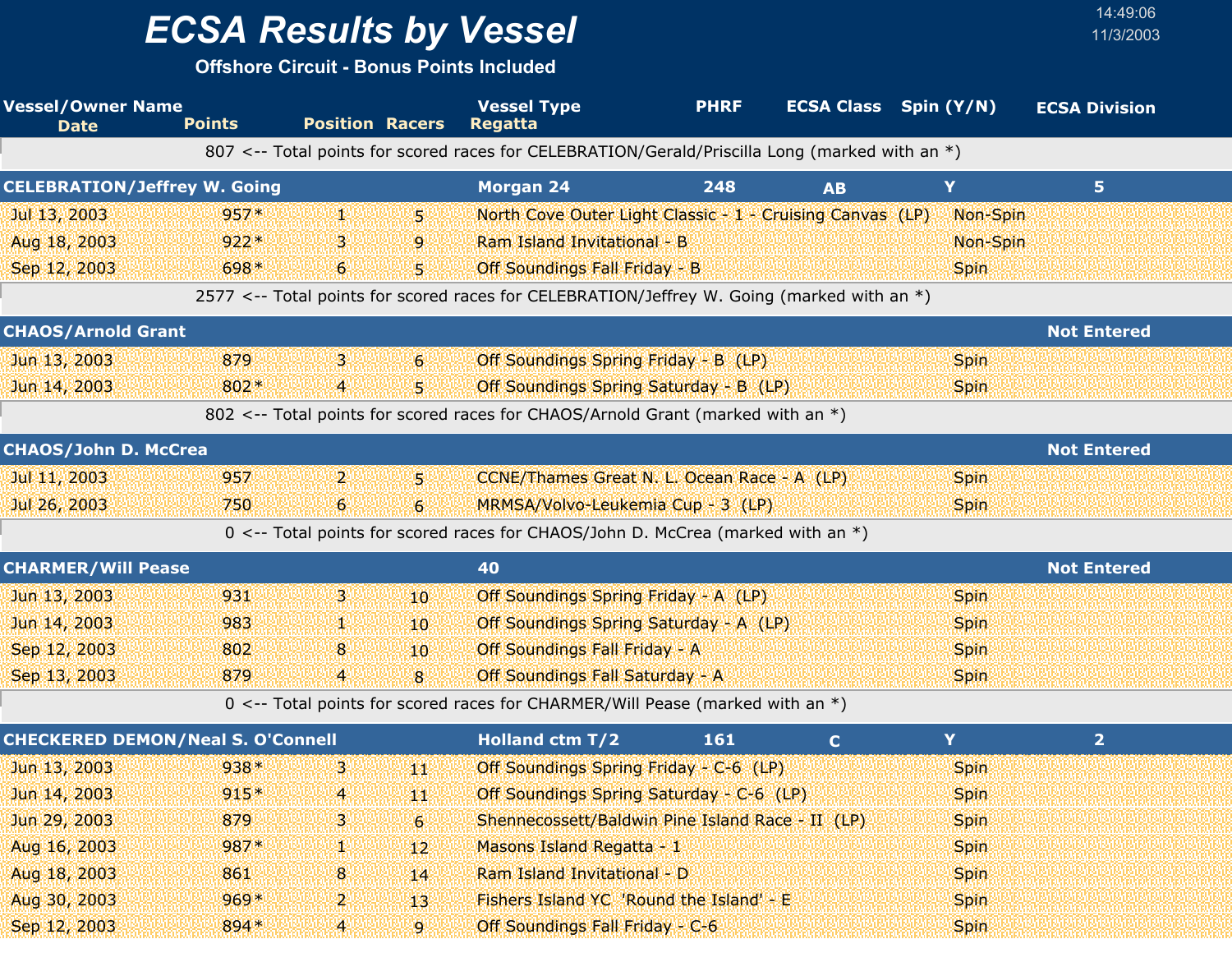# *ECSA Results by Vessel* 11/3/2003

| <b>Vessel/Owner Name</b><br><b>Date</b> | <b>Points</b> | <b>Position Racers</b> |                 | <b>Vessel Type</b><br><b>Regatta</b>                                                            | <b>PHRF</b> | <b>ECSA Class</b> Spin (Y/N) |             | <b>ECSA Division</b> |  |
|-----------------------------------------|---------------|------------------------|-----------------|-------------------------------------------------------------------------------------------------|-------------|------------------------------|-------------|----------------------|--|
| Sep 13, 2003                            | $972*$        | 4                      | 71              | Off Soundings Fall Saturday - C-6                                                               |             |                              | <b>Spin</b> |                      |  |
|                                         |               |                        |                 | 5675 <-- Total points for scored races for CHECKERED DEMON/Neal S. O'Connell (marked with an *) |             |                              |             |                      |  |
| <b>CHEWABA/Walter Sidor</b>             |               |                        |                 |                                                                                                 |             |                              |             | <b>Not Entered</b>   |  |
| Aug 30, 2003                            | 779           | 16                     | 18              | Fishers Island YC 'Round the Island' - C                                                        |             |                              | Non-Spin    |                      |  |
|                                         |               |                        |                 | 0 <-- Total points for scored races for CHEWABA/Walter Sidor (marked with an *)                 |             |                              |             |                      |  |
| <b>CLEO/Robert Page</b>                 |               |                        |                 |                                                                                                 |             |                              |             | <b>Not Entered</b>   |  |
| Jun 13, 2003                            | 847           | 10                     | 16              | Off Soundings Spring Friday - C-1 (LP)                                                          |             |                              | <b>Spin</b> |                      |  |
| Jun 14, 2003                            | 811           | 13                     | 17              | Off Soundings Spring Saturday - C-1 (LP)                                                        |             |                              | <b>Spin</b> |                      |  |
| Sep 12, 2003                            | 842           | 9                      | 14              | Off Soundings Fall Friday - C-1                                                                 |             |                              | <b>Spin</b> |                      |  |
| Sep 13, 2003                            | 790           | ЩŅ                     | 13!             | Off Soundings Fall Saturday - C-1                                                               |             |                              | <b>Spin</b> |                      |  |
|                                         |               |                        |                 | 0 <-- Total points for scored races for CLEO/Robert Page (marked with an *)                     |             |                              |             |                      |  |
| <b>CLOUDDANCER/ Saunders</b>            |               |                        |                 |                                                                                                 |             |                              |             | <b>Not Entered</b>   |  |
| Jun 7, 2003                             | 815           | В.                     | $\overline{4}$  | Duck Island Spring Regatta - 4 (LP)                                                             |             |                              | Non-Spin    |                      |  |
|                                         |               |                        |                 | 0 <-- Total points for scored races for CLOUDDANCER/ Saunders (marked with an *)                |             |                              |             |                      |  |
| <b>COLD DUCK/John A. Tracy</b>          |               |                        |                 | $J - 30$                                                                                        | 144         | <b>HP</b>                    | Y           | 4                    |  |
| Jun 13, 2003                            | $750*$        | 10                     | 10              | Off Soundings Spring Friday - C-4 (LP)                                                          |             |                              | Spin        |                      |  |
| Jun 14, 2003                            | 750*          | 9                      | 9               | Off Soundings Spring Saturday - C-4 (LP)                                                        |             |                              | <b>Spin</b> |                      |  |
| Jul 13, 2003                            | 750*          | 5.                     | 5               | North Cove Outer Light Classic - 3 - Spinnaker 1 (LP)                                           |             |                              | <b>Spin</b> |                      |  |
| Aug 18, 2003                            | 750           | 10                     | 10 <sup>°</sup> | Ram Island Invitational - E                                                                     |             |                              | <b>Spin</b> |                      |  |
| Sep 7, 2003                             | $750*$        | 9                      | $\overline{9}$  | Thames YC Commodore's Trophy Race - C-2                                                         |             |                              | <b>Spin</b> |                      |  |
| Sep 12, 2003                            | 815*          | 6                      | 8               | Off Soundings Fall Friday - C-4                                                                 |             |                              | <b>Spin</b> |                      |  |
| Oct 18, 2003                            | $905*$        | 8                      | 10 <sup>°</sup> | Duck Island Thundermug Regatta - 3                                                              |             |                              | Spin        |                      |  |
|                                         |               |                        |                 | 4720 <-- Total points for scored races for COLD DUCK/John A. Tracy (marked with an *)           |             |                              |             |                      |  |
| <b>COLGATE 26/</b>                      |               |                        |                 | 26                                                                                              |             |                              |             | <b>Not Entered</b>   |  |
| Oct 18, 2003                            | 879           | 10                     | 10              | Duck Island Thundermug Regatta - 3                                                              |             |                              | <b>Spin</b> |                      |  |
|                                         |               |                        |                 | 0 <-- Total points for scored races for COLGATE 26/ (marked with an *)                          |             |                              |             |                      |  |
| <b>COOCH/WES MAXWELL</b>                |               |                        |                 | 29                                                                                              |             |                              |             | <b>Not Entered</b>   |  |
| Jun 13, 2003                            | 938           | Ъ.                     | 判期              | Off Soundings Spring Friday - C-3 (LP)                                                          |             |                              | <b>Spin</b> |                      |  |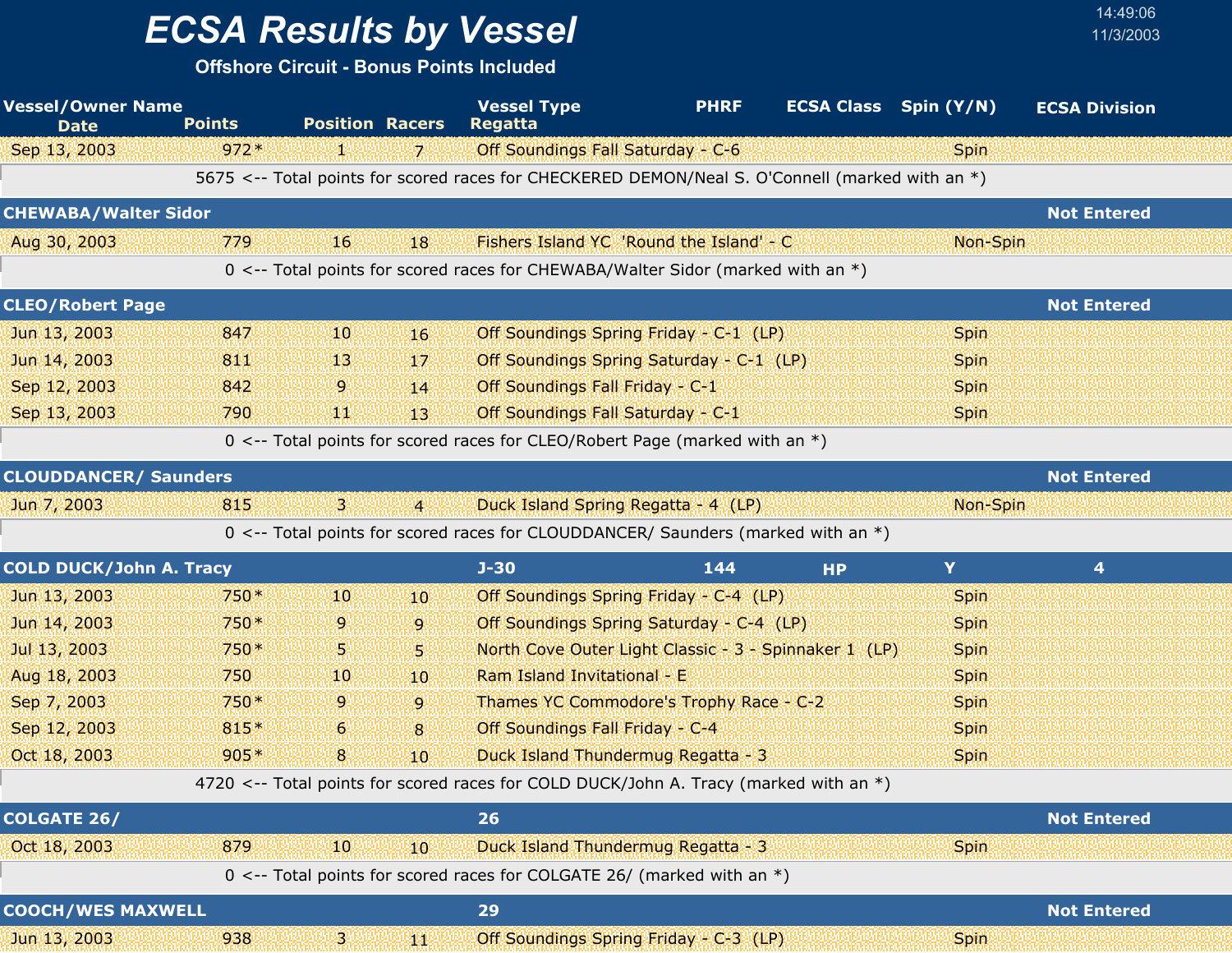**Offshore Circuit - Bonus Points Included**

| <b>Vessel/Owner Name</b><br><b>Date</b> | <b>Points</b> | <b>Position Racers</b> |                 | <b>Vessel Type</b><br><b>Regatta</b>                                                     | <b>PHRF</b> |           | <b>ECSA Class</b> Spin (Y/N) | <b>ECSA Division</b> |
|-----------------------------------------|---------------|------------------------|-----------------|------------------------------------------------------------------------------------------|-------------|-----------|------------------------------|----------------------|
| Jun 14, 2003                            | 957           | $\mathbf{2}$           | 10 <sup>°</sup> | Off Soundings Spring Saturday - C-3 (LP)                                                 |             |           | <b>Spin</b>                  |                      |
| Jul 26, 2003                            | 779           | 8                      | $\overline{9}$  | MRMSA/Volvo-Leukemia Cup - 4 (LP)                                                        |             |           | <b>Spin</b>                  |                      |
| Aug 18, 2003                            | 976           | 92                     | 8               | Ram Island Invitational - F                                                              |             |           | Non-Spin                     |                      |
| Aug 30, 2003                            | 853           | 6                      | 10              | Fishers Island YC 'Round the Island' - G                                                 |             |           | <b>Spin</b>                  |                      |
| Sep 12, 2003                            | 935           | $\mathbf{Z}$           | 7               | Off Soundings Fall Friday - C-3                                                          |             |           | <b>Spin</b>                  |                      |
| Sep 13, 2003                            | 935           | 2.                     | $\overline{7}$  | Off Soundings Fall Saturday - C-3                                                        |             |           | <b>Spin</b>                  |                      |
|                                         |               |                        |                 | 0 <-- Total points for scored races for COOCH/WES MAXWELL (marked with an *)             |             |           |                              |                      |
| <b>COOL BREEZE/Billy Liberty</b>        |               |                        |                 |                                                                                          |             |           |                              | <b>Not Entered</b>   |
| Jun 13, 2003                            | 962           | $\mathbf{p}$           | 郷               | Off Soundings Spring Friday - C-3 (LP)                                                   |             |           | <b>Spin</b>                  |                      |
| Jun 14, 2003                            | 931           | 31                     | $10^{\circ}$    | Off Soundings Spring Saturday - C-3 (LP)                                                 |             |           | <b>Spin</b>                  |                      |
|                                         |               |                        |                 | 0 <-- Total points for scored races for COOL BREEZE/Billy Liberty (marked with an *)     |             |           |                              |                      |
| <b>CORONA/Brad &amp; Dick Washburn</b>  |               |                        |                 | 9.1                                                                                      |             |           |                              | <b>Not Entered</b>   |
| Jun 13, 2003                            | 768           | 13                     | 14              | Off Soundings Spring Friday - C-5 (LP)                                                   |             |           | <b>Spin</b>                  |                      |
| Jun 14, 2003                            | 949*          | Ъ.                     | 13              | Off Soundings Spring Saturday - C-5 (LP)                                                 |             |           | <b>Spin</b>                  |                      |
| Aug 16, 2003                            | 793           | 10                     | 12              | Masons Island Regatta - 1                                                                |             |           | <b>Spin</b>                  |                      |
| Aug 18, 2003                            | 879           | 5.                     | 10              | Ram Island Invitational - E                                                              |             |           | <b>Spin</b>                  |                      |
| Aug 30, 2003                            | 879           | $\overline{4}$         | 8               | Fishers Island YC 'Round the Island' - F                                                 |             |           | <b>Spin</b>                  |                      |
| Sep 12, 2003                            | 868           | $\mathbf{6}$           | 4KI             | Off Soundings Fall Friday - C-5                                                          |             |           | <b>Spin</b>                  |                      |
|                                         |               |                        |                 | 949 <-- Total points for scored races for CORONA/Brad & Dick Washburn (marked with an *) |             |           |                              |                      |
| <b>COYOTE/David R. Arklander</b>        |               |                        |                 | <b>Spoyer ctm</b>                                                                        | 120         | <b>HP</b> | Y                            | 3                    |
| May 24, 2003                            | 750*          | 7 <sup>1</sup>         | $\overline{z}$  | Windjammer's Pierce Invitational - B (LP)                                                |             |           |                              |                      |

| 3940 <-- Total points for scored races for COYOTE/David R. Arklander (marked with an *) |     |      |          |                                        |     |  |             |  |  |  |  |
|-----------------------------------------------------------------------------------------|-----|------|----------|----------------------------------------|-----|--|-------------|--|--|--|--|
| <b>CRYSTAL SLIPPER/Mike &amp; Linda Cavanaugh</b>                                       |     |      |          | C&C 38 MK III                          | 105 |  |             |  |  |  |  |
| Jun 13, 2003                                                                            | 767 | '14' | بالإلالا | Off Soundings Spring Friday - C-2 (LP) |     |  | <b>Spin</b> |  |  |  |  |

Aug 2, 2003 8 779 Milford Annual Invitational - B (LP) \* Spin

Aug 9, 2003 4 836 Windjammer Overnight Race - B (LP) \* Spin

Sep 6, 2003 5 793 Housatonic Boat Club Invitational - B \* Spin

Sep 27, 2003 7 782 Milford Last Chance Regatta - B \* Spin

9

3

6

8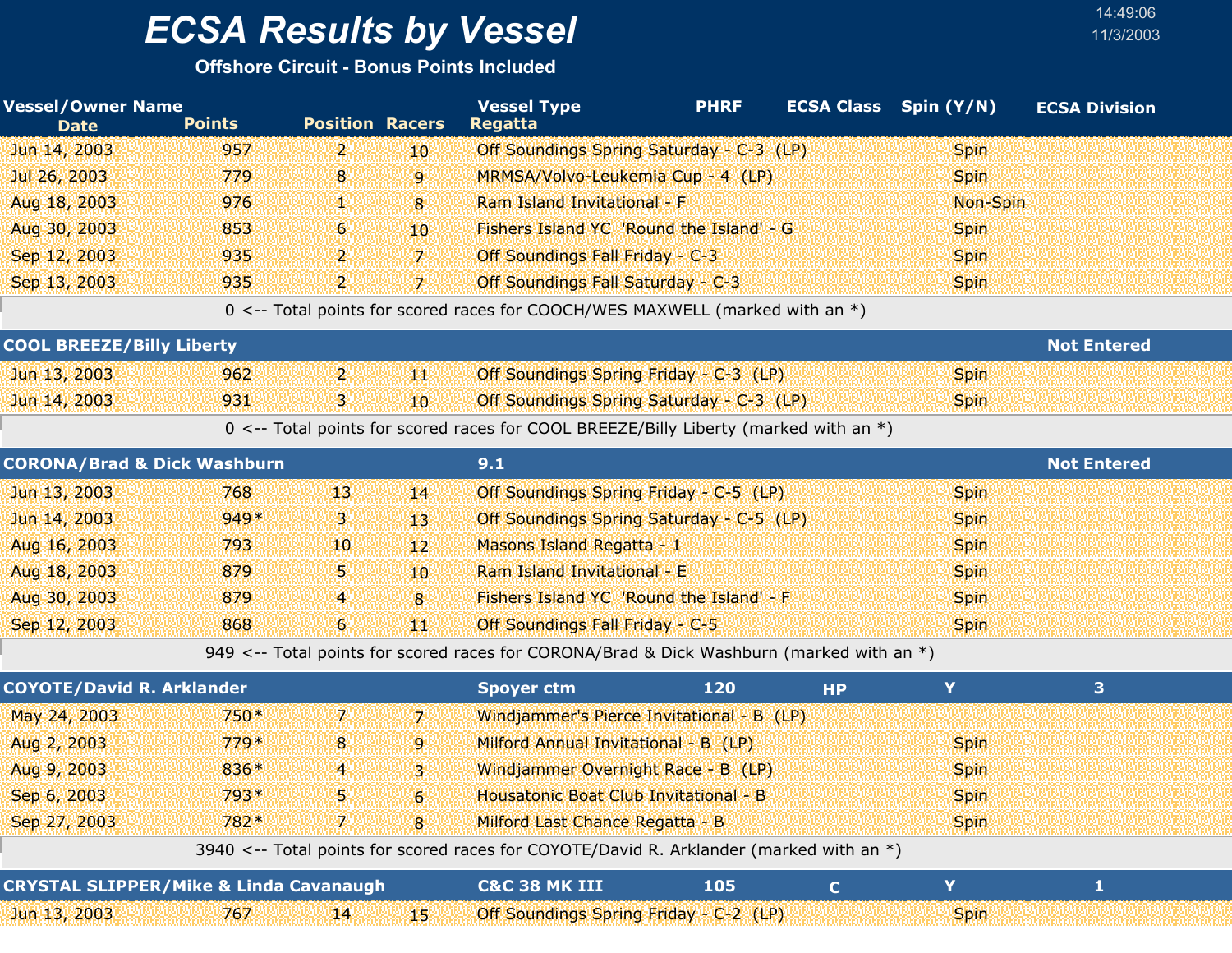**Offshore Circuit - Bonus Points Included**

| <b>Vessel/Owner Name</b><br><b>Date</b> | <b>Points</b> | <b>Position Racers</b> |                 | <b>Vessel Type</b><br><b>Regatta</b>                                                                 | <b>PHRF</b> | <b>ECSA Class</b> Spin (Y/N) | <b>ECSA Division</b> |
|-----------------------------------------|---------------|------------------------|-----------------|------------------------------------------------------------------------------------------------------|-------------|------------------------------|----------------------|
| Jun 14, 2003                            | 787           | $12^{1}$               | 14 <sup>°</sup> | Off Soundings Spring Saturday - C-2 (LP)                                                             |             | <b>Spin</b>                  |                      |
| Jul 26, 2003                            | 836*          | $\overline{4}$         | 6 <sup>1</sup>  | MRMSA/Volvo-Leukemia Cup - 3 (LP)                                                                    |             | <b>Spin</b>                  |                      |
| Aug 16, 2003                            | $815*$        | $\mathbf{9}$           | $12^{\circ}$    | Masons Island Regatta - 1                                                                            |             | <b>Spin</b>                  |                      |
| Aug 18, 2003                            | $824*$        | $10^{\circ}$           | 14              | Ram Island Invitational - D                                                                          |             | <b>Spin</b>                  |                      |
| Aug 30, 2003                            | 989*          | N A                    | $13^{\circ}$    | Fishers Island YC 'Round the Island' - E                                                             |             | <b>Spin</b>                  |                      |
| Sep 12, 2003                            | 856*          | 10 <sup>1</sup>        | 17              | Off Soundings Fall Friday - C-2                                                                      |             | <b>Spin</b>                  |                      |
| Oct 18, 2003                            | $908*$        | 4W                     | 9               | Duck Island Thundermug Regatta - 2                                                                   |             | <b>Spin</b>                  |                      |
|                                         |               |                        |                 | 5228 <-- Total points for scored races for CRYSTAL SLIPPER/Mike & Linda Cavanaugh (marked with an *) |             |                              |                      |

14:49:06

| <b>CUP/Gerald C. Shea</b> |        |             | J-105                                   |  |             |  |
|---------------------------|--------|-------------|-----------------------------------------|--|-------------|--|
| Aug 18, 2003              | $954*$ | 4           | Ram Island Invitational - G             |  | <b>Spin</b> |  |
| Sep 7, 2003               | $951*$ | ூ<br>سيعتبر | Thames YC Commodore's Trophy Race - C-1 |  | <b>Spin</b> |  |

1905 <-- Total points for scored races for CUP/Gerald C. Shea (marked with an \*)

| <b>CURLEW/Mark Andrews</b> |        |      |                 | <b>C&amp;C 33</b>                                                                 | 159                                       |          |  |
|----------------------------|--------|------|-----------------|-----------------------------------------------------------------------------------|-------------------------------------------|----------|--|
| Jun 13, 2003               | $949*$ | 31   | -134            | <b>Off Soundings Spring Friday - NS-2</b>                                         |                                           | Non-Spin |  |
| Jun 14, 2003               | $962*$ | וי ק | 44              |                                                                                   | Off Soundings Spring Saturday - NS-2 (LP) | Non-Spin |  |
| Sep 12, 2003               | $793*$ | 401  | $12^{\circ}$    | <b>Off Soundings Fall Friday - NS-2</b>                                           |                                           | Non-Spin |  |
| Sep 13, 2003               | $912*$ | 31   | 8               | <b>Off Soundings Fall Saturday - NS-2</b>                                         |                                           | Non-Spin |  |
| Oct 18, 2003               | $983*$ | 25   | 10 <sup>°</sup> | Duck Island Thundermug Regatta - 5                                                |                                           | Non-Spin |  |
|                            |        |      |                 | 4599 <-- Total points for scored races for CURLEW/Mark Andrews (marked with an *) |                                           |          |  |

| <b>CYGNET/Rich Swann</b> |                                                                                  | <b>Not Entered</b> |
|--------------------------|----------------------------------------------------------------------------------|--------------------|
| Sep 6, 2003              | 972<br>Housatonic Boat Club Invitational - A<br>對題<br>-71                        | <b>Spin</b>        |
|                          | 0 <-- Total points for scored races for CYGNET/Rich Swann (marked with an *)     |                    |
| <b>DANE/Dane Goodson</b> |                                                                                  | <b>Not Entered</b> |
| Sep 6, 2003              | 779<br>8 <sup>1</sup><br>Housatonic Boat Club Invitational - D<br>$\overline{9}$ | <b>Spin</b>        |
|                          | 0 <-- Total points for scored races for DANE/Dane Goodson (marked with an *)     |                    |
| <b>DEAD BEAT/</b>        |                                                                                  | <b>Not Entered</b> |
| Sep 7, 2003              | Thames YC Commodore's Trophy Race - NS-2<br>976<br>ھە<br>$\mathbf{8}$            | Non-Spin           |

0 <-- Total points for scored races for DEAD BEAT/ (marked with an \*)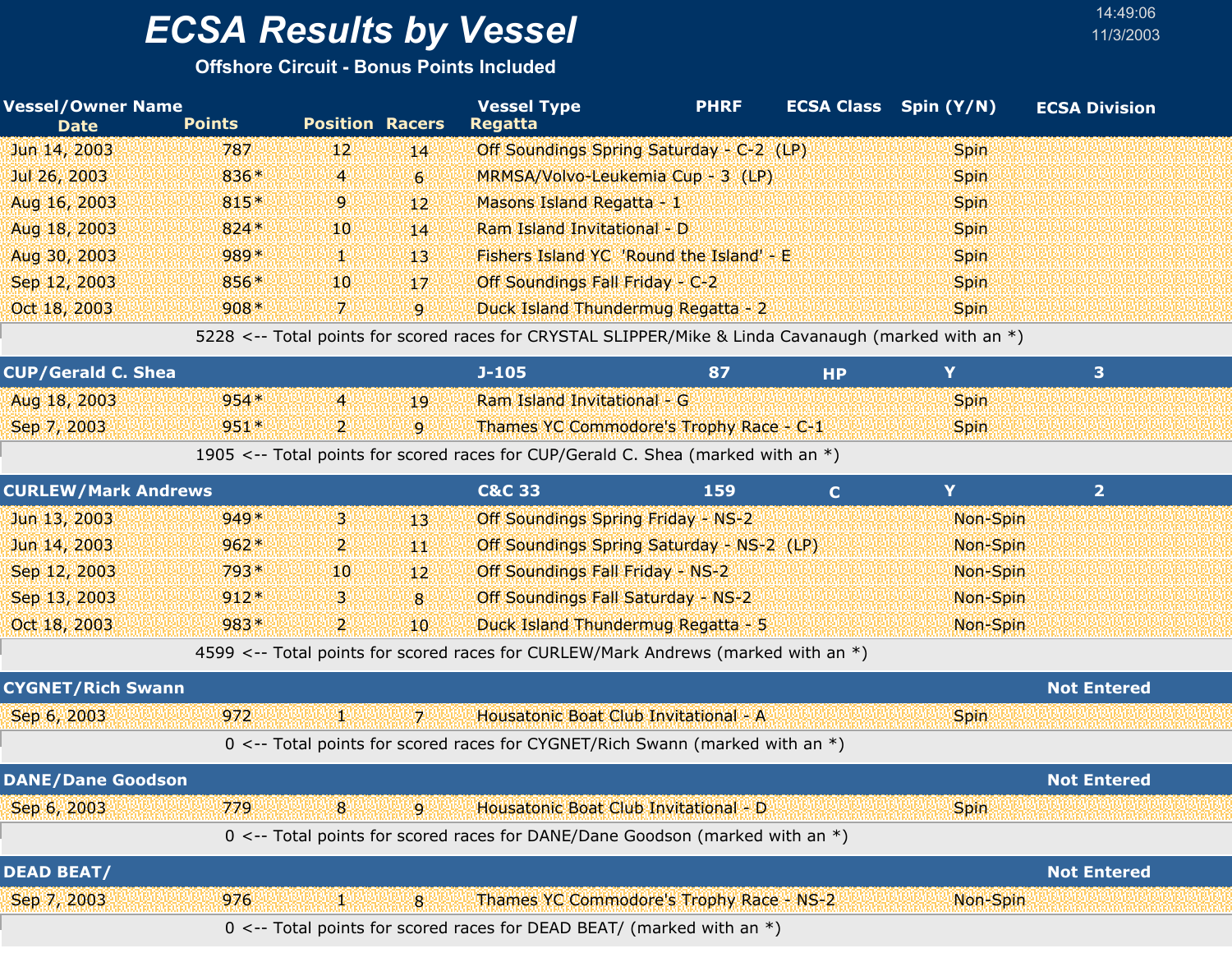**Offshore Circuit - Bonus Points Included**

| <b>Vessel/Owner Name</b><br><b>Date</b> | <b>Points</b> | <b>Position Racers</b> |                 | <b>Vessel Type</b><br><b>Regatta</b>                                                  | <b>PHRF</b> |              | <b>ECSA Class</b> Spin (Y/N) | <b>ECSA Division</b> |  |
|-----------------------------------------|---------------|------------------------|-----------------|---------------------------------------------------------------------------------------|-------------|--------------|------------------------------|----------------------|--|
| <b>DEADICATED/ Andre/McArthur</b>       |               |                        |                 |                                                                                       |             |              |                              | <b>Not Entered</b>   |  |
| Aug 2, 2003                             | 898           | 3.                     | 7.              | Milford Annual Invitational - C (LP)                                                  |             |              | <b>Spin</b>                  |                      |  |
| Sep 6, 2003                             | 879           | З.                     | 6               | Housatonic Boat Club Invitational - C                                                 |             |              | <b>Spin</b>                  |                      |  |
| Sep 27, 2003                            | 847           | 59                     | 8               | Milford Last Chance Regatta - B                                                       |             |              | <b>Spin</b>                  |                      |  |
|                                         |               |                        |                 | 0 <-- Total points for scored races for DEADICATED/ Andre/McArthur (marked with an *) |             |              |                              |                      |  |
| DECO/                                   |               |                        |                 |                                                                                       |             |              |                              | <b>Not Entered</b>   |  |
| Jul 19, 2003                            | 750           | $\mathbf{7}$           | $\overline{7}$  | Branford Annual Invitational - 5 (LP)                                                 |             |              | Spin                         |                      |  |
| Jul 20, 2003                            | 750           | 8                      | 8               | PINE ORCHARD ANNUAL INVITATIONAL - A (LP)                                             |             |              | <b>Spin</b>                  |                      |  |
| Aug 3, 2003                             | 750           | З.                     | 3.              | New Haven YC Mayor's Cup - A (LP)                                                     |             |              | <b>Spin</b>                  |                      |  |
| Aug 30, 2003                            | 724           | 雕山                     | 10 <sup>°</sup> | Fishers Island YC 'Round the Island' - G                                              |             |              | <b>Spin</b>                  |                      |  |
|                                         |               |                        |                 | 0 <-- Total points for scored races for DECO/ (marked with an $*)$                    |             |              |                              |                      |  |
| <b>DEFIANT/John Streicker</b>           |               |                        |                 | 40                                                                                    |             |              |                              | <b>Not Entered</b>   |  |
| May 24, 2003                            | 750           | 7.                     | 7               | Windjammer's Pierce Invitational - A (LP)                                             |             |              | <b>Spin</b>                  |                      |  |
| Aug 9, 2003                             | 879           | 5.                     | 5               | Windjammer Overnight Race - A (LP)                                                    |             |              | <b>Spin</b>                  |                      |  |
| Sep 6, 2003                             | 787           | 6                      | 7               | Housatonic Boat Club Invitational - A                                                 |             |              | <b>Spin</b>                  |                      |  |
|                                         |               |                        |                 | 0 <-- Total points for scored races for DEFIANT/John Streicker (marked with an *)     |             |              |                              |                      |  |
| <b>DEFIANT/Matt Champney</b>            |               |                        |                 | <b>C&amp;C 36</b>                                                                     | 132         | $\mathbf C$  | Y                            | 1                    |  |
| Jun 13, 2003                            | $824*$        | 10                     | 14              | Off Soundings Spring Friday - C-5 (LP)                                                |             |              | <b>Spin</b>                  |                      |  |
| Jun 14, 2003                            | 849*          | 8                      | 13'             | Off Soundings Spring Saturday - C-5 (LP)                                              |             |              | <b>Spin</b>                  |                      |  |
| Aug 18, 2003                            | $732*$        | 45                     | 14              | Ram Island Invitational - D                                                           |             |              | <b>Spin</b>                  |                      |  |
|                                         |               |                        |                 | 2405 <-- Total points for scored races for DEFIANT/Matt Champney (marked with an *)   |             |              |                              |                      |  |
| <b>DESTINY/Aborn D. Smith</b>           |               |                        |                 | 23                                                                                    | 215         | $\mathbf{C}$ | Y                            | $\overline{2}$       |  |
| Jul 19, 2003                            | 836*          | $6^{\circ}$            |                 | <b>Thames YC Governors Trophy - Non-Spinnaker (LP)</b> Mon-Spin                       |             |              |                              |                      |  |
|                                         |               |                        |                 | 836 <-- Total points for scored races for DESTINY/Aborn D. Smith (marked with an *)   |             |              |                              |                      |  |
| <b>DIABLO/Peter Cherrick</b>            |               |                        |                 |                                                                                       |             |              |                              | <b>Not Entered</b>   |  |
| Jun 29, 2003                            | 807           | 74                     | 9               | Shennecossett/Baldwin Pine Island Race - I (LP)                                       |             |              | <b>Spin</b>                  |                      |  |
|                                         |               |                        |                 | 0 <-- Total points for scored races for DIABLO/Peter Cherrick (marked with an *)      |             |              |                              |                      |  |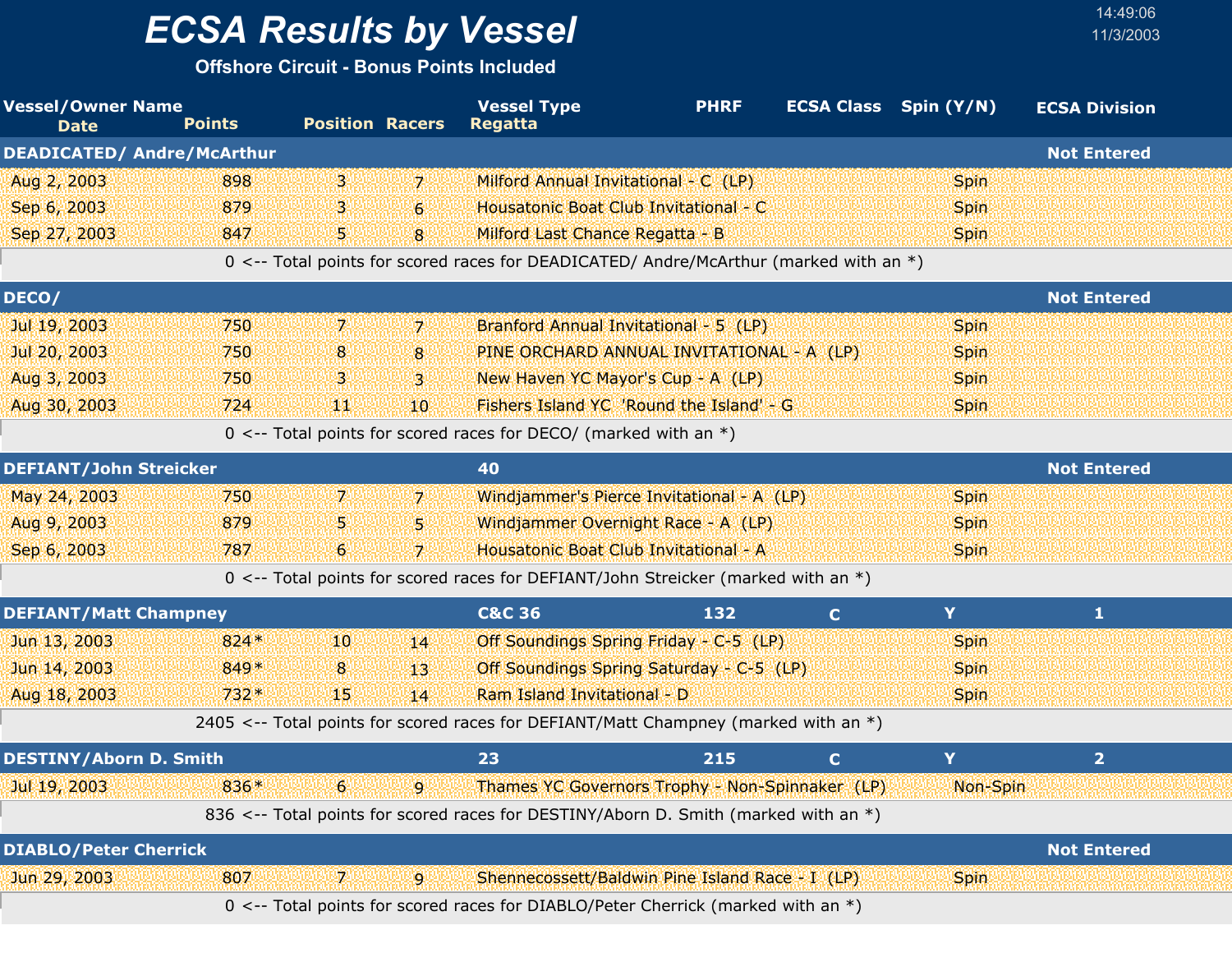**Offshore Circuit - Bonus Points Included**

| <b>Vessel/Owner Name</b><br><b>Date</b> | <b>Points</b> | <b>Position Racers</b> |                 | <b>Vessel Type</b><br><b>Regatta</b>                                                       | <b>PHRF</b> |             | <b>ECSA Class</b> Spin (Y/N) | <b>ECSA Division</b>    |  |
|-----------------------------------------|---------------|------------------------|-----------------|--------------------------------------------------------------------------------------------|-------------|-------------|------------------------------|-------------------------|--|
| DILEMMA//                               |               |                        |                 |                                                                                            |             |             |                              | <b>Not Entered</b>      |  |
| Jul 19, 2003                            | 824           | 5.                     | 17.             | Branford Annual Invitational - 5 (LP)                                                      |             |             | <b>Spin</b>                  |                         |  |
| Jul 20, 2003                            | 912           | З.                     | 8               | PINE ORCHARD ANNUAL INVITATIONAL - A (LP)                                                  |             |             | <b>Spin</b>                  |                         |  |
|                                         |               |                        |                 | 0 <-- Total points for scored races for DILEMMA/ / (marked with an $*)$                    |             |             |                              |                         |  |
| <b>DIVA/ USCGA</b>                      |               |                        |                 | 35                                                                                         |             |             |                              | <b>Not Entered</b>      |  |
| Aug 18, 2003                            | 750           | 19                     | 19              | Ram Island Invitational - G                                                                |             |             | <b>Spin</b>                  |                         |  |
| Aug 30, 2003                            | 793           | 10                     | 12 <sup>2</sup> | Fishers Island YC 'Round the Island' - H                                                   |             |             | <b>Spin</b>                  |                         |  |
| Sep 7, 2003                             | 865           | 5.                     | $\overline{9}$  | Thames YC Commodore's Trophy Race - C-1                                                    |             |             | <b>Spin</b>                  |                         |  |
| Sep 12, 2003                            | 824           | 5.                     | $\mathbf{z}$    | Off Soundings Fall Friday - J                                                              |             |             | <b>Spin</b>                  |                         |  |
| Sep 13, 2003                            | 793           | 5.                     | 6               | <b>Off Soundings Fall Saturday - J</b>                                                     |             |             | Non-Spin                     |                         |  |
|                                         |               |                        |                 | 0 <-- Total points for scored races for DIVA/ USCGA (marked with an $*)$                   |             |             |                              |                         |  |
| <b>DOLCE VENTO/Vincent J. Varano</b>    |               |                        |                 | Tartan 34-2                                                                                | 153         | $\mathbf C$ | N                            | $\overline{\mathbf{z}}$ |  |
| Jun 29, 2003                            | 815*          | 6                      | 8               | Shennecossett/Baldwin Pine Island Race - Cruising Canvas Non-Spin                          |             |             |                              |                         |  |
|                                         |               |                        |                 | 815 <-- Total points for scored races for DOLCE VENTO/Vincent J. Varano (marked with an *) |             |             |                              |                         |  |
| <b>DOLPHIN/Howard Knox</b>              |               |                        |                 |                                                                                            |             |             |                              | <b>Not Entered</b>      |  |
| Jun 13, 2003                            | 957           | $\mathbf{p}$           | 10 <sup>°</sup> | Off Soundings Spring Friday - A (LP)                                                       |             |             | <b>Spin</b>                  |                         |  |
| Jun 14, 2003                            | 776           | 9.                     | 10 <sup>°</sup> | Off Soundings Spring Saturday - A (LP)                                                     |             |             | <b>Spin</b>                  |                         |  |
| Sep 12, 2003                            | 931           | В                      | 10 <sup>°</sup> | Off Soundings Fall Friday - A                                                              |             |             | <b>Spin</b>                  |                         |  |
| Sep 13, 2003                            | 815           | 6                      | 8               | Off Soundings Fall Saturday - A                                                            |             |             | <b>Spin</b>                  |                         |  |
|                                         |               |                        |                 | 0 <-- Total points for scored races for DOLPHIN/Howard Knox (marked with an *)             |             |             |                              |                         |  |
| DR. EVIL/Tom Treat                      |               |                        |                 | 29                                                                                         | 99          | hp          | Y                            | 3                       |  |
| May 24, 2003                            | $935*$        | 2.                     | 7 <sup>1</sup>  | Windjammer's Pierce Invitational - A (LP)                                                  |             |             | <b>Spin</b>                  |                         |  |
| Jun 7, 2003                             | 879           | 3.                     | 6               | Duck Island Spring Regatta - 1 (LP)                                                        |             |             | Spin                         |                         |  |
| Jul 19, 2003                            | 935           | 2                      | 7.              | Branford Annual Invitational - 5 (LP)                                                      |             |             | <b>Spin</b>                  |                         |  |
| Jul 20, 2003                            | $976*$        | 43                     | 8               | PINE ORCHARD ANNUAL INVITATIONAL - A (LP)                                                  |             |             | <b>Spin</b>                  |                         |  |
| Jul 26, 2003                            | 861           | 4                      | $\overline{7}$  | MRMSA/Volvo-Leukemia Cup - 2 (LP)                                                          |             |             | <b>Spin</b>                  |                         |  |
| Aug 2, 2003                             | 922           | з                      | 9               | Milford Annual Invitational - A (LP)                                                       |             |             | <b>Spin</b>                  |                         |  |
| Aug 3, 2003                             | 802           | $\overline{4}$         | 5.              | New Haven YC Mayor's Cup - C (LP)                                                          |             |             | <b>Spin</b>                  |                         |  |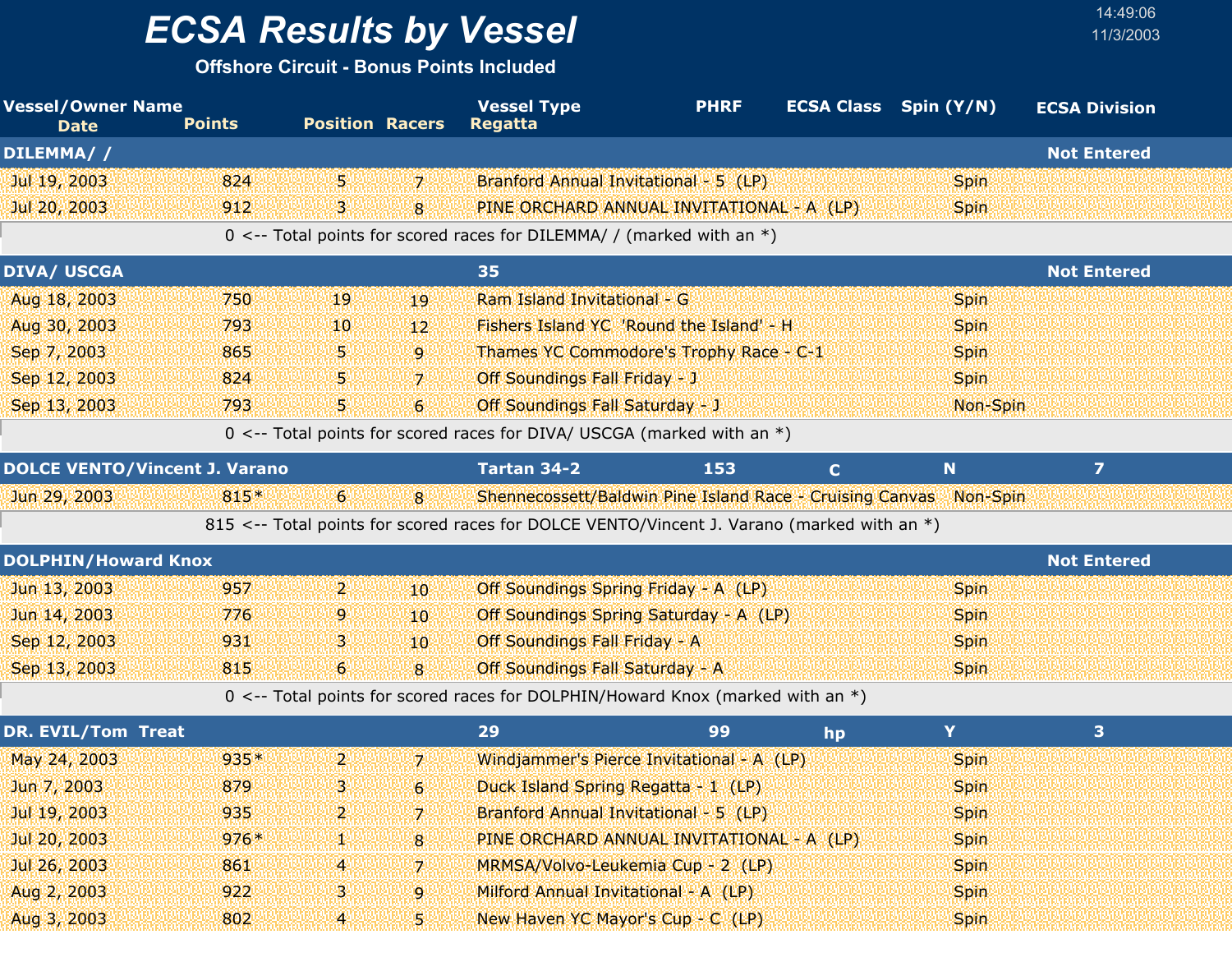#### **Offshore Circuit - Bonus Points Included**

| <b>Vessel/Owner Name</b><br><b>Date</b> | <b>Points</b> | <b>Position Racers</b> |              | <b>Vessel Type</b><br><b>Regatta</b>        | <b>PHRF</b> | <b>ECSA Class</b> Spin (Y/N) | <b>ECSA Division</b> |  |
|-----------------------------------------|---------------|------------------------|--------------|---------------------------------------------|-------------|------------------------------|----------------------|--|
| Aug 9, 2003                             | $983*$        | تخطي                   | 51           | Windjammer Overnight Race - A (LP)          |             | <b>Spin</b>                  |                      |  |
| Sep 6, 2003                             | 935           | تعطي                   | V.           | Housatonic Boat Club Invitational - A       |             | <b>Spin</b>                  |                      |  |
| Sep 27, 2003                            | $944*$        | $\mathbf{p}$           | 8            | Milford Last Chance Regatta - A             |             | <b>Spin</b>                  |                      |  |
| Oct 11, 2003                            | $976*$        | Д¥                     | 8            | <b>HBC/MYC/WCS Columbus Day Regatta - A</b> |             | <b>Spin</b>                  |                      |  |
| Oct 18, 2003                            | $998*$        | I.                     | $12^{\circ}$ | Duck Island Thundermug Regatta - 1          |             | <b>Spin</b>                  |                      |  |

14:49:06

5812 <-- Total points for scored races for DR. EVIL/Tom Treat (marked with an \*)

|              | <b>DRAGONFLY/Skip Young</b> |      |                 | 105                                      | <b>Not Entered</b> |
|--------------|-----------------------------|------|-----------------|------------------------------------------|--------------------|
| Jun 13, 2003 | 957*                        | 9W   | 452             | Off Soundings Spring Friday - C-2 (LP)   | <b>Spin</b>        |
| Jun 14, 2003 | $953*$                      | 43 U | 14              | Off Soundings Spring Saturday - C-2 (LP) | <b>Spin</b>        |
| Aug 3, 2003  | 836                         | ועט  | 1311            | New Haven YC Mayor's Cup - A (LP)        | <b>Spin</b>        |
| Aug 15, 2003 | 944                         | 94   | $6^{\circ}$     | <b>Duck Island Overnight Race</b>        | <b>Spin</b>        |
| Sep 12, 2003 | 948                         | 4    | $17^{1}$        | Off Soundings Fall Friday - C-2          | Spin.              |
| Sep 13, 2003 | 869                         | 47 U | 13.             | Off Soundings Fall Saturday - C-2        | <b>Spin</b>        |
| Oct 18, 2003 | 912                         | 9    | 12 <sup>1</sup> | Duck Island Thundermug Regatta - 1       | <b>Spin</b>        |

1910 <-- Total points for scored races for DRAGONFLY/Skip Young (marked with an \*)

| <b>DREAM CATCHER/Richard P. Scavotto</b> |        |                 |                | <b>C&amp;C 35 Mk III</b>                 | 148 |             |  |
|------------------------------------------|--------|-----------------|----------------|------------------------------------------|-----|-------------|--|
| Jun 13, 2003                             | 787*   | 12 <sup>1</sup> | 14             | Off Soundings Spring Friday - C-5 (LP)   |     | <b>Spin</b> |  |
| Jun 14, 2003                             | $770*$ | 121             | 13.            | Off Soundings Spring Saturday - C-5 (LP) |     | <b>Spin</b> |  |
| Jul 26, 2003                             | $793*$ | AN T            | 6 <sup>1</sup> | MRMSA/Volvo-Leukemia Cup - 3 (LP)        |     | <b>Spin</b> |  |
| Aug 18, 2003                             | 787*   | 12 <sup>1</sup> | 14             | Ram Island Invitational - D              |     | <b>Spin</b> |  |
| Sep 12, 2003                             | $821*$ | 8               | 44             | Off Soundings Fall Friday - C-5          |     | <b>Spin</b> |  |
| Sep 13, 2003                             | $750*$ | 7.              | ולד            | Off Soundings Fall Saturday - C-5        |     | <b>Spin</b> |  |

4708 <-- Total points for scored races for DREAM CATCHER/Richard P. Scavotto (marked with an \*)

| <b>DREAMLAND EXPRESS/Mark Belsky</b> |        |                 |    | J-80 .                                   | 114 | SB |             |  |
|--------------------------------------|--------|-----------------|----|------------------------------------------|-----|----|-------------|--|
| Jun 13, 2003                         | $726*$ | 12 <sup>1</sup> | 44 | Off Soundings Spring Friday - C-3 (LP)   |     |    | <b>Spin</b> |  |
| Jun 14, 2003                         | $750*$ | 401             | 10 | Off Soundings Spring Saturday - C-3 (LP) |     |    | <b>Spin</b> |  |
| Jul 26, 2003                         | $915*$ | 4               | 44 | MRMSA/Volvo-Leukemia Cup - 5 (LP)        |     |    | <b>Spin</b> |  |
| Aug 30, 2003                         | $718*$ | 9.              | 8  | Fishers Island YC 'Round the Island' - F |     |    | <b>Spin</b> |  |

3109 <-- Total points for scored races for DREAMLAND EXPRESS/Mark Belsky (marked with an \*)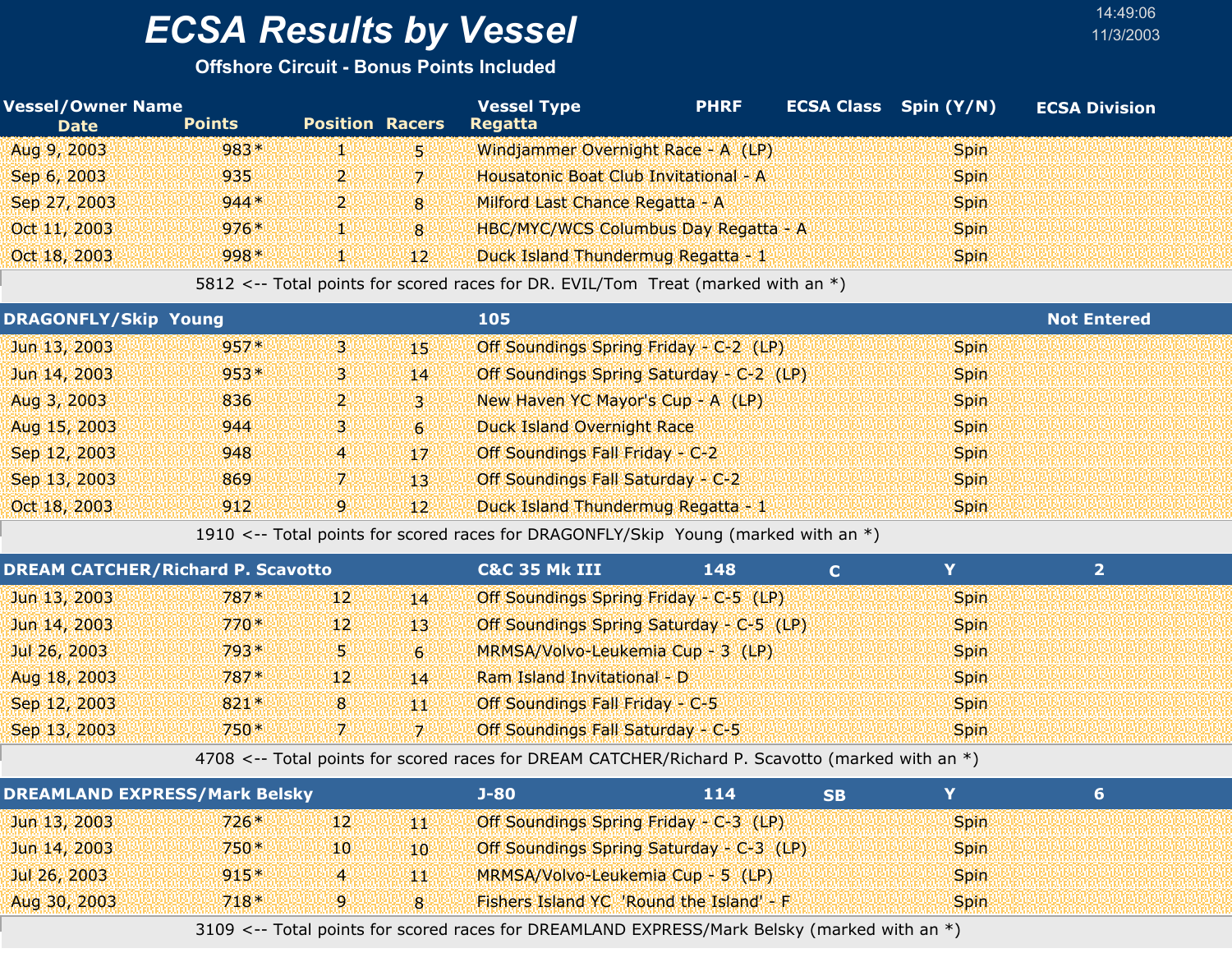**Offshore Circuit - Bonus Points Included**

| <b>Vessel/Owner Name</b><br><b>Date</b> | <b>Points</b> | <b>Position Racers</b> |                 | <b>Vessel Type</b><br><b>Regatta</b>                                                 | <b>PHRF</b> |              | <b>ECSA Class</b> Spin (Y/N) | <b>ECSA Division</b> |  |
|-----------------------------------------|---------------|------------------------|-----------------|--------------------------------------------------------------------------------------|-------------|--------------|------------------------------|----------------------|--|
| <b>DULCINEA/Robert Wyllie</b>           |               |                        |                 | <b>Pearson 26</b>                                                                    | 213         | $\mathbf{C}$ | Y                            | 2 <sup>1</sup>       |  |
| Jun 13, 2003                            | $726*$        | 12                     | 44              | Off Soundings Spring Friday - C-6 (LP)                                               |             |              | <b>Spin</b>                  |                      |  |
| Jun 14, 2003                            | $774*$        | 10                     | 44              | Off Soundings Spring Saturday - C-6 (LP)                                             |             |              | <b>Spin</b>                  |                      |  |
|                                         |               |                        |                 | 1500 <-- Total points for scored races for DULCINEA/Robert Wyllie (marked with an *) |             |              |                              |                      |  |
| <b>ECREVISSE/Lee</b>                    |               |                        |                 |                                                                                      |             |              |                              | <b>Not Entered</b>   |  |
| Aug 15, 2003                            | 879           | 6                      | $6 \,$          | <b>Duck Island Overnight Race</b>                                                    |             |              | <b>Spin</b>                  |                      |  |
| Oct 18, 2003                            | 918           | 7.                     | $10^{\circ}$    | Duck Island Thundermug Regatta - 5                                                   |             |              | Non-Spin                     |                      |  |
|                                         |               |                        |                 | 0 <-- Total points for scored races for ECREVISSE/ Lee (marked with an *)            |             |              |                              |                      |  |
| <b>ELAN/Grant Brandon</b>               |               |                        |                 | 32                                                                                   |             |              |                              | <b>Not Entered</b>   |  |
| Jun 13, 2003                            | 828           | 7.                     | 10 <sup>°</sup> | Off Soundings Spring Friday - C-4 (LP)                                               |             |              | <b>Spin</b>                  |                      |  |
|                                         |               |                        |                 | 0 <-- Total points for scored races for ELAN/Grant Brandon (marked with an *)        |             |              |                              |                      |  |
| <b>ELUSIVE/ERIC TREU</b>                |               |                        |                 | 32                                                                                   |             |              |                              | <b>Not Entered</b>   |  |
| Jul 19, 2003                            | 972           | и.                     | 17.             | Branford Annual Invitational - 2 (LP)                                                |             |              | Non-Spin                     |                      |  |
|                                         |               |                        |                 | 0 <-- Total points for scored races for ELUSIVE/ERIC TREU (marked with an *)         |             |              |                              |                      |  |
| <b>EN CHARETTE/Paul L. Jennings</b>     |               |                        |                 | <b>Noe 27</b>                                                                        | 141         | <b>HP</b>    | Y                            | $\overline{4}$       |  |
| Jun 7, 2003                             | 935           | $\mathbf{p}$           | $\mathbf{Z}$    | Duck Island Spring Regatta - 2 (LP)                                                  |             |              | <b>Spin</b>                  |                      |  |
| Jun 13, 2003                            | 931           | З.                     | 10              | Off Soundings Spring Friday - C-4 (LP)                                               |             |              | <b>Spin</b>                  |                      |  |
| Jun 14, 2003                            | $951*$        | $\mathbf{2}$           | 9               | Off Soundings Spring Saturday - C-4 (LP)                                             |             |              | <b>Spin</b>                  |                      |  |
| Jul 19, 2003                            | 983*          | 98                     | 10 <sup>°</sup> | Branford Annual Invitational - 3 (LP)                                                |             |              | <b>Spin</b>                  |                      |  |
| Jul 20, 2003                            | 944           | 2.                     | 8               | PINE ORCHARD ANNUAL INVITATIONAL - C (LP)                                            |             |              | <b>Spin</b>                  |                      |  |
| Aug 2, 2003                             | $951*$        | $\mathbf{2}$           | $\overline{9}$  | Milford Annual Invitational - B (LP)                                                 |             |              | <b>Spin</b>                  |                      |  |
| Aug 3, 2003                             | $957*$        | ц.                     | 5 <sup>1</sup>  | New Haven YC Mayor's Cup - C (LP)                                                    |             |              | <b>Spin</b>                  |                      |  |
| Sep 7, 2003                             | 922           | 3.                     | 9               | Thames YC Commodore's Trophy Race - C-2                                              |             |              | Spin                         |                      |  |
| Sep 12, 2003                            | 944           | 2                      | $\mathbf{8}$    | Off Soundings Fall Friday - C-4                                                      |             |              | <b>Spin</b>                  |                      |  |
| Sep 13, 2003                            | 905           | 2                      | 5               | Off Soundings Fall Saturday - C-4                                                    |             |              | Spin                         |                      |  |
| Sep 27, 2003                            | $976*$        | 93                     | 8               | Milford Last Chance Regatta - B                                                      |             |              | <b>Spin</b>                  |                      |  |
| Oct 11, 2003                            | 922           | $\overline{2}$         | 6               | HBC/MYC/WCS Columbus Day Regatta - B                                                 |             |              | <b>Spin</b>                  |                      |  |
| Oct 18, 2003                            | $970*$        | 3.                     | 10              | Duck Island Thundermug Regatta - 3                                                   |             |              | <b>Spin</b>                  |                      |  |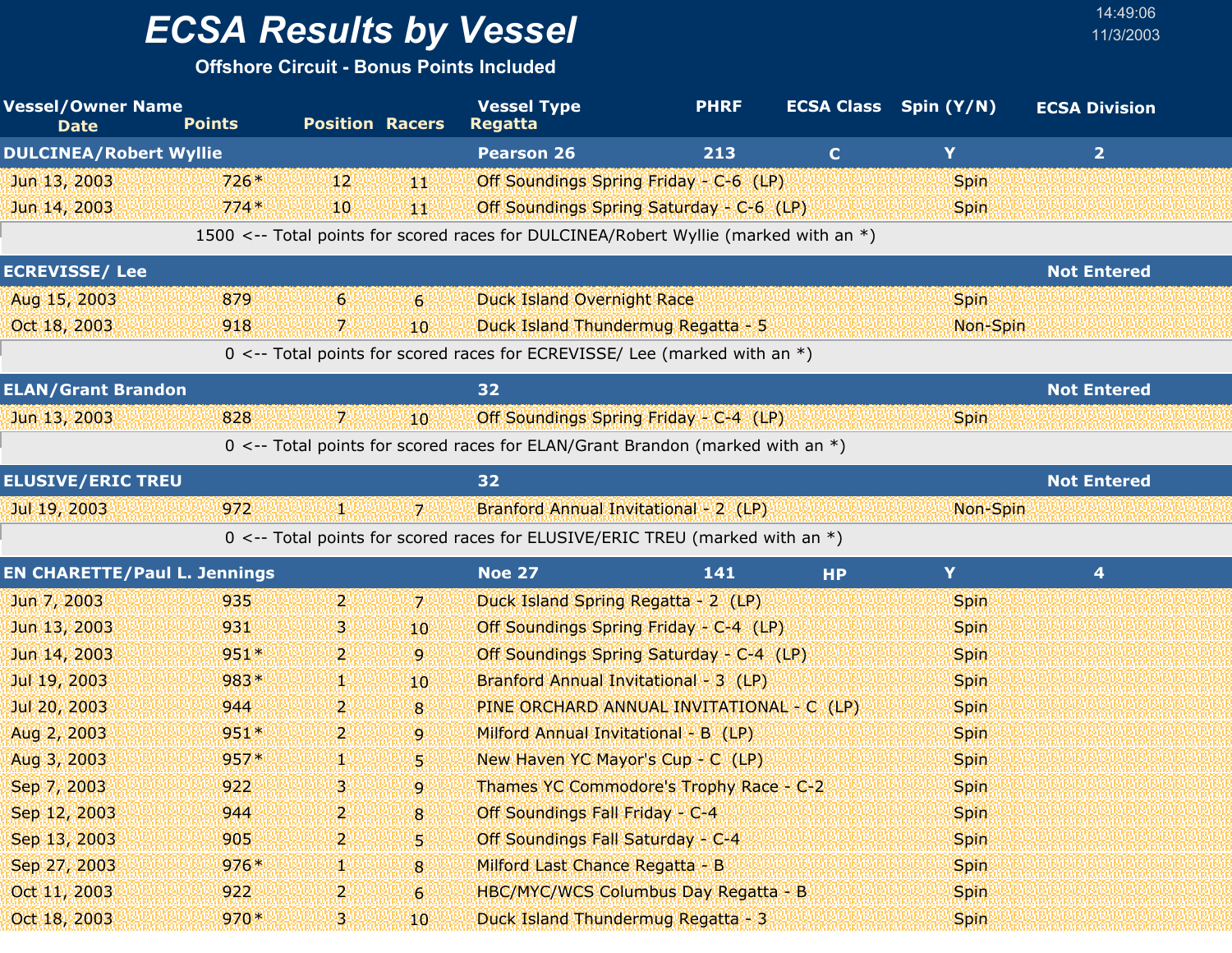**Offshore Circuit - Bonus Points Included**

| <b>Vessel/Owner Name</b><br><b>Date</b> | <b>Points</b>                    | <b>Position Racers</b> |                  | <b>Vessel Type</b><br><b>Regatta</b>                                                       | <b>PHRF</b> | <b>ECSA Class</b> Spin (Y/N) |             | <b>ECSA Division</b> |  |
|-----------------------------------------|----------------------------------|------------------------|------------------|--------------------------------------------------------------------------------------------|-------------|------------------------------|-------------|----------------------|--|
|                                         |                                  |                        |                  | 5788 <-- Total points for scored races for EN CHARETTE/Paul L. Jennings (marked with an *) |             |                              |             |                      |  |
| <b>EN CHARETTE/Ron Noe</b>              |                                  |                        |                  | <b>Noe 36</b>                                                                              | 75          | <b>HP</b>                    | Y           | 3 <sup>1</sup>       |  |
| Jun 13, 2003                            | 863*                             | $\overline{9}$         | 16               | Off Soundings Spring Friday - C-1 (LP)                                                     |             |                              | Spin        |                      |  |
| Jun 14, 2003                            | 841*                             | 90)                    | 17               | Off Soundings Spring Saturday - C-1 (LP)                                                   |             |                              | <b>Spin</b> |                      |  |
| Jul 13, 2003                            | 750*                             | 3                      | $\mathbf{3}$     | North Cove Outer Light Classic - 4 - Spinnaker 2 (LP)                                      |             |                              | <b>Spin</b> |                      |  |
| Aug 18, 2003                            | $873*$                           | 10                     | 19               | Ram Island Invitational - G                                                                |             |                              | Spin        |                      |  |
|                                         |                                  |                        |                  | 3327 <-- Total points for scored races for EN CHARETTE/Ron Noe (marked with an *)          |             |                              |             |                      |  |
| <b>ENCORE!/ Salerno</b>                 |                                  |                        |                  | <b>Beneteau 305</b>                                                                        |             |                              |             | <b>Not Entered</b>   |  |
| Oct 18, 2003                            | 892                              | $\overline{9}$         | 10               | Duck Island Thundermug Regatta - 3                                                         |             |                              | <b>Spin</b> |                      |  |
|                                         |                                  |                        |                  | 0 <-- Total points for scored races for ENCORE!/ Salerno (marked with an *)                |             |                              |             |                      |  |
| <b>ESCAPADE/John J. Uss</b>             |                                  |                        |                  | <b>Beneteau First 375</b>                                                                  |             |                              |             | $\mathbf{1}$         |  |
| Sep 6, 2003                             | 797*                             | $\overline{9}$         | ₩                | Housatonic Boat Club Invitational - E                                                      |             |                              | Non-Spin    |                      |  |
|                                         |                                  |                        |                  | 797 <-- Total points for scored races for ESCAPADE/John J. Uss (marked with an *)          |             |                              |             |                      |  |
|                                         | <b>ESCAPADE/Robert W. Koucky</b> |                        |                  | $J - 30$                                                                                   | 138         | <b>HP</b>                    | Y           | 4                    |  |
| Jun 29, 2003                            | 750*                             | 8                      | 8                | Shennecossett/Baldwin Pine Island Race - Cruising Canvas                                   |             |                              | Non-Spin    |                      |  |
|                                         |                                  |                        |                  | 750 <-- Total points for scored races for ESCAPADE/Robert W. Koucky (marked with an *)     |             |                              |             |                      |  |
| <b>ESPERANCE/J. Nevin</b>               |                                  |                        |                  | <b>S2 27</b>                                                                               | 186         | $\mathbf{C}$                 | Y           | 2 <sup>1</sup>       |  |
| May 24, 2003                            | 935*                             | $\overline{2}$         | $\overline{7}$   | Windjammer's Pierce Invitational - B (LP)                                                  |             |                              |             |                      |  |
| Jul 19, 2003                            | 750                              | 7.                     | 7                | Branford Annual Invitational - 4 (LP)                                                      |             |                              | <b>Spin</b> |                      |  |
| Jul 20, 2003                            | 750                              | 8                      | 8                | PINE ORCHARD ANNUAL INVITATIONAL - C (LP)                                                  |             |                              | Spin        |                      |  |
| Aug 2, 2003                             | 787                              | 6                      | $\overline{7}$   | Milford Annual Invitational - C (LP)                                                       |             |                              | <b>Spin</b> |                      |  |
| Aug 3, 2003                             | $922*$                           | 2.                     | $6 \overline{6}$ | New Haven YC Mayor's Cup - D (LP)                                                          |             |                              | <b>Spin</b> |                      |  |
| Aug 18, 2003                            | 879*                             | 7.                     | 14               | Ram Island Invitational - D                                                                |             |                              | Spin        |                      |  |
| Sep 6, 2003                             | 836*                             | 6                      | 9                | Housatonic Boat Club Invitational - D                                                      |             |                              | Spin        |                      |  |
| Sep 27, 2003                            | 879*                             | 4                      | 8                | Milford Last Chance Regatta - C                                                            |             |                              | <b>Spin</b> |                      |  |
| Oct 11, 2003                            | 793*                             | 5.                     | $\overline{6}$   | HBC/MYC/WCS Columbus Day Regatta - B                                                       |             |                              | Spin        |                      |  |

14:49:06

5244 <-- Total points for scored races for ESPERANCE/J. Nevin (marked with an \*)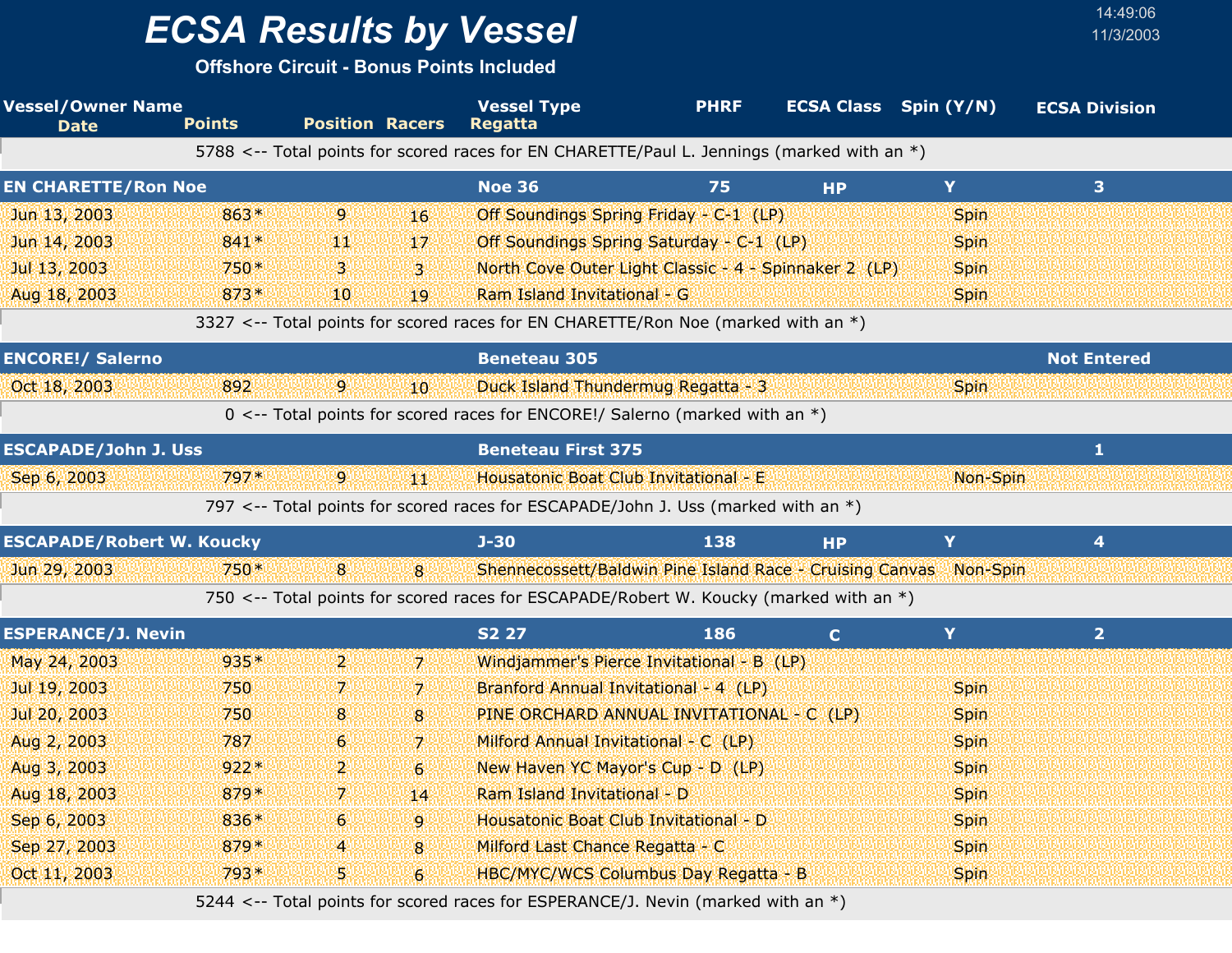**Offshore Circuit - Bonus Points Included**

| <b>Vessel/Owner Name</b><br><b>Date</b> | <b>Points</b> | <b>Position Racers</b> |              | <b>Vessel Type</b><br><b>Regatta</b>      | <b>PHRF</b> | <b>ECSA Class</b> Spin (Y/N) | <b>ECSA Division</b> |  |
|-----------------------------------------|---------------|------------------------|--------------|-------------------------------------------|-------------|------------------------------|----------------------|--|
| <b>EUPHORIA/Alan Skinner</b>            |               |                        |              | <b>Ericson 36</b>                         | 114         |                              |                      |  |
| Jul 20, 2003                            | $824*$        | 51                     | 71           | PINE ORCHARD ANNUAL INVITATIONAL - B (LP) |             | <b>Spin</b>                  |                      |  |
| Sep 12, 2003                            | 796*          | 14 <sup>1</sup>        | $17^{1}$     | Off Soundings Fall Friday - C-2           |             | <b>Spin</b>                  |                      |  |
| Oct 18, 2003                            | $937*$        | 5.                     | $\mathbf{Q}$ | Duck Island Thundermug Regatta - 2        |             | <b>Spin</b>                  |                      |  |
|                                         |               |                        |              | $\overline{C}$                            |             |                              |                      |  |

2557 <-- Total points for scored races for EUPHORIA/Alan Skinner (marked with an \*)

| <b>EUPHORIA/Douglas McDonald</b> |        |        |              | <b>Pearson 30</b>                        | 177 | N.          |  |
|----------------------------------|--------|--------|--------------|------------------------------------------|-----|-------------|--|
| Jun 13, 2003                     | $985*$ | ANY    | 48 V         | Off Soundings Spring Friday - C-6 (LP)   |     | <b>Spin</b> |  |
| Jun 14, 2003                     | $938*$ | 43 A.B | 예설           | Off Soundings Spring Saturday - C-6 (LP) |     | <b>Spin</b> |  |
| Jul 19, 2003                     | $980*$ | ANY    | $\mathbf{9}$ | Thames YC Governors Trophy - II (LP)     |     | <b>Spin</b> |  |
| Jul 26, 2003                     | 985*   | ДW     | 예설           | MRMSA/Volvo-Leukemia Cup - 5 (LP)        |     | <b>Spin</b> |  |
| Sep 12, 2003                     | $980*$ | ANY    | iq l         | Off Soundings Fall Friday - C-6          |     | <b>Spin</b> |  |
| Sep 13, 2003                     | 935    | יי ל   | 171          | Off Soundings Fall Saturday - C-6        |     | <b>Spin</b> |  |
| Oct 18, 2003                     | $983*$ | יי פ   | 10.          | Duck Island Thundermug Regatta - 3       |     | <b>Spin</b> |  |

5851 <-- Total points for scored races for EUPHORIA/Douglas McDonald (marked with an \*)

| <b>EVERGREEN/Don Broderick</b> |        |                |                | Cal 27 Mk III                               | 201 | N        |  |
|--------------------------------|--------|----------------|----------------|---------------------------------------------|-----|----------|--|
| May 24, 2003                   | 836*   | ו 2            | ugu            | Windjammer's Pierce Invitational - C (LP)   |     |          |  |
| Aug 2, 2003                    | $750*$ | 6 <sup>1</sup> | 61             | Milford Annual Invitational - D (LP)        |     | Non-Spin |  |
| Aug 3, 2003                    | $912*$ | 'B'i           | 8 <sup>1</sup> | New Haven YC Mayor's Cup - E (LP)           |     | Non-Spin |  |
| Sep 6, 2003                    | $844*$ | 7.             | 44             | Housatonic Boat Club Invitational - E       |     | Non-Spin |  |
| Sep 27, 2003                   | $802*$ | $\overline{4}$ | 151            | Milford Last Chance Regatta - D             |     | Non-Spin |  |
| Oct 11, 2003                   | 750    | З.             | 131            | <b>HBC/MYC/WCS Columbus Day Regatta - C</b> |     | Non-Spin |  |

4144 <-- Total points for scored races for EVERGREEN/Don Broderick (marked with an \*)

| <b>FACTORY GIRL/William G. Canning</b> |        |         |    | Santana 30/30                            | 127 | НP |       |  |
|----------------------------------------|--------|---------|----|------------------------------------------|-----|----|-------|--|
| Jul 26, 2003                           | $922*$ |         |    | MRMSA/Volvo-Leukemia Cup - 4 (LP)        |     |    | Spin. |  |
| Aug 16, 2003                           | $980*$ |         |    | Masons Island Regatta - 4                |     |    | Spin. |  |
| Aug 30, 2003                           | $957*$ | للتقالة | 10 | Fishers Island YC 'Round the Island' - G |     |    | Spin. |  |

2859 <-- Total points for scored races for FACTORY GIRL/William G. Canning (marked with an \*)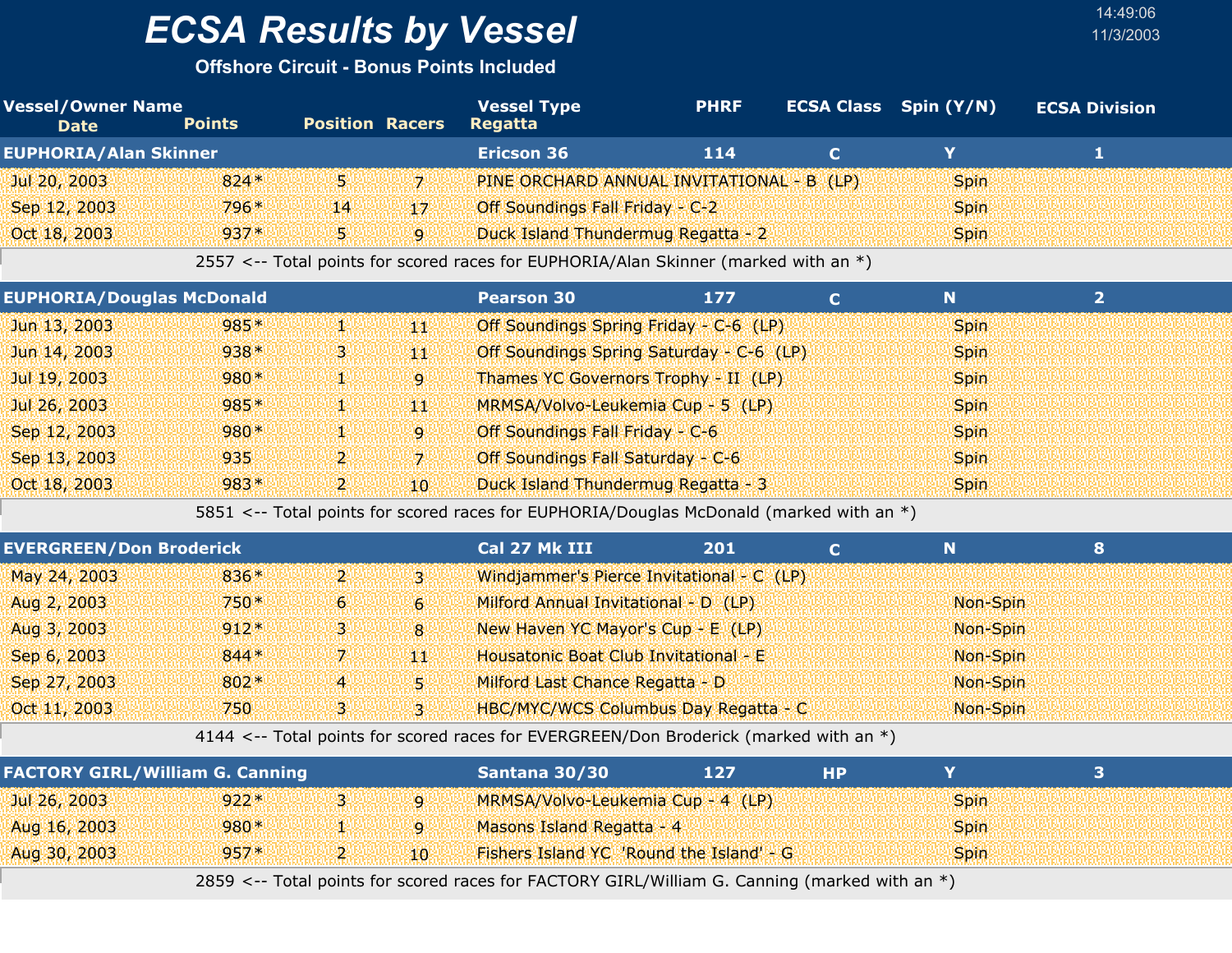**Offshore Circuit - Bonus Points Included**

| <b>Vessel/Owner Name</b><br><b>Date</b> | <b>Points</b> | <b>Position Racers</b> |                 | <b>Vessel Type</b><br><b>Regatta</b>                                                       | <b>PHRF</b> |             | <b>ECSA Class</b> Spin (Y/N) | <b>ECSA Division</b> |
|-----------------------------------------|---------------|------------------------|-----------------|--------------------------------------------------------------------------------------------|-------------|-------------|------------------------------|----------------------|
| <b>FAIR WIND/Hunt Foster</b>            |               |                        |                 | 28                                                                                         | 186         | $\mathbf C$ | $\mathbf N$                  | 8                    |
| Jul 26, 2003                            | $957*$        | 勤恳                     | 5.              | MRMSA/Volvo-Leukemia Cup - 7 (LP)                                                          |             |             |                              |                      |
| Aug 18, 2003                            | $779*$        | 8                      | 9               | Ram Island Invitational - B                                                                |             |             | Non-Spin                     |                      |
| Aug 30, 2003                            | 836*          | 12                     | 18              | Fishers Island YC 'Round the Island' - C                                                   |             |             | Non-Spin                     |                      |
| Sep 7, 2003                             | $912*$        | 3.                     | 8               | Thames YC Commodore's Trophy Race - NS-2                                                   |             |             | Non-Spin                     |                      |
|                                         |               |                        |                 | 3484 <-- Total points for scored races for FAIR WIND/Hunt Foster (marked with an *)        |             |             |                              |                      |
| <b>FALCON/Charles Stoddard</b>          |               |                        |                 | 30                                                                                         |             |             |                              | <b>Not Entered</b>   |
| Jun 13, 2003                            | $879*$        | 53                     | 10              | Off Soundings Spring Friday - C-4 (LP)                                                     |             |             | <b>Spin</b>                  |                      |
| Jun 14, 2003                            | $779*$        | 8                      | 9               | Off Soundings Spring Saturday - C-4 (LP)                                                   |             |             | <b>Spin</b>                  |                      |
|                                         |               |                        |                 | 1658 <-- Total points for scored races for FALCON/Charles Stoddard (marked with an *)      |             |             |                              |                      |
| <b>FASCINATION/James D. Francis</b>     |               |                        |                 | <b>Beneteau First 29</b>                                                                   | 193         | $\mathbf C$ | N                            | 8                    |
| Jun 13, 2003                            | $931*$        | 3.                     | 10              | Off Soundings Spring Friday - NS-3 (LP)                                                    |             |             | Non-Spin                     |                      |
| Jun 14, 2003                            | $931*$        | З                      | 10              | Off Soundings Spring Saturday - NS-3 (LP)                                                  |             |             | Non-Spin                     |                      |
| Sep 7, 2003                             | 879*          | 5.                     | 10              | Thames YC Commodore's Trophy Race - NS-1                                                   |             |             | Non-Spin                     |                      |
| Sep 12, 2003                            | 869*          | 7.                     | 13              | Off Soundings Fall Friday - NS-3                                                           |             |             | Non-Spin                     |                      |
| Sep 13, 2003                            | 836           | 4                      | $6 \,$          | Off Soundings Fall Saturday - NS-3                                                         |             |             | Non-Spin                     |                      |
| Oct 18, 2003                            | $944*$        | 4                      | 8               | Duck Island Thundermug Regatta - 4                                                         |             |             | Non-Spin                     |                      |
|                                         |               |                        |                 | 4554 <-- Total points for scored races for FASCINATION/James D. Francis (marked with an *) |             |             |                              |                      |
| <b>FERIEN/ EDMANDS</b>                  |               |                        |                 |                                                                                            |             |             |                              | <b>Not Entered</b>   |
| Sep 12, 2003                            | 969           | $\mathbf{p}$           | 13 <sup>°</sup> | <b>Off Soundings Fall Friday - NS-3</b>                                                    |             |             | Non-Spin                     |                      |
| Sep 13, 2003                            | 879           | 'B'i                   | $6 \,$          | Off Soundings Fall Saturday - NS-3                                                         |             |             | Non-Spin                     |                      |
|                                         |               |                        |                 | $0 \le -5$ Total points for scored races for FERIEN/ EDMANDS (marked with an *)            |             |             |                              |                      |
| FIANNA/Ray j. Hannan                    |               |                        |                 | Sabre 34 II                                                                                |             |             |                              | <b>Not Entered</b>   |
| Sep 6, 2003                             | 750           | 6                      | $\overline{6}$  | Housatonic Boat Club Invitational - C                                                      |             |             | <b>Spin</b>                  |                      |
|                                         |               |                        |                 | 0 <-- Total points for scored races for FIANNA/Ray j. Hannan (marked with an $*$ )         |             |             |                              |                      |
| <b>FIREBALL/Don &amp; Bob Kern</b>      |               |                        |                 | 35                                                                                         |             |             |                              | <b>Not Entered</b>   |
| Jun 13, 2003                            | $972*$        | $\mathbf{2}$           | 14              | Off Soundings Spring Friday - C-5 (LP)                                                     |             |             | <b>Spin</b>                  |                      |
| Jun 14, 2003                            | $909*$        | W                      | 13 <sup>°</sup> | Off Soundings Spring Saturday - C-5 (LP)                                                   |             |             | <b>Spin</b>                  |                      |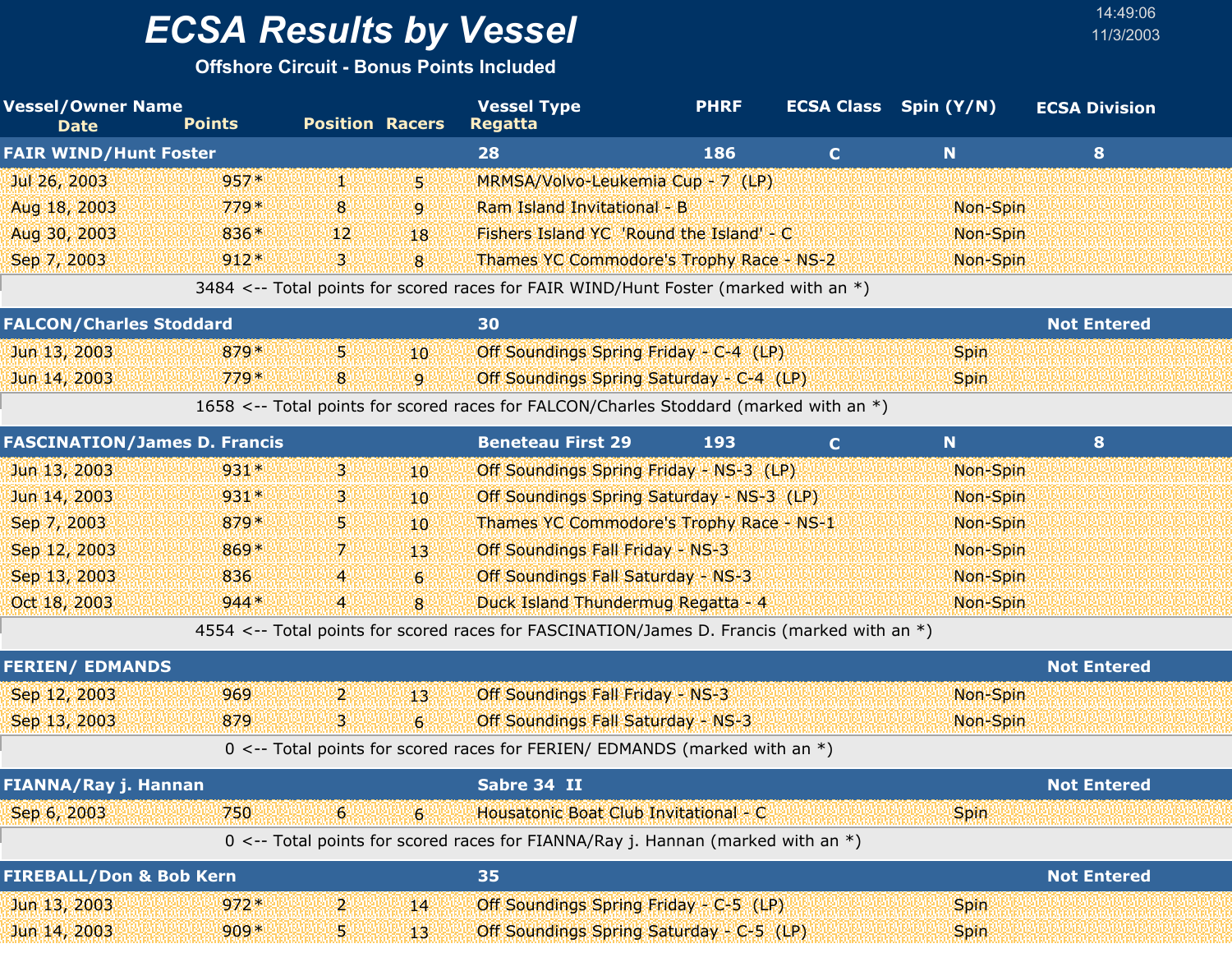## *ECSA Results by Vessel* 11/3/2003

#### **Offshore Circuit - Bonus Points Included**

| <b>Vessel/Owner Name</b><br><b>Date</b> | <b>Points</b> | <b>Position Racers</b> |                | <b>Vessel Type</b><br><b>Regatta</b>                                                  | <b>PHRF</b> | <b>ECSA Class</b> Spin (Y/N) |             | <b>ECSA Division</b>    |  |
|-----------------------------------------|---------------|------------------------|----------------|---------------------------------------------------------------------------------------|-------------|------------------------------|-------------|-------------------------|--|
| Sep 12, 2003                            | 938           | В.                     | 44             | Off Soundings Fall Friday - C-5                                                       |             |                              | Spin        |                         |  |
| Sep 13, 2003                            | 972           | V.                     | $\overline{7}$ | Off Soundings Fall Saturday - C-5                                                     |             |                              | <b>Spin</b> |                         |  |
|                                         |               |                        |                | 1881 <-- Total points for scored races for FIREBALL/Don & Bob Kern (marked with an *) |             |                              |             |                         |  |
| <b>FIREBIRD/John Macina</b>             |               |                        |                |                                                                                       |             |                              |             | <b>Not Entered</b>      |  |
| Jun 29, 2003                            | 836           | $\mathbf{p}$           | $\mathbf{3}$   | Shennecossett/Baldwin Pine Island Race - Ensigns (LP)                                 |             |                              | Spin        |                         |  |
| Jul 19, 2003                            | 782           | 7.                     | 8              | Thames YC Governors Trophy - Ensigns (LP)                                             |             |                              |             |                         |  |
| Aug 16, 2003                            | 815           | з                      | $\overline{4}$ | Masons Island Regatta - 3                                                             |             |                              | <b>Spin</b> |                         |  |
| Aug 18, 2003                            | 966           | V.                     | $\mathbf{6}$   | Ram Island Invitational - A                                                           |             |                              | <b>Spin</b> |                         |  |
| Aug 30, 2003                            | 824           | 5                      | $\overline{7}$ | Fishers Island YC 'Round the Island' - A                                              |             |                              |             |                         |  |
| Sep 7, 2003                             | 847           | 5                      | 8              | Thames YC Commodore's Trophy Race - Ensign                                            |             |                              |             |                         |  |
|                                         |               |                        |                | 0 <-- Total points for scored races for FIREBIRD/John Macina (marked with an $*)$     |             |                              |             |                         |  |
| <b>FIREFLY/James Gregory</b>            |               |                        |                | 20                                                                                    | 180         | <b>HP</b>                    | Y           | $\overline{\mathbf{4}}$ |  |
| May 24, 2003                            | 787*          | 6                      | $\mathbf{Z}$   | Windjammer's Pierce Invitational - B (LP)                                             |             |                              |             |                         |  |
| Aug 2, 2003                             | $824*$        | 5                      | $\overline{z}$ | Milford Annual Invitational - C (LP)                                                  |             |                              | <b>Spin</b> |                         |  |
| Aug 3, 2003                             | 750*          | 6                      | $6\phantom{1}$ | New Haven YC Mayor's Cup - D (LP)                                                     |             |                              | <b>Spin</b> |                         |  |
| Sep 6, 2003                             | 807*          | $\overline{7}$         | $\overline{9}$ | Housatonic Boat Club Invitational - D                                                 |             |                              | <b>Spin</b> |                         |  |
|                                         |               |                        |                | 3168 <-- Total points for scored races for FIREFLY/James Gregory (marked with an *)   |             |                              |             |                         |  |
| <b>FIREWATER/Jesse Waters</b>           |               |                        |                |                                                                                       |             |                              |             | <b>Not Entered</b>      |  |
| Jun 13, 2003                            | 871           | 8                      | 49             | Off Soundings Spring Friday - C-2 (LP)                                                |             |                              | <b>Spin</b> |                         |  |
| Jun 14, 2003                            | 935*          | 4                      | 14             | Off Soundings Spring Saturday - C-2 (LP)                                              |             |                              | <b>Spin</b> |                         |  |
| Aug 15, 2003                            | 901           | 5                      | 6              | <b>Duck Island Overnight Race</b>                                                     |             |                              | <b>Spin</b> |                         |  |
| Sep 12, 2003                            | 735           | 18                     | 17             | Off Soundings Fall Friday - C-2                                                       |             |                              | Spin        |                         |  |
| Sep 13, 2003                            | 969           | $\overline{2}$         | 13             | Off Soundings Fall Saturday - C-2                                                     |             |                              | <b>Spin</b> |                         |  |
|                                         |               |                        |                | 935 <-- Total points for scored races for FIREWATER/Jesse Waters (marked with an *)   |             |                              |             |                         |  |
| <b>FLATLINE/Jason Swan</b>              |               |                        |                | $J - 24$                                                                              | 171         | <b>HP</b>                    | Y           | $\overline{4}$          |  |
| Jul 19, 2003                            | $776*$        | 9                      | 10             | Branford Annual Invitational - 3 (LP)                                                 |             |                              | <b>Spin</b> |                         |  |
| Jul 20, 2003                            | 847*          | 5                      | 8              | PINE ORCHARD ANNUAL INVITATIONAL - C (LP)                                             |             |                              | <b>Spin</b> |                         |  |

1623 <-- Total points for scored races for FLATLINE/Jason Swan (marked with an  $*)$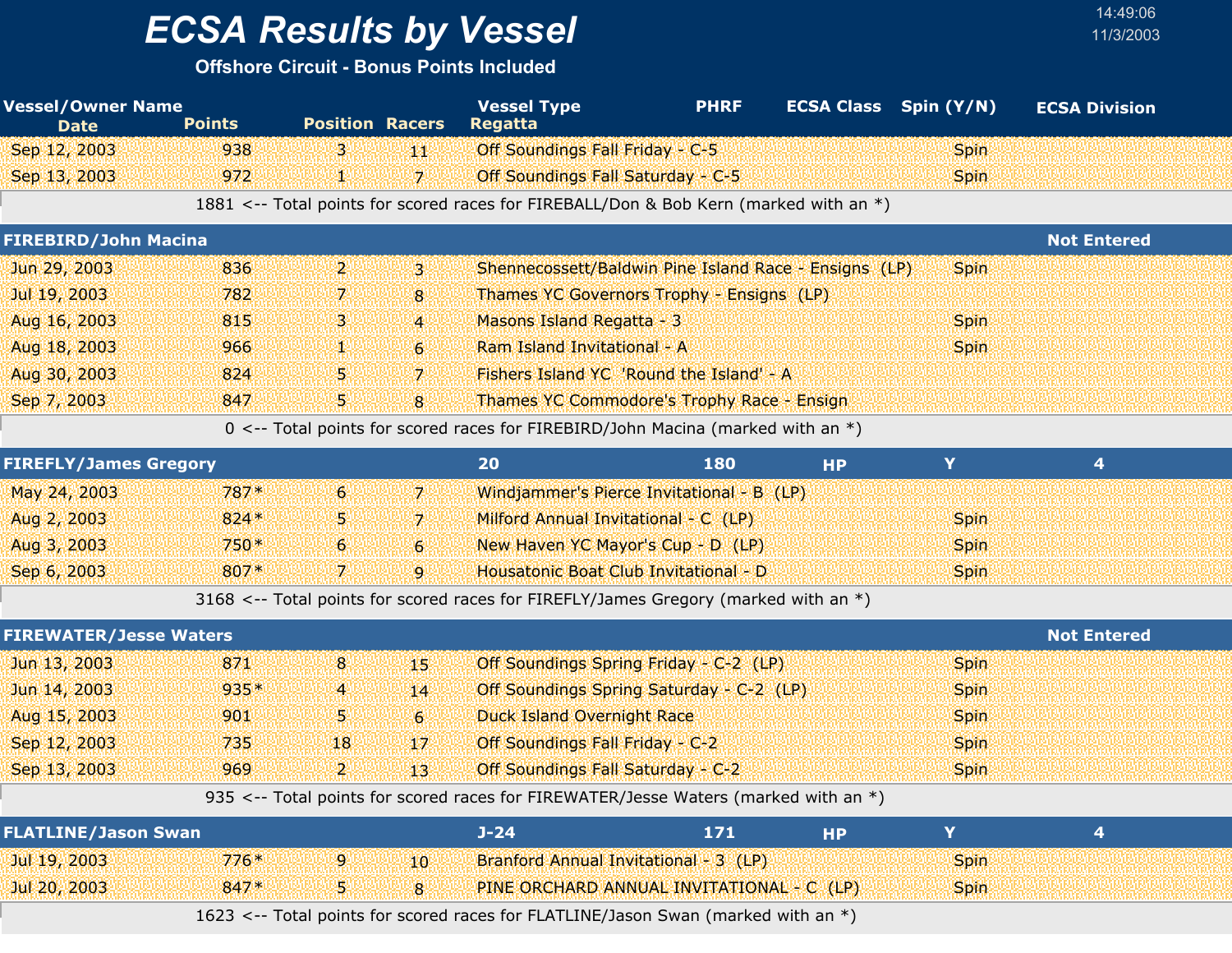**Offshore Circuit - Bonus Points Included**

| <b>Vessel/Owner Name</b><br><b>Date</b> | <b>Points</b> |        | <b>Position Racers</b> |                  | <b>Vessel Type</b><br><b>Regatta</b>                                                       | <b>PHRF</b> |              | <b>ECSA Class</b> Spin (Y/N) | <b>ECSA Division</b> |
|-----------------------------------------|---------------|--------|------------------------|------------------|--------------------------------------------------------------------------------------------|-------------|--------------|------------------------------|----------------------|
| <b>FLUENT/Stuart Dickinson</b>          |               |        |                        |                  |                                                                                            |             |              |                              | <b>Not Entered</b>   |
| Sep 12, 2003                            |               | 905    | $\mathbf{p}$           | 5.               | Off Soundings Fall Friday - B                                                              |             |              | <b>Spin</b>                  |                      |
|                                         |               |        |                        |                  | 0 <-- Total points for scored races for FLUENT/Stuart Dickinson (marked with an *)         |             |              |                              |                      |
| <b>FRIENDLY SPIRIT/Rick Conley</b>      |               |        |                        |                  |                                                                                            |             |              |                              | <b>Not Entered</b>   |
| Jul 19, 2003                            |               | 879    | $\overline{4}$         | 8                | Thames YC Governors Trophy - Ensigns (LP)                                                  |             |              |                              |                      |
|                                         |               |        |                        |                  | 0 <-- Total points for scored races for FRIENDLY SPIRIT/Rick Conley (marked with an *)     |             |              |                              |                      |
| <b>FURY/Ray J. Gincavage</b>            |               |        |                        |                  | <b>Baltic 48</b>                                                                           | 50          | $\mathbf C$  | Y                            | 1                    |
| Jun 13, 2003                            |               | 782*   | 14                     | 16               | Off Soundings Spring Friday - C-1 (LP)                                                     |             |              | <b>Spin</b>                  |                      |
| Jun 14, 2003                            |               | 826*   | 12 <sup>1</sup>        | 17               | Off Soundings Spring Saturday - C-1 (LP)                                                   |             |              | <b>Spin</b>                  |                      |
| Jul 19, 2003                            |               | 861*   | 4                      | $\overline{z}$   | Branford Annual Invitational - 5 (LP)                                                      |             |              | <b>Spin</b>                  |                      |
| Jul 20, 2003                            |               | 847*   | 5.                     | 8                | PINE ORCHARD ANNUAL INVITATIONAL - A (LP)                                                  |             |              | <b>Spin</b>                  |                      |
| Sep 12, 2003                            |               | 898*   | 6                      | 14               | Off Soundings Fall Friday - C-1                                                            |             |              | <b>Spin</b>                  |                      |
| Sep 13, 2003                            |               | $929*$ | 4                      | 13               | Off Soundings Fall Saturday - C-1                                                          |             |              | <b>Spin</b>                  |                      |
|                                         |               |        |                        |                  | 5143 <-- Total points for scored races for FURY/Ray J. Gincavage (marked with an *)        |             |              |                              |                      |
| <b>GANG WAY/Edward S. Becker</b>        |               |        |                        |                  | $J - 24$                                                                                   | 171         | <b>HP</b>    | Y                            | 4                    |
| Aug 2, 2003                             |               | $966*$ | ¥ë                     | $6 \overline{6}$ | Milford Annual Invitational - D (LP)                                                       |             |              | Non-Spin                     |                      |
|                                         |               |        |                        |                  | 966 <-- Total points for scored races for GANG WAY/Edward S. Becker (marked with an *)     |             |              |                              |                      |
| <b>GEM/ USCGA</b>                       |               |        |                        |                  | Farr 40                                                                                    | 9           |              |                              | <b>Not Entered</b>   |
| Oct 18, 2003                            |               | 901    | 10                     | $12^{\circ}$     | Duck Island Thundermug Regatta - 1                                                         |             |              | <b>Spin</b>                  |                      |
|                                         |               |        |                        |                  | 0 <-- Total points for scored races for GEM/ USCGA (marked with an $*)$                    |             |              |                              |                      |
| <b>GINGER SNAP/Len Mierzejewski</b>     |               |        |                        |                  | Isl 30 MK II                                                                               | 189         | $\mathbf{C}$ | Y                            | 2 <sup>1</sup>       |
| Jun 7, 2003                             |               | 879*   | $\mathbf{p}$           | $\overline{4}$   | Duck Island Spring Regatta - 4 (LP)                                                        |             |              | Non-Spin                     |                      |
| Oct 18, 2003                            |               | $960*$ | $\overline{3}$         | $\overline{8}$   | Duck Island Thundermug Regatta - 4                                                         |             |              | Non-Spin                     |                      |
|                                         |               |        |                        |                  | 1839 <-- Total points for scored races for GINGER SNAP/Len Mierzejewski (marked with an *) |             |              |                              |                      |
| <b>GIZMO/Russell Sheets</b>             |               |        |                        |                  |                                                                                            |             |              |                              | <b>Not Entered</b>   |
| Aug 30, 2003                            |               | 787    | 6 <sub>1</sub>         | 7.               | Fishers Island YC 'Round the Island' - A                                                   |             |              |                              |                      |
|                                         |               |        |                        |                  | 0 <-- Total points for scored races for GIZMO/Russell Sheets (marked with an *)            |             |              |                              |                      |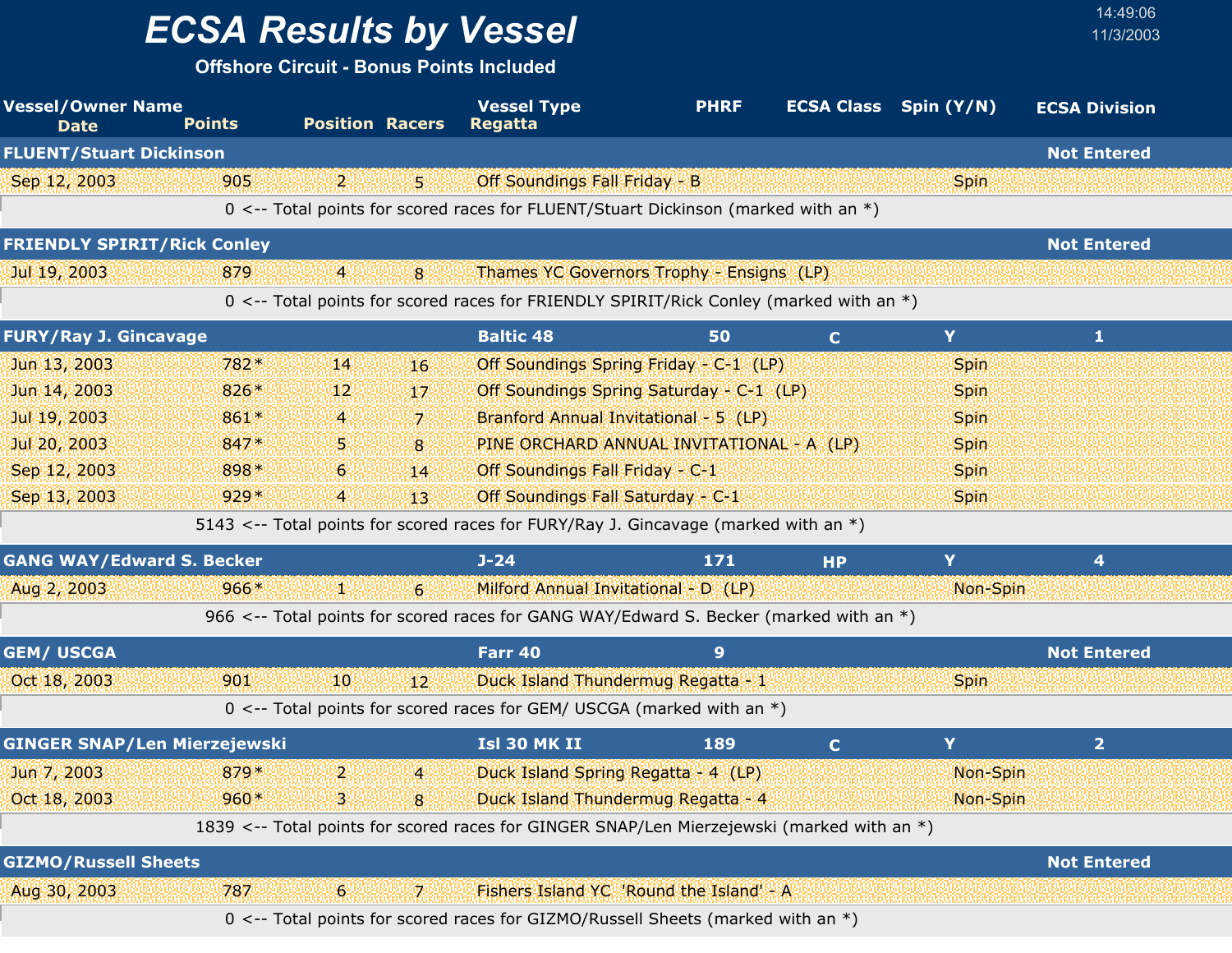**Offshore Circuit - Bonus Points Included**

| <b>Vessel/Owner Name</b><br><b>Date</b> | <b>Points</b> | <b>Position Racers</b> |                 | <b>Vessel Type</b><br><b>Regatta</b>        | <b>PHRF</b> |           | <b>ECSA Class</b> Spin (Y/N) | <b>ECSA Division</b> |  |
|-----------------------------------------|---------------|------------------------|-----------------|---------------------------------------------|-------------|-----------|------------------------------|----------------------|--|
| <b>GO DOG GO/</b>                       |               |                        |                 |                                             | 45          | <b>SB</b> | Y                            | 6                    |  |
| Jul 19, 2003                            | $787*$        | -6                     | -71             | Branford Annual Invitational - 5 (LP)       |             |           | <b>Spin</b>                  |                      |  |
| Aug 2, 2003                             | 865*          | 55                     | 9               | Milford Annual Invitational - A (LP)        |             |           | <b>Spin</b>                  |                      |  |
| Sep 6, 2003                             | 898*          | 34                     | -71             | Housatonic Boat Club Invitational - A       |             |           | <b>Spin</b>                  |                      |  |
| Sep 27, 2003                            | $847*$        | 55                     | 8               | Milford Last Chance Regatta - A             |             |           | <b>Spin</b>                  |                      |  |
| Oct 11, 2003                            | $815*$        | 6 <sup>1</sup>         | $\overline{8}$  | <b>HBC/MYC/WCS Columbus Day Regatta - A</b> |             |           | <b>Spin</b>                  |                      |  |
| Oct 18, 2003                            | $879*$        | 12 <sup>1</sup>        | 12 <sup>1</sup> | Duck Island Thundermug Regatta - 1          |             |           | <b>Spin</b>                  |                      |  |

5091 <-- Total points for scored races for GO DOG GO/ (marked with an \*)

| <b>GOLDEN RULE/Joe Kolodej</b> |        |       |                | <b>San Juan 30</b>                          | 168 |             |  |
|--------------------------------|--------|-------|----------------|---------------------------------------------|-----|-------------|--|
| Jul 19, 2003                   | $935*$ | تعطيط | 7              | Branford Annual Invitational - 4 (LP)       |     | <b>Spin</b> |  |
| Jul 20, 2003                   | $976*$ | V.    | $\overline{8}$ | PINE ORCHARD ANNUAL INVITATIONAL - C (LP)   |     | <b>Spin</b> |  |
| Aug 2, 2003                    | 935    | ו קי  | 71             | Milford Annual Invitational - C (LP)        |     | <b>Spin</b> |  |
| Aug 3, 2003                    | $966*$ | 52    | 6              | New Haven YC Mayor's Cup - D (LP)           |     | <b>Spin</b> |  |
| Sep 6, 2003                    | $980*$ | V.    | $\mathbf{Q}$   | Housatonic Boat Club Invitational - D       |     | <b>Spin</b> |  |
| Sep 27, 2003                   | 912    | 3.    | $\overline{8}$ | Milford Last Chance Regatta - C             |     | <b>Spin</b> |  |
| Oct 11, 2003                   | $966*$ | V.    | 6 <sup>1</sup> | <b>HBC/MYC/WCS Columbus Day Regatta - B</b> |     | <b>Spin</b> |  |
| Oct 18, 2003                   | $996*$ | y.    | $10^{\circ}$   | Duck Island Thundermug Regatta - 3          |     | <b>Spin</b> |  |

5819 <-- Total points for scored races for GOLDEN RULE/Joe Kolodej (marked with an \*)

| <b>GOOMBAY SMASH/Stu Craig</b> |        |                |                | $J - 30$                        | 139                                             | <b>HP</b> |             |  |
|--------------------------------|--------|----------------|----------------|---------------------------------|-------------------------------------------------|-----------|-------------|--|
| Jun 13, 2003                   | $905*$ | $\overline{4}$ | 10             |                                 | Off Soundings Spring Friday - C-4 (LP)          |           | <b>Spin</b> |  |
| Jun 14, 2003                   | $865*$ | 5.             | .q.            |                                 | Off Soundings Spring Saturday - C-4 (LP)        |           | <b>Spin</b> |  |
| Jun 29, 2003                   | 865*   | 51             | $\mathbf{Q}$   |                                 | Shennecossett/Baldwin Pine Island Race - I (LP) |           | <b>Spin</b> |  |
| Jul 19, 2003                   | $861*$ | $\overline{4}$ | 171            |                                 | Thames YC Governors Trophy - I (LP)             |           | <b>Spin</b> |  |
| Aug 16, 2003                   | 836    | 6 <sup>1</sup> | .q.            | Masons Island Regatta - 4       |                                                 |           | <b>Spin</b> |  |
| Aug 18, 2003                   | 853    | 6 <sup>1</sup> | 10             | Ram Island Invitational - E     |                                                 |           | <b>Spin</b> |  |
| Aug 30, 2003                   | $912*$ | З.             | 8 <sup>1</sup> |                                 | Fishers Island YC 'Round the Island' - F        |           | <b>Spin</b> |  |
| Sep 7, 2003                    | 865*   | 51             | '9'            |                                 | Thames YC Commodore's Trophy Race - C-2         |           | <b>Spin</b> |  |
| Sep 12, 2003                   | 718    | 9              | $\mathbf{8}$   | Off Soundings Fall Friday - C-4 |                                                 |           | <b>Spin</b> |  |

5273 <-- Total points for scored races for GOOMBAY SMASH/Stu Craig (marked with an \*)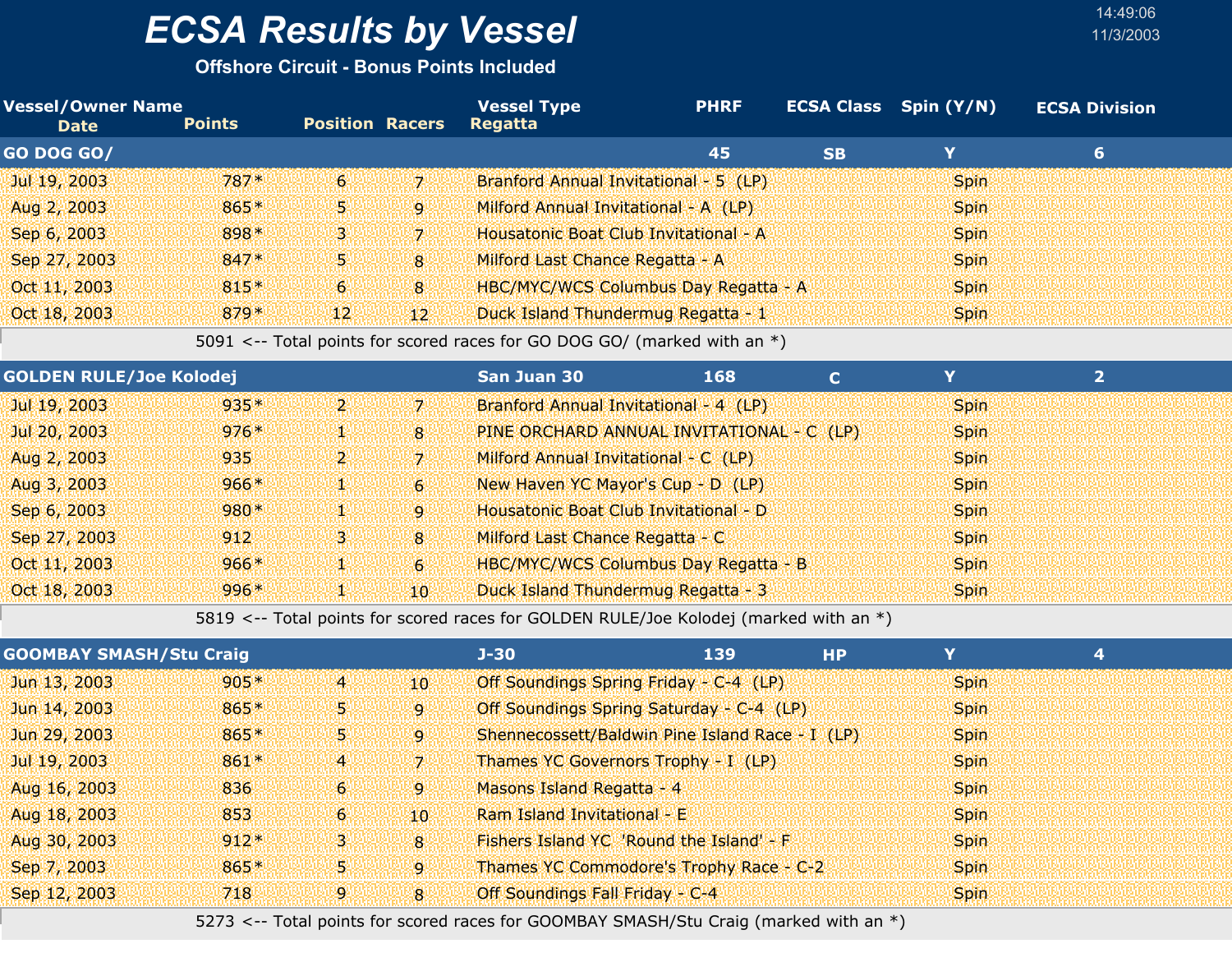## *ECSA Results by Vessel* 11/3/2003

**Offshore Circuit - Bonus Points Included**

| <b>Vessel/Owner Name</b><br><b>Date</b> | <b>Points</b> | <b>Position Racers</b> |                  | <b>Vessel Type</b><br><b>Regatta</b>                                                  | <b>PHRF</b> | <b>ECSA Class</b> Spin (Y/N) |             | <b>ECSA Division</b> |  |
|-----------------------------------------|---------------|------------------------|------------------|---------------------------------------------------------------------------------------|-------------|------------------------------|-------------|----------------------|--|
| <b>GRACE/JOHN PERSSE</b>                |               |                        |                  | 28                                                                                    |             |                              |             | <b>Not Entered</b>   |  |
| Jul 20, 2003                            | 750           | 71                     | 71               | PINE ORCHARD ANNUAL INVITATIONAL - E (LP)                                             |             |                              | Non-Spin    |                      |  |
|                                         |               |                        |                  | 0 <-- Total points for scored races for GRACE/JOHN PERSSE (marked with an *)          |             |                              |             |                      |  |
| <b>GRASSHOPPER/John Brousseau</b>       |               |                        |                  |                                                                                       |             |                              |             | <b>Not Entered</b>   |  |
| Aug 18, 2003                            | 879           | 3.                     | $6 \overline{6}$ | Ram Island Invitational - A                                                           |             |                              | <b>Spin</b> |                      |  |
| Aug 30, 2003                            | 898           | З.                     | $\overline{7}$   | Fishers Island YC 'Round the Island' - A                                              |             |                              |             |                      |  |
| Sep 7, 2003                             | 815           | 6                      | 8                | Thames YC Commodore's Trophy Race - Ensign                                            |             |                              |             |                      |  |
|                                         |               |                        |                  | 0 <-- Total points for scored races for GRASSHOPPER/John Brousseau (marked with an *) |             |                              |             |                      |  |
| <b>GREAT WHITE/</b>                     |               |                        |                  |                                                                                       |             |                              |             | <b>Not Entered</b>   |  |
| Jun 13, 2003                            | 750           | 5.                     | 5.               | Off Soundings Spring Friday - D (LP)                                                  |             |                              |             |                      |  |
| Jun 14, 2003                            | 750           | 5.                     | 5.               | Off Soundings Spring Saturday - D (LP)                                                |             |                              |             |                      |  |
|                                         |               |                        |                  | 0 <-- Total points for scored races for GREAT WHITE/ (marked with an $*)$             |             |                              |             |                      |  |
| <b>HELLFIRE/Ron Levine</b>              |               |                        |                  | <b>Soverel 26</b>                                                                     | 167         | <b>HP</b>                    | Y           | 4                    |  |
| Jun 13, 2003                            | 983*          | Щ.                     | 10.              | Off Soundings Spring Friday - C-4 (LP)                                                |             |                              | <b>Spin</b> |                      |  |
| Jun 14, 2003                            | 894 *         | 4                      | 9                | Off Soundings Spring Saturday - C-4 (LP)                                              |             |                              | <b>Spin</b> |                      |  |
| Jul 13, 2003                            | $905*$        | $\mathbf{2}$           | 5.               | North Cove Outer Light Classic - 3 - Spinnaker 1 (LP)                                 |             |                              | <b>Spin</b> |                      |  |
| Jul 19, 2003                            | 836           | 6                      | $\overline{9}$   | Thames YC Governors Trophy - II (LP)                                                  |             |                              | Spin        |                      |  |
| Jul 26, 2003                            | 891           | 5.                     | 44               | MRMSA/Volvo-Leukemia Cup - 5 (LP)                                                     |             |                              | <b>Spin</b> |                      |  |
| Aug 16, 2003                            | 865           | 5.                     | $\overline{9}$   | Masons Island Regatta - 4                                                             |             |                              | <b>Spin</b> |                      |  |
| Aug 18, 2003                            | $931*$        | 3.                     | 10               | Ram Island Invitational - E                                                           |             |                              | <b>Spin</b> |                      |  |
| Aug 30, 2003                            | $944*$        | $\mathbf{2}$           | 8                | Fishers Island YC 'Round the Island' - F                                              |             |                              | <b>Spin</b> |                      |  |
| Sep 7, 2003                             | $922*$        | 3.                     | $\overline{9}$   | Thames YC Commodore's Trophy Race - C-3                                               |             |                              | Spin        |                      |  |
| Sep 12, 2003                            | 718           | 9                      | 8                | Off Soundings Fall Friday - C-4                                                       |             |                              | Spin        |                      |  |

5579 <-- Total points for scored races for HELLFIRE/Ron Levine (marked with an \*)

| <b>HOOLIGAN/Peter Brinckerhoff</b> |        |   | Evelvn 42                                       | 33 |             |  |
|------------------------------------|--------|---|-------------------------------------------------|----|-------------|--|
| Jun 13, 2003                       | $992*$ |   | Off Soundings Spring Friday - C-1 (LP)          |    | <b>Spin</b> |  |
| Jun 14, 2003                       | $978*$ | z | <b>Off Soundings Spring Saturday - C-1 (LP)</b> |    | <b>Spin</b> |  |
| Aug 16, 2003                       | 865    |   | Masons Island Regatta - 5                       |    | <b>Spin</b> |  |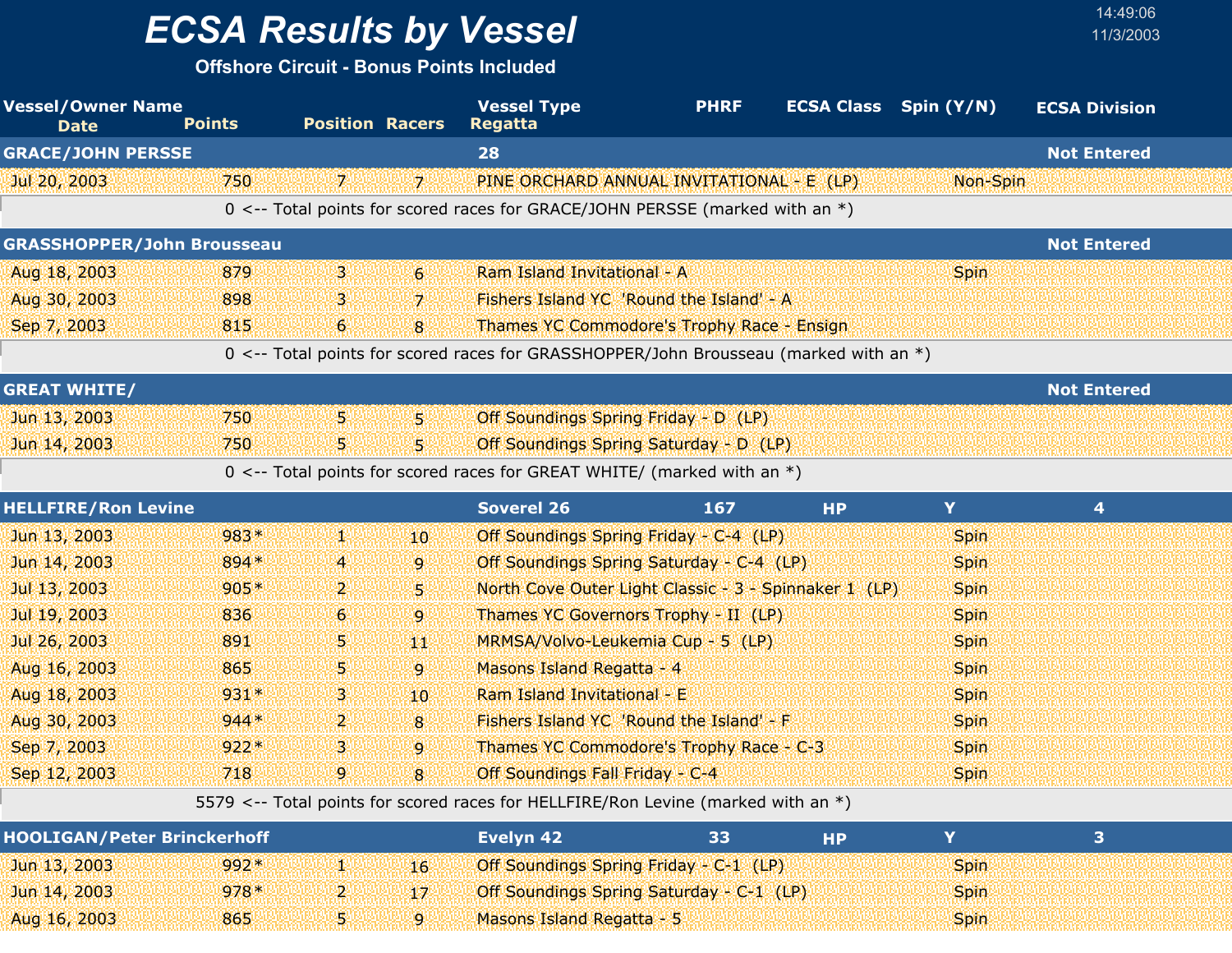**Offshore Circuit - Bonus Points Included**

| <b>Vessel/Owner Name</b><br><b>Date</b> | <b>Points</b> | <b>Position Racers</b> |                 | <b>Vessel Type</b><br><b>Regatta</b>                                                       | <b>PHRF</b>                        |              | <b>ECSA Class</b> Spin (Y/N) | <b>ECSA Division</b> |  |
|-----------------------------------------|---------------|------------------------|-----------------|--------------------------------------------------------------------------------------------|------------------------------------|--------------|------------------------------|----------------------|--|
| Aug 18, 2003                            | $968*$        | з.                     | 19              | Ram Island Invitational - G                                                                |                                    |              | <b>Spin</b>                  |                      |  |
| Aug 30, 2003                            | $966*$        | 2.                     | $12^{\circ}$    | Fishers Island YC 'Round the Island' - H                                                   |                                    |              | <b>Spin</b>                  |                      |  |
| Sep 12, 2003                            | $972*$        | $\overline{2}$         | 14              | Off Soundings Fall Friday - C-1                                                            |                                    |              | <b>Spin</b>                  |                      |  |
| Sep 13, 2003                            | $949*$        | 3.                     | 13 <sup>1</sup> | Off Soundings Fall Saturday - C-1                                                          |                                    |              | <b>Spin</b>                  |                      |  |
|                                         |               |                        |                 | 5825 <-- Total points for scored races for HOOLIGAN/Peter Brinckerhoff (marked with an *)  |                                    |              |                              |                      |  |
| <b>HORNET/Bob McLellan</b>              |               |                        |                 | <b>O'Day 34 M</b>                                                                          | 158                                | $\mathbf{C}$ | N                            | $\overline{z}$       |  |
| Jun 7, 2003                             | $815*$        | 3.                     | $\overline{4}$  | Duck Island Spring Regatta - 3 (LP)                                                        |                                    |              | Non-Spin                     |                      |  |
| Aug 15, 2003                            | 847*          | ъ                      | $\overline{4}$  | <b>Duck Island Overnight Race</b>                                                          |                                    |              | Non-Spin                     |                      |  |
| Oct 18, 2003                            | 996*          | Ш.                     | 10 <sup>°</sup> | Duck Island Thundermug Regatta - 5                                                         |                                    |              | Non-Spin                     |                      |  |
|                                         |               |                        |                 | 2658 <-- Total points for scored races for HORNET/Bob McLellan (marked with an *)          |                                    |              |                              |                      |  |
| <b>HOT FUDGE/Richard A. Glassman</b>    |               |                        |                 | Sadler 34                                                                                  | 184                                | $\mathbf{C}$ | N                            | 8                    |  |
| Aug 30, 2003                            | 980*          | $\mathbf{2}$           | 18              | Fishers Island YC 'Round the Island' - C                                                   |                                    |              | Non-Spin                     |                      |  |
|                                         |               |                        |                 | 980 <-- Total points for scored races for HOT FUDGE/Richard A. Glassman (marked with an *) |                                    |              |                              |                      |  |
| <b>HUNTER/ Marcinko</b>                 |               |                        |                 |                                                                                            |                                    |              |                              | <b>Not Entered</b>   |  |
| Jul 26, 2003                            | 774           | '10'                   | 4KI             | MRMSA/Volvo-Leukemia Cup - 5 (LP)                                                          |                                    |              | <b>Spin</b>                  |                      |  |
|                                         |               |                        |                 | 0 <-- Total points for scored races for HUNTER/ Marcinko (marked with an $*$ )             |                                    |              |                              |                      |  |
| <b>ILLUSION/ BOURGET</b>                |               |                        |                 |                                                                                            |                                    |              |                              | <b>Not Entered</b>   |  |
| Jun 13, 2003                            | 983           | Ж,                     | 10 <sup>°</sup> | Off Soundings Spring Friday - NS-3 (LP)                                                    |                                    |              | Non-Spin                     |                      |  |
| Jun 14, 2003                            | 905           | $\overline{a}$         | 10 <sup>°</sup> | Off Soundings Spring Saturday - NS-3 (LP)                                                  |                                    |              | Non-Spin                     |                      |  |
| Aug 18, 2003                            | 782           | 7.                     | 8               | Ram Island Invitational - C                                                                |                                    |              | <b>Spin</b>                  |                      |  |
| Sep 12, 2003                            | 949           | В.                     | 13 <sup>1</sup> | Off Soundings Fall Friday - NS-3                                                           |                                    |              | Non-Spin                     |                      |  |
| Sep 13, 2003                            | 922           | $\mathbf{2}$           | 6               | <b>Off Soundings Fall Saturday - NS-3</b>                                                  |                                    |              | Non-Spin                     |                      |  |
|                                         |               |                        |                 | 0 <-- Total points for scored races for ILLUSION/ BOURGET (marked with an *)               |                                    |              |                              |                      |  |
| <b>INDESEAS/Gene Fiese</b>              |               |                        |                 | <b>Ensign</b>                                                                              |                                    |              |                              | <b>Not Entered</b>   |  |
| Aug 18, 2003                            | 836           | $\overline{4}$         | 6               | Ram Island Invitational - A                                                                |                                    |              | Spin                         |                      |  |
| Aug 30, 2003                            | 750           | 7.                     | 7.              | Fishers Island YC 'Round the Island' - A                                                   |                                    |              |                              |                      |  |
| Sep 7, 2003                             | 750           | $\boldsymbol{8}$       | 8               | Thames YC Commodore's Trophy Race - Ensign                                                 |                                    |              |                              |                      |  |
|                                         |               |                        |                 |                                                                                            | $ININFCFLAC/Cana$ $Tisea$ (marked) |              |                              |                      |  |

14:49:06

0 <-- Total points for scored races for INDESEAS/Gene Fiese (marked with an \*)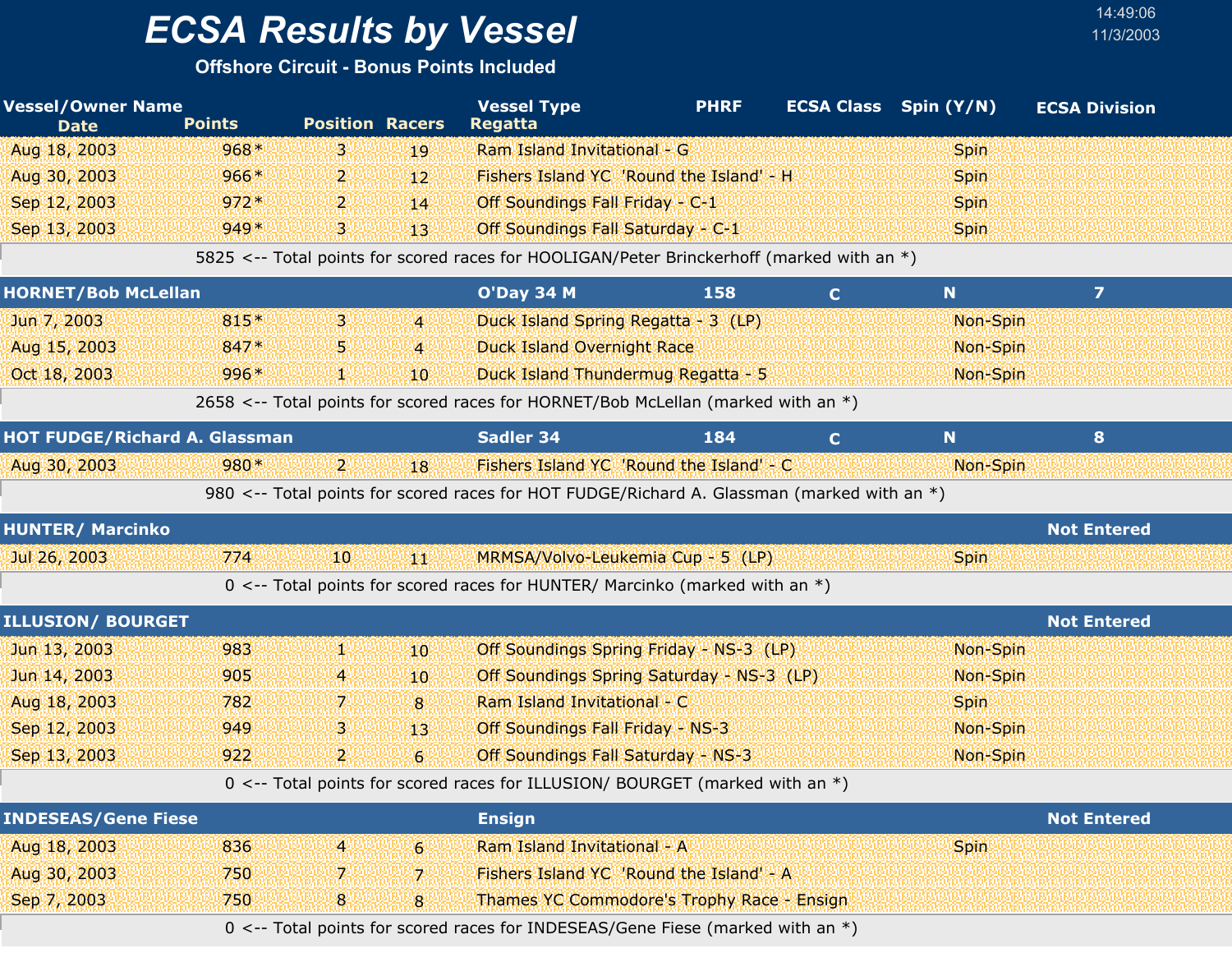**Offshore Circuit - Bonus Points Included**

| <b>Vessel/Owner Name</b><br><b>Points</b> |                         |                                     | <b>Vessel Type</b><br><b>Regatta</b> | <b>PHRF</b> |                                                                                                                                                                                                                                                                                                                                                                                                                                                                                                                                        |                                                                                                                                                                                                                                                                                                                                                                                                                                                         | <b>ECSA Division</b>                                                                                                                                  |
|-------------------------------------------|-------------------------|-------------------------------------|--------------------------------------|-------------|----------------------------------------------------------------------------------------------------------------------------------------------------------------------------------------------------------------------------------------------------------------------------------------------------------------------------------------------------------------------------------------------------------------------------------------------------------------------------------------------------------------------------------------|---------------------------------------------------------------------------------------------------------------------------------------------------------------------------------------------------------------------------------------------------------------------------------------------------------------------------------------------------------------------------------------------------------------------------------------------------------|-------------------------------------------------------------------------------------------------------------------------------------------------------|
| <b>INTREPID/Sean Saslo</b>                |                         |                                     | 51                                   | 100         | $\mathbf C$                                                                                                                                                                                                                                                                                                                                                                                                                                                                                                                            | Y                                                                                                                                                                                                                                                                                                                                                                                                                                                       | $\overline{z}$                                                                                                                                        |
| $776*$                                    | $\mathbf{9}$            | 10                                  |                                      |             |                                                                                                                                                                                                                                                                                                                                                                                                                                                                                                                                        | Non-Spin                                                                                                                                                                                                                                                                                                                                                                                                                                                |                                                                                                                                                       |
| 750                                       | 9                       | 9                                   |                                      |             |                                                                                                                                                                                                                                                                                                                                                                                                                                                                                                                                        | Non-Spin                                                                                                                                                                                                                                                                                                                                                                                                                                                |                                                                                                                                                       |
| 861*                                      | $\overline{4}$          | 7                                   |                                      |             |                                                                                                                                                                                                                                                                                                                                                                                                                                                                                                                                        | Non-Spin                                                                                                                                                                                                                                                                                                                                                                                                                                                |                                                                                                                                                       |
| 750                                       | 5                       | 5                                   |                                      |             |                                                                                                                                                                                                                                                                                                                                                                                                                                                                                                                                        | Non-Spin                                                                                                                                                                                                                                                                                                                                                                                                                                                |                                                                                                                                                       |
| 793*                                      | 5.                      | $\mathbf{6}$                        |                                      |             |                                                                                                                                                                                                                                                                                                                                                                                                                                                                                                                                        | Non-Spin                                                                                                                                                                                                                                                                                                                                                                                                                                                |                                                                                                                                                       |
| 750                                       | 8                       | 8                                   |                                      |             |                                                                                                                                                                                                                                                                                                                                                                                                                                                                                                                                        | Non-Spin                                                                                                                                                                                                                                                                                                                                                                                                                                                |                                                                                                                                                       |
| $976*$                                    | V.                      | $\overline{4}$                      |                                      |             |                                                                                                                                                                                                                                                                                                                                                                                                                                                                                                                                        | Non-Spin                                                                                                                                                                                                                                                                                                                                                                                                                                                |                                                                                                                                                       |
| 750                                       | 90                      | W                                   |                                      |             |                                                                                                                                                                                                                                                                                                                                                                                                                                                                                                                                        | Non-Spin                                                                                                                                                                                                                                                                                                                                                                                                                                                |                                                                                                                                                       |
| 750                                       | 8                       | 8                                   |                                      |             |                                                                                                                                                                                                                                                                                                                                                                                                                                                                                                                                        | Non-Spin                                                                                                                                                                                                                                                                                                                                                                                                                                                |                                                                                                                                                       |
| 892*                                      | $\overline{9}$          | 10                                  |                                      |             |                                                                                                                                                                                                                                                                                                                                                                                                                                                                                                                                        | Non-Spin                                                                                                                                                                                                                                                                                                                                                                                                                                                |                                                                                                                                                       |
|                                           |                         |                                     |                                      |             |                                                                                                                                                                                                                                                                                                                                                                                                                                                                                                                                        |                                                                                                                                                                                                                                                                                                                                                                                                                                                         |                                                                                                                                                       |
| <b>INTUITION/John Kittel</b>              |                         |                                     |                                      |             |                                                                                                                                                                                                                                                                                                                                                                                                                                                                                                                                        |                                                                                                                                                                                                                                                                                                                                                                                                                                                         | <b>Not Entered</b>                                                                                                                                    |
| 853                                       | B                       | Ы                                   |                                      |             |                                                                                                                                                                                                                                                                                                                                                                                                                                                                                                                                        |                                                                                                                                                                                                                                                                                                                                                                                                                                                         |                                                                                                                                                       |
| 836                                       | $\overline{2}$          | $\overline{\mathbf{3}}$             |                                      |             |                                                                                                                                                                                                                                                                                                                                                                                                                                                                                                                                        | Spin                                                                                                                                                                                                                                                                                                                                                                                                                                                    |                                                                                                                                                       |
| $966*$                                    | З.                      | 18                                  |                                      |             |                                                                                                                                                                                                                                                                                                                                                                                                                                                                                                                                        | Non-Spin                                                                                                                                                                                                                                                                                                                                                                                                                                                |                                                                                                                                                       |
| 895                                       | 7 <sup>1</sup>          | 8                                   |                                      |             |                                                                                                                                                                                                                                                                                                                                                                                                                                                                                                                                        | Non-Spin                                                                                                                                                                                                                                                                                                                                                                                                                                                |                                                                                                                                                       |
|                                           |                         |                                     |                                      |             |                                                                                                                                                                                                                                                                                                                                                                                                                                                                                                                                        |                                                                                                                                                                                                                                                                                                                                                                                                                                                         |                                                                                                                                                       |
|                                           |                         |                                     | <b>Ranger 26</b>                     | 215         | $\mathbf{C}$                                                                                                                                                                                                                                                                                                                                                                                                                                                                                                                           | N.                                                                                                                                                                                                                                                                                                                                                                                                                                                      | 8                                                                                                                                                     |
| 879*                                      | $\overline{4}$          | 8                                   |                                      |             |                                                                                                                                                                                                                                                                                                                                                                                                                                                                                                                                        | Non-Spin                                                                                                                                                                                                                                                                                                                                                                                                                                                |                                                                                                                                                       |
| 853*                                      | 3.                      | 5                                   |                                      |             |                                                                                                                                                                                                                                                                                                                                                                                                                                                                                                                                        | Non-Spin                                                                                                                                                                                                                                                                                                                                                                                                                                                |                                                                                                                                                       |
| 807                                       | 7                       | $\overline{9}$                      |                                      |             |                                                                                                                                                                                                                                                                                                                                                                                                                                                                                                                                        | Non-Spin                                                                                                                                                                                                                                                                                                                                                                                                                                                |                                                                                                                                                       |
| 802                                       | $\overline{4}$          | 5                                   |                                      |             |                                                                                                                                                                                                                                                                                                                                                                                                                                                                                                                                        |                                                                                                                                                                                                                                                                                                                                                                                                                                                         |                                                                                                                                                       |
| 836*                                      | 4                       | $\mathbf{6}$                        |                                      |             |                                                                                                                                                                                                                                                                                                                                                                                                                                                                                                                                        | Non-Spin                                                                                                                                                                                                                                                                                                                                                                                                                                                |                                                                                                                                                       |
| 836*                                      | $\overline{\mathbf{4}}$ | $\mathbf{6}$                        |                                      |             |                                                                                                                                                                                                                                                                                                                                                                                                                                                                                                                                        | Non-Spin                                                                                                                                                                                                                                                                                                                                                                                                                                                |                                                                                                                                                       |
| 807                                       | 7.                      | $\overline{9}$                      |                                      |             |                                                                                                                                                                                                                                                                                                                                                                                                                                                                                                                                        | Non-Spin                                                                                                                                                                                                                                                                                                                                                                                                                                                |                                                                                                                                                       |
| $822*$                                    | 13                      | 18                                  |                                      |             |                                                                                                                                                                                                                                                                                                                                                                                                                                                                                                                                        | Non-Spin                                                                                                                                                                                                                                                                                                                                                                                                                                                |                                                                                                                                                       |
|                                           |                         | IRISH LADY/William J. St. John_ Jr. | <b>Position Racers</b>               |             | Branford Annual Invitational - 2 (LP)<br>Milford Annual Invitational - D (LP)<br>New Haven YC Mayor's Cup - E (LP)<br><b>Duck Island Overnight Race</b><br>Off Soundings Fall Friday - NS-1<br>Off Soundings Fall Saturday - NS-1<br>Duck Island Thundermug Regatta - 5<br>MRMSA/Volvo-Leukemia Cup - 7 (LP)<br>Watch Hill Fuller Invitational Race - B<br>Duck Island Thundermug Regatta - 4<br>MRMSA/Volvo-Leukemia Cup - 7 (LP)<br>Milford Annual Invitational - D (LP)<br>Masons Island Regatta - 2<br>Ram Island Invitational - B | Off Soundings Spring Friday - NS-1 (LP)<br>Off Soundings Spring Saturday - NS-1 (LP)<br>PINE ORCHARD ANNUAL INVITATIONAL - D (LP)<br>4298 <-- Total points for scored races for INTREPID/Sean Saslo (marked with an *)<br>Fishers Island YC 'Round the Island' - C<br>966 <-- Total points for scored races for INTUITION/John Kittel (marked with an *)<br>Thames YC Governors Trophy - Non-Spinnaker (LP)<br>Fishers Island YC 'Round the Island' - C | <b>ECSA Class</b> Spin (Y/N)<br>Shennecossett/Baldwin Pine Island Race - Cruising Canvas<br>North Cove Outer Light Classic - 1 - Cruising Canvas (LP) |

4226 <-- Total points for scored races for IRISH LADY/William J. St. John\_ Jr. (marked with an \*)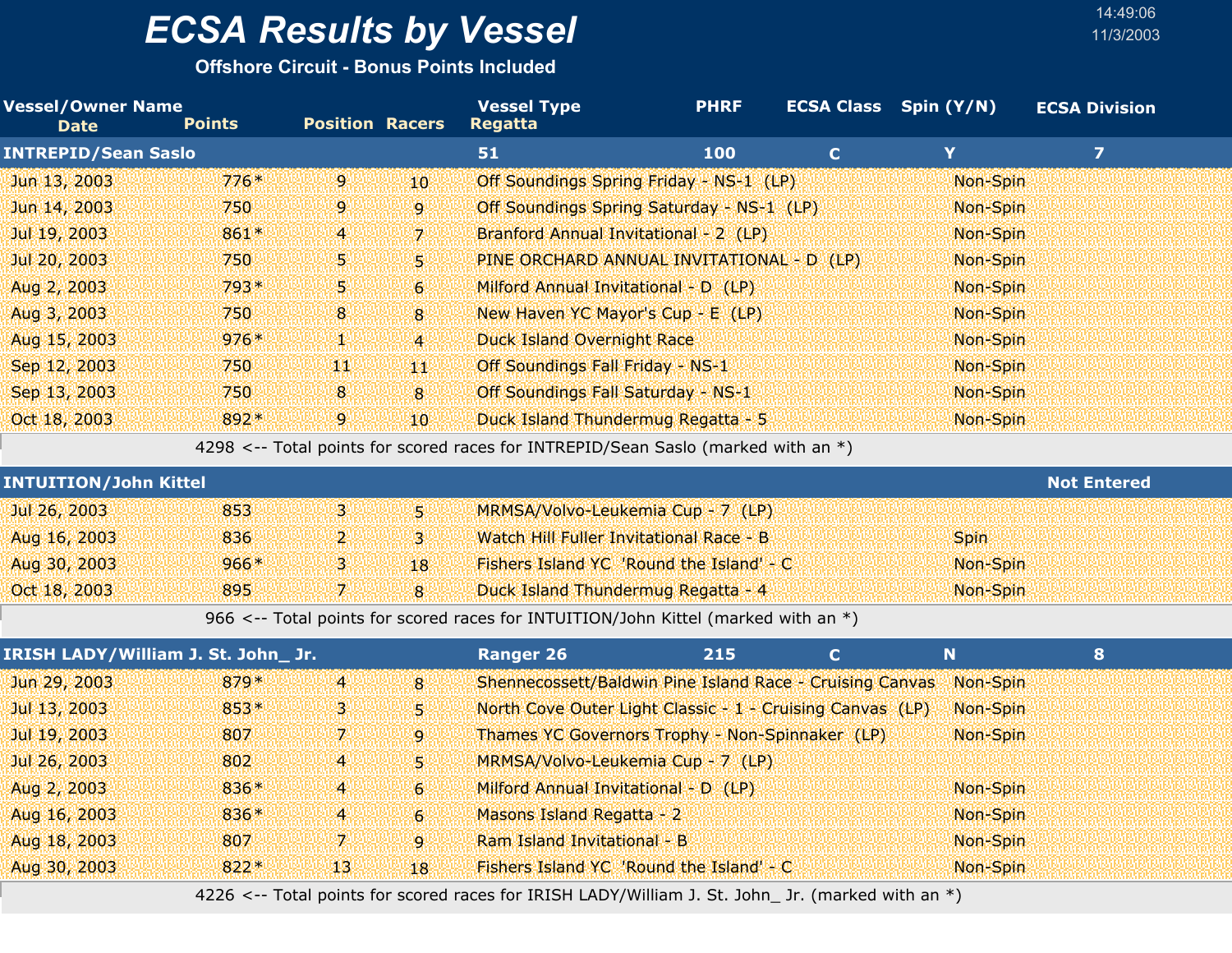**Offshore Circuit - Bonus Points Included**

| <b>Vessel/Owner Name</b><br><b>Date</b>          | <b>Points</b> | <b>Position Racers</b> |                  | <b>Vessel Type</b><br><b>Regatta</b>                                                       | <b>PHRF</b> |              | <b>ECSA Class</b> Spin (Y/N) | <b>ECSA Division</b>    |  |
|--------------------------------------------------|---------------|------------------------|------------------|--------------------------------------------------------------------------------------------|-------------|--------------|------------------------------|-------------------------|--|
| <b>IRRRESTIBLE/James Slimmon Jr.</b>             |               |                        |                  | $37 - 2$                                                                                   |             |              |                              | <b>Not Entered</b>      |  |
| Jun 13, 2003                                     | $905*$        | $\overline{4}$         | 10               | Off Soundings Spring Friday - A (LP)                                                       |             |              | Spin                         |                         |  |
| Jun 14, 2003                                     | 802           | 8                      | 10 <sup>10</sup> | Off Soundings Spring Saturday - A (LP)                                                     |             |              | <b>Spin</b>                  |                         |  |
| Sep 12, 2003                                     | 776           | 9                      | 10               | Off Soundings Fall Friday - A                                                              |             |              | <b>Spin</b>                  |                         |  |
|                                                  |               |                        |                  | 905 <-- Total points for scored races for IRRRESTIBLE/James Slimmon Jr. (marked with an *) |             |              |                              |                         |  |
| <b>J'AI TU/Gary Bennett</b>                      |               |                        |                  | $J - 35$                                                                                   | 75          | <b>HP</b>    | Y                            | $\overline{\mathbf{3}}$ |  |
| Jun 13, 2003                                     | $707*$        | 7                      | $6 \overline{6}$ | Off Soundings Spring Friday - J (LP)                                                       |             |              | <b>Spin</b>                  |                         |  |
| Jun 14, 2003                                     | 793*          | 5.                     | $6 \overline{6}$ | Off Soundings Spring Saturday - J (LP)                                                     |             |              | <b>Spin</b>                  |                         |  |
|                                                  |               |                        |                  | 1500 <-- Total points for scored races for J'AI TU/Gary Bennett (marked with an *)         |             |              |                              |                         |  |
| <b>JACKAROO/Jack &amp; Nick Vultee</b>           |               |                        |                  |                                                                                            |             |              |                              | <b>Not Entered</b>      |  |
| Sep 6, 2003                                      | 861           | $\overline{4}$         | $\overline{7}$   | Housatonic Boat Club Invitational - A                                                      |             |              | <b>Spin</b>                  |                         |  |
|                                                  |               |                        |                  | 0 <-- Total points for scored races for JACKAROO/Jack & Nick Vultee (marked with an *)     |             |              |                              |                         |  |
| <b>JAGULAR/Francis X. Closter</b>                |               |                        |                  | $J - 34$                                                                                   | 118         | $\mathbf{C}$ | Y                            | 1                       |  |
| Oct 18, 2003                                     | $905*$        | 8                      | 10               | Duck Island Thundermug Regatta - 5                                                         |             |              | Non-Spin                     |                         |  |
|                                                  |               |                        |                  | 905 <-- Total points for scored races for JAGULAR/Francis X. Closter (marked with an $*)$  |             |              |                              |                         |  |
| <b>JET STREAM/JACK WILLS</b>                     |               |                        |                  |                                                                                            |             |              |                              | <b>Not Entered</b>      |  |
| Sep 12, 2003                                     | 797           | $\mathbf{9}$           | 郷                | Off Soundings Fall Friday - NS-1                                                           |             |              | Non-Spin                     |                         |  |
|                                                  |               |                        |                  | 0 <-- Total points for scored races for JET STREAM/JACK WILLS (marked with an *)           |             |              |                              |                         |  |
| <b>JEZEBEL/Wayne Morse</b>                       |               |                        |                  | <b>SR-33</b>                                                                               | 75          | <b>HP</b>    | Y                            | 3                       |  |
| Jun 14, 2003                                     | $750*$        | 17                     | 17               | Off Soundings Spring Saturday - C-1 (LP)                                                   |             |              | <b>Spin</b>                  |                         |  |
| Sep 12, 2003                                     | 879*          | 7.                     | 14               | Off Soundings Fall Friday - C-1                                                            |             |              | <b>Spin</b>                  |                         |  |
| Sep 13, 2003                                     | 830*          | 9                      | 13               | Off Soundings Fall Saturday - C-1                                                          |             |              | <b>Spin</b>                  |                         |  |
|                                                  |               |                        |                  | 2459 <-- Total points for scored races for JEZEBEL/Wayne Morse (marked with an *)          |             |              |                              |                         |  |
| <b>JOLLY MON/George / Sarah Loveday / Porter</b> |               |                        |                  | <b>C&amp;C Redwing 30</b>                                                                  | 194         | $\mathbf{C}$ | Y                            | $\overline{2}$          |  |
| Jun 13, 2003                                     | $962*$        | 2                      | 鱜                | Off Soundings Spring Friday - C-6 (LP)                                                     |             |              | Spin                         |                         |  |
| Jun 14, 2003                                     | 985*          | 48                     | 44               | Off Soundings Spring Saturday - C-6 (LP)                                                   |             |              | <b>Spin</b>                  |                         |  |
| Jul 19, 2003                                     | 807           | 7.                     | $\overline{9}$   | Thames YC Governors Trophy - II (LP)                                                       |             |              | <b>Spin</b>                  |                         |  |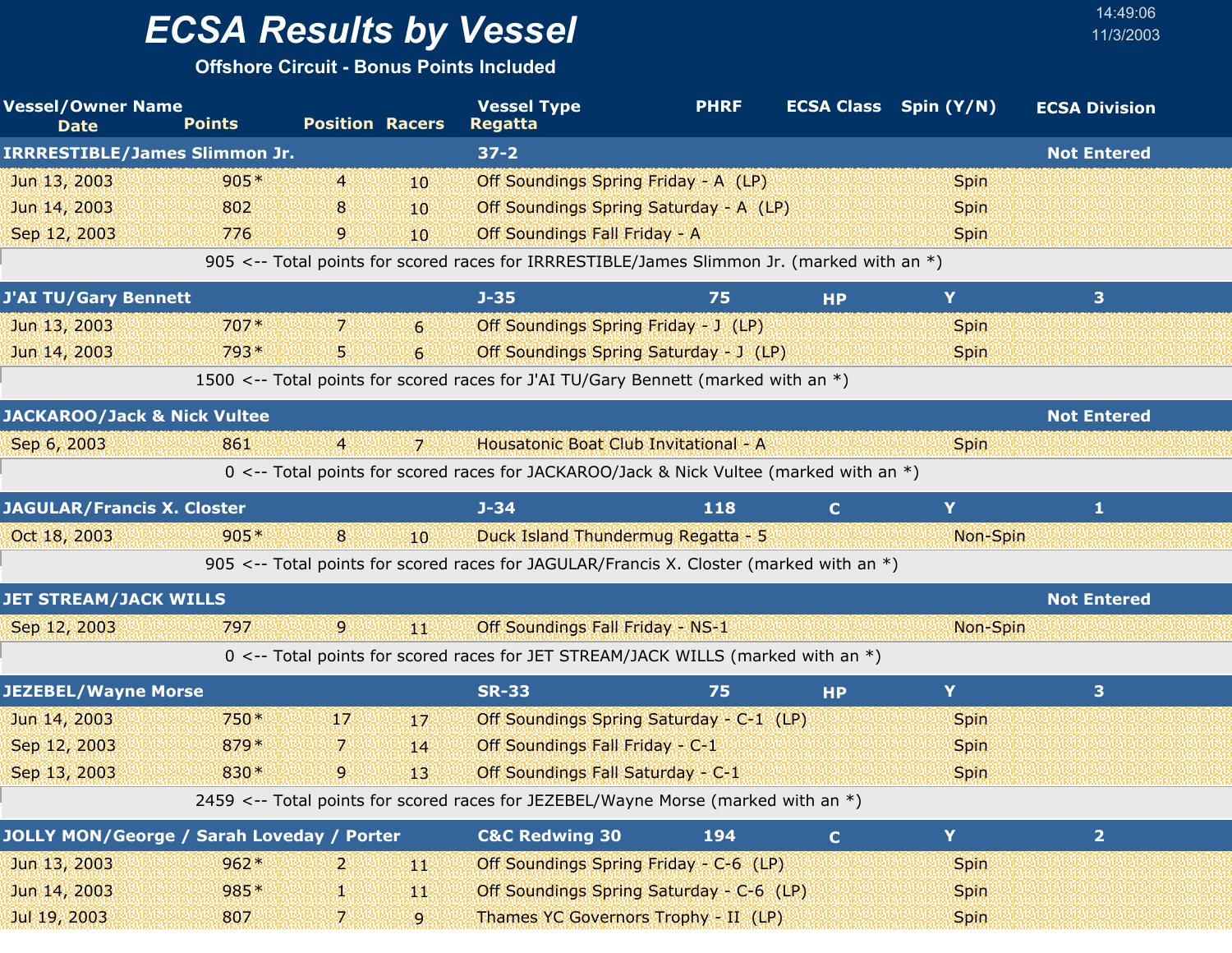#### **Offshore Circuit - Bonus Points Included**

| <b>Vessel/Owner Name</b><br><b>Date</b> | <b>Points</b> | <b>Position Racers</b> |                 | <b>Vessel Type</b><br>Regatta                                                                           | <b>PHRF</b> |           | <b>ECSA Class</b> Spin (Y/N) | <b>ECSA Division</b> |
|-----------------------------------------|---------------|------------------------|-----------------|---------------------------------------------------------------------------------------------------------|-------------|-----------|------------------------------|----------------------|
| Aug 16, 2003                            | $922*$        | $\overline{4}$         | 12 <sup>1</sup> | Masons Island Regatta - 1                                                                               |             |           | <b>Spin</b>                  |                      |
| Aug 18, 2003                            | $972*$        | $\mathbf{p}$           | 14              | Ram Island Invitational - D                                                                             |             |           | <b>Spin</b>                  |                      |
| Aug 30, 2003                            | $849*$        | 8 <sup>1</sup>         | 13 <sup>1</sup> | Fishers Island YC 'Round the Island' - E                                                                |             |           | <b>Spin</b>                  |                      |
| Sep 12, 2003                            | $922*$        | В.                     | 9               | Off Soundings Fall Friday - C-6                                                                         |             |           | <b>Spin</b>                  |                      |
| Sep 13, 2003                            | 750           | 7.                     | -71             | Off Soundings Fall Saturday - C-6                                                                       |             |           | <b>Spin</b>                  |                      |
|                                         |               |                        |                 | 5612 <-- Total points for scored races for JOLLY MON/George / Sarah Loveday / Porter (marked with an *) |             |           |                              |                      |
| <b>JUST FRIENDS/Ed Purcell</b>          |               |                        |                 | <b>Pearson Wanderer</b>                                                                                 | 216         | <b>AB</b> | Y                            | 5                    |
| Jun 13, 2003                            | $957*$        | ויעי                   | 10.             | Off Soundings Spring Friday - NS-3 (LP)                                                                 |             |           | Non-Spin                     |                      |
| Jun 14, 2003                            | $724*$        | 900                    | $10^{\circ}$    | Off Soundings Spring Saturday - NS-3 (LP)                                                               |             |           | Non-Spin                     |                      |
| Aug 16, 2003                            | $901*$        | 51                     | $12^{\circ}$    | Masons Island Regatta - 1                                                                               |             |           | <b>Spin</b>                  |                      |
| Aug 18, 2003                            | $990*$        | 92                     | 14              | Ram Island Invitational - D                                                                             |             |           | <b>Spin</b>                  |                      |
| Aug 30, 2003                            | $949*$        | 3.                     | 13 <sup>1</sup> | Fishers Island YC 'Round the Island' - E                                                                |             |           | <b>Spin</b>                  |                      |

4521 <-- Total points for scored races for JUST FRIENDS/Ed Purcell (marked with an \*)

| <b>KAREN/G.Gardner/ P.Wolfskehl</b> |     |  |                                                                                           |             | <b>Not Entered</b> |
|-------------------------------------|-----|--|-------------------------------------------------------------------------------------------|-------------|--------------------|
| Aug 18, 2003                        | 912 |  | Ram Island Invitational - C                                                               | <b>Spin</b> |                    |
|                                     |     |  | 0 <-- Total points for scored races for KAREN/G.Gardner/ P.Wolfskehl (marked with an $*)$ |             |                    |

| <b>KARI/Patrick M. Collins</b> |        |                |              | <b>Pearson Flyer</b>                        | 139 | <b>HP</b> |             |  |
|--------------------------------|--------|----------------|--------------|---------------------------------------------|-----|-----------|-------------|--|
| Jul 19, 2003                   | $853*$ | 6 <sup>1</sup> | $10^{\circ}$ | Branford Annual Invitational - 3 (LP)       |     |           | <b>Spin</b> |  |
| Jul 20, 2003                   | $782*$ | 71             | $\mathbf{8}$ | PINE ORCHARD ANNUAL INVITATIONAL - C (LP)   |     |           | <b>Spin</b> |  |
| Aug 2, 2003                    | $980*$ | سلام           | $\mathbf{Q}$ | Milford Annual Invitational - B (LP)        |     |           | <b>Spin</b> |  |
| Sep 6, 2003                    | $922*$ | ייני           | 6            | Housatonic Boat Club Invitational - C       |     |           | <b>Spin</b> |  |
| Sep 27, 2003                   | $879*$ | 4 <sup>1</sup> | 8            | Milford Last Chance Regatta - B             |     |           | <b>Spin</b> |  |
| Oct 11, 2003                   | $836*$ | $\overline{4}$ | $6^{\circ}$  | <b>HBC/MYC/WCS Columbus Day Regatta - B</b> |     |           | <b>Spin</b> |  |
|                                |        |                |              |                                             |     |           |             |  |

5252 <-- Total points for scored races for KARI/Patrick M. Collins (marked with an \*)

| KIONI/       |      |   |     |                                                                         | <b>Not Entered</b> |
|--------------|------|---|-----|-------------------------------------------------------------------------|--------------------|
| Jul 26, 2003 | 779. | 8 | wor | MRMSA/Volvo-Leukemia Cup - 6 (LP)                                       | Non-Spin           |
|              |      |   |     | $0 \le -$ Total points for scored races for KIONI/ (marked with an $*)$ |                    |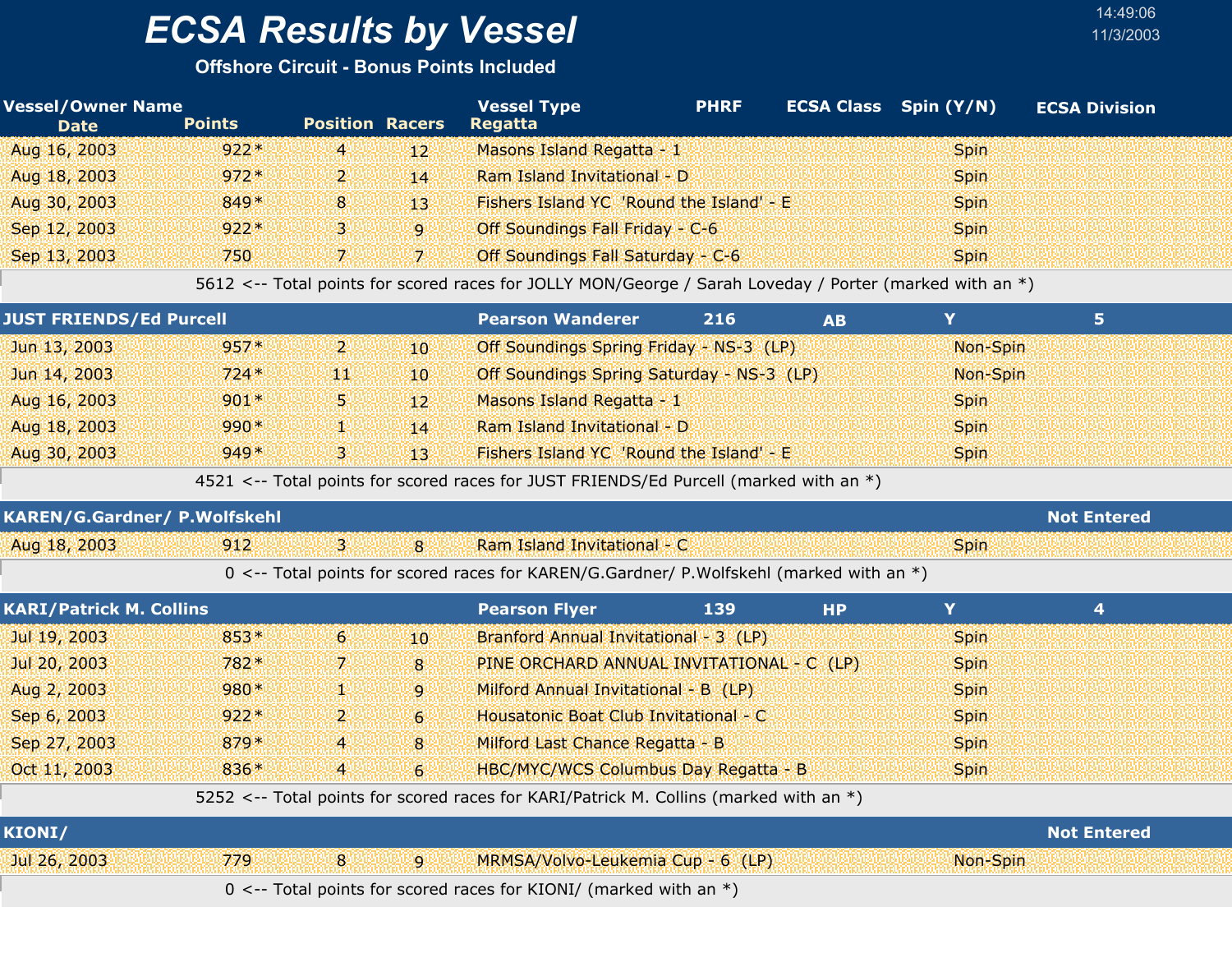**Offshore Circuit - Bonus Points Included**

| <b>Vessel/Owner Name</b><br><b>Date</b> | <b>Points</b> | <b>Position Racers</b> |                 | <b>Vessel Type</b><br><b>Regatta</b>                                                    | <b>PHRF</b> |              | <b>ECSA Class</b> Spin (Y/N) | <b>ECSA Division</b> |  |
|-----------------------------------------|---------------|------------------------|-----------------|-----------------------------------------------------------------------------------------|-------------|--------------|------------------------------|----------------------|--|
| <b>KITE/Paul Connor</b>                 |               |                        |                 |                                                                                         |             | $\mathbf{C}$ | Y                            | $\mathbf{1}$         |  |
| Jun 13, 2003                            | $940*$        | $\overline{4}$         | 45.             | Off Soundings Spring Friday - C-2 (LP)                                                  |             |              | <b>Spin</b>                  |                      |  |
| Jun 14, 2003                            | $916*$        | 5.                     | 14              | Off Soundings Spring Saturday - C-2 (LP)                                                |             |              | <b>Spin</b>                  |                      |  |
| Aug 16, 2003                            | 980*          | y.                     | 9               | Masons Island Regatta - 5                                                               |             |              | Spin                         |                      |  |
| Aug 18, 2003                            | $941*$        | 5.                     | 19              | Ram Island Invitational - G                                                             |             |              | <b>Spin</b>                  |                      |  |
| Aug 30, 2003                            | 858*          | 7.                     | 12 <sup>2</sup> | Fishers Island YC 'Round the Island' - H                                                |             |              | <b>Spin</b>                  |                      |  |
|                                         |               |                        |                 | 4635 <-- Total points for scored races for KITE/Paul Connor (marked with an *)          |             |              |                              |                      |  |
| <b>KNOT BUSY/Ted Dunton</b>             |               |                        |                 | <b>Hunter 31</b>                                                                        | 217         | $\mathbf{C}$ | N                            | 8                    |  |
| Sep 27, 2003                            | $718*$        | -91                    | 8               | Milford Last Chance Regatta - C                                                         |             |              | <b>Spin</b>                  |                      |  |
|                                         |               |                        |                 | 718 <-- Total points for scored races for KNOT BUSY/Ted Dunton (marked with an *)       |             |              |                              |                      |  |
| <b>KRISTINA/Roy N. Guile</b>            |               |                        |                 | <b>Tartan 30</b>                                                                        | 202         | C.           | N                            | 8                    |  |
| Jul 13, 2003                            | 802*          | $\overline{4}$         | 5.              | North Cove Outer Light Classic - 1 - Cruising Canvas (LP)                               |             |              | Non-Spin                     |                      |  |
| Aug 16, 2003                            | $922*$        | 2.                     | 6               | Masons Island Regatta - 2                                                               |             |              | Non-Spin                     |                      |  |
| Sep 7, 2003                             | 847*          | 5.                     | 8               | Thames YC Commodore's Trophy Race - NS-2                                                |             |              | Non-Spin                     |                      |  |
| Oct 18, 2003                            | $928*$        | 5                      | 8               | Duck Island Thundermug Regatta - 4                                                      |             |              | Non-Spin                     |                      |  |
|                                         |               |                        |                 | 3499 <-- Total points for scored races for KRISTINA/Roy N. Guile (marked with an *)     |             |              |                              |                      |  |
| <b>L'ARCHE DE NOE'/Eric Sauer</b>       |               |                        |                 | <b>Beneteau First 32</b>                                                                | 139         | $\mathbf{C}$ | Y                            | $\overline{2}$       |  |
| Sep 6, 2003                             | $793*$        | 5.                     | $6 \,$          | Housatonic Boat Club Invitational - C                                                   |             |              | <b>Spin</b>                  |                      |  |
|                                         |               |                        |                 | 793 <-- Total points for scored races for L'ARCHE DE NOE'/Eric Sauer (marked with an *) |             |              |                              |                      |  |
| <b>LEDA/David Seligson</b>              |               |                        |                 | <b>Hinter Hoeller 25</b>                                                                | 257         | $\mathbf{C}$ | N                            | 8                    |  |
| Jul 19, 2003                            | $824*$        | 5.                     | 71              | Branford Annual Invitational - 1 (LP)                                                   |             |              | Non-Spin                     |                      |  |
| Jul 20, 2003                            | $972*$        | 12                     | 7.              | PINE ORCHARD ANNUAL INVITATIONAL - E (LP)                                               |             |              | Non-Spin                     |                      |  |
|                                         |               |                        |                 | 1796 <-- Total points for scored races for LEDA/David Seligson (marked with an *)       |             |              |                              |                      |  |
| <b>LEGACY III/John P. Read</b>          |               |                        |                 | <b>C&amp;C 34</b>                                                                       | 147         | $\mathbf{C}$ | Y                            | $\overline{2}$       |  |
| Jun 13, 2003                            | $935*$        | $\overline{4}$         | 14              | Off Soundings Spring Friday - C-5 (LP)                                                  |             |              | <b>Spin</b>                  |                      |  |
| Jun 14, 2003                            | $929*$        | $\overline{4}$         | 13              | Off Soundings Spring Saturday - C-5 (LP)                                                |             |              | <b>Spin</b>                  |                      |  |
| Jun 29, 2003                            | $922*$        | 2.                     | $6 \,$          | Shennecossett/Baldwin Pine Island Race - II (LP)                                        |             |              | <b>Spin</b>                  |                      |  |
| Jul 26, 2003                            | 879*          | 3.                     | $6 \,$          | MRMSA/Volvo-Leukemia Cup - 3 (LP)                                                       |             |              | <b>Spin</b>                  |                      |  |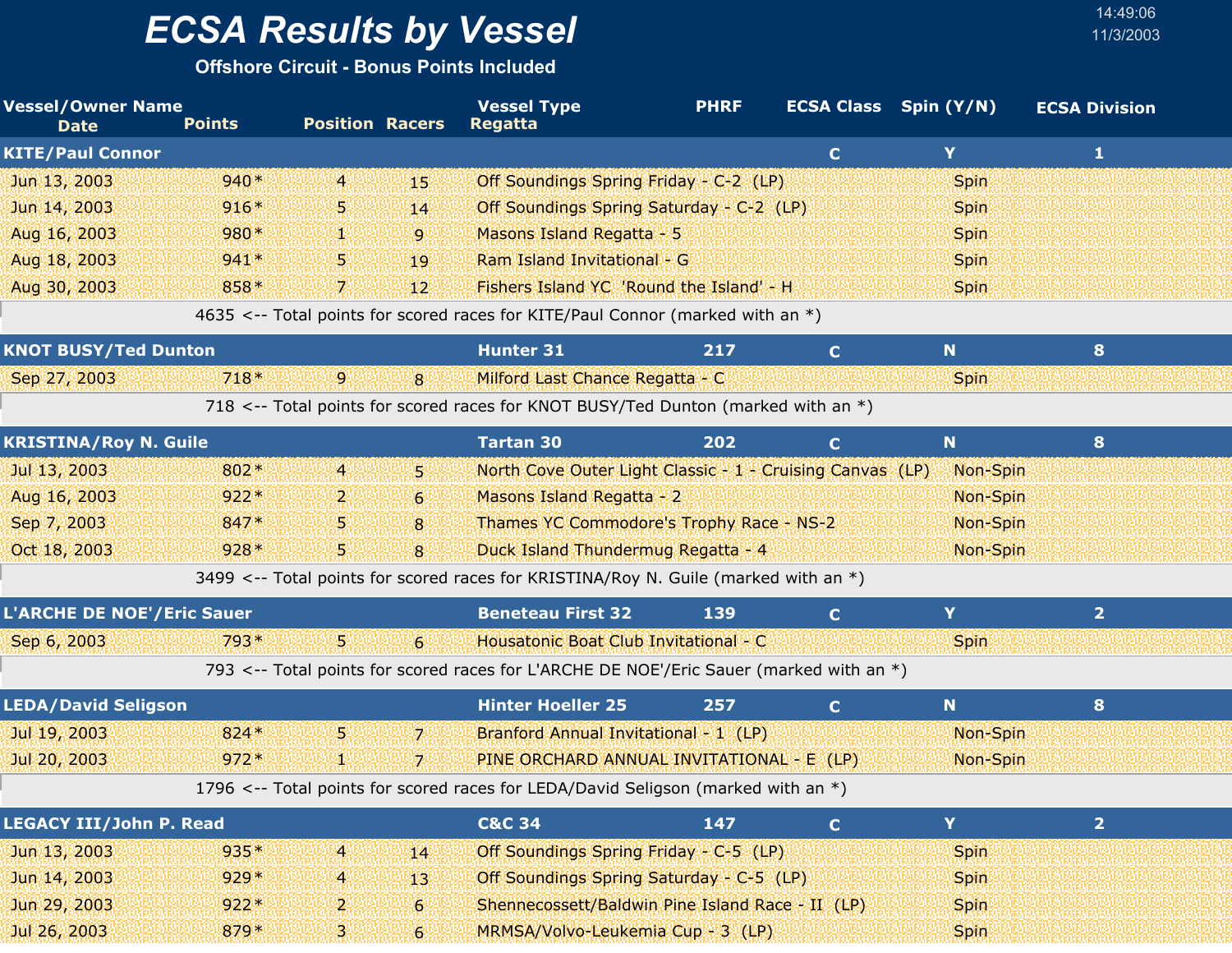#### **Offshore Circuit - Bonus Points Included**

| <b>Vessel/Owner Name</b><br><b>Date</b> | <b>Points</b> | <b>Position Racers</b> |              | <b>Vessel Type</b><br><b>Regatta</b>     | <b>PHRF</b> | ECSA Class Spin (Y/N) | <b>ECSA Division</b> |
|-----------------------------------------|---------------|------------------------|--------------|------------------------------------------|-------------|-----------------------|----------------------|
| Aug 16, 2003                            | 858           | 7.                     | $12^{\circ}$ | Masons Island Regatta - 1                |             | Spin.                 |                      |
| Aug 18, 2003                            | $953*$        | з                      | 14           | Ram Island Invitational - D              |             | <b>Spin</b>           |                      |
| Aug 30, 2003                            | $909*$        | 5.                     | 13.          | Fishers Island YC 'Round the Island' - E |             | <b>Spin</b>           |                      |
| Sep 7, 2003                             | 865           | AV.                    | $\mathbf{Q}$ | Thames YC Commodore's Trophy Race - C-3  |             | Spin.                 |                      |
| Sep 12, 2003                            | 844           |                        | 44           | Off Soundings Fall Friday - C-5          |             | <b>Spin</b>           |                      |
| Sep 13, 2003                            | 787           | 6                      | -71          | Off Soundings Fall Saturday - C-5        |             | <b>Spin</b>           |                      |

5527 <-- Total points for scored races for LEGACY III/John P. Read (marked with an \*)

| <b>LIGHT FANTASTIC/Sylvan R. Shemitz</b> |        |              | <b>Carter 39</b>                         | 114                                       |             |  |
|------------------------------------------|--------|--------------|------------------------------------------|-------------------------------------------|-------------|--|
| May 24, 2003                             | $787*$ | $\mathbf{b}$ |                                          | Windjammer's Pierce Invitational - A (LP) | <b>Spin</b> |  |
| Sep 12, 2003                             | $735*$ | 18           | <b>Off Soundings Fall Friday - C-2</b>   |                                           | <b>Spin</b> |  |
| Sep 13, 2003                             | $750*$ | 4131         | <b>Off Soundings Fall Saturday - C-2</b> |                                           | <b>Spin</b> |  |

2272 <-- Total points for scored races for LIGHT FANTASTIC/Sylvan R. Shemitz (marked with an \*)

| <b>LINDY/David G. Dickerson</b> |        |                |                 | <b>Peterson 38</b>                       | 90 | $\mathbf C$ | Y           |  |
|---------------------------------|--------|----------------|-----------------|------------------------------------------|----|-------------|-------------|--|
| Jun 13, 2003                    | $922*$ | 55             | 45              | Off Soundings Spring Friday - C-2 (LP)   |    |             | <b>Spin</b> |  |
| Jun 14, 2003                    | $972*$ | בי             | 14              | Off Soundings Spring Saturday - C-2 (LP) |    |             | <b>Spin</b> |  |
| Jul 19, 2003                    | $935*$ | בי             | 7.              | Thames YC Governors Trophy - I (LP)      |    |             | <b>Spin</b> |  |
| Jul 26, 2003                    | $972*$ | 92             | 71              | MRMSA/Volvo-Leukemia Cup - 2 (LP)        |    |             | <b>Spin</b> |  |
| Aug 16, 2003                    | 894    | $\overline{4}$ | 9               | Masons Island Regatta - 5                |    |             | <b>Spin</b> |  |
| Aug 18, 2003                    | 886    | 9.             | 19              | Ram Island Invitational - G              |    |             | <b>Spin</b> |  |
| Aug 30, 2003                    | $922*$ | 4              | 12 <sup>1</sup> | Fishers Island YC 'Round the Island' - H |    |             | <b>Spin</b> |  |
| Sep 7, 2003                     | 894    | $\overline{4}$ | $\overline{9}$  | Thames YC Commodore's Trophy Race - C-1  |    |             | <b>Spin</b> |  |
| Sep 12, 2003                    | 887    | 8 <sup>1</sup> | 17              | Off Soundings Fall Friday - C-2          |    |             | <b>Spin</b> |  |
| Sep 13, 2003                    | 830    | 9              | 13 <sup>1</sup> | Off Soundings Fall Saturday - C-2        |    |             | <b>Spin</b> |  |
| Oct 18, 2003                    | $980*$ | 2.             | 9               | Duck Island Thundermug Regatta - 2       |    |             | <b>Spin</b> |  |

5703 <-- Total points for scored races for LINDY/David G. Dickerson (marked with an \*)

| <b>LOONEY TUNES/Carl D. Fast</b> |        |    | Santana 30/30 GP                         | 123 | НD |             |  |
|----------------------------------|--------|----|------------------------------------------|-----|----|-------------|--|
| $Jun$ 13, 2003                   | 868*   | 6. | Off Soundings Spring Friday - C-3 (LP)   |     |    | <b>Spin</b> |  |
| Jun 14, 2003                     | $879*$ |    | Off Soundings Spring Saturday - C-3 (LP) |     |    | <b>Spin</b> |  |
| Jul 26, 2003                     | $980*$ |    | MRMSA/Volvo-Leukemia Cup - 4 (LP)        |     |    | <b>Spin</b> |  |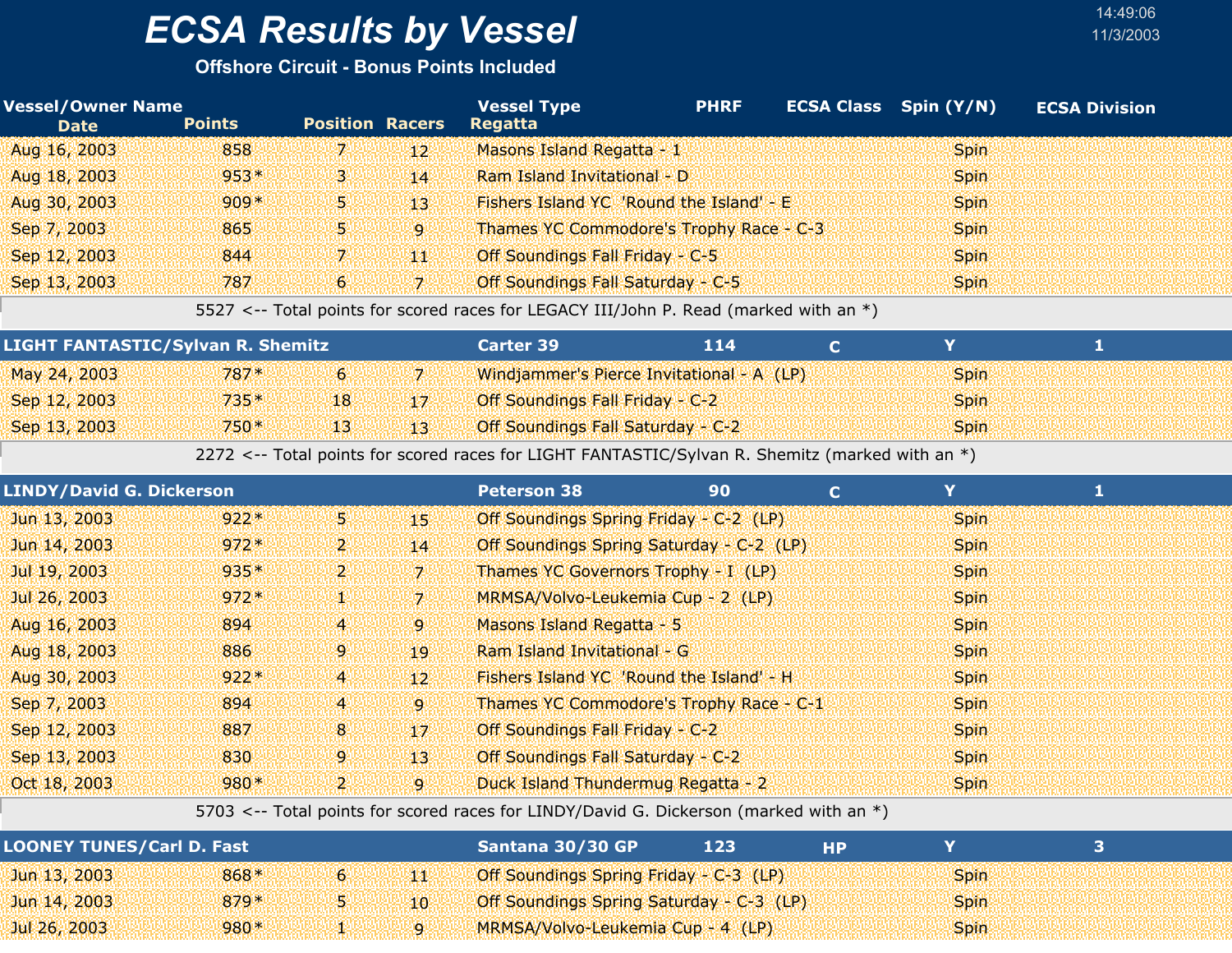# *ECSA Results by Vessel* 11/3/2003

| <b>Vessel/Owner Name</b><br><b>Date</b> | <b>Points</b> | <b>Position Racers</b> | <b>Vessel Type</b><br><b>Regatta</b>                                                       | <b>PHRF</b> | <b>ECSA Class</b> Spin (Y/N) |             | <b>ECSA Division</b> |
|-----------------------------------------|---------------|------------------------|--------------------------------------------------------------------------------------------|-------------|------------------------------|-------------|----------------------|
| Aug 18, 2003                            | $944*$        | $\overline{2}$<br>8    | Ram Island Invitational - F                                                                |             |                              | Non-Spin    |                      |
| Aug 30, 2003                            | 879*          | 5.<br>10               | Fishers Island YC 'Round the Island' - G                                                   |             |                              | <b>Spin</b> |                      |
|                                         |               |                        | 4550 <-- Total points for scored races for LOONEY TUNES/Carl D. Fast (marked with an *)    |             |                              |             |                      |
| <b>LOOSE CANNON/</b>                    |               |                        |                                                                                            |             |                              |             | <b>Not Entered</b>   |
| Sep 6, 2003                             | 938           | 3.<br>乳類               | Housatonic Boat Club Invitational - E                                                      |             |                              | Non-Spin    |                      |
|                                         |               |                        | 0 <-- Total points for scored races for LOOSE CANNON/ (marked with an $*$ )                |             |                              |             |                      |
| <b>LOOSE FISH/John Niewenhous</b>       |               |                        |                                                                                            |             |                              |             | <b>Not Entered</b>   |
| Jun 13, 2003                            | $912*$        | 6 <sup>1</sup><br>16   | Off Soundings Spring Friday - C-1 (LP)                                                     |             |                              | <b>Spin</b> |                      |
| Jun 14, 2003                            | 765           | 16<br>17               | Off Soundings Spring Saturday - C-1 (LP)                                                   |             |                              | <b>Spin</b> |                      |
| Sep 12, 2003                            | 805           | ЧЩ.<br>14              | Off Soundings Fall Friday - C-1                                                            |             |                              | <b>Spin</b> |                      |
|                                         |               |                        | 912 <-- Total points for scored races for LOOSE FISH/John Niewenhous (marked with an *)    |             |                              |             |                      |
| <b>MADCAP VII/Daniel A. Bullard</b>     |               |                        | <b>Beneteau 32s5 First</b>                                                                 | 140         | $\mathbf{C}$                 | Y           | $\overline{2}$       |
| Jul 19, 2003                            | 828*          | 7.<br>10 <sup>°</sup>  | Branford Annual Invitational - 3 (LP)                                                      |             |                              | <b>Spin</b> |                      |
| Jul 20, 2003                            | 898*          | В.<br>7.               | PINE ORCHARD ANNUAL INVITATIONAL - B (LP)                                                  |             |                              | <b>Spin</b> |                      |
|                                         |               |                        | 1726 <-- Total points for scored races for MADCAP VII/Daniel A. Bullard (marked with an *) |             |                              |             |                      |
| <b>MAGIC III/William H. Miller</b>      |               |                        | <b>Catalina 36</b>                                                                         | 169         | $\mathbf C$                  | N           | $\overline{ }$       |
| Jul 12, 2003                            | $879*$        | 92<br>$\mathbf{2}$     | Watch Hill-Horton/Block Island Sound - Cruising Canvas                                     |             |                              | Non-Spin    |                      |
| Aug 16, 2003                            | 750*          | 3.<br>в.               | Watch Hill Fuller Invitational Race - B                                                    |             |                              | <b>Spin</b> |                      |
|                                         |               |                        | 1629 <-- Total points for scored races for MAGIC III/William H. Miller (marked with an *)  |             |                              |             |                      |
| <b>MAGIC/Robin Durrschmidt</b>          |               |                        |                                                                                            |             |                              |             | $\bullet$            |
| Jun 29, 2003                            | 750           | 3<br>3                 | Shennecossett/Baldwin Pine Island Race - Ensigns (LP)                                      |             |                              | <b>Spin</b> |                      |
| Jul 19, 2003                            | 750           | 8<br>8                 | <b>Thames YC Governors Trophy - Ensigns (LP)</b>                                           |             |                              |             |                      |
|                                         |               |                        | 0 <-- Total points for scored races for MAGIC/Robin Durrschmidt (marked with an $*)$       |             |                              |             |                      |
| <b>MAIN SHEET/ PLUNKETT</b>             |               |                        |                                                                                            |             |                              |             | <b>Not Entered</b>   |
| Jun 13, 2003                            | 989*          | W.<br>13               | <b>Off Soundings Spring Friday - NS-2</b>                                                  |             |                              | Non-Spin    |                      |
| Jun 14, 2003                            | 868*          | 6 <sub>1</sub><br>44   | Off Soundings Spring Saturday - NS-2 (LP)                                                  |             |                              | Non-Spin    |                      |
|                                         |               |                        | 1857 <-- Total points for scored races for MAIN SHEET/ PLUNKETT (marked with an *)         |             |                              |             |                      |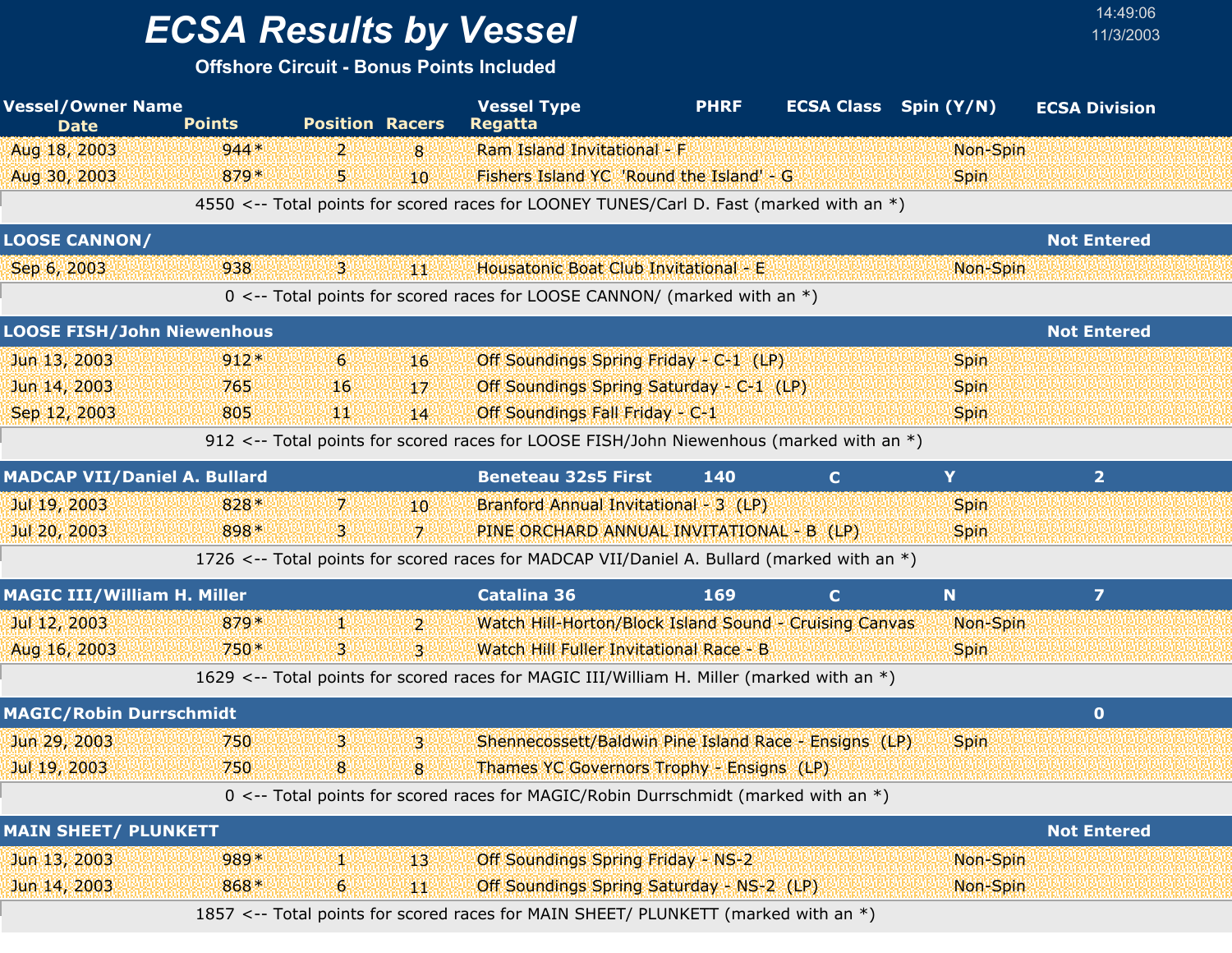**Offshore Circuit - Bonus Points Included**

| <b>Vessel/Owner Name</b><br><b>Date</b> | <b>Points</b> | <b>Position Racers</b> |                  | <b>Vessel Type</b><br><b>Regatta</b>                                                       | <b>PHRF</b> |           | <b>ECSA Class</b> Spin (Y/N) | <b>ECSA Division</b> |
|-----------------------------------------|---------------|------------------------|------------------|--------------------------------------------------------------------------------------------|-------------|-----------|------------------------------|----------------------|
| <b>MAMA SAID NO! / Greg Gilmartin</b>   |               |                        |                  | $J-29$                                                                                     | 114         | <b>HP</b> | Y                            | 3                    |
| Jun 13, 2003                            | 844           | 7.                     | 44               | Off Soundings Spring Friday - C-3 (LP)                                                     |             |           | <b>Spin</b>                  |                      |
| Jun 14, 2003                            | 802           | 8                      | 10               | Off Soundings Spring Saturday - C-3 (LP)                                                   |             |           | <b>Spin</b>                  |                      |
| Jun 29, 2003                            | $922*$        | 3.                     | 9                | Shennecossett/Baldwin Pine Island Race - I (LP)                                            |             |           | Spin                         |                      |
| Jul 19, 2003                            | 824           | 5.                     | $\overline{z}$   | Thames YC Governors Trophy - I (LP)                                                        |             |           | <b>Spin</b>                  |                      |
| Jul 26, 2003                            | 951*          | 2.                     | 9                | MRMSA/Volvo-Leukemia Cup - 4 (LP)                                                          |             |           | Spin                         |                      |
| Aug 16, 2003                            | 894           | 4                      | 9                | Masons Island Regatta - 4                                                                  |             |           | Spin                         |                      |
| Aug 18, 2003                            | 847           | 5                      | 8                | Ram Island Invitational - F                                                                |             |           | Non-Spin                     |                      |
| Aug 30, 2003                            | 931*          | з.                     | 10 <sup>10</sup> | Fishers Island YC 'Round the Island' - G                                                   |             |           | Spin                         |                      |
| Sep 7, 2003                             | $951*$        | $\mathbf{2}$           | 9                | Thames YC Commodore's Trophy Race - C-2                                                    |             |           | <b>Spin</b>                  |                      |
| Sep 12, 2003                            | 898*          | з                      | $\overline{7}$   | Off Soundings Fall Friday - C-3                                                            |             |           | Spin                         |                      |
| Sep 13, 2003                            | 898*          | З.                     | 7                | Off Soundings Fall Saturday - C-3                                                          |             |           | <b>Spin</b>                  |                      |
|                                         |               |                        |                  | 5551 <-- Total points for scored races for MAMA SAID NO!/Greg Gilmartin (marked with an *) |             |           |                              |                      |
| <b>MARIAH/Enrico Curti</b>              |               |                        |                  |                                                                                            |             |           |                              | <b>Not Entered</b>   |
| Jun 13, 2003                            | 929           | $\overline{4}$         | 13               | <b>Off Soundings Spring Friday - NS-2</b>                                                  |             |           | Non-Spin                     |                      |
| Jun 14, 2003                            | 985           | V.                     | 44               | Off Soundings Spring Saturday - NS-2 (LP)                                                  |             |           | Non-Spin                     |                      |
|                                         |               |                        |                  | 0 <-- Total points for scored races for MARIAH/Enrico Curti (marked with an $*)$           |             |           |                              |                      |
| <b>MARY LOU/</b>                        |               |                        |                  |                                                                                            |             |           |                              | <b>Not Entered</b>   |
| Sep 7, 2003                             | 983           | 削離                     | 10               | Thames YC Commodore's Trophy Race - NS-1                                                   |             |           | Non-Spin                     |                      |
|                                         |               |                        |                  | 0 <-- Total points for scored races for MARY LOU/ (marked with an $*)$                     |             |           |                              |                      |
| <b>MAST TRANSIT II/David A. Kelly</b>   |               |                        |                  | $J - 27$                                                                                   | 147         | <b>HP</b> | N                            | $\overline{7}$       |
| Jun 13, 2003                            | 802           | 8 <sup>2</sup>         | 10               | Off Soundings Spring Friday - NS-1 (LP)                                                    |             |           | Non-Spin                     |                      |
| Jun 14, 2003                            | $922*$        | з                      | $\overline{9}$   | Off Soundings Spring Saturday - NS-1 (LP)                                                  |             |           | Non-Spin                     |                      |
| Jun 29, 2003                            | $976*$        |                        | 8                | Shennecossett/Baldwin Pine Island Race - Cruising Canvas                                   |             |           | Non-Spin                     |                      |
| Jul 26, 2003                            | $951*$        | 2.                     | 9                | MRMSA/Volvo-Leukemia Cup - 6 (LP)                                                          |             |           | Non-Spin                     |                      |
| Aug 18, 2003                            | 847           | 5.                     | 8                | Ram Island Invitational - C                                                                |             |           | <b>Spin</b>                  |                      |
| Aug 30, 2003                            | $908*$        | 7.                     | 18               | Fishers Island YC 'Round the Island' - C                                                   |             |           | Non-Spin                     |                      |
| Sep 7, 2003                             | 905           | $\overline{4}$         | 10               | Thames YC Commodore's Trophy Race - NS-1                                                   |             |           | Non-Spin                     |                      |
| Sep 12, 2003                            | $938*$        | 3.                     | 濰                | Off Soundings Fall Friday - NS-1                                                           |             |           | Non-Spin                     |                      |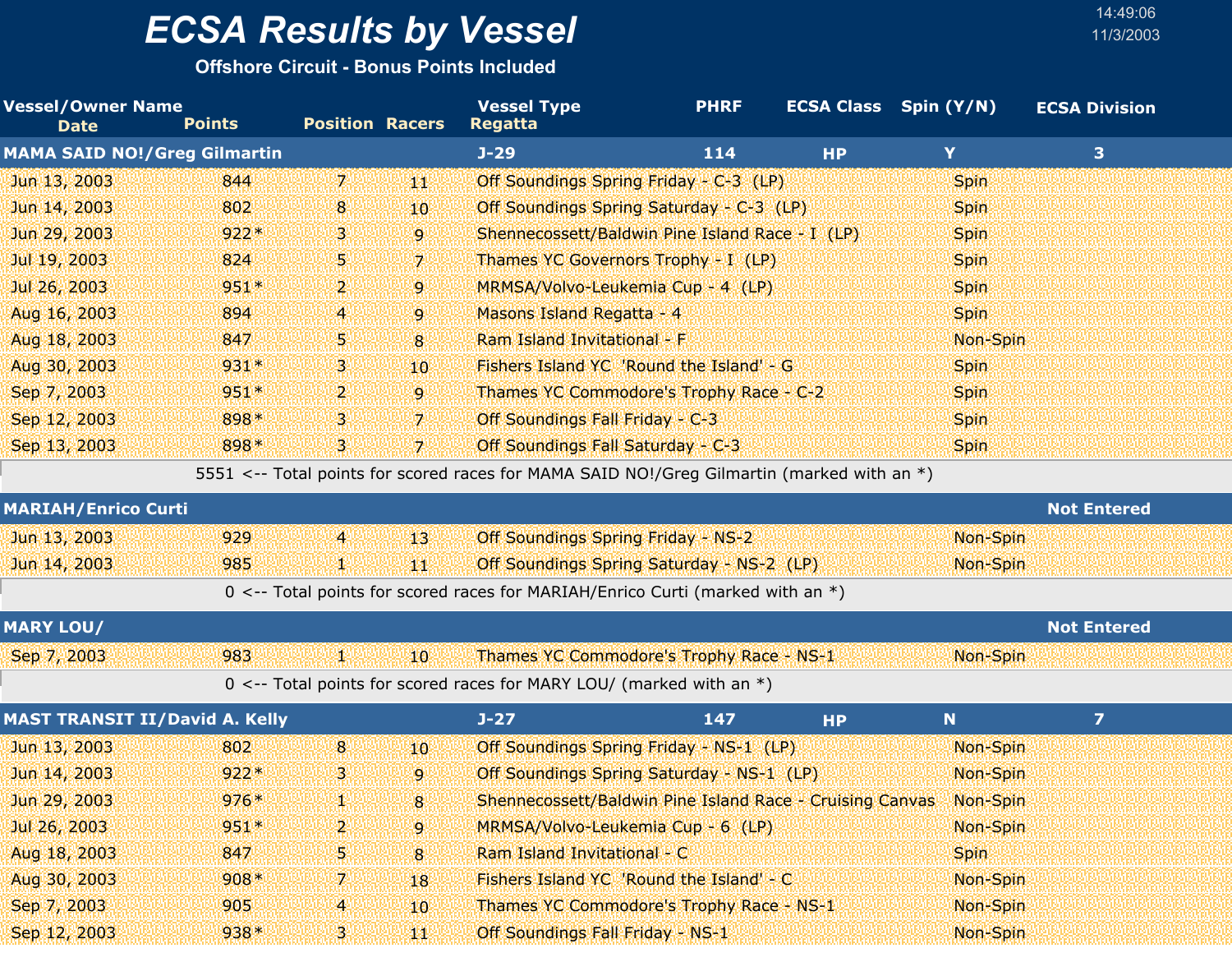**Offshore Circuit - Bonus Points Included**

| <b>Vessel/Owner Name</b><br><b>Date</b> | <b>Points</b> | <b>Position Racers</b> |                  | <b>Vessel Type</b><br><b>Regatta</b>                                                         | <b>PHRF</b> |             | <b>ECSA Class</b> Spin (Y/N) | <b>ECSA Division</b> |  |
|-----------------------------------------|---------------|------------------------|------------------|----------------------------------------------------------------------------------------------|-------------|-------------|------------------------------|----------------------|--|
|                                         |               |                        |                  | 4695 <-- Total points for scored races for MAST TRANSIT II/David A. Kelly (marked with an *) |             |             |                              |                      |  |
| <b>MATINICUS/Dana Garvin</b>            |               |                        |                  |                                                                                              |             |             |                              | <b>Not Entered</b>   |  |
| Sep 12, 2003                            | 750           | '10                    | 10               | Off Soundings Fall Friday - A                                                                |             |             | <b>Spin</b>                  |                      |  |
| Sep 13, 2003                            | 782           | 7.                     | 8                | Off Soundings Fall Saturday - A                                                              |             |             | <b>Spin</b>                  |                      |  |
|                                         |               |                        |                  | 0 <-- Total points for scored races for MATINICUS/Dana Garvin (marked with an *)             |             |             |                              |                      |  |
| <b>MAXIMUS/Nicholas J. Amendola</b>     |               |                        |                  | Mumm 36                                                                                      | 45          |             |                              | <b>Not Entered</b>   |  |
| Oct 11, 2003                            | 879           | $\overline{4}$         | 8                | HBC/MYC/WCS Columbus Day Regatta - A                                                         |             |             | <b>Spin</b>                  |                      |  |
| Oct 18, 2003                            | 890           | ИW                     | 12 <sup>2</sup>  | Duck Island Thundermug Regatta - 1                                                           |             |             | <b>Spin</b>                  |                      |  |
|                                         |               |                        |                  | 0 <-- Total points for scored races for MAXIMUS/Nicholas J. Amendola (marked with an *)      |             |             |                              |                      |  |
| <b>MAYBE/Chris Field</b>                |               |                        |                  | $J - 24$                                                                                     | 171         | <b>HP</b>   | Y                            | 4                    |  |
| Aug 18, 2003                            | 983*          | n e                    | 10               | Ram Island Invitational - E                                                                  |             |             | <b>Spin</b>                  |                      |  |
| Aug 30, 2003                            | $976*$        | 92                     | 8                | Fishers Island YC 'Round the Island' - F                                                     |             |             | <b>Spin</b>                  |                      |  |
|                                         |               |                        |                  | 1959 <-- Total points for scored races for MAYBE/Chris Field (marked with an *)              |             |             |                              |                      |  |
| <b>MEERSLEIDE/ MASON/WOOD</b>           |               |                        |                  |                                                                                              |             |             |                              | <b>Not Entered</b>   |  |
| Jun 7, 2003                             | 879           | 2.                     | $\overline{4}$   | Duck Island Spring Regatta - 3 (LP)                                                          |             |             | Non-Spin                     |                      |  |
|                                         |               |                        |                  | 0 <-- Total points for scored races for MEERSLEIDE/ MASON/WOOD (marked with an *)            |             |             |                              |                      |  |
| MEGAN/ ?/                               |               |                        |                  |                                                                                              |             |             |                              | <b>Not Entered</b>   |  |
| Jul 19, 2003                            | 787           | 6                      | 7                | Branford Annual Invitational - 1 (LP)                                                        |             |             | Non-Spin                     |                      |  |
|                                         |               |                        |                  | 0 <-- Total points for scored races for MEGAN/ ?/ (marked with an $*)$                       |             |             |                              |                      |  |
| <b>MELTEMI/Gene J. Festa</b>            |               |                        |                  | <b>X372</b>                                                                                  | 99          | $\mathbf C$ | Y                            | $\mathbf{1}$         |  |
| Jun 7, 2003                             | 750*          | 6                      | $6 \overline{6}$ | Duck Island Spring Regatta - 1 (LP)                                                          |             |             | <b>Spin</b>                  |                      |  |
| Jun 13, 2003                            | $733*$        | 16                     | 45               | Off Soundings Spring Friday - C-2 (LP)                                                       |             |             | <b>Spin</b>                  |                      |  |
| Aug 18, 2003                            | $777*$        | 17                     | 19               | Ram Island Invitational - G                                                                  |             |             | <b>Spin</b>                  |                      |  |
| Sep 12, 2003                            | 841*          | 90.                    | 17               | Off Soundings Fall Friday - C-2                                                              |             |             | <b>Spin</b>                  |                      |  |
| Oct 11, 2003                            | 782*          | 7.                     | 8                | HBC/MYC/WCS Columbus Day Regatta - A                                                         |             |             | <b>Spin</b>                  |                      |  |
| Oct 18, 2003                            | 894*          | $8\phantom{1}$         | 9                | Duck Island Thundermug Regatta - 2                                                           |             |             | <b>Spin</b>                  |                      |  |
|                                         |               |                        |                  | 4777 <-- Total points for scored races for MELTEMI/Gene J. Festa (marked with an *)          |             |             |                              |                      |  |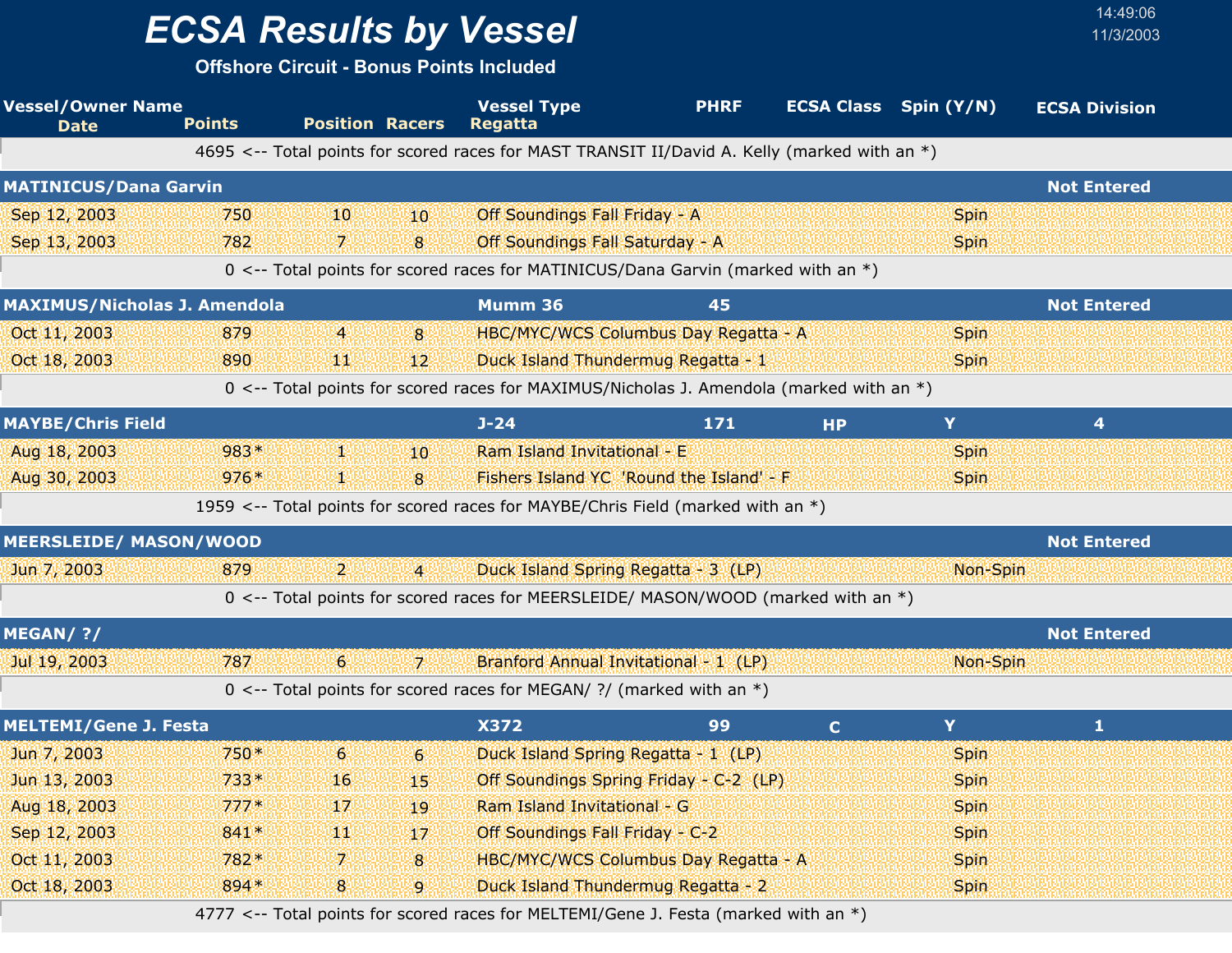**Offshore Circuit - Bonus Points Included**

| <b>Vessel/Owner Name</b><br><b>Date</b> | <b>Points</b> | <b>Position Racers</b> |                  | <b>Vessel Type</b><br><b>Regatta</b>                                                  | <b>PHRF</b> | <b>ECSA Class</b> Spin (Y/N) |             | <b>ECSA Division</b> |
|-----------------------------------------|---------------|------------------------|------------------|---------------------------------------------------------------------------------------|-------------|------------------------------|-------------|----------------------|
| <b>MENACE/James G. Dill, Jr.</b>        |               |                        |                  |                                                                                       |             |                              |             | <b>Not Entered</b>   |
| Sep 12, 2003                            | 935           | $\overline{4}$         | 14               | Off Soundings Fall Friday - C-1                                                       |             |                              | <b>Spin</b> |                      |
| Sep 13, 2003                            | 909           | 5                      | 43 <sup>°</sup>  | Off Soundings Fall Saturday - C-1                                                     |             |                              | <b>Spin</b> |                      |
|                                         |               |                        |                  | 0 <-- Total points for scored races for MENACE/James G. Dill, Jr. (marked with an *)  |             |                              |             |                      |
| <b>MENTOR/Mark Kondracky</b>            |               |                        |                  | <b>Pearson 26</b>                                                                     | 211         | $\mathbf{C}$                 | Y           | 2 <sup>1</sup>       |
| Jun 7, 2003                             | 861*          | $\overline{4}$         | $\overline{z}$   | Duck Island Spring Regatta - 2 (LP)                                                   |             |                              | Spin        |                      |
| Jun 13, 2003                            | 844 *         | 7.                     | 441              | Off Soundings Spring Friday - C-6 (LP)                                                |             |                              | Spin        |                      |
| Jun 14, 2003                            | 797           | 9                      | 44               | Off Soundings Spring Saturday - C-6 (LP)                                              |             |                              | Spin        |                      |
| Jul 26, 2003                            | 844*          | 7.                     | 441              | MRMSA/Volvo-Leukemia Cup - 5 (LP)                                                     |             |                              | <b>Spin</b> |                      |
| Sep 7, 2003                             | 807*          | 7.                     | $\overline{9}$   | Thames YC Commodore's Trophy Race - C-3                                               |             |                              | Spin        |                      |
| Sep 12, 2003                            | 865*          | 5                      | 9                | Off Soundings Fall Friday - C-6                                                       |             |                              | <b>Spin</b> |                      |
| Sep 13, 2003                            | 787           | 6                      | $\overline{7}$   | Off Soundings Fall Saturday - C-6                                                     |             |                              | Spin        |                      |
| Oct 18, 2003                            | $957*$        | $\overline{4}$         | 10 <sup>10</sup> | Duck Island Thundermug Regatta - 3                                                    |             |                              | <b>Spin</b> |                      |
|                                         |               |                        |                  | 5178 <-- Total points for scored races for MENTOR/Mark Kondracky (marked with an *)   |             |                              |             |                      |
| <b>MERRY THOUGHT/Myles Meader</b>       |               |                        |                  |                                                                                       |             |                              |             | <b>Not Entered</b>   |
| Aug 16, 2003                            | 807           | $\mathbf{7}$           | $\overline{9}$   | Masons Island Regatta - 5                                                             |             |                              | Spin        |                      |
| Aug 18, 2003                            | 845           | 12                     | 19               | Ram Island Invitational - G                                                           |             |                              | Spin        |                      |
| Aug 30, 2003                            | 728           | 13 <sup>1</sup>        | 12               | Fishers Island YC 'Round the Island' - H                                              |             |                              | <b>Spin</b> |                      |
|                                         |               |                        |                  | 0 <-- Total points for scored races for MERRY THOUGHT/Myles Meader (marked with an *) |             |                              |             |                      |
| <b>METEOR/Burton Tremaine III</b>       |               |                        |                  |                                                                                       |             |                              |             | <b>Not Entered</b>   |
| Aug 30, 2003                            | 851           | щŅ                     | 18               | Fishers Island YC 'Round the Island' - C                                              |             |                              | Non-Spin    |                      |
|                                         |               |                        |                  | 0 <-- Total points for scored races for METEOR/Burton Tremaine III (marked with an *) |             |                              |             |                      |
| <b>MILAGRO</b>                          |               |                        |                  |                                                                                       |             |                              |             | <b>Not Entered</b>   |
| Jun 13, 2003                            | 957           | V.                     | 5.               | Off Soundings Spring Friday - D (LP)                                                  |             |                              |             |                      |
| Jun 14, 2003                            | 957           | 43                     | 5                | Off Soundings Spring Saturday - D (LP)                                                |             |                              |             |                      |
| Sep 12, 2003                            | 802           | 4                      | $\overline{5}$   | <b>Off Soundings Fall Friday - D</b>                                                  |             |                              | Non-Spin    |                      |
|                                         |               |                        |                  | 0 <-- Total points for scored races for MILAGRO                                       |             |                              |             |                      |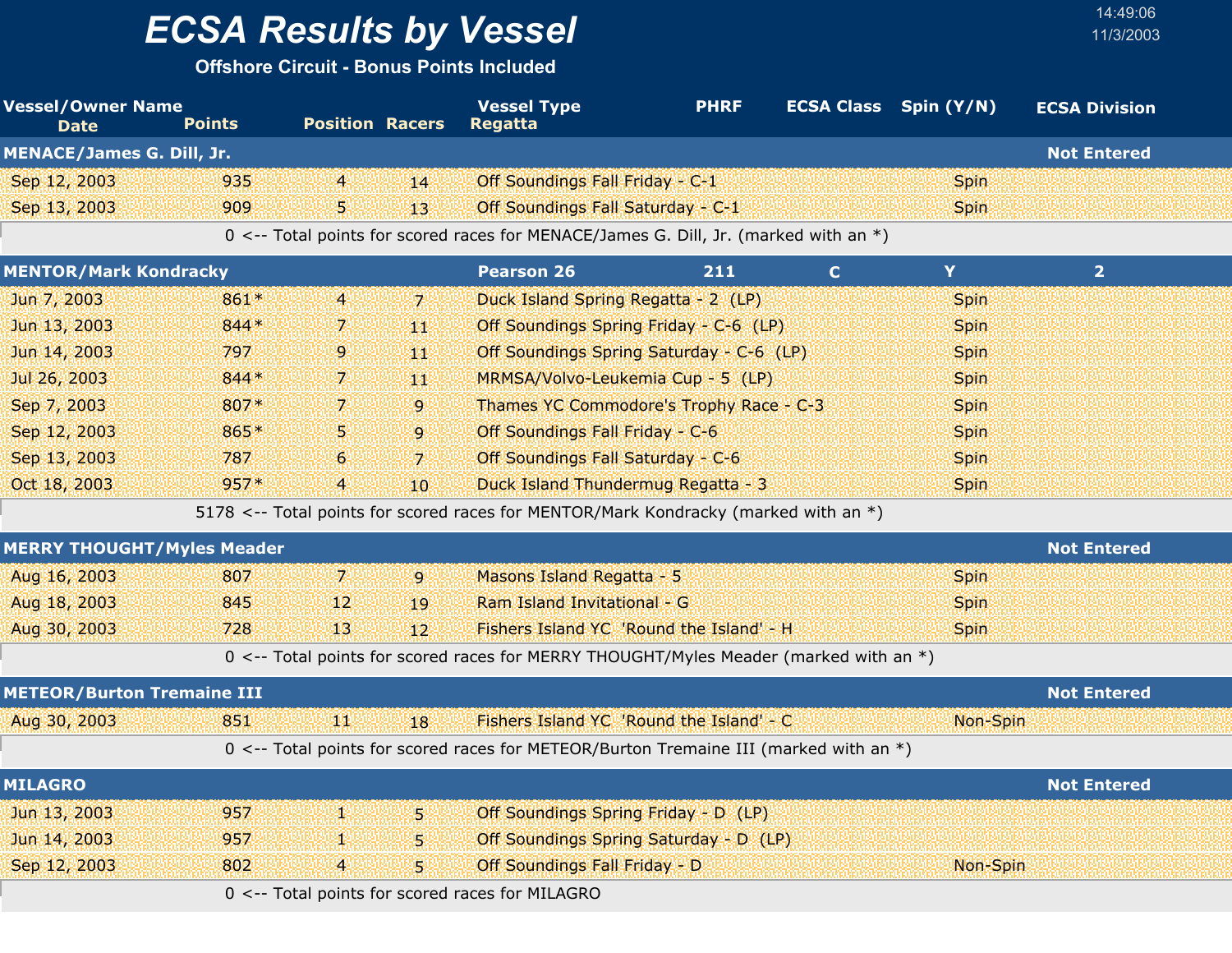**Offshore Circuit - Bonus Points Included**

| <b>Vessel/Owner Name</b><br><b>Date</b> | <b>Points</b> | <b>Position Racers</b> |                  | <b>Vessel Type</b><br><b>Regatta</b>                                                     | <b>PHRF</b> | <b>ECSA Class</b> Spin (Y/N) |             | <b>ECSA Division</b> |  |
|-----------------------------------------|---------------|------------------------|------------------|------------------------------------------------------------------------------------------|-------------|------------------------------|-------------|----------------------|--|
| <b>MINI ME/Bob Schaefer</b>             |               |                        |                  |                                                                                          |             |                              |             | <b>Not Entered</b>   |  |
| Sep 6, 2003                             | 922           | 3.                     | 9                | Housatonic Boat Club Invitational - D                                                    |             |                              | <b>Spin</b> |                      |  |
|                                         |               |                        |                  | 0 <-- Total points for scored races for MINI ME/Bob Schaefer (marked with an $*)$        |             |                              |             |                      |  |
| <b>MISTY/Fred A. Allardyce</b>          |               |                        |                  | $J - 40$                                                                                 | 84          | $\mathbf{C}$                 | Y           | 1                    |  |
| Jun 13, 2003                            | $905*$        | $6\phantom{.}6$        | 45.              | Off Soundings Spring Friday - C-2 (LP)                                                   |             |                              | <b>Spin</b> |                      |  |
| Jun 14, 2003                            | 768*          | 13                     | 14               | Off Soundings Spring Saturday - C-2 (LP)                                                 |             |                              | Spin        |                      |  |
| Sep 12, 2003                            | $978*$        | 2.                     | 17               | Off Soundings Fall Friday - C-2                                                          |             |                              | <b>Spin</b> |                      |  |
| Sep 13, 2003                            | $949*$        | 3.                     | 13               | Off Soundings Fall Saturday - C-2                                                        |             |                              | <b>Spin</b> |                      |  |
|                                         |               |                        |                  | 3600 <-- Total points for scored races for MISTY/Fred A. Allardyce (marked with an *)    |             |                              |             |                      |  |
| <b>MITIME/ EVANS</b>                    |               |                        |                  |                                                                                          |             |                              |             | <b>Not Entered</b>   |  |
| Jun 13, 2003                            | 909           | 5.                     | 43.              | <b>Off Soundings Spring Friday - NS-2</b>                                                |             |                              | Non-Spin    |                      |  |
| Jun 14, 2003                            | 750           | 聊                      | 44               | Off Soundings Spring Saturday - NS-2 (LP)                                                |             |                              | Non-Spin    |                      |  |
| Sep 12, 2003                            | 815           | 9.                     | 12 <sup>°</sup>  | Off Soundings Fall Friday - NS-2                                                         |             |                              | Non-Spin    |                      |  |
|                                         |               |                        |                  | 0 <-- Total points for scored races for MITIME/ EVANS (marked with an $*)$               |             |                              |             |                      |  |
| <b>MODERATION/George Ferguson</b>       |               |                        |                  |                                                                                          |             |                              |             | <b>Not Entered</b>   |  |
| Jun 13, 2003                            | $966*$        | Ж,                     | $6 \,$           | Off Soundings Spring Friday - J (LP)                                                     |             |                              | Spin        |                      |  |
| Jun 14, 2003                            | 836*          | $\overline{4}$         | $6 \overline{6}$ | Off Soundings Spring Saturday - J (LP)                                                   |             |                              | <b>Spin</b> |                      |  |
|                                         |               |                        |                  | 1802 <-- Total points for scored races for MODERATION/George Ferguson (marked with an *) |             |                              |             |                      |  |
| <b>MOON CUSSER/BOB RODGERS</b>          |               |                        |                  |                                                                                          |             |                              |             | <b>Not Entered</b>   |  |
| Aug 16, 2003                            | 807           | 7.                     | $\overline{9}$   | Masons Island Regatta - 4                                                                |             |                              | Spin        |                      |  |
| Aug 18, 2003                            | 828           | 7.                     | 10 <sup>°</sup>  | Ram Island Invitational - E                                                              |             |                              | Spin        |                      |  |
| Aug 30, 2003                            | 815           | 6                      | 8                | Fishers Island YC 'Round the Island' - F                                                 |             |                              | <b>Spin</b> |                      |  |
|                                         |               |                        |                  | 0 <-- Total points for scored races for MOON CUSSER/BOB RODGERS (marked with an *)       |             |                              |             |                      |  |
| <b>MORE MAGIC/James MORMILE</b>         |               |                        |                  | 33                                                                                       | 113         | C.                           | Y           | $\mathbf{1}$         |  |
| Jul 19, 2003                            | 861*          | $\overline{a}$         | 7                | Branford Annual Invitational - 4 (LP)                                                    |             |                              | <b>Spin</b> |                      |  |
| Jul 20, 2003                            | 782*          | 7.                     | 8                | PINE ORCHARD ANNUAL INVITATIONAL - A (LP)                                                |             |                              | Spin        |                      |  |
| Aug 3, 2003                             | 853*          | 3.                     | 5.               | New Haven YC Mayor's Cup - B (LP)                                                        |             |                              | <b>Spin</b> |                      |  |
|                                         |               |                        |                  | 2496 <-- Total points for scored races for MORE MAGIC/James MORMILE (marked with an *)   |             |                              |             |                      |  |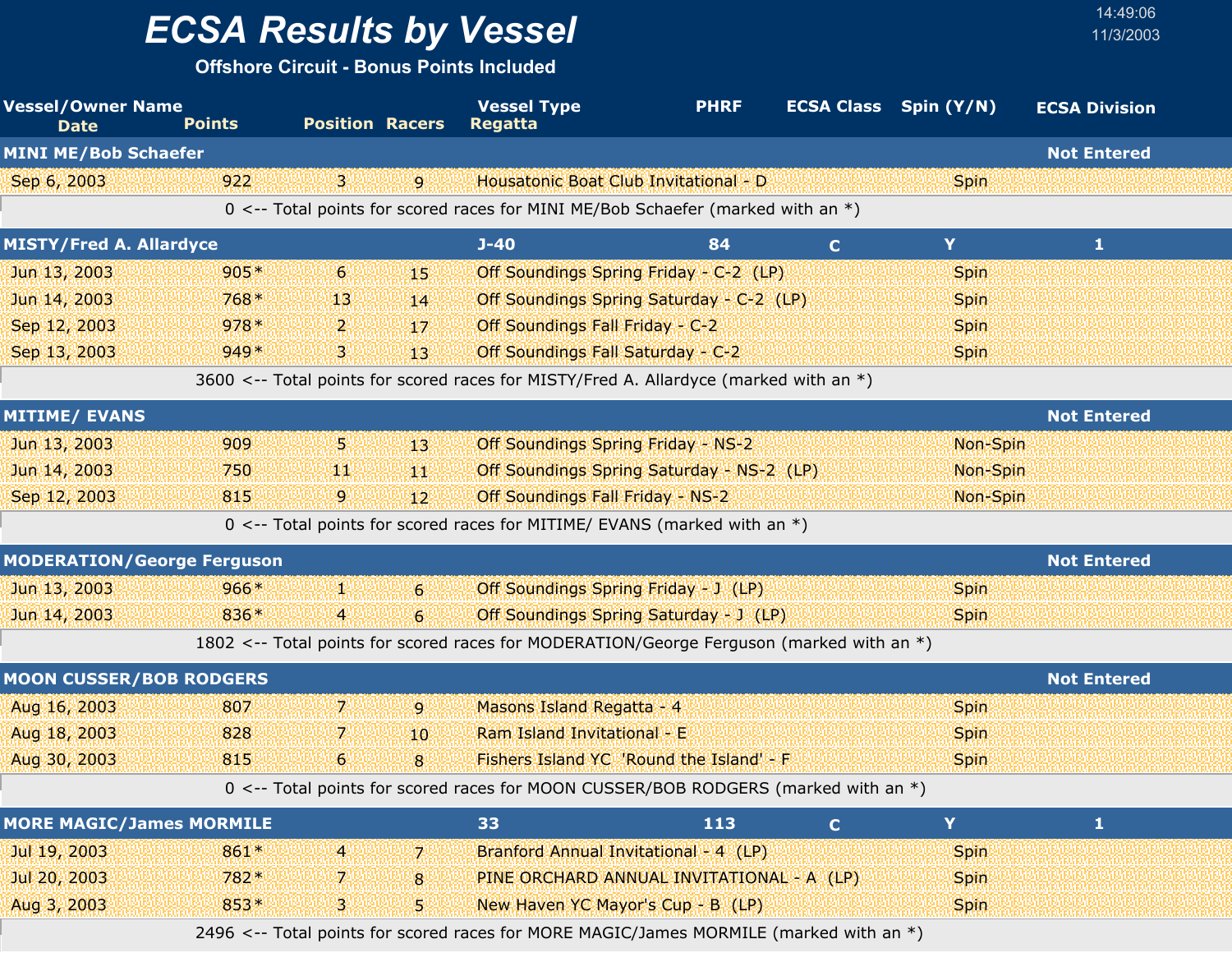**Offshore Circuit - Bonus Points Included**

| <b>Vessel/Owner Name</b><br><b>Date</b> | <b>Points</b> | <b>Position Racers</b> |    | <b>Vessel Type</b><br><b>Regatta</b>                                                              | <b>PHRF</b> | <b>ECSA Class</b> Spin (Y/N) |             | <b>ECSA Division</b> |
|-----------------------------------------|---------------|------------------------|----|---------------------------------------------------------------------------------------------------|-------------|------------------------------|-------------|----------------------|
| <b>MORNING MIST/John Germano</b>        |               |                        |    |                                                                                                   |             |                              |             | <b>Not Entered</b>   |
| Jun 29, 2003                            | $944*$        | י 2                    | 8  | Shennecossett/Baldwin Pine Island Race - Cruising Canvas                                          |             |                              | Non-Spin    |                      |
|                                         |               |                        |    | 944 $\lt$ -- Total points for scored races for MORNING MIST/John Germano (marked with an $\ast$ ) |             |                              |             |                      |
| <b>MUDSLIDE/Jack Scaduto</b>            |               |                        |    | Evelyn 25                                                                                         | 147         | <b>HP</b>                    | Y           | 4                    |
| Jul 19, 2003                            | 865*          | 5.                     | 9  | Thames YC Governors Trophy - II (LP)                                                              |             |                              | <b>Spin</b> |                      |
| Jul 26, 2003                            | $938*$        | З.                     | YЩ | MRMSA/Volvo-Leukemia Cup - 5 (LP)                                                                 |             |                              | <b>Spin</b> |                      |
| Sep 7, 2003                             | $951*$        | $\overline{2}$         | 9  | Thames YC Commodore's Trophy Race - C-3                                                           |             |                              | <b>Spin</b> |                      |
|                                         |               |                        |    | 2754 <-- Total points for scored races for MUDSLIDE/Jack Scaduto (marked with an *)               |             |                              |             |                      |
| <b>NEPENTHE/Robert Read</b>             |               |                        |    | 39 Y                                                                                              |             |                              |             | <b>Not Entered</b>   |
| Jun 13, 2003                            | 983           | 52                     | 10 | Off Soundings Spring Friday - A (LP)                                                              |             |                              | Spin        |                      |
| Jun 14, 2003                            | $905*$        | 4                      | 10 | Off Soundings Spring Saturday - A (LP)                                                            |             |                              | <b>Spin</b> |                      |
| Sep 12, 2003                            | 957           | 2.                     | 10 | Off Soundings Fall Friday - A                                                                     |             |                              | <b>Spin</b> |                      |
| Sep 13, 2003                            | 944           | 2.                     | 8  | <b>Off Soundings Fall Saturday - A</b>                                                            |             |                              | <b>Spin</b> |                      |
|                                         |               |                        |    | 905 <-- Total points for scored races for NEPENTHE/Robert Read (marked with an *)                 |             |                              |             |                      |
| <b>NIGHTHAWK/Chris McLaughlin</b>       |               |                        |    | <b>Peterson 45</b>                                                                                | 39          | $\mathbf{C}$                 | Y           | 1                    |
| Aug 16, 2003                            | $779*$        | 8                      | 9  | Masons Island Regatta - 5                                                                         |             |                              | <b>Spin</b> |                      |
| Aug 18, 2003                            | 859*          | ЧW                     | 19 | Ram Island Invitational - G                                                                       |             |                              | <b>Spin</b> |                      |
|                                         |               |                        |    | 1638 <-- Total points for scored races for NIGHTHAWK/Chris McLaughlin (marked with an *)          |             |                              |             |                      |
| NIGHTWIND/Ward Woodruff                 |               |                        |    | <b>Ensign</b>                                                                                     |             |                              |             | <b>Not Entered</b>   |
| Jul 19, 2003                            | 976           | И.                     | 8  | Thames YC Governors Trophy - Ensigns (LP)                                                         |             |                              |             |                      |
|                                         |               |                        |    | 0 <-- Total points for scored races for NIGHTWIND/Ward Woodruff (marked with an *)                |             |                              |             |                      |
| <b>NIMBUS 2000/Richard Hansen</b>       |               |                        |    | 32                                                                                                | 162         | $\mathbf C$                  | Y           | 2 <sup>1</sup>       |
| Aug 18, 2003                            | 805*          | 90)                    | 14 | Ram Island Invitational - D                                                                       |             |                              | <b>Spin</b> |                      |
|                                         |               |                        |    | 805 <-- Total points for scored races for NIMBUS 2000/Richard Hansen (marked with an *)           |             |                              |             |                      |
| <b>NORTH STAR/Chip Flower</b>           |               |                        |    |                                                                                                   |             |                              |             | <b>Not Entered</b>   |
| Aug 30, 2003                            | 736           | 19                     | 18 | Fishers Island YC 'Round the Island' - C                                                          |             |                              | Non-Spin    |                      |
|                                         |               |                        |    | 0 <-- Total points for scored races for NORTH STAR/Chip Flower (marked with an *)                 |             |                              |             |                      |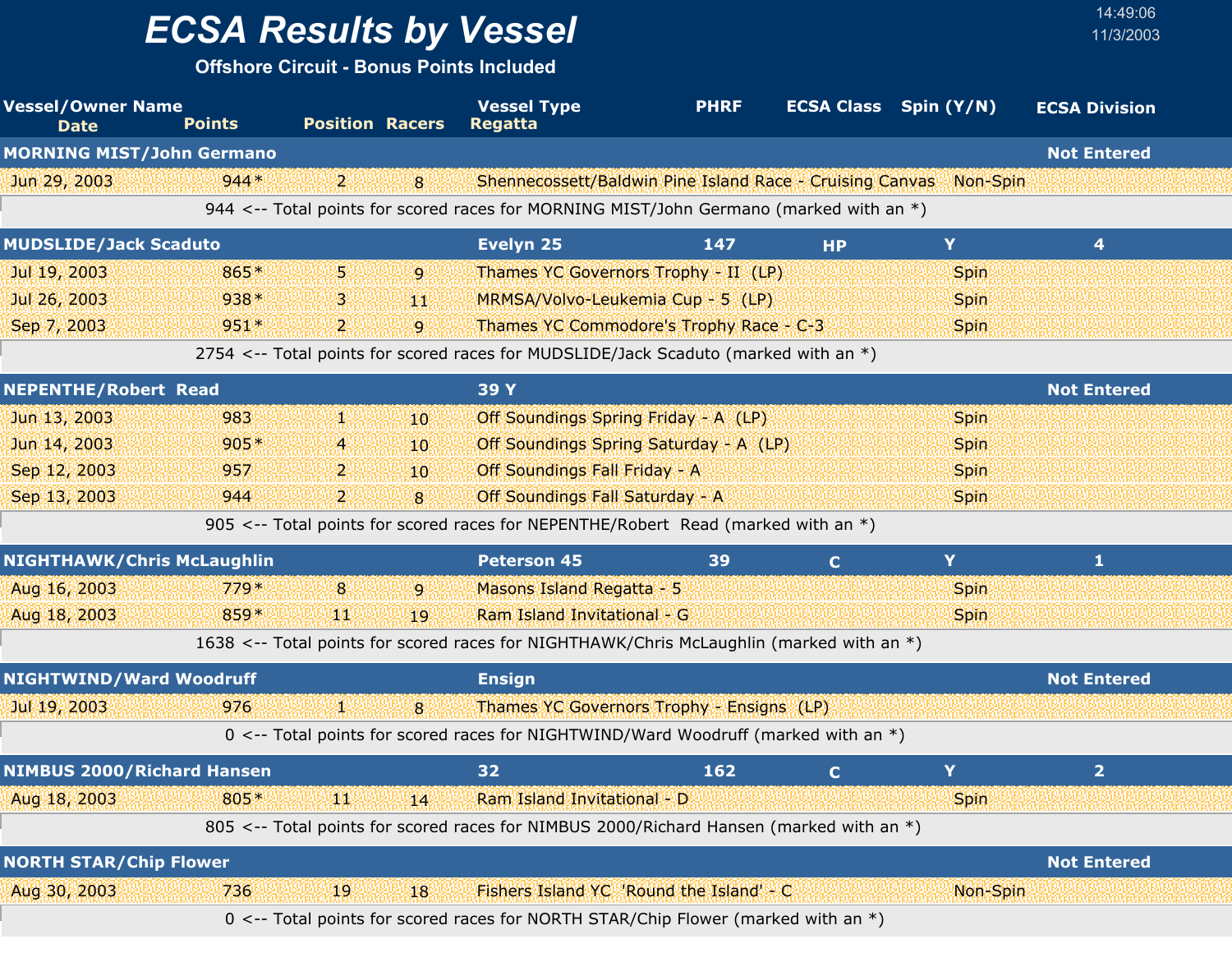**Offshore Circuit - Bonus Points Included**

| <b>Vessel/Owner Name</b>       |               |                        |    | <b>Vessel Type</b>                                                                 | <b>PHRF</b> |           | <b>ECSA Class Spin (Y/N)</b> | <b>ECSA Division</b> |  |
|--------------------------------|---------------|------------------------|----|------------------------------------------------------------------------------------|-------------|-----------|------------------------------|----------------------|--|
| <b>Date</b>                    | <b>Points</b> | <b>Position Racers</b> |    | <b>Regatta</b>                                                                     |             |           |                              |                      |  |
| <b>NUNNEHI/Mark Dixon</b>      |               |                        |    | <b>Olson 911</b>                                                                   | 135         | <b>HP</b> | Y                            | 4                    |  |
| Jun 7, 2003                    | $824*$        | 51                     | 71 | Duck Island Spring Regatta - 2 (LP)                                                |             |           | <b>Spin</b>                  |                      |  |
| Jun 13, 2003                   | 776           | 9                      | 10 | Off Soundings Spring Friday - C-4 (LP)                                             |             |           | <b>Spin</b>                  |                      |  |
| Jun 14, 2003                   | 836*          | $6^{\circ}$            | 9  | Off Soundings Spring Saturday - C-4 (LP)                                           |             |           | <b>Spin</b>                  |                      |  |
| Jul 13, 2003                   | 853*          | 3.                     | 51 | North Cove Outer Light Classic - 3 - Spinnaker 1 (LP)                              |             |           | <b>Spin</b>                  |                      |  |
| Sep 7, 2003                    | 894 *         | $\overline{4}$         | 9  | Thames YC Commodore's Trophy Race - C-2                                            |             |           | <b>Spin</b>                  |                      |  |
| Sep 12, 2003                   | 847*          | 5.                     | 8  | Off Soundings Fall Friday - C-4                                                    |             |           | <b>Spin</b>                  |                      |  |
| Sep 13, 2003                   | 802           | $\overline{4}$         | 51 | Off Soundings Fall Saturday - C-4                                                  |             |           | <b>Spin</b>                  |                      |  |
| Oct 18, 2003                   | $922*$        | $6^{\circ}$            | 9  | Duck Island Thundermug Regatta - 2                                                 |             |           | <b>Spin</b>                  |                      |  |
|                                |               |                        |    | 5176 <-- Total points for scored races for NUNNEHI/Mark Dixon (marked with an $*)$ |             |           |                              |                      |  |
| <b>ODRACCAS/Chuck Saccardo</b> |               |                        |    |                                                                                    |             |           |                              | <b>Not Entered</b>   |  |
| Sep 12, 2003                   | 963           | з.                     | 17 | Off Soundings Fall Friday - C-2                                                    |             |           | <b>Spin</b>                  |                      |  |
| Sep 13, 2003                   | 929           | 4                      | 13 | Off Soundings Fall Saturday - C-2                                                  |             |           | <b>Spin</b>                  |                      |  |

0 <-- Total points for scored races for ODRACCAS/Chuck Saccardo (marked with an \*)

| <b>ON CUE/Charles Storrow</b> |        |   | <b>Quickstep</b>                        | 290 |             |  |
|-------------------------------|--------|---|-----------------------------------------|-----|-------------|--|
| Aug 16, 2003                  | $922*$ |   | Watch Hill Fuller Invitational Race - B |     | <b>Spin</b> |  |
| Aug 18, 2003                  | 894 *  | 4 | Ram Island Invitational - B             |     | Non-Spin    |  |

1816 <-- Total points for scored races for ON CUE/Charles Storrow (marked with an \*)

| <b>ONE UP/Lincoln F. Schoenberger</b> |        |                |             | <b>Wyliecat 30</b>                        | 150 | <b>HP</b> |             | 4 |  |
|---------------------------------------|--------|----------------|-------------|-------------------------------------------|-----|-----------|-------------|---|--|
| May 24, 2003                          | $972*$ | AU             | 7.          | Windjammer's Pierce Invitational - B (LP) |     |           |             |   |  |
| Aug 2, 2003                           | $972*$ | AN.            | 71          | Milford Annual Invitational - C (LP)      |     |           | <b>Spin</b> |   |  |
| Aug 3, 2003                           | 836    | $\overline{4}$ | $6^{\circ}$ | New Haven YC Mayor's Cup - D (LP)         |     |           | <b>Spin</b> |   |  |
| Sep 6, 2003                           | $966*$ | ЧM             | 6           | Housatonic Boat Club Invitational - C     |     |           | <b>Spin</b> |   |  |
| Sep 12, 2003                          | $976*$ | 對對             | 8           | Off Soundings Fall Friday - C-4           |     |           | <b>Spin</b> |   |  |
| Sep 13, 2003                          | $957*$ | 92             | S.          | Off Soundings Fall Saturday - C-4         |     |           | <b>Spin</b> |   |  |
| Sep 27, 2003                          | $944*$ | ו כי           | 8           | Milford Last Chance Regatta - C           |     |           | <b>Spin</b> |   |  |

5787 <-- Total points for scored races for ONE UP/Lincoln F. Schoenberger (marked with an \*)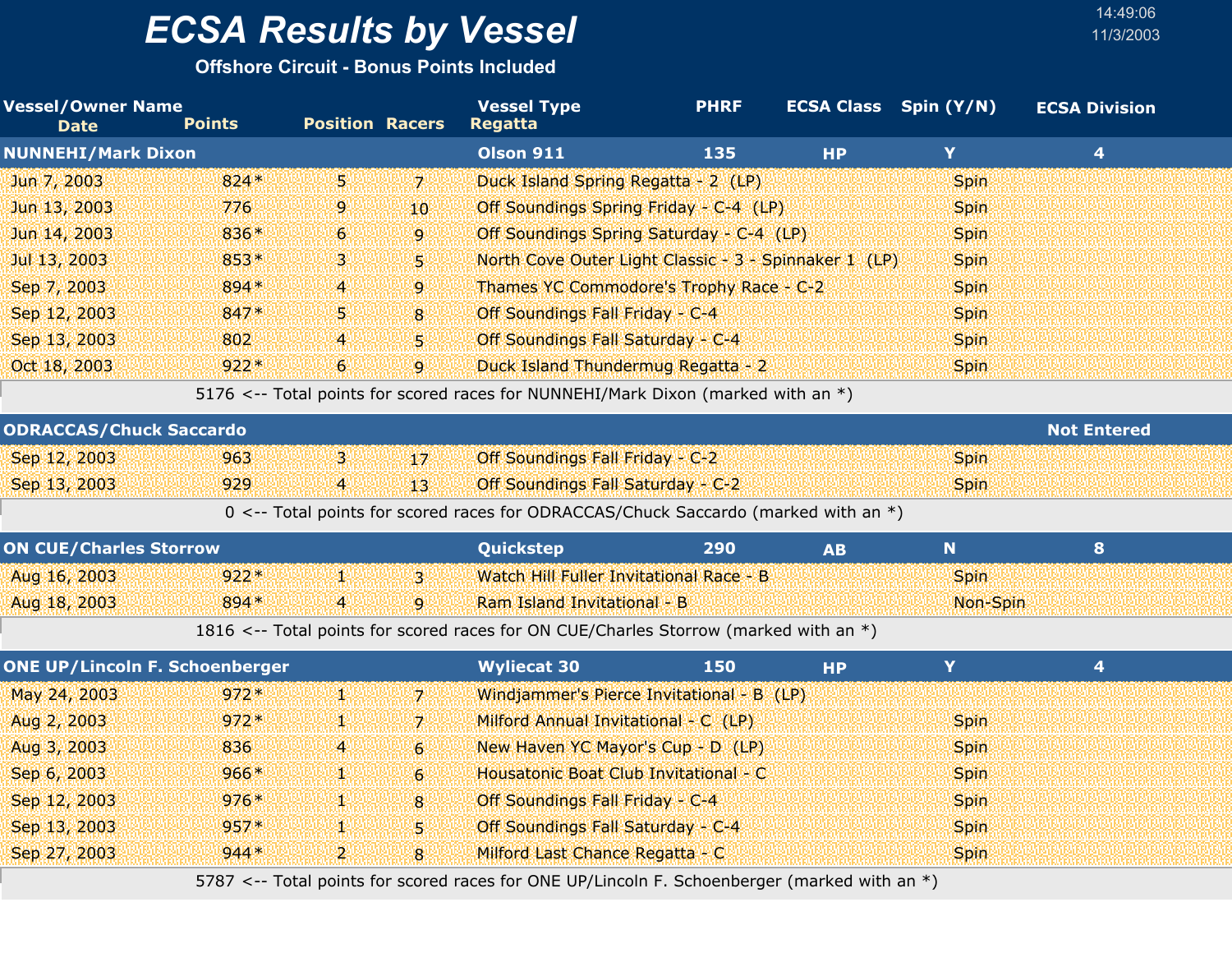**Offshore Circuit - Bonus Points Included**

| <b>Vessel/Owner Name</b><br><b>Date</b> | <b>Points</b> | <b>Position Racers</b> |                  | <b>Vessel Type</b><br><b>Regatta</b>                                                | <b>PHRF</b> | <b>ECSA Class</b> Spin (Y/N) |             | <b>ECSA Division</b> |
|-----------------------------------------|---------------|------------------------|------------------|-------------------------------------------------------------------------------------|-------------|------------------------------|-------------|----------------------|
| <b>ORIANE/Ted Danforth</b>              |               |                        |                  |                                                                                     |             |                              |             | <b>Not Entered</b>   |
| Aug 30, 2003                            | 879           | $\overline{9}$         | 18               | Fishers Island YC 'Round the Island' - C                                            |             |                              | Non-Spin    |                      |
|                                         |               |                        |                  | 0 <-- Total points for scored races for ORIANE/Ted Danforth (marked with an *)      |             |                              |             |                      |
| <b>ORION/Rick Pettit</b>                |               |                        |                  | Hunter 355                                                                          | 171         | $\mathbf{C}$                 | N           | 8                    |
| Jul 19, 2003                            | 779           | 8                      | $\overline{9}$   | Thames YC Governors Trophy - Non-Spinnaker (LP)                                     |             |                              | Non-Spin    |                      |
| Jul 26, 2003                            | 836*          | 6                      | 9                | MRMSA/Volvo-Leukemia Cup - 6 (LP)                                                   |             |                              | Non-Spin    |                      |
| Aug 16, 2003                            | 879*          | з                      | $\overline{6}$   | Masons Island Regatta - 2                                                           |             |                              | Non-Spin    |                      |
| Aug 18, 2003                            | 815*          | 6                      | 8                | Ram Island Invitational - C                                                         |             |                              | <b>Spin</b> |                      |
| Aug 30, 2003                            | 951*          | $\overline{a}$         | 18               | Fishers Island YC 'Round the Island' - C                                            |             |                              | Non-Spin    |                      |
| Sep 12, 2003                            | 836*          | 8                      | 12               | <b>Off Soundings Fall Friday - NS-2</b>                                             |             |                              | Non-Spin    |                      |
| Sep 13, 2003                            | 782           | 7.                     | 8                | Off Soundings Fall Saturday - NS-2                                                  |             |                              | Non-Spin    |                      |
|                                         |               |                        |                  | 4317 <-- Total points for scored races for ORION/Rick Pettit (marked with an *)     |             |                              |             |                      |
| <b>OSPREY/George Martin</b>             |               |                        |                  | 35                                                                                  |             |                              |             | <b>Not Entered</b>   |
| Jun 13, 2003                            | 888*          | 7.                     | 45.              | Off Soundings Spring Friday - C-2 (LP)                                              |             |                              | <b>Spin</b> |                      |
| Jun 14, 2003                            | 879           | 7.                     | 14               | Off Soundings Spring Saturday - C-2 (LP)                                            |             |                              | <b>Spin</b> |                      |
| Sep 12, 2003                            | 902           | 7.                     | 17               | Off Soundings Fall Friday - C-2                                                     |             |                              | <b>Spin</b> |                      |
| Sep 13, 2003                            | 909           | 5                      | 13               | Off Soundings Fall Saturday - C-2                                                   |             |                              | <b>Spin</b> |                      |
|                                         |               |                        |                  | 888 <-- Total points for scored races for OSPREY/George Martin (marked with an *)   |             |                              |             |                      |
| <b>OUR TERN/Jack Washbrun</b>           |               |                        |                  | 31                                                                                  |             |                              |             | <b>Not Entered</b>   |
| Jun 13, 2003                            | $776*$        | 9                      | 10 <sup>°</sup>  | Off Soundings Spring Friday - A (LP)                                                |             |                              | <b>Spin</b> |                      |
| Jun 14, 2003                            | 879           | 5.                     | 10 <sup>10</sup> | Off Soundings Spring Saturday - A (LP)                                              |             |                              | <b>Spin</b> |                      |
| Sep 12, 2003                            | 828           | 7.                     | 10               | Off Soundings Fall Friday - A                                                       |             |                              | <b>Spin</b> |                      |
| Sep 13, 2003                            | 750           | 8                      | 8                | Off Soundings Fall Saturday - A                                                     |             |                              | <b>Spin</b> |                      |
|                                         |               |                        |                  | 776 <-- Total points for scored races for OUR TERN/Jack Washbrun (marked with an *) |             |                              |             |                      |
| <b>PAINKILLER/ Kleffmann</b>            |               |                        |                  |                                                                                     |             |                              |             | <b>Not Entered</b>   |
| Aug 2, 2003                             | 879           | 3.                     | 6                | Milford Annual Invitational - D (LP)                                                |             |                              | Non-Spin    |                      |
|                                         |               |                        |                  | 0 <-- Total points for scored races for PAINKILLER/ Kleffmann (marked with an *)    |             |                              |             |                      |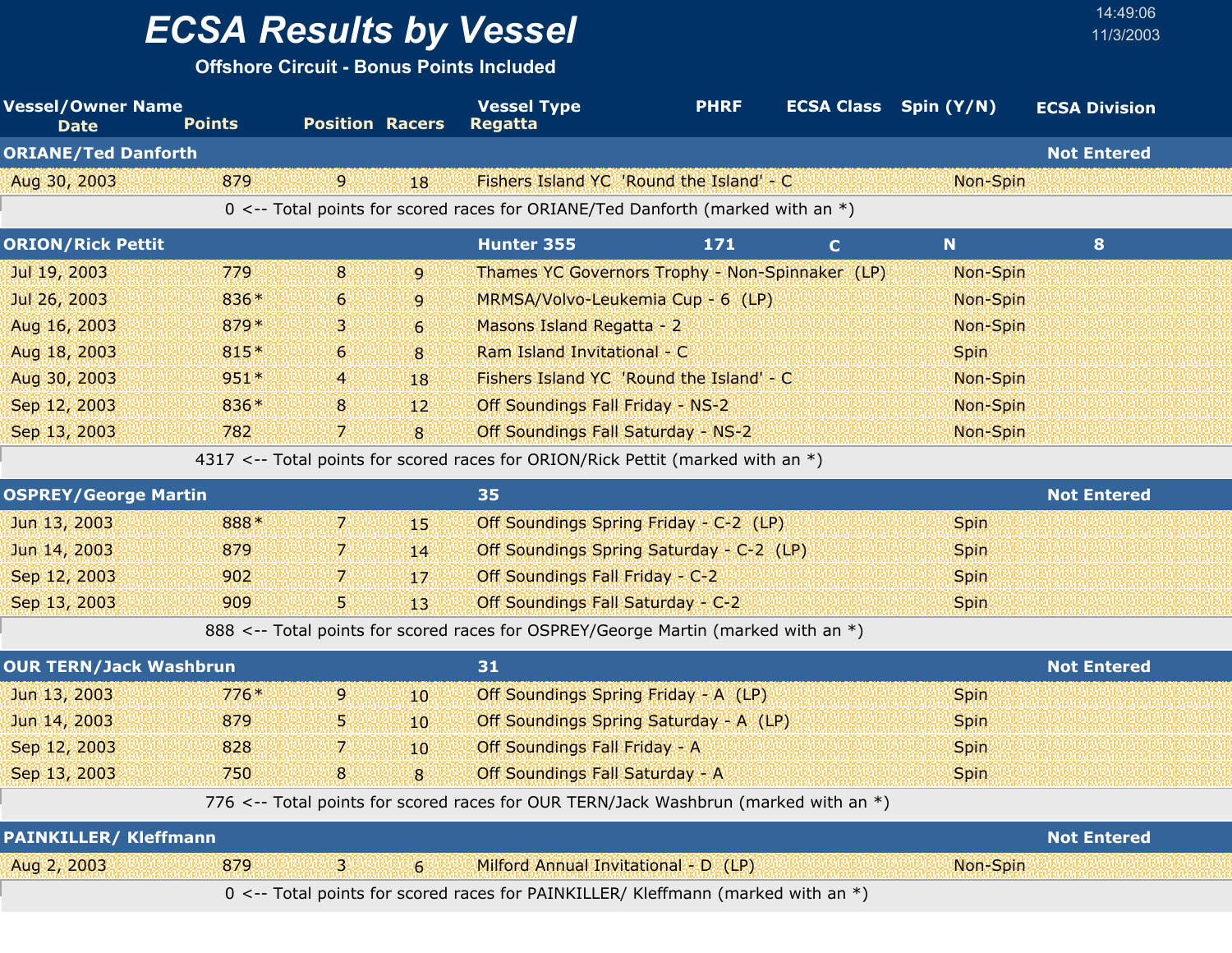**Offshore Circuit - Bonus Points Included**

| <b>Vessel/Owner Name</b><br><b>Date</b> | <b>Points</b> | <b>Position Racers</b> |                  | <b>Vessel Type</b><br><b>Regatta</b>                                                         | <b>PHRF</b> |              | <b>ECSA Class</b> Spin (Y/N) | <b>ECSA Division</b> |  |
|-----------------------------------------|---------------|------------------------|------------------|----------------------------------------------------------------------------------------------|-------------|--------------|------------------------------|----------------------|--|
| <b>PALADIN/ Carriere</b>                |               |                        |                  |                                                                                              | 92          |              |                              | <b>Not Entered</b>   |  |
| Jun 7, 2003                             | 836           | $\overline{4}$         | $6 \overline{6}$ | Duck Island Spring Regatta - 1 (LP)                                                          |             |              | <b>Spin</b>                  |                      |  |
| Oct 18, 2003                            | 933           | 7                      | 12 <sup>°</sup>  | Duck Island Thundermug Regatta - 1                                                           |             |              | <b>Spin</b>                  |                      |  |
|                                         |               |                        |                  | 0 <-- Total points for scored races for PALADIN/ Carriere (marked with an $*)$               |             |              |                              |                      |  |
| <b>PARK PLACE/Richard A. Mentelos</b>   |               |                        |                  | O'Day 34                                                                                     | 153         | $\mathbf{C}$ | Y                            | 2 <sup>1</sup>       |  |
| Jul 19, 2003                            | 898*          | З.                     | $\mathbf{Z}$     | Branford Annual Invitational - 4 (LP)                                                        |             |              | <b>Spin</b>                  |                      |  |
| Jul 20, 2003                            | 879*          | 4                      | 8                | PINE ORCHARD ANNUAL INVITATIONAL - C (LP)                                                    |             |              | <b>Spin</b>                  |                      |  |
| Aug 3, 2003                             | 793*          | ъ                      | 6                | New Haven YC Mayor's Cup - D (LP)                                                            |             |              | <b>Spin</b>                  |                      |  |
| Sep 27, 2003                            | $976*$        | ¥                      | 8                | Milford Last Chance Regatta - C                                                              |             |              | <b>Spin</b>                  |                      |  |
|                                         |               |                        |                  | 3546 <-- Total points for scored races for PARK PLACE/Richard A. Mentelos (marked with an *) |             |              |                              |                      |  |
| <b>PATRIOT/A.P. HALSEY</b>              |               |                        |                  |                                                                                              |             |              |                              | <b>Not Entered</b>   |  |
| Jun 13, 2003                            | 931*          | B.                     | 10               | Off Soundings Spring Friday - NS-1 (LP)                                                      |             |              | Non-Spin                     |                      |  |
| Jun 14, 2003                            | 980*          | 92                     | 9                | Off Soundings Spring Saturday - NS-1 (LP)                                                    |             |              | Non-Spin                     |                      |  |
| Aug 18, 2003                            | 976           | 92                     | 8                | Ram Island Invitational - C                                                                  |             |              | <b>Spin</b>                  |                      |  |
| Sep 12, 2003                            | 821           | 8                      | 鄉                | Off Soundings Fall Friday - NS-1                                                             |             |              | Non-Spin                     |                      |  |
|                                         |               |                        |                  | 1911 <-- Total points for scored races for PATRIOT/A.P. HALSEY (marked with an *)            |             |              |                              |                      |  |
| <b>PEGASUS/ WALKER</b>                  |               |                        |                  |                                                                                              |             |              |                              | <b>Not Entered</b>   |  |
| Jun 13, 2003                            | 842           | $\mathbf{9}$           | 14               | Off Soundings Spring Friday - C-5 (LP)                                                       |             |              | <b>Spin</b>                  |                      |  |
| Jun 14, 2003                            | 810*          | 10                     | 13 <sup>1</sup>  | Off Soundings Spring Saturday - C-5 (LP)                                                     |             |              | <b>Spin</b>                  |                      |  |
| Sep 12, 2003                            | 891           | 5.                     | 44               | Off Soundings Fall Friday - NS-1                                                             |             |              | Non-Spin                     |                      |  |
| Sep 13, 2003                            | 815           | $6\phantom{.}6$        | 8                | Off Soundings Fall Saturday - NS-1                                                           |             |              | Non-Spin                     |                      |  |
|                                         |               |                        |                  | 810 <-- Total points for scored races for PEGASUS/ WALKER (marked with an *)                 |             |              |                              |                      |  |
| <b>PEREGRINE/Bill Kuczynski</b>         |               |                        |                  | $34 - II$                                                                                    | 155         | C.           | N                            | 7                    |  |
| Jul 19, 2003                            | 787*          | 6                      | 7.               | Branford Annual Invitational - 2 (LP)                                                        |             |              | Non-Spin                     |                      |  |
| Aug 3, 2003                             | 782*          | 7.                     | 8                | New Haven YC Mayor's Cup - E (LP)                                                            |             |              | Non-Spin                     |                      |  |
|                                         |               |                        |                  | 1569 <-- Total points for scored races for PEREGRINE/Bill Kuczynski (marked with an *)       |             |              |                              |                      |  |
| <b>PERSISTENCE/ Graeb</b>               |               |                        |                  |                                                                                              |             |              |                              | <b>Not Entered</b>   |  |
| Jun 13, 2003                            | 915           | $\mathbf{A}$           | 郷                | Off Soundings Spring Friday - C-6 (LP)                                                       |             |              | <b>Spin</b>                  |                      |  |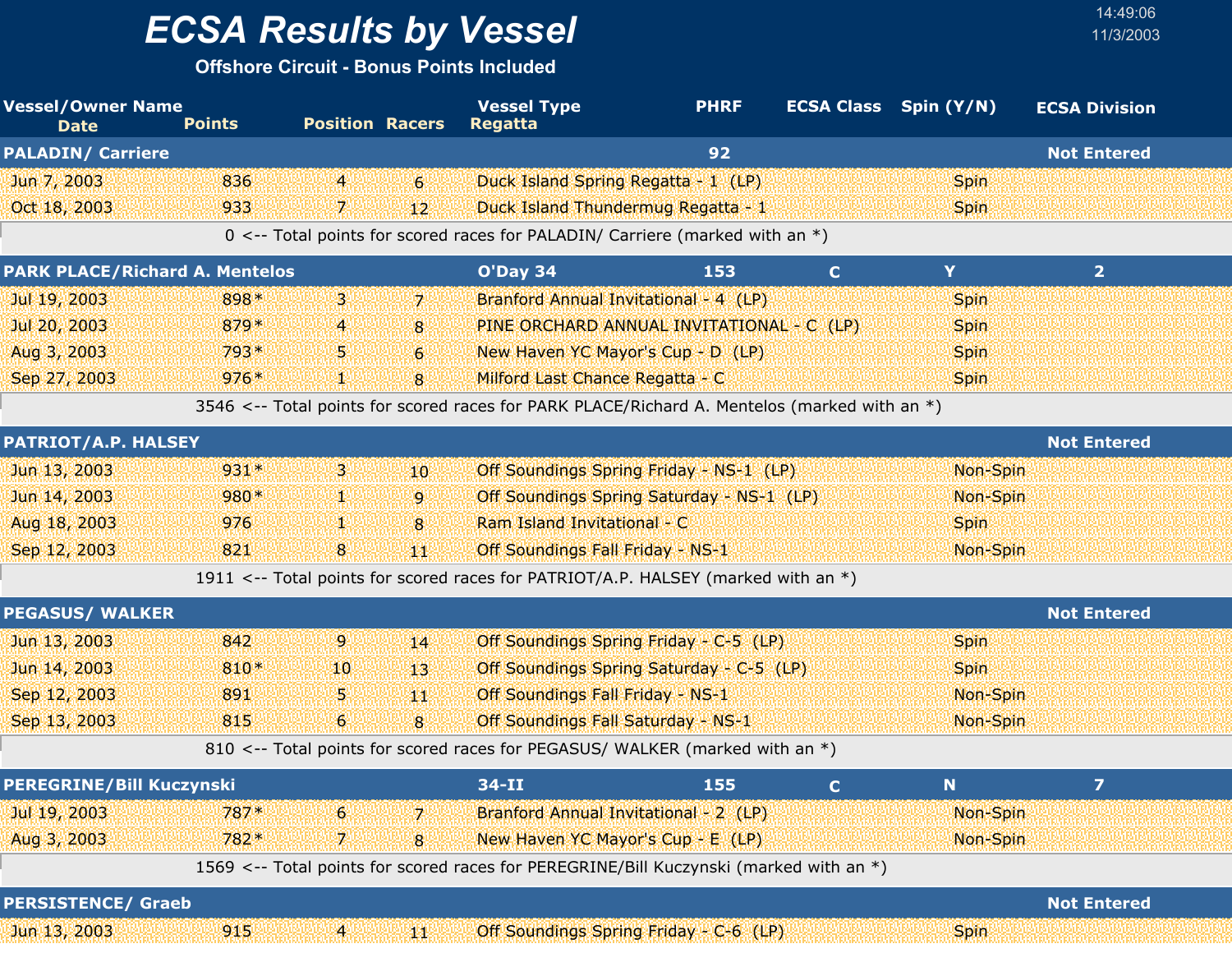## *ECSA Results by Vessel* 11/3/2003

#### **Offshore Circuit - Bonus Points Included**

| <b>Vessel/Owner Name</b><br><b>Date</b> | <b>Points</b> | <b>Position Racers</b> |                | <b>Vessel Type</b><br><b>Regatta</b>                                                      | <b>PHRF</b> | <b>ECSA Class</b> Spin (Y/N) |             | <b>ECSA Division</b> |  |
|-----------------------------------------|---------------|------------------------|----------------|-------------------------------------------------------------------------------------------|-------------|------------------------------|-------------|----------------------|--|
| Jun 14, 2003                            | 868           | 6                      | 罪犯             | Off Soundings Spring Saturday - C-6 (LP)                                                  |             |                              | <b>Spin</b> |                      |  |
| Sep 12, 2003                            | 836           | 6                      | $\mathbf{9}$   | Off Soundings Fall Friday - C-6                                                           |             |                              | Spin        |                      |  |
| Sep 13, 2003                            | 861           | 4                      | 71             | Off Soundings Fall Saturday - C-6                                                         |             |                              | <b>Spin</b> |                      |  |
|                                         |               |                        |                | 0 <-- Total points for scored races for PERSISTENCE/ Graeb (marked with an *)             |             |                              |             |                      |  |
| <b>PERSISTENCE/ LeGeyt</b>              |               |                        |                | <b>Catalina 38</b>                                                                        |             |                              |             | <b>Not Entered</b>   |  |
| Oct 18, 2003                            | 879           | $\overline{9}$         | 9              | Duck Island Thundermug Regatta - 2                                                        |             |                              | <b>Spin</b> |                      |  |
|                                         |               |                        |                | 0 <-- Total points for scored races for PERSISTENCE/ LeGeyt (marked with an *)            |             |                              |             |                      |  |
| <b>PERSISTENCE/Malcolm McCullough</b>   |               |                        |                |                                                                                           |             |                              |             | <b>Not Entered</b>   |  |
| Sep 12, 2003                            | 849           | 8 <sup>1</sup>         | $13^{\circ}$   | Off Soundings Fall Friday - NS-3                                                          |             |                              | Non-Spin    |                      |  |
|                                         |               |                        |                | 0 <-- Total points for scored races for PERSISTENCE/Malcolm McCullough (marked with an *) |             |                              |             |                      |  |
| <b>PETARD/William A. Lieber</b>         |               |                        |                | $J-34C$                                                                                   | 138         | $\mathbf{C}$                 | N           | $\overline{z}$       |  |
| Jun 13, 2003                            | 983*          | W.                     | 10             | Off Soundings Spring Friday - NS-1 (LP)                                                   |             |                              | Non-Spin    |                      |  |
| Jun 14, 2003                            | 951*          | 2.                     | 9              | Off Soundings Spring Saturday - NS-1 (LP)                                                 |             |                              | Non-Spin    |                      |  |
| Jul 13, 2003                            | 879           | 2.                     | $\overline{4}$ | North Cove Outer Light Classic - 2 - Cruising Canvas (LP)                                 |             |                              | Non-Spin    |                      |  |
| Jul 19, 2003                            | 865           | 5.                     | $\overline{9}$ | Thames YC Governors Trophy - Non-Spinnaker (LP)                                           |             |                              | Non-Spin    |                      |  |
| Jul 26, 2003                            | 894           | 4                      | 9              | MRMSA/Volvo-Leukemia Cup - 6 (LP)                                                         |             |                              | Non-Spin    |                      |  |
| Aug 30, 2003                            | $951*$        | 4                      | 18             | Fishers Island YC 'Round the Island' - C                                                  |             |                              | Non-Spin    |                      |  |
| Sep 7, 2003                             | $931*$        | З.                     | 10             | Thames YC Commodore's Trophy Race - NS-1                                                  |             |                              | Non-Spin    |                      |  |
| Sep 12, 2003                            | 985*          | V.                     | YЩ             | Off Soundings Fall Friday - NS-1                                                          |             |                              | Non-Spin    |                      |  |
| Sep 13, 2003                            | 879           | $\overline{4}$         | 8              | Off Soundings Fall Saturday - NS-1                                                        |             |                              | Non-Spin    |                      |  |
|                                         |               |                        |                | 4801 <-- Total points for scored races for PETARD/William A. Lieber (marked with an *)    |             |                              |             |                      |  |
| <b>PETREL/Jonathan GIBBS</b>            |               |                        |                |                                                                                           |             |                              |             | <b>Not Entered</b>   |  |
| Jul 13, 2003                            | 905           | $\overline{2}$         | 51             | North Cove Outer Light Classic - 1 - Cruising Canvas (LP)                                 |             |                              | Non-Spin    |                      |  |
| Aug 18, 2003                            | 980           | y.                     | 9              | Ram Island Invitational - B                                                               |             |                              | Non-Spin    |                      |  |
| Aug 30, 2003                            | 994           | ¥.                     | 18             | Fishers Island YC 'Round the Island' - C                                                  |             |                              | Non-Spin    |                      |  |
| Oct 18, 2003                            | 992           | V.                     | 8              | Duck Island Thundermug Regatta - 4                                                        |             |                              | Non-Spin    |                      |  |

0 <-- Total points for scored races for PETREL/Jonathan GIBBS (marked with an \*)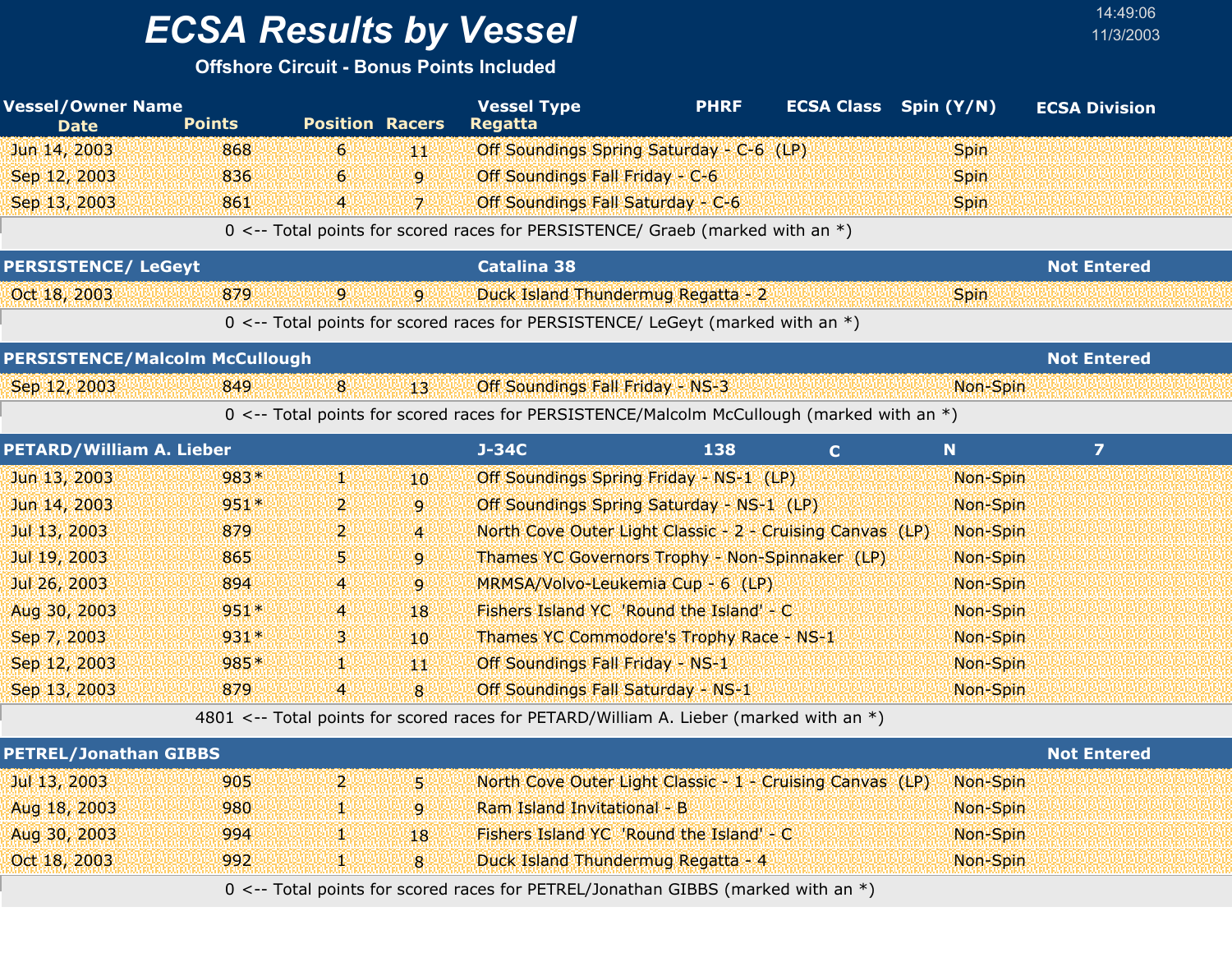**Offshore Circuit - Bonus Points Included**

| <b>Vessel/Owner Name</b><br><b>Date</b>          | <b>Points</b> | <b>Position Racers</b> |                  | <b>Vessel Type</b><br><b>Regatta</b>                                                                   | <b>PHRF</b> |           | <b>ECSA Class</b> Spin (Y/N) | <b>ECSA Division</b> |
|--------------------------------------------------|---------------|------------------------|------------------|--------------------------------------------------------------------------------------------------------|-------------|-----------|------------------------------|----------------------|
| <b>PHISH FOOD/ Wilson</b>                        |               |                        |                  |                                                                                                        |             |           |                              | <b>Not Entered</b>   |
| Jul 26, 2003                                     | 802           | $\overline{4}$         | S.               | MRMSA/Volvo-Leukemia Cup - 1 (LP)                                                                      |             |           | <b>Spin</b>                  |                      |
|                                                  |               |                        |                  | 0 <-- Total points for scored races for PHISH FOOD/ Wilson (marked with an *)                          |             |           |                              |                      |
| <b>PHOENIX/Bruce Cox</b>                         |               |                        |                  | 36                                                                                                     |             |           |                              | <b>Not Entered</b>   |
| Jun 13, 2003                                     | 879*          | $\mathbf{7}$           | 14               | Off Soundings Spring Friday - C-5 (LP)                                                                 |             |           | <b>Spin</b>                  |                      |
| Jun 14, 2003                                     | 790           | ЩŅ                     | 13               | Off Soundings Spring Saturday - C-5 (LP)                                                               |             |           | <b>Spin</b>                  |                      |
| Sep 12, 2003                                     | 797           | 9                      | ΨЮ               | Off Soundings Fall Friday - C-5                                                                        |             |           | <b>Spin</b>                  |                      |
|                                                  |               |                        |                  | 879 <-- Total points for scored races for PHOENIX/Bruce Cox (marked with an *)                         |             |           |                              |                      |
| PILGRIM/                                         |               |                        |                  |                                                                                                        |             |           |                              | <b>Not Entered</b>   |
| Sep 12, 2003                                     | 929           | $\overline{4}$         | 13               | Off Soundings Fall Friday - NS-3                                                                       |             |           | Non-Spin                     |                      |
|                                                  |               |                        |                  | 0 <-- Total points for scored races for PILGRIM/ (marked with an *)                                    |             |           |                              |                      |
| PIPER TOO/Robert J. Almeida                      |               |                        |                  | Tartan 34-1                                                                                            | 177         | <b>AB</b> | Y                            | 5 <sup>1</sup>       |
| Jun 13, 2003                                     | 879*          | 5.                     | 10               | Off Soundings Spring Friday - NS-3 (LP)                                                                |             |           | Non-Spin                     |                      |
| Jun 14, 2003                                     | 853*          | 6                      | 10               | Off Soundings Spring Saturday - NS-3 (LP)                                                              |             |           | Non-Spin                     |                      |
| Aug 18, 2003                                     | 865*          | 5                      | $\overline{9}$   | Ram Island Invitational - B                                                                            |             |           | Non-Spin                     |                      |
| Sep 13, 2003                                     | 793*          | 5                      | $6 \overline{6}$ | Off Soundings Fall Saturday - NS-3                                                                     |             |           | Non-Spin                     |                      |
|                                                  |               |                        |                  | 3390 <-- Total points for scored races for PIPER TOO/Robert J. Almeida (marked with an *)              |             |           |                              |                      |
| <b>PISCES III/William Stoddard</b>               |               |                        |                  | 26                                                                                                     |             |           | N                            | 8                    |
| Aug 16, 2003                                     | $707*$        | 71                     | $\overline{6}$   | Masons Island Regatta - 2                                                                              |             |           | Non-Spin                     |                      |
|                                                  |               |                        |                  | 707 <-- Total points for scored races for PISCES III/William Stoddard (marked with an $*)$             |             |           |                              |                      |
| <b>POSEIDON/Peter L. Costas</b>                  |               |                        |                  | <b>Little Harbor (Tor)</b>                                                                             | 197         | <b>AB</b> | N                            | 5 <sub>1</sub>       |
| Jul 11, 2003                                     | $853*$        | $6\overline{6}$        | S.               | CCNE/Thames Great N. L. Ocean Race - A (LP)                                                            |             |           | <b>Spin</b>                  |                      |
|                                                  |               |                        |                  | 853 <-- Total points for scored races for POSEIDON/Peter L. Costas (marked with an *)                  |             |           |                              |                      |
| <b>POUND FOOLISH/Eric Hakansen Bob Toothaker</b> |               |                        |                  |                                                                                                        |             |           |                              | <b>Not Entered</b>   |
| Jun 29, 2003                                     | $847*$        |                        | 8                | Shennecossett/Baldwin Pine Island Race - Cruising Canvas Non-Spin                                      |             |           |                              |                      |
|                                                  |               |                        |                  | 847 <-- Total points for scored races for POUND FOOLISH/Eric Hakansen Bob Toothaker (marked with an *) |             |           |                              |                      |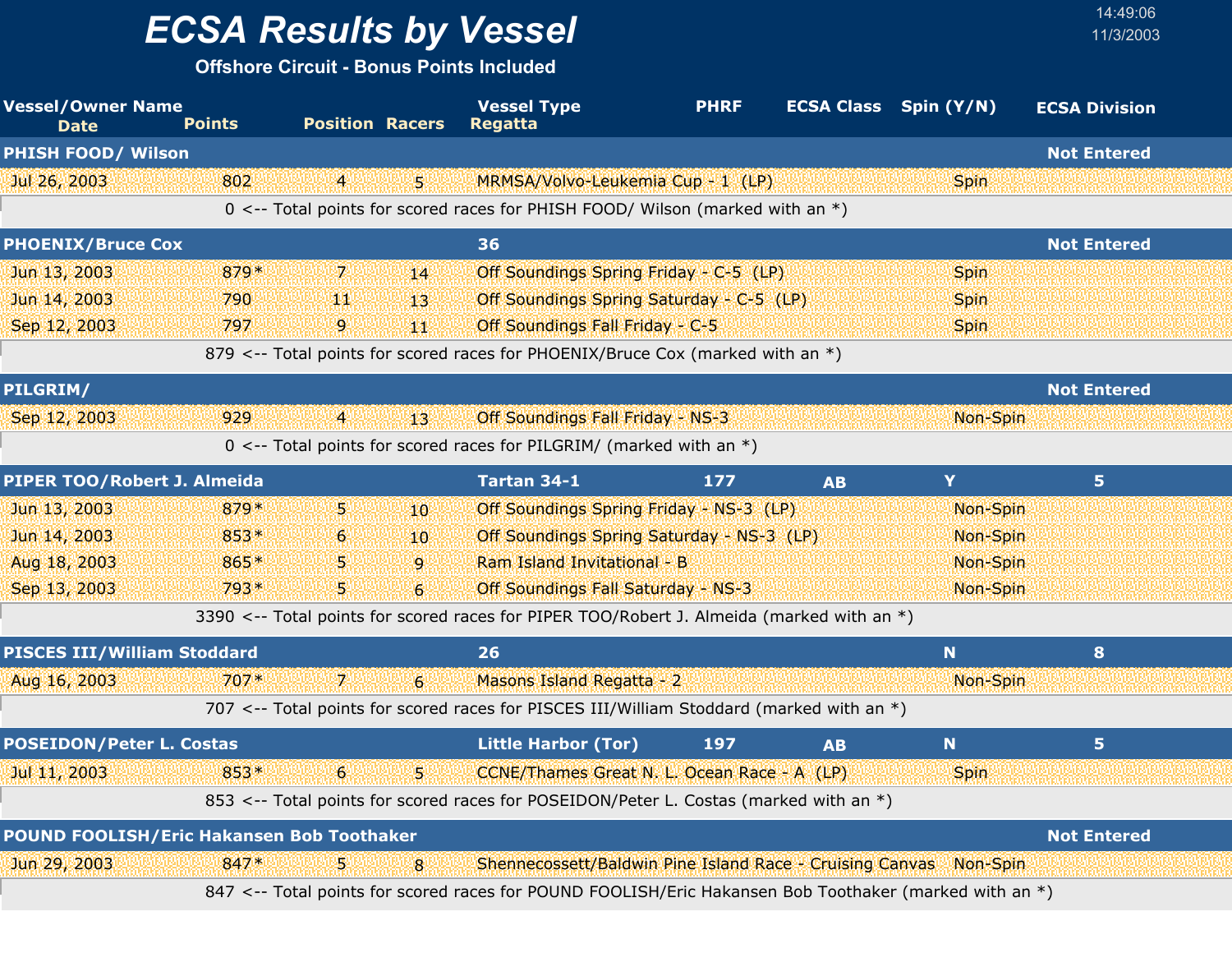**Offshore Circuit - Bonus Points Included**

| <b>Vessel/Owner Name</b><br><b>Date</b> | <b>Points</b> | <b>Position Racers</b> |                 | <b>Vessel Type</b><br><b>Regatta</b>                                                         | <b>PHRF</b> |              | <b>ECSA Class</b> Spin (Y/N) | <b>ECSA Division</b> |  |
|-----------------------------------------|---------------|------------------------|-----------------|----------------------------------------------------------------------------------------------|-------------|--------------|------------------------------|----------------------|--|
| PREMIUM/ROBERT AUSTIN-LAFRANCE          |               |                        |                 | 30                                                                                           | 128         | <b>HP</b>    | Y                            | 3 <sup>1</sup>       |  |
| Jun 13, 2003                            | 726           | 12                     | 維护              | Off Soundings Spring Friday - C-3 (LP)                                                       |             |              | <b>Spin</b>                  |                      |  |
| Jun 14, 2003                            | 828*          | 7.                     | 10              | Off Soundings Spring Saturday - C-3 (LP)                                                     |             |              | <b>Spin</b>                  |                      |  |
| Jul 26, 2003                            | 750           | 9                      | 9               | MRMSA/Volvo-Leukemia Cup - 4 (LP)                                                            |             |              | <b>Spin</b>                  |                      |  |
| Aug 16, 2003                            | $922*$        | З                      | $\overline{9}$  | Masons Island Regatta - 4                                                                    |             |              | <b>Spin</b>                  |                      |  |
| Aug 18, 2003                            | 879*          | 4                      | 8               | Ram Island Invitational - F                                                                  |             |              | Non-Spin                     |                      |  |
| Aug 30, 2003                            | 828*          | 7.                     | 10 <sup>°</sup> | Fishers Island YC 'Round the Island' - G                                                     |             |              | <b>Spin</b>                  |                      |  |
| Sep 12, 2003                            | $787*$        | 6                      | $\overline{7}$  | Off Soundings Fall Friday - C-3                                                              |             |              | <b>Spin</b>                  |                      |  |
| Sep 13, 2003                            | $824*$        | 5                      | $\overline{7}$  | Off Soundings Fall Saturday - C-3                                                            |             |              | Spin                         |                      |  |
|                                         |               |                        |                 | 5068 <-- Total points for scored races for PREMIUM/ROBERT AUSTIN-LAFRANCE (marked with an *) |             |              |                              |                      |  |
| <b>PRESTIIGITATION/Frank Evans</b>      |               |                        |                 |                                                                                              |             |              |                              | <b>Not Entered</b>   |  |
| Jul 20, 2003                            | 815           | 6 <sup>1</sup>         | 8               | PINE ORCHARD ANNUAL INVITATIONAL - A (LP)                                                    |             |              | <b>Spin</b>                  |                      |  |
|                                         |               |                        |                 | 0 <-- Total points for scored races for PRESTIIGITATION/Frank Evans (marked with an *)       |             |              |                              |                      |  |
| <b>PRIDE OF PRINGLE/Barry McGuire</b>   |               |                        |                 |                                                                                              |             |              |                              | <b>Not Entered</b>   |  |
| Jul 19, 2003                            | 750           | $\mathbf{9}$           | $\mathbf{9}$    | Thames YC Governors Trophy - Non-Spinnaker (LP)                                              |             |              | Non-Spin                     |                      |  |
|                                         |               |                        |                 | 0 <-- Total points for scored races for PRIDE OF PRINGLE/Barry McGuire (marked with an *)    |             |              |                              |                      |  |
| <b>PRISM/Joel W. Mangini</b>            |               |                        |                 | C&C 29 - II                                                                                  | 195         | $\mathbf{C}$ | N                            | 8                    |  |
| Jun 7, 2003                             | $944*$        | V.                     | $\overline{4}$  | Duck Island Spring Regatta - 4 (LP)                                                          |             |              | Non-Spin                     |                      |  |
| Jul 13, 2003                            | 815*          | З                      | $\overline{4}$  | North Cove Outer Light Classic - 2 - Cruising Canvas (LP)                                    |             |              | Non-Spin                     |                      |  |
| Aug 15, 2003                            | 847*          | 5.                     | $\overline{4}$  | <b>Duck Island Overnight Race</b>                                                            |             |              | Non-Spin                     |                      |  |
|                                         |               |                        |                 | 2606 <-- Total points for scored races for PRISM/Joel W. Mangini (marked with an *)          |             |              |                              |                      |  |
| <b>PURSUIT/Dennis J. Marron</b>         |               |                        |                 | S 2 9.1                                                                                      | 135         | $\mathbf C$  | Y                            | 2 <sup>1</sup>       |  |
| Jun 13, 2003                            | 861*          | 8                      | 14              | Off Soundings Spring Friday - C-5 (LP)                                                       |             |              | <b>Spin</b>                  |                      |  |
| Jun 14, 2003                            | 989*          | ¥.                     | 13              | Off Soundings Spring Saturday - C-5 (LP)                                                     |             |              | <b>Spin</b>                  |                      |  |
| Jun 29, 2003                            | 793           | 5                      | 6 <sup>1</sup>  | Shennecossett/Baldwin Pine Island Race - II (LP)                                             |             |              | <b>Spin</b>                  |                      |  |
| Jul 19, 2003                            | 894 *         | 4                      | 9               | Thames YC Governors Trophy - II (LP)                                                         |             |              | <b>Spin</b>                  |                      |  |
| Aug 16, 2003                            | 836*          | 8                      | 12              | Masons Island Regatta - 1                                                                    |             |              | Spin                         |                      |  |

Aug 18, 2003 176 776 9 10 Ram Island Invitational - E 10 Spin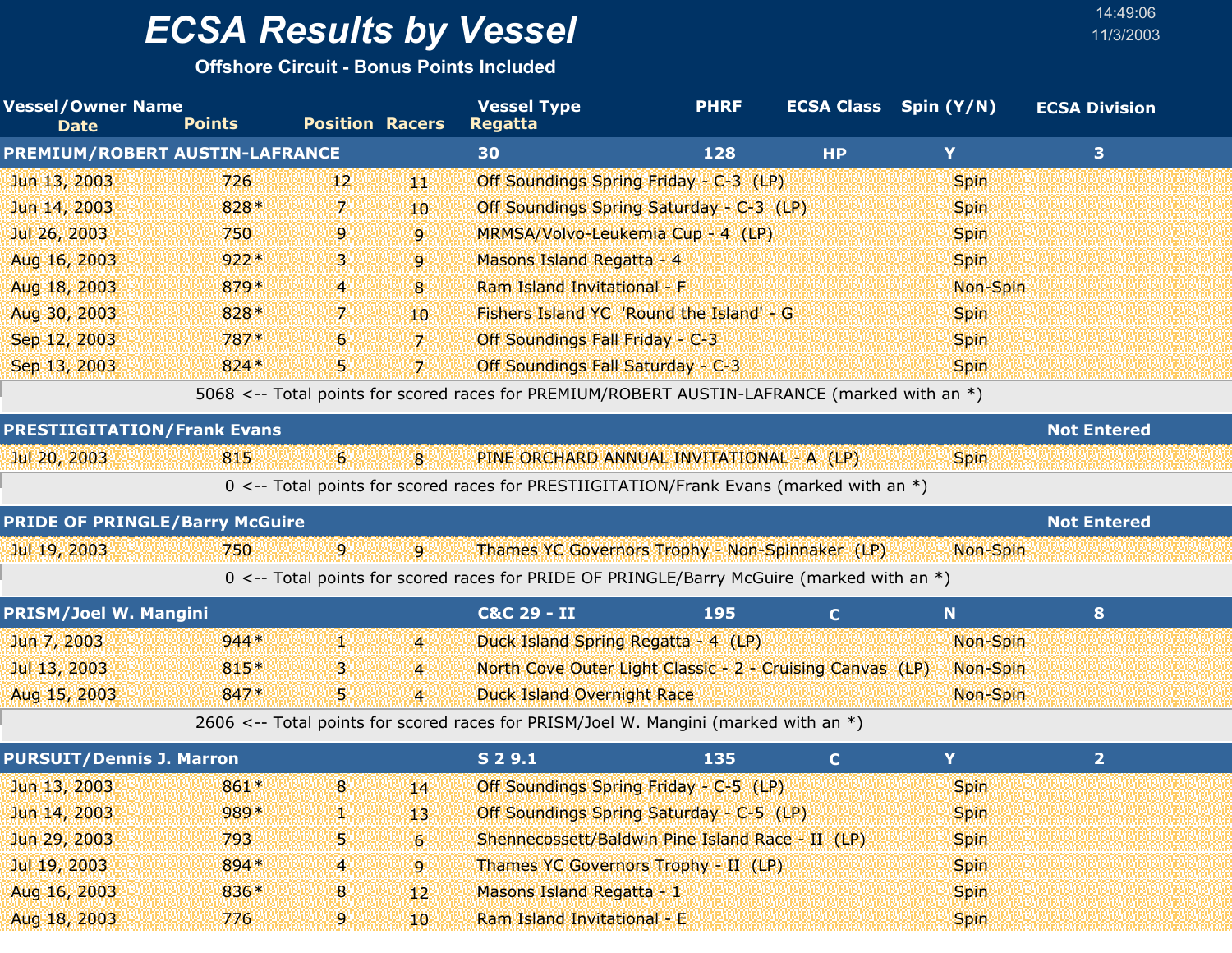## *ECSA Results by Vessel* 11/3/2003

| <b>Vessel/Owner Name</b><br><b>Date</b> | <b>Points</b> | <b>Position Racers</b> |                | <b>Vessel Type</b><br><b>Regatta</b>                                                         | <b>PHRF</b> |           | <b>ECSA Class</b> Spin (Y/N) | <b>ECSA Division</b> |  |
|-----------------------------------------|---------------|------------------------|----------------|----------------------------------------------------------------------------------------------|-------------|-----------|------------------------------|----------------------|--|
| Aug 30, 2003                            | 847*          | 59                     | 8              | Fishers Island YC 'Round the Island' - F                                                     |             |           | <b>Spin</b>                  |                      |  |
| Sep 7, 2003                             | 807*          | 7.                     | 9              | Thames YC Commodore's Trophy Race - C-2                                                      |             |           | <b>Spin</b>                  |                      |  |
|                                         |               |                        |                | 5234 <-- Total points for scored races for PURSUIT/Dennis J. Marron (marked with an *)       |             |           |                              |                      |  |
| <b>QUANTUM LEAP/Patrick B. Dillon</b>   |               |                        |                |                                                                                              | 90          | <b>SB</b> | Y.                           | 6 <sup>1</sup>       |  |
| Jun 13, 2003                            | 726           | 12                     | YЩ             | Off Soundings Spring Friday - C-3 (LP)                                                       |             |           | <b>Spin</b>                  |                      |  |
| Jun 14, 2003                            | $776*$        | 9.                     | 10             | Off Soundings Spring Saturday - C-3 (LP)                                                     |             |           | <b>Spin</b>                  |                      |  |
| Jun 29, 2003                            | 894 *         | 4                      | 9              | Shennecossett/Baldwin Pine Island Race - I (LP)                                              |             |           | <b>Spin</b>                  |                      |  |
| Jul 19, 2003                            | 750*          | 7.                     | 7              | Thames YC Governors Trophy - I (LP)                                                          |             |           | <b>Spin</b>                  |                      |  |
| Aug 16, 2003                            | 836*          | 6                      | 9              | Masons Island Regatta - 5                                                                    |             |           | <b>Spin</b>                  |                      |  |
| Aug 18, 2003                            | 782*          | 7.                     | 8              | Ram Island Invitational - F                                                                  |             |           | Non-Spin                     |                      |  |
| Aug 30, 2003                            | $905*$        | 4.                     | 10             | Fishers Island YC 'Round the Island' - G                                                     |             |           | <b>Spin</b>                  |                      |  |
| Sep 12, 2003                            | 750           | 7.                     | $\overline{7}$ | Off Soundings Fall Friday - C-3                                                              |             |           | <b>Spin</b>                  |                      |  |
| Sep 13, 2003                            | 750           | 7.                     | $\overline{7}$ | Off Soundings Fall Saturday - C-3                                                            |             |           | <b>Spin</b>                  |                      |  |
|                                         |               |                        |                | 4943 <-- Total points for scored races for QUANTUM LEAP/Patrick B. Dillon (marked with an *) |             |           |                              |                      |  |
| <b>RAGTIME/Rodney S. Johnstone</b>      |               |                        |                | $J-90$                                                                                       | 54          | <b>SB</b> | Y                            | 6                    |  |
| Aug 18, 2003                            | $905*$        | $\overline{4}$         | 10             | Ram Island Invitational - E                                                                  |             |           | <b>Spin</b>                  |                      |  |
|                                         |               |                        |                | 905 <-- Total points for scored races for RAGTIME/Rodney S. Johnstone (marked with an *)     |             |           |                              |                      |  |
| <b>RAND/Rand</b>                        |               |                        |                |                                                                                              |             |           |                              | <b>Not Entered</b>   |  |
| Jul 26, 2003                            | 750           | ИW                     | 44             | MRMSA/Volvo-Leukemia Cup - 5 (LP)                                                            |             |           | <b>Spin</b>                  |                      |  |
|                                         |               |                        |                | 0 <-- Total points for scored races for RAND/ Rand (marked with an $*)$                      |             |           |                              |                      |  |
| <b>RASCAL/Pete Phillip</b>              |               |                        |                |                                                                                              |             |           |                              | <b>Not Entered</b>   |  |
| Sep 6, 2003                             | 951           | 2.                     | $\overline{9}$ | Housatonic Boat Club Invitational - D                                                        |             |           | <b>Spin</b>                  |                      |  |
|                                         |               |                        |                | 0 <-- Total points for scored races for RASCAL/Pete Phillip (marked with an *)               |             |           |                              |                      |  |
| <b>REACH/Jack Neades</b>                |               |                        |                |                                                                                              |             |           |                              | <b>Not Entered</b>   |  |
| Jun 13, 2003                            | 830*          | $\mathbf{9}$           | 13             | Off Soundings Spring Friday - NS-2                                                           |             |           | Non-Spin                     |                      |  |
|                                         |               |                        |                | 830 <-- Total points for scored races for REACH/Jack Neades (marked with an *)               |             |           |                              |                      |  |
| <b>RELENTLESS/kevin horrigan</b>        |               |                        |                | 105                                                                                          | 81          | <b>SB</b> | Y                            | $6\phantom{1}$       |  |
| Jun 13, 2003                            | 802*          | 12                     | 45.            | Off Soundings Spring Friday - C-2 (LP)                                                       |             |           | <b>Spin</b>                  |                      |  |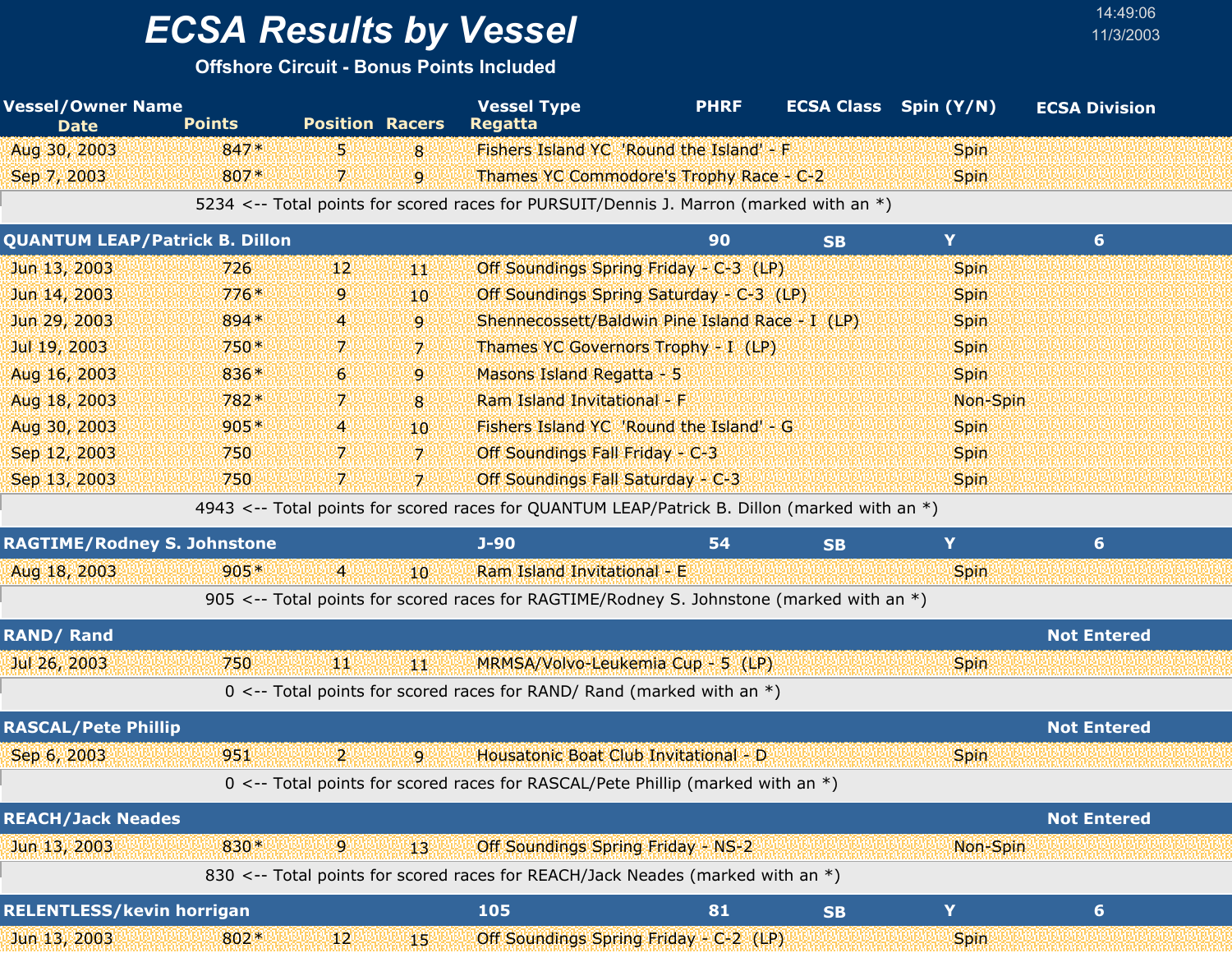**Offshore Circuit - Bonus Points Included**

| <b>Vessel/Owner Name</b><br><b>Date</b> | <b>Points</b> | <b>Position Racers</b> |                  | <b>Vessel Type</b><br><b>Regatta</b>                                                     | <b>PHRF</b> |              | <b>ECSA Class</b> Spin (Y/N) | <b>ECSA Division</b> |
|-----------------------------------------|---------------|------------------------|------------------|------------------------------------------------------------------------------------------|-------------|--------------|------------------------------|----------------------|
| Jun 14, 2003                            | $842*$        | 9                      | 14               | Off Soundings Spring Saturday - C-2 (LP)                                                 |             |              | <b>Spin</b>                  |                      |
| Jul 12, 2003                            | 879*          | 2.                     | $\overline{4}$   | Watch Hill-Horton/Block Island Sound - A (LP)                                            |             |              | <b>Spin</b>                  |                      |
| Aug 16, 2003                            | $944*$        | ŋ.                     | $\overline{4}$   | Watch Hill Fuller Invitational Race - A                                                  |             |              | <b>Spin</b>                  |                      |
| Sep 12, 2003                            | $933*$        | 5                      | 17               | Off Soundings Fall Friday - C-2                                                          |             |              | <b>Spin</b>                  |                      |
| Sep 13, 2003                            | 790*          | щı                     | 13               | Off Soundings Fall Saturday - C-2                                                        |             |              | <b>Spin</b>                  |                      |
|                                         |               |                        |                  | 5190 <-- Total points for scored races for RELENTLESS/kevin horrigan (marked with an *)  |             |              |                              |                      |
| <b>RELENTLESS/Konrad Lagarde</b>        |               |                        |                  | 27                                                                                       |             |              |                              | <b>Not Entered</b>   |
| Aug 2, 2003                             | 922           | $\mathbf{B}$           | $\overline{9}$   | Milford Annual Invitational - B (LP)                                                     |             |              | <b>Spin</b>                  |                      |
| Sep 6, 2003                             | 879           | з                      | 6                | Housatonic Boat Club Invitational - B                                                    |             |              | <b>Spin</b>                  |                      |
| Sep 27, 2003                            | 912           | $\overline{3}$         | 8                | Milford Last Chance Regatta - B                                                          |             |              | <b>Spin</b>                  |                      |
|                                         |               |                        |                  | 0 <-- Total points for scored races for RELENTLESS/Konrad Lagarde (marked with an *)     |             |              |                              |                      |
| <b>REMEDY/Bill Fries</b>                |               |                        |                  | 32                                                                                       |             |              |                              | <b>Not Entered</b>   |
| Aug 16, 2003                            | 779           | 8                      | 9                | Masons Island Regatta - 4                                                                |             |              | <b>Spin</b>                  |                      |
| Aug 18, 2003                            | 718           | 9                      | 8                | Ram Island Invitational - F                                                              |             |              | Non-Spin                     |                      |
|                                         |               |                        |                  | 0 <-- Total points for scored races for REMEDY/Bill Fries (marked with an *)             |             |              |                              |                      |
| <b>RESOLUTE/Roger Bauman_Jr.</b>        |               |                        |                  | <b>C&amp;C 33</b>                                                                        | 153         | $\mathbf{C}$ | Y                            | 2 <sup>1</sup>       |
| Jun 7, 2003                             | $972*$        | W.                     | 7.               | Duck Island Spring Regatta - 2 (LP)                                                      |             |              | <b>Spin</b>                  |                      |
| Jun 13, 2003                            | $916*$        | 5.                     | 14               | Off Soundings Spring Friday - C-5 (LP)                                                   |             |              | <b>Spin</b>                  |                      |
| Jun 14, 2003                            | 889*          | 6                      | 13               | Off Soundings Spring Saturday - C-5 (LP)                                                 |             |              | <b>Spin</b>                  |                      |
| Jul 26, 2003                            | $922*$        | 2.                     | $6 \overline{6}$ | MRMSA/Volvo-Leukemia Cup - 3 (LP)                                                        |             |              | <b>Spin</b>                  |                      |
| Sep 12, 2003                            | $915*$        | $\overline{a}$         | W                | Off Soundings Fall Friday - C-5                                                          |             |              | <b>Spin</b>                  |                      |
| Sep 13, 2003                            | 861           | 4                      | $\mathbf{7}$     | Off Soundings Fall Saturday - C-5                                                        |             |              | <b>Spin</b>                  |                      |
| Oct 18, 2003                            | $931*$        | 6                      | 10               | Duck Island Thundermug Regatta - 3                                                       |             |              | <b>Spin</b>                  |                      |
|                                         |               |                        |                  | 5545 <-- Total points for scored races for RESOLUTE/Roger Bauman_ Jr. (marked with an *) |             |              |                              |                      |
| <b>RESTLESS/</b>                        |               |                        |                  |                                                                                          |             |              |                              | <b>Not Entered</b>   |
| Sep 7, 2003                             | 776           | 9                      | 10               | Thames YC Commodore's Trophy Race - NS-1                                                 |             |              | Non-Spin                     |                      |
|                                         |               |                        |                  | 0 <-- Total points for scored races for RESTLESS/ (marked with an *)                     |             |              |                              |                      |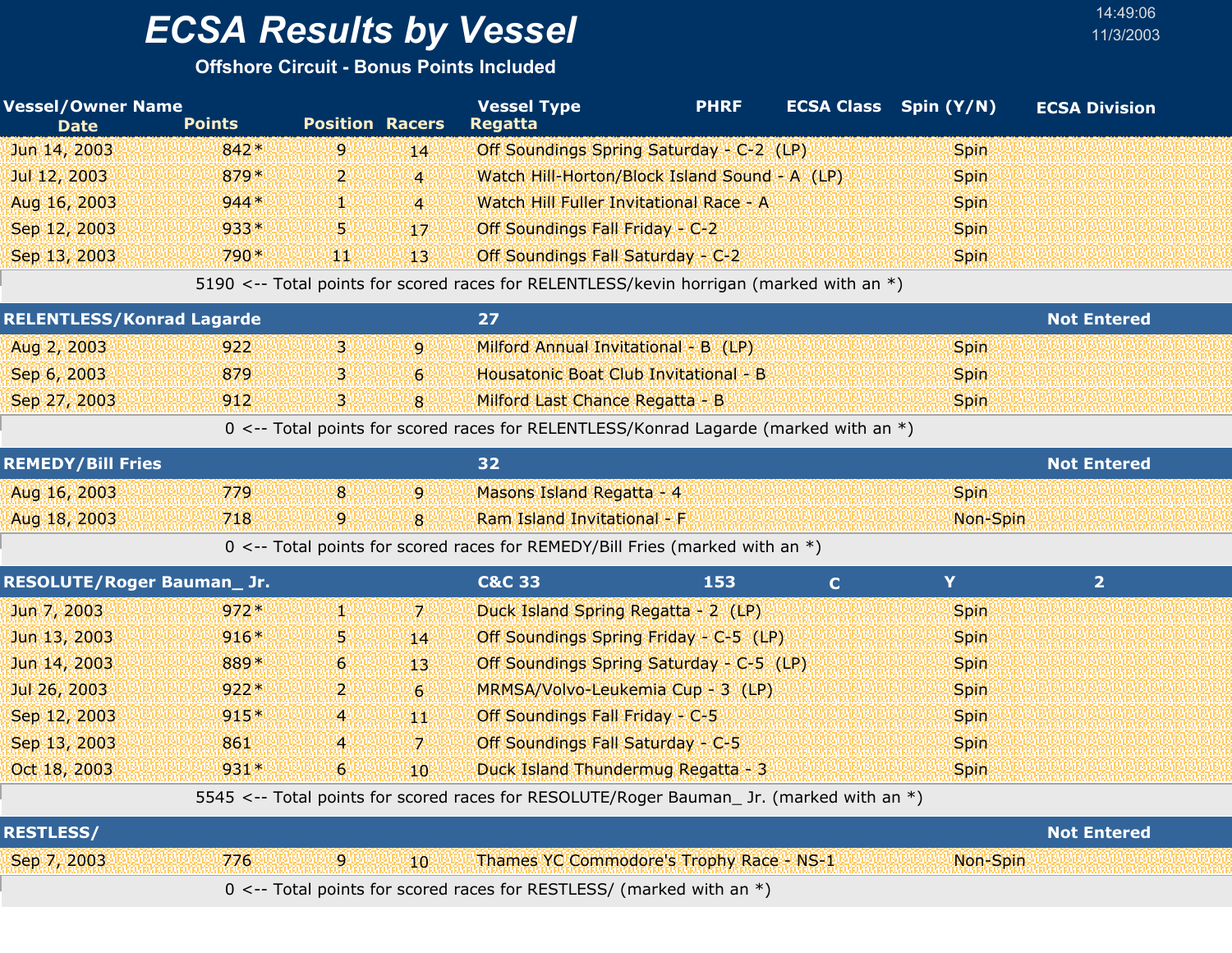**Offshore Circuit - Bonus Points Included**

| <b>Vessel/Owner Name</b><br><b>Date</b> | <b>Points</b> | <b>Position Racers</b> |          | <b>Vessel Type</b><br>Regatta                                                     | <b>PHRF</b> | <b>ECSA Class</b> Spin (Y/N) | <b>ECSA Division</b> |  |
|-----------------------------------------|---------------|------------------------|----------|-----------------------------------------------------------------------------------|-------------|------------------------------|----------------------|--|
| <b>REVERY/Bill Gunther</b>              |               |                        |          |                                                                                   | 90          | v.                           |                      |  |
| Jun 13, 2003                            | $819*$        | 400                    | 455      | Off Soundings Spring Friday - C-2 (LP)                                            |             | <b>Spin</b>                  |                      |  |
| Jun 14, 2003                            | $898*$        | $\sim$                 | 14       | Off Soundings Spring Saturday - C-2 (LP)                                          |             | <b>Spin</b>                  |                      |  |
| Sep 12, 2003                            | $872*$        | <b>9</b>               | $17^{1}$ | Off Soundings Fall Friday - C-2                                                   |             | <b>Spin</b>                  |                      |  |
| Sep 13, 2003                            | 889*          | $6\overline{6}$        | 43       | Off Soundings Fall Saturday - C-2                                                 |             | <b>Spin</b>                  |                      |  |
|                                         |               |                        |          | 3478 <-- Total points for scored races for REVERY/Bill Gunther (marked with an *) |             |                              |                      |  |

14:49:06

| <b>RICOCHET/Thomas Lee</b> |        |                |                 | J-120                                    | 48 | <b>HP</b> |             |  |
|----------------------------|--------|----------------|-----------------|------------------------------------------|----|-----------|-------------|--|
| Jun 7, 2003                | $944*$ | 421            | $\mathbf{4}$    | Duck Island Spring Regatta - 3 (LP)      |    |           | Non-Spin    |  |
| Jun 13, 2003               | $879*$ | -81            | 16 <sup>°</sup> | Off Soundings Spring Friday - C-1 (LP)   |    |           | <b>Spin</b> |  |
| Jun 14, 2003               | $917*$ | 6 <sup>1</sup> | $17^{\circ}$    | Off Soundings Spring Saturday - C-1 (LP) |    |           | <b>Spin</b> |  |
| Aug 15, 2003               | $966*$ | ועי            | G               | <b>Duck Island Overnight Race</b>        |    |           | <b>Spin</b> |  |
| Sep 12, 2003               | $824*$ | 101            | 14              | Off Soundings Fall Friday - C-1          |    |           | <b>Spin</b> |  |
| Oct 18, 2003               | $966*$ | 4              | 12 <sup>1</sup> | Duck Island Thundermug Regatta - 1       |    |           | <b>Spin</b> |  |

5496 <-- Total points for scored races for RICOCHET/Thomas Lee (marked with an \*)

| <b>RIPPLE/Hugh O'Brien</b> |        |                |                 |                                               | <b>HP</b> | Y           | 3 |
|----------------------------|--------|----------------|-----------------|-----------------------------------------------|-----------|-------------|---|
| Jun 13, 2003               | 766    | 451            | 16 <sup>°</sup> | Off Soundings Spring Friday - C-1 (LP)        |           | <b>Spin</b> |   |
| Jun 14, 2003               | $872*$ | 9              | $17^{\circ}$    | Off Soundings Spring Saturday - C-1 (LP)      |           | <b>Spin</b> |   |
| Jul 12, 2003               | $944*$ | 劉治             | $\overline{4}$  | Watch Hill-Horton/Block Island Sound - A (LP) |           | <b>Spin</b> |   |
| Jul 19, 2003               | 787    | 6 <sup>1</sup> | 7               | Thames YC Governors Trophy - I (LP)           |           | <b>Spin</b> |   |
| Jul 26, 2003               | 750    | 54             | 51              | MRMSA/Volvo-Leukemia Cup - 1 (LP)             |           | <b>Spin</b> |   |
| Aug 16, 2003               | 879*   | ויעי           | $\overline{4}$  | Watch Hill Fuller Invitational Race - A       |           | <b>Spin</b> |   |
| Aug 18, 2003               | $804*$ | 451            | 19              | Ram Island Invitational - G                   |           | <b>Spin</b> |   |
| Aug 30, 2003               | 836*   | 8 <sup>1</sup> | $12^{\circ}$    | Fishers Island YC 'Round the Island' - H      |           | <b>Spin</b> |   |
| Sep 7, 2003                | $922*$ | 3.             | $\overline{9}$  | Thames YC Commodore's Trophy Race - C-1       |           | <b>Spin</b> |   |

5257 <-- Total points for scored races for RIPPLE/Hugh O'Brien (marked with an \*)

| <b>ROGUE/Seville Simonds</b> |        |              | 29 ctm                                        | 126 | АR |             |  |
|------------------------------|--------|--------------|-----------------------------------------------|-----|----|-------------|--|
| Jun 13, 2003                 | $853*$ | $10^{\circ}$ | Off Soundings Spring Friday - A (LP)          |     |    | <b>Spin</b> |  |
| Jun 14, 2003                 | $957*$ | $10^{\circ}$ | <b>Off Soundings Spring Saturday - A (LP)</b> |     |    | <b>Spin</b> |  |
| Aug 30, 2003                 | $830*$ |              | Fishers Island YC 'Round the Island' - E      |     |    | <b>Spin</b> |  |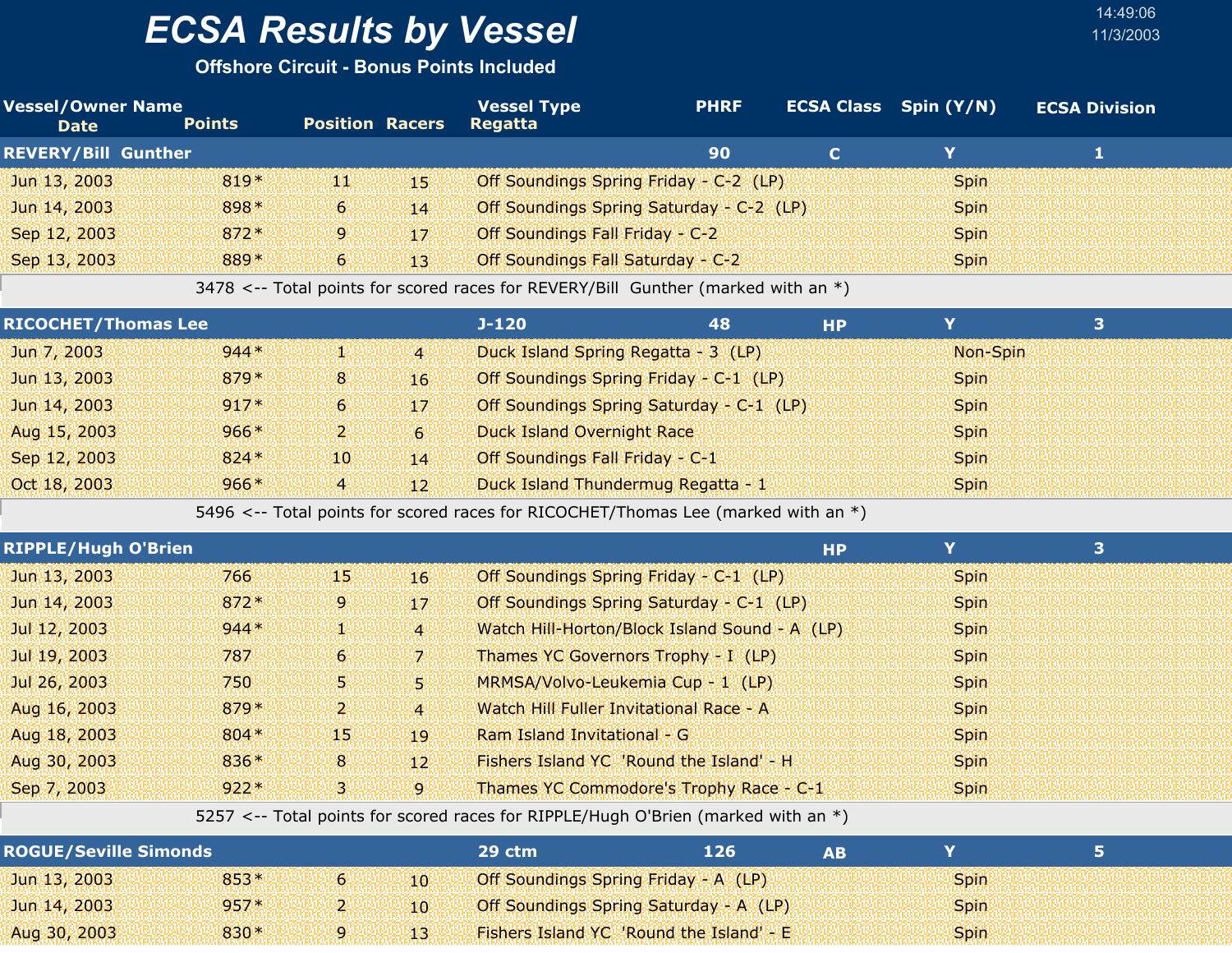**Offshore Circuit - Bonus Points Included**

| <b>Vessel/Owner Name</b><br><b>Date</b> | <b>Points</b> | <b>Position Racers</b> |                 | <b>Vessel Type</b><br><b>Regatta</b>                                                        | <b>PHRF</b> | <b>ECSA Class</b> Spin (Y/N) |             | <b>ECSA Division</b> |  |
|-----------------------------------------|---------------|------------------------|-----------------|---------------------------------------------------------------------------------------------|-------------|------------------------------|-------------|----------------------|--|
| Sep 12, 2003                            | $879*$        | 5.                     | 10              | Off Soundings Fall Friday - A                                                               |             |                              | <b>Spin</b> |                      |  |
|                                         |               |                        |                 | 3519 <-- Total points for scored races for ROGUE/Seville Simonds (marked with an *)         |             |                              |             |                      |  |
| <b>RUSTY-NAIL/Clifford H. Fisher</b>    |               |                        |                 | <b>Pearson 31</b>                                                                           | 174         | $\mathbf C$                  | Y           | $\overline{2}$       |  |
| Jul 19, 2003                            | $951*$        | $\mathbf{2}$           | 9               | Thames YC Governors Trophy - Non-Spinnaker (LP)                                             |             |                              | Non-Spin    |                      |  |
| Sep 7, 2003                             | 980*          | Ш.                     | 9               | Thames YC Commodore's Trophy Race - C-3                                                     |             |                              | <b>Spin</b> |                      |  |
|                                         |               |                        |                 | 1931 <-- Total points for scored races for RUSTY-NAIL/Clifford H. Fisher (marked with an *) |             |                              |             |                      |  |
| <b>RUT ROW/Jep Peacock</b>              |               |                        |                 |                                                                                             |             |                              |             | <b>Not Entered</b>   |  |
| Jun 13, 2003                            | 905           | $\mathbf{2}$           | 5.              | Off Soundings Spring Friday - D (LP)                                                        |             |                              |             |                      |  |
| Jun 14, 2003                            | 853           | В                      | 5.              | Off Soundings Spring Saturday - D (LP)                                                      |             |                              |             |                      |  |
|                                         |               |                        |                 | 0 <-- Total points for scored races for RUT ROW/Jep Peacock (marked with an *)              |             |                              |             |                      |  |
| <b>SAGACIOUS/Robert B. Geary</b>        |               |                        |                 | <b>Express 34</b>                                                                           | 99          | $\mathbf C$                  | Y           | 1                    |  |
| Jun 13, 2003                            | $853*$        | 9                      | 15              | Off Soundings Spring Friday - C-2 (LP)                                                      |             |                              | <b>Spin</b> |                      |  |
| Jun 14, 2003                            | $824*$        | 10                     | 14              | Off Soundings Spring Saturday - C-2 (LP)                                                    |             |                              | <b>Spin</b> |                      |  |
| Jul 19, 2003                            | 815*          | 6                      | 8               | Thames YC Governors Trophy - Ensigns (LP)                                                   |             |                              |             |                      |  |
| Aug 18, 2003                            | 793           | 5                      | $6 \,$          | Ram Island Invitational - A                                                                 |             |                              | <b>Spin</b> |                      |  |
| Sep 7, 2003                             | 836*          | 6                      | 9               | Thames YC Commodore's Trophy Race - C-1                                                     |             |                              | <b>Spin</b> |                      |  |
| Sep 12, 2003                            | 826*          | 12                     | 17              | Off Soundings Fall Friday - C-2                                                             |             |                              | <b>Spin</b> |                      |  |
| Sep 13, 2003                            | 810*          | 10                     | 13 <sup>°</sup> | Off Soundings Fall Saturday - C-2                                                           |             |                              | <b>Spin</b> |                      |  |
|                                         |               |                        |                 | 4964 <-- Total points for scored races for SAGACIOUS/Robert B. Geary (marked with an *)     |             |                              |             |                      |  |
| <b>SALTY/Aborn D. Smith</b>             |               |                        |                 | <b>Tartan 27</b>                                                                            |             | <b>AB</b>                    |             | <b>Not Entered</b>   |  |
| Jun 13, 2003                            | 802           | 8                      | 10 <sup>1</sup> | Off Soundings Spring Friday - NS-3 (LP)                                                     |             |                              | Non-Spin    |                      |  |
| Jun 14, 2003                            | 828           | 7.                     | 10              | Off Soundings Spring Saturday - A (LP)                                                      |             |                              | <b>Spin</b> |                      |  |
| Jun 14, 2003                            | 957           | 2                      | 10              | Off Soundings Spring Saturday - NS-3 (LP)                                                   |             |                              | Non-Spin    |                      |  |
| Sep 7, 2003                             | 879           | $\overline{4}$         | 8               | Thames YC Commodore's Trophy Race - NS-2                                                    |             |                              | Non-Spin    |                      |  |
|                                         |               |                        |                 | 0 <-- Total points for scored races for SALTY/Aborn D. Smith (marked with an *)             |             |                              |             |                      |  |
| <b>SALTY/Peter Mletschnig</b>           |               |                        |                 | 39                                                                                          |             |                              |             | <b>Not Entered</b>   |  |
| Jun 13, 2003                            | 879           | 5                      | 10              | Off Soundings Spring Friday - A (LP)                                                        |             |                              | <b>Spin</b> |                      |  |
| Sep 12, 2003                            | 905           | 4                      | 10              | Off Soundings Fall Friday - A                                                               |             |                              | <b>Spin</b> |                      |  |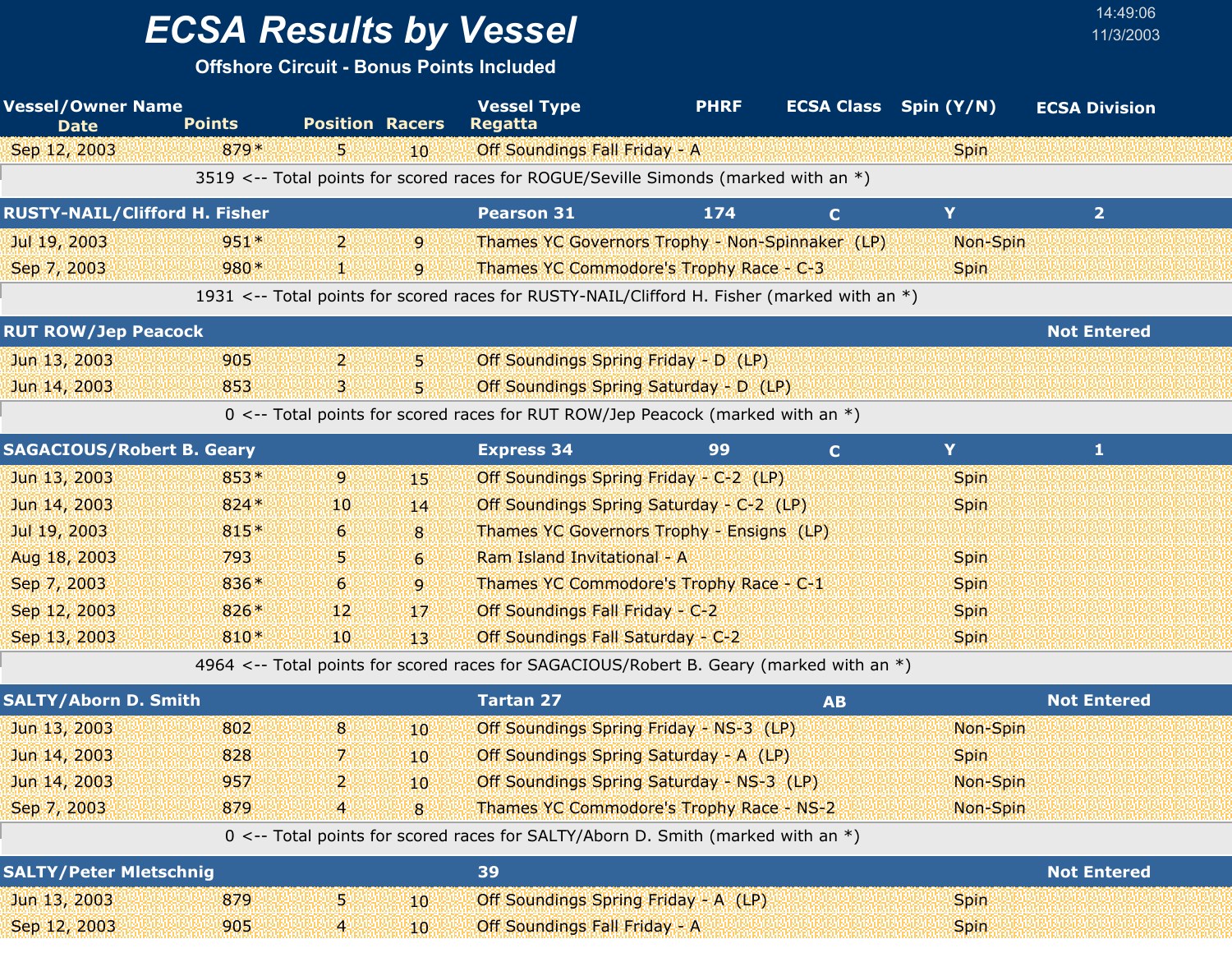**Offshore Circuit - Bonus Points Included**

| <b>Vessel/Owner Name</b><br><b>Date</b> | <b>Points</b> | <b>Position Racers</b> |                  | <b>Vessel Type</b><br><b>Regatta</b>                                                  | <b>PHRF</b> |             | <b>ECSA Class</b> Spin (Y/N) | <b>ECSA Division</b> |  |
|-----------------------------------------|---------------|------------------------|------------------|---------------------------------------------------------------------------------------|-------------|-------------|------------------------------|----------------------|--|
| Sep 13, 2003                            | 912           | В.                     | 8                | Off Soundings Fall Saturday - A                                                       |             |             | <b>Spin</b>                  |                      |  |
|                                         |               |                        |                  | 0 <-- Total points for scored races for SALTY/Peter Mletschnig (marked with an *)     |             |             |                              |                      |  |
| <b>SALUD/Reinhard Sarges</b>            |               |                        |                  | <b>Pearson 30</b>                                                                     | 174         | $\mathbf C$ | Y                            | 2 <sup>1</sup>       |  |
| Jun 13, 2003                            | 891           | 5.                     | 饗襲               | Off Soundings Spring Friday - C-6 (LP)                                                |             |             | <b>Spin</b>                  |                      |  |
| Jun 14, 2003                            | 891           | 5.                     | 郷                | Off Soundings Spring Saturday - C-6 (LP)                                              |             |             | <b>Spin</b>                  |                      |  |
| Jun 29, 2003                            | $966*$        | W.                     | $6 \overline{6}$ | Shennecossett/Baldwin Pine Island Race - II (LP)                                      |             |             | Spin                         |                      |  |
| Jul 12, 2003                            | $922*$        | 92                     | 3.               | Watch Hill-Horton/Block Island Sound - B (LP)                                         |             |             | <b>Spin</b>                  |                      |  |
| Jul 19, 2003                            | $951*$        | 2.                     | 9                | Thames YC Governors Trophy - II (LP)                                                  |             |             | <b>Spin</b>                  |                      |  |
| Jul 26, 2003                            | 821           | 8                      | 44               | MRMSA/Volvo-Leukemia Cup - 5 (LP)                                                     |             |             | Spin                         |                      |  |
| Aug 16, 2003                            | 750           | 12 <sub>1</sub>        | 12 <sup>2</sup>  | Masons Island Regatta - 1                                                             |             |             | Spin                         |                      |  |
| Aug 18, 2003                            | 842           | 9                      | 14               | Ram Island Invitational - D                                                           |             |             | <b>Spin</b>                  |                      |  |
| Aug 30, 2003                            | $929*$        | $\overline{4}$         | 13.              | Fishers Island YC 'Round the Island' - E                                              |             |             | Spin                         |                      |  |
| Sep 7, 2003                             | 894           | 4                      | 9                | Thames YC Commodore's Trophy Race - C-3                                               |             |             | <b>Spin</b>                  |                      |  |
| Sep 12, 2003                            | $951*$        | 2                      | 9                | Off Soundings Fall Friday - C-6                                                       |             |             | <b>Spin</b>                  |                      |  |
| Sep 13, 2003                            | 898*          | З.                     | 71               | Off Soundings Fall Saturday - C-6                                                     |             |             | <b>Spin</b>                  |                      |  |
|                                         |               |                        |                  | 5617 <-- Total points for scored races for SALUD/Reinhard Sarges (marked with an *)   |             |             |                              |                      |  |
| <b>SAM/Jim Anderson</b>                 |               |                        |                  |                                                                                       |             |             |                              | <b>Not Entered</b>   |  |
| Jul 19, 2003                            | 912           | 3                      | 8                | Thames YC Governors Trophy - Ensigns (LP)                                             |             |             |                              |                      |  |
| Sep 7, 2003                             | 976           | W.                     | 8                | Thames YC Commodore's Trophy Race - Ensign                                            |             |             |                              |                      |  |
|                                         |               |                        |                  | 0 <-- Total points for scored races for SAM/Jim Anderson (marked with an $*)$         |             |             |                              |                      |  |
| <b>SANIBEL/Gerry H. Keeler</b>          |               |                        |                  | <b>Pearson 30</b>                                                                     | 212         | <b>AB</b>   | $\mathbf N$                  | 5 <sub>1</sub>       |  |
| Jun 13, 2003                            | $707*$        | 7.                     | $6 \overline{6}$ | Off Soundings Spring Friday - B (LP)                                                  |             |             | <b>Spin</b>                  |                      |  |
| Sep 12, 2003                            | 853*          | 3                      | 5 <sub>1</sub>   | Off Soundings Fall Friday - B                                                         |             |             | Spin                         |                      |  |
| Sep 13, 2003                            | $922*$        |                        | 3.               | <b>Off Soundings Fall Saturday - B</b>                                                |             |             | <b>Spin</b>                  |                      |  |
|                                         |               |                        |                  | 2482 <-- Total points for scored races for SANIBEL/Gerry H. Keeler (marked with an *) |             |             |                              |                      |  |
| <b>SANTARELLA/James P. Scalise</b>      |               |                        |                  | <b>Baltic 35</b>                                                                      | 113         | $\mathbf C$ | Y                            | $\mathbf{1}$         |  |
| Jul 26, 2003                            | 980*          | V.                     | 9                | MRMSA/Volvo-Leukemia Cup - 6 (LP)                                                     |             |             | Non-Spin                     |                      |  |
| Aug 30, 2003                            | $922*$        | $\boldsymbol{6}$       | 18               | Fishers Island YC 'Round the Island' - C                                              |             |             | Non-Spin                     |                      |  |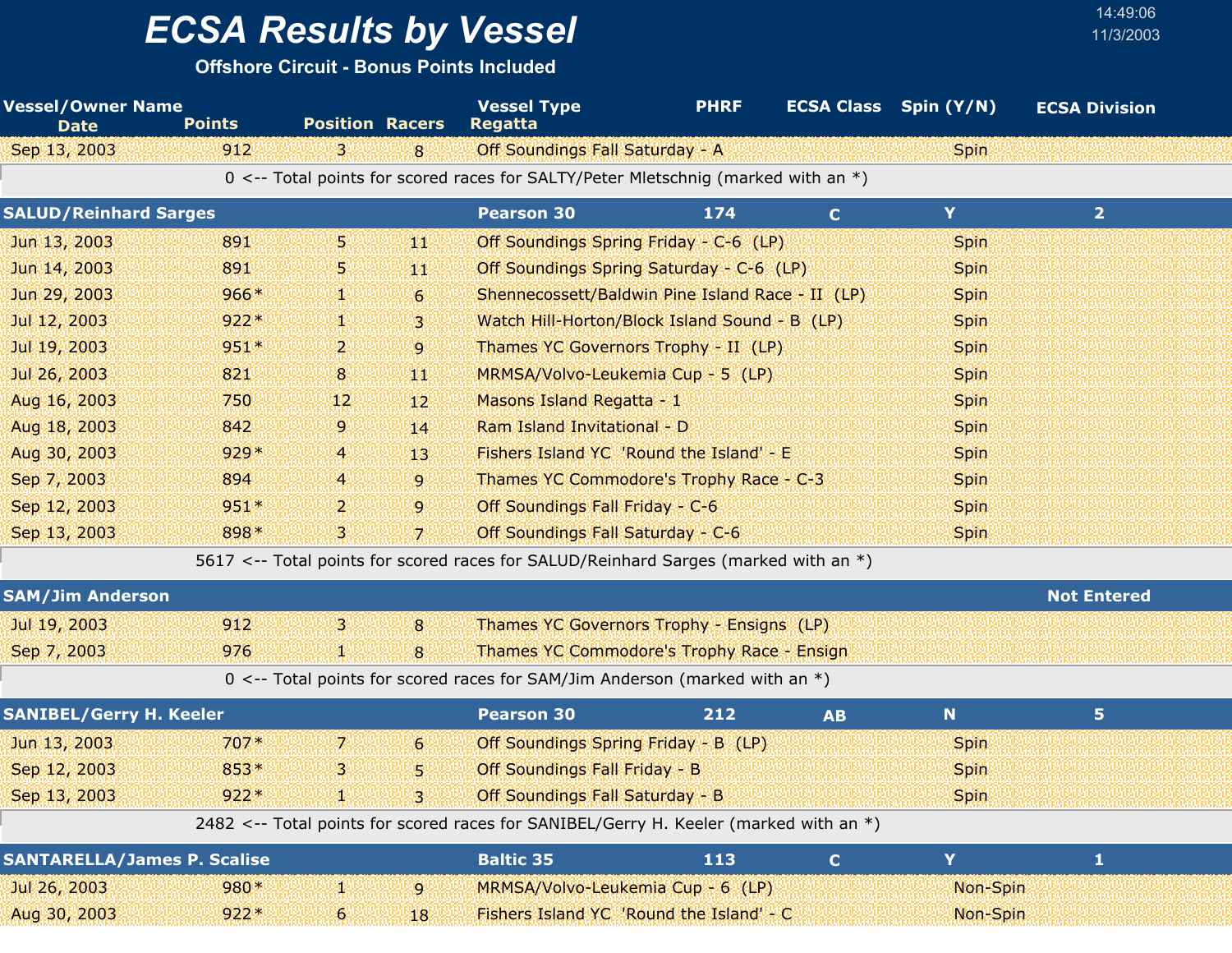**Offshore Circuit - Bonus Points Included**

| <b>Vessel/Owner Name</b><br><b>Date</b>           | <b>Points</b>  | <b>Position Racers</b> |                  | <b>Vessel Type</b><br><b>Regatta</b>                                                                 | <b>PHRF</b> |             | <b>ECSA Class</b> Spin (Y/N) | <b>ECSA Division</b> |
|---------------------------------------------------|----------------|------------------------|------------------|------------------------------------------------------------------------------------------------------|-------------|-------------|------------------------------|----------------------|
|                                                   |                |                        |                  | 1902 <-- Total points for scored races for SANTARELLA/James P. Scalise (marked with an *)            |             |             |                              |                      |
| <b>SAVAGE/C.P. Noel &amp; Brendan N. McCarthy</b> |                |                        |                  | $J-27$                                                                                               | 128         | <b>HP</b>   | Y                            | 3                    |
| May 24, 2003                                      | 898*           | З.                     | 7.               | Windjammer's Pierce Invitational - B (LP)                                                            |             |             |                              |                      |
| Jul 19, 2003                                      | 957*           | 2.                     | 10 <sup>10</sup> | Branford Annual Invitational - 3 (LP)                                                                |             |             | <b>Spin</b>                  |                      |
| Jul 20, 2003                                      | $972*$         | т                      | $\overline{z}$   | PINE ORCHARD ANNUAL INVITATIONAL - B (LP)                                                            |             |             | Spin                         |                      |
| Aug 2, 2003                                       | 894*           | 4                      | 9                | Milford Annual Invitational - B (LP)                                                                 |             |             | <b>Spin</b>                  |                      |
| Aug 3, 2003                                       | 853            | В                      | 5                | New Haven YC Mayor's Cup - C (LP)                                                                    |             |             | Spin                         |                      |
| Sep 6, 2003                                       | $966*$         | 93                     | 6                | Housatonic Boat Club Invitational - B                                                                |             |             | Spin                         |                      |
| Sep 27, 2003                                      | $944*$         | 2.                     | 8                | Milford Last Chance Regatta - B                                                                      |             |             | <b>Spin</b>                  |                      |
|                                                   |                |                        |                  | 5631 <-- Total points for scored races for SAVAGE/C.P. Noel & Brendan N. McCarthy (marked with an *) |             |             |                              |                      |
| <b>SCHOCK THERAPY/Jeffrey D. Stuart</b>           |                |                        |                  | <b>Schock 34 PC</b>                                                                                  | 117         | $\mathbf C$ | Y                            | 1                    |
| Aug 2, 2003                                       | 836*           | $6\overline{6}$        | 9                | Milford Annual Invitational - B (LP)                                                                 |             |             | Spin                         |                      |
| Sep 6, 2003                                       | 836*           | 4                      | 6                | Housatonic Boat Club Invitational - B                                                                |             |             | Spin                         |                      |
| Sep 27, 2003                                      | $815*$         | 6 <sub>1</sub>         | 8                | Milford Last Chance Regatta - A                                                                      |             |             | <b>Spin</b>                  |                      |
|                                                   |                |                        |                  | 2487 <-- Total points for scored races for SCHOCK THERAPY/Jeffrey D. Stuart (marked with an *)       |             |             |                              |                      |
| <b>SCOOCHTOO/Arthur Andrea</b>                    |                |                        |                  | <b>Catalina 30</b>                                                                                   | 222         | C.          | N                            | 8                    |
| Jul 19, 2003                                      | $750*$         | 7.                     | 7                | Branford Annual Invitational - 1 (LP)                                                                |             |             | Non-Spin                     |                      |
| Jul 20, 2003                                      | $787*$         | 6                      | 7                | PINE ORCHARD ANNUAL INVITATIONAL - E (LP)                                                            |             |             | Non-Spin                     |                      |
|                                                   |                |                        |                  | 1537 <-- Total points for scored races for SCOOCHTOO/Arthur Andrea (marked with an *)                |             |             |                              |                      |
| <b>SCOOTS/ Brown</b>                              |                |                        |                  |                                                                                                      |             |             |                              | <b>Not Entered</b>   |
| Jun 7, 2003                                       | 750            | 7.                     | 7.               | Duck Island Spring Regatta - 2 (LP)                                                                  |             |             | Spin                         |                      |
| Aug 16, 2003                                      | 750            | 9.                     | 9                | Masons Island Regatta - 4                                                                            |             |             | Spin                         |                      |
| Oct 18, 2003                                      | $918$ $7$ $10$ |                        |                  | <b>Example 2018</b> Duck Island Thundermug Regatta - 3 Martin Contract 2019 Spin Spin Contract 2019  |             |             |                              |                      |
|                                                   |                |                        |                  | 0 <-- Total points for scored races for SCOOTS/ Brown (marked with an $*$ )                          |             |             |                              |                      |
| SE THERIN(NON SPIN)/Richard W. Magner             |                |                        |                  |                                                                                                      |             |             |                              | <b>Not Entered</b>   |
| Aug 18, 2003                                      | $951*$         | 21                     | 9                | Ram Island Invitational - B                                                                          |             |             | Non-Spin                     |                      |
|                                                   |                |                        |                  | 951 <-- Total points for scored races for SE THERIN(NON SPIN)/Richard W. Magner (marked with an *)   |             |             |                              |                      |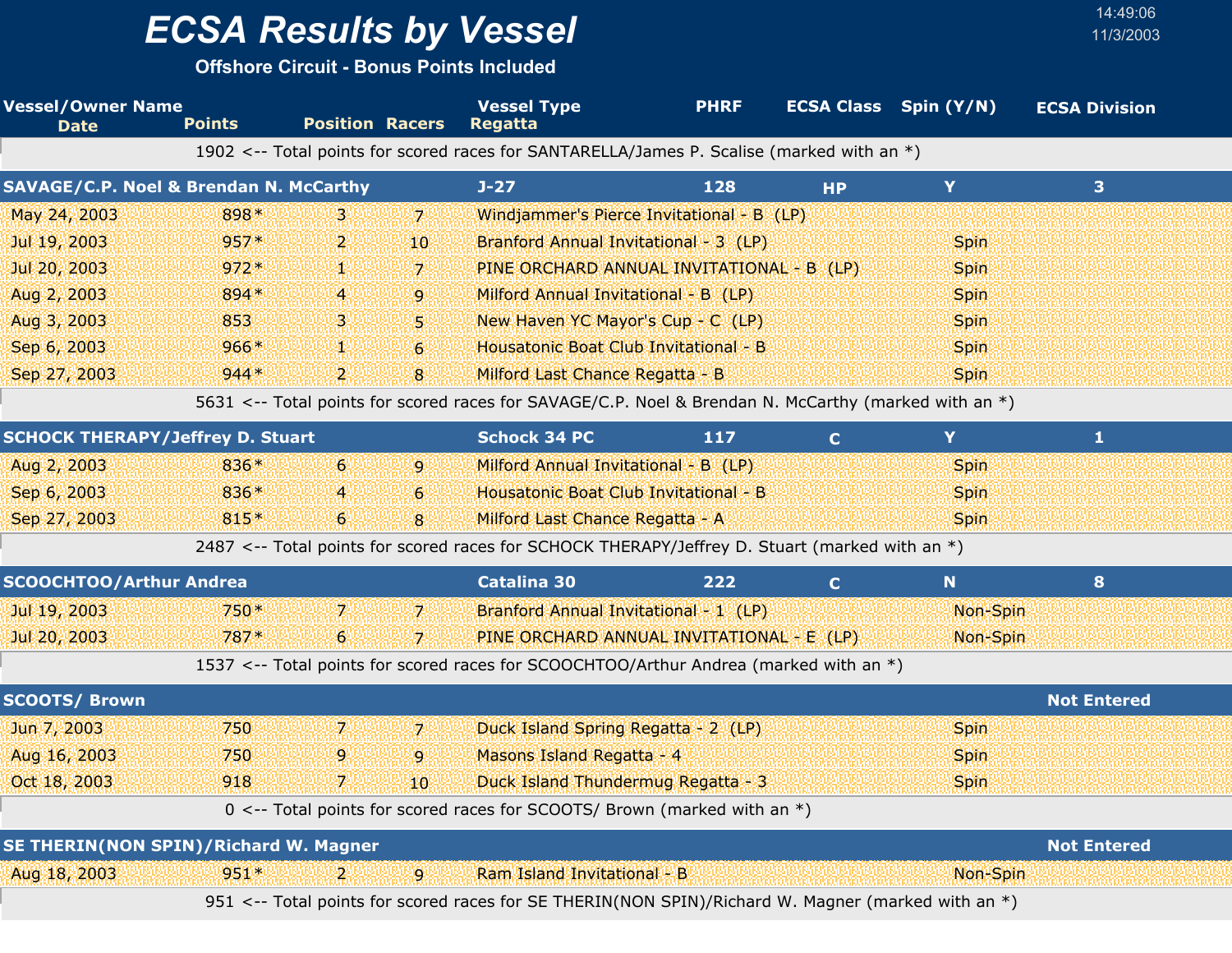**Offshore Circuit - Bonus Points Included**

| <b>Vessel/Owner Name</b><br><b>Date</b> | <b>Points</b> | <b>Position Racers</b> |                 | <b>Vessel Type</b><br><b>Regatta</b>                                                        | <b>PHRF</b> |              | <b>ECSA Class</b> Spin (Y/N) | <b>ECSA Division</b> |  |
|-----------------------------------------|---------------|------------------------|-----------------|---------------------------------------------------------------------------------------------|-------------|--------------|------------------------------|----------------------|--|
| <b>SE THERIN/Richard W. Magner</b>      |               |                        |                 | <b>Catalina 22</b>                                                                          | 273         | <b>AB</b>    | $\mathbf N$                  | 5 <sub>1</sub>       |  |
| Jun 29, 2003                            | 836*          | $\overline{4}$         | $\epsilon$      | Shennecossett/Baldwin Pine Island Race - II (LP)                                            |             |              | <b>Spin</b>                  |                      |  |
| Jul 12, 2003                            | 750*          | 3                      | 3               | Watch Hill-Horton/Block Island Sound - B (LP)                                               |             |              | <b>Spin</b>                  |                      |  |
| Jul 19, 2003                            | 750           | 9                      | 9               | Thames YC Governors Trophy - II (LP)                                                        |             |              | <b>Spin</b>                  |                      |  |
| Jul 26, 2003                            | 868*          | 6                      | 郷               | MRMSA/Volvo-Leukemia Cup - 5 (LP)                                                           |             |              | <b>Spin</b>                  |                      |  |
| Aug 16, 2003                            | $772*$        | 904                    | 12              | Masons Island Regatta - 1                                                                   |             |              | <b>Spin</b>                  |                      |  |
| Aug 30, 2003                            | 889*          | 6                      | 13              | Fishers Island YC 'Round the Island' - E                                                    |             |              | <b>Spin</b>                  |                      |  |
| Sep 7, 2003                             | 836*          | 6 <sup>1</sup>         | $\overline{9}$  | Thames YC Commodore's Trophy Race - C-3                                                     |             |              | <b>Spin</b>                  |                      |  |
|                                         |               |                        |                 | 4951 <-- Total points for scored races for SE THERIN/Richard W. Magner (marked with an *)   |             |              |                              |                      |  |
| <b>SEA HORSE/</b>                       |               |                        |                 |                                                                                             |             |              |                              | <b>Not Entered</b>   |  |
| Sep 7, 2003                             | 815           | $6^{\circ}$            | $\overline{8}$  | Thames YC Commodore's Trophy Race - NS-2                                                    |             |              | Non-Spin                     |                      |  |
|                                         |               |                        |                 | $0 \le -5$ Total points for scored races for SEA HORSE/ (marked with an *)                  |             |              |                              |                      |  |
| <b>SEAQUESTER/Michael E. Passero</b>    |               |                        |                 | <b>Ericson 33</b>                                                                           | 159         | $\mathbf{C}$ | N.                           | $\overline{z}$       |  |
| Jun 13, 2003                            | 810           | $10\,$                 | 13'             | <b>Off Soundings Spring Friday - NS-2</b>                                                   |             |              | Non-Spin                     |                      |  |
| Jun 14, 2003                            | 797           | 9                      | 郷               | Off Soundings Spring Saturday - NS-2 (LP)                                                   |             |              | Non-Spin                     |                      |  |
| Jul 11, 2003                            | 983*          | V.                     | Ы               | CCNE/Thames Great N. L. Ocean Race - A (LP)                                                 |             |              | <b>Spin</b>                  |                      |  |
| Jul 19, 2003                            | $922*$        | 3.                     | $\overline{9}$  | Thames YC Governors Trophy - Non-Spinnaker (LP)                                             |             |              | Non-Spin                     |                      |  |
| Sep 7, 2003                             | 828*          | 7.                     | 10 <sup>°</sup> | Thames YC Commodore's Trophy Race - NS-1                                                    |             |              | Non-Spin                     |                      |  |
| Sep 12, 2003                            | 879*          | $6\overline{6}$        | 12              | Off Soundings Fall Friday - NS-2                                                            |             |              | Non-Spin                     |                      |  |
| Sep 13, 2003                            | $815*$        | 6 <sup>1</sup>         | $\overline{8}$  | Off Soundings Fall Saturday - NS-2                                                          |             |              | Non-Spin                     |                      |  |
|                                         |               |                        |                 | 4427 <-- Total points for scored races for SEAQUESTER/Michael E. Passero (marked with an *) |             |              |                              |                      |  |
| <b>SECOND DRAFT/Douglas H. Peacock</b>  |               |                        |                 | <b>Catalina 30</b>                                                                          | 118         | $\mathbf C$  | Y                            | $\mathbf{1}$         |  |
| Jun 13, 2003                            | $797*$        | $\mathbf{9}$           | 脚脚              | Off Soundings Spring Friday - C-6 (LP)                                                      |             |              | <b>Spin</b>                  |                      |  |
| Jun 14, 2003                            | $821*$        | 8                      | 44              | Off Soundings Spring Saturday - C-6 (LP)                                                    |             |              | <b>Spin</b>                  |                      |  |

Sep 12, 2003 10 721 Off Soundings Fall Friday - C-6 \* Spin 3859 <-- Total points for scored races for SECOND DRAFT/Douglas H. Peacock (marked with an \*)

Aug 30, 2003 170\* 770 Fishers Island YC 'Round the Island' - E Sep 7, 2003 750 \* 9 9 Thames YC Commodore's Trophy Race - C-3 Spin

9

9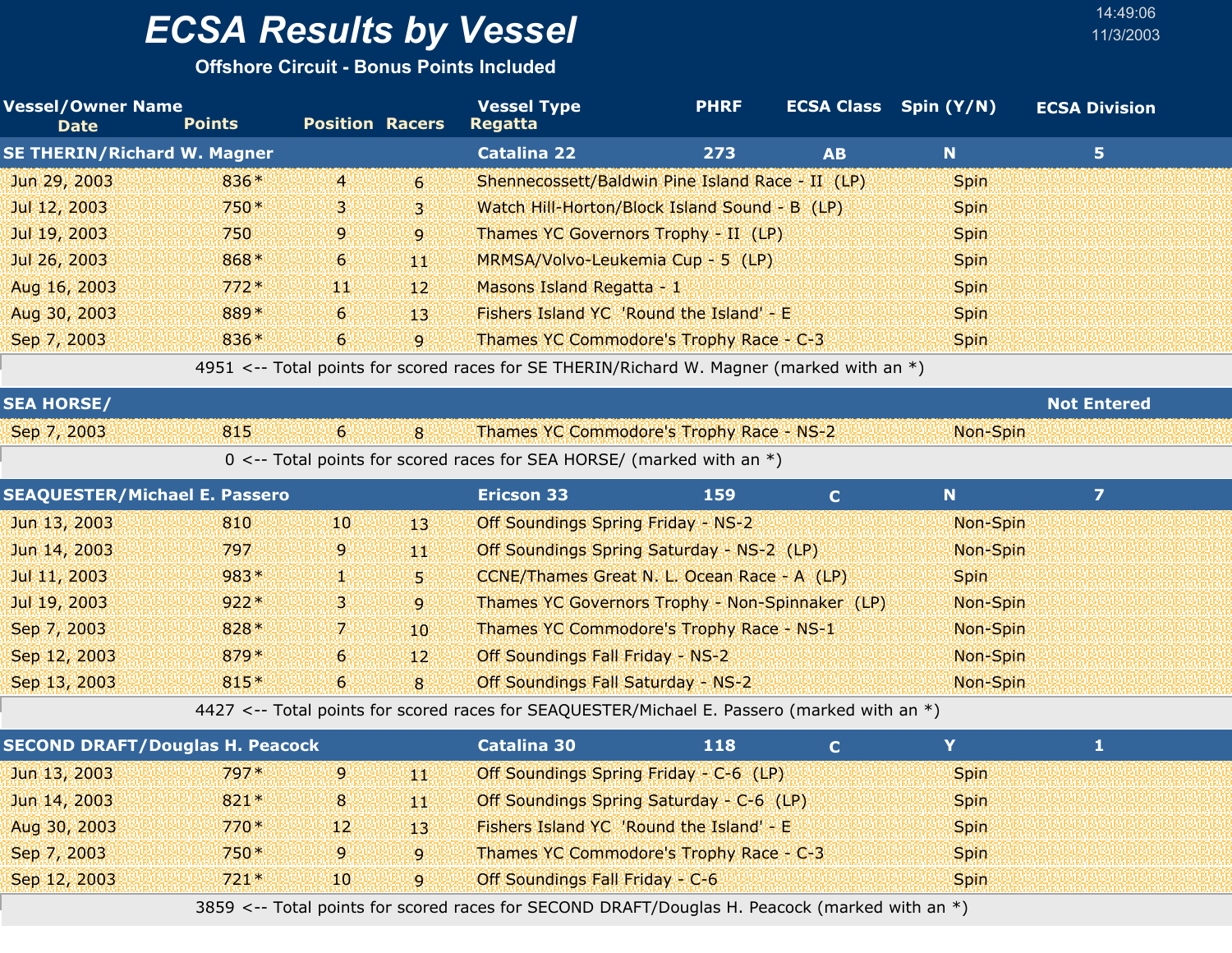**Offshore Circuit - Bonus Points Included**

| <b>Vessel/Owner Name</b><br><b>Date</b> | <b>Points</b> | <b>Position Racers</b> |                 | <b>Vessel Type</b><br><b>Regatta</b>                                                         | <b>PHRF</b> |              | <b>ECSA Class</b> Spin (Y/N) | <b>ECSA Division</b> |  |
|-----------------------------------------|---------------|------------------------|-----------------|----------------------------------------------------------------------------------------------|-------------|--------------|------------------------------|----------------------|--|
| <b>SECRET/Bruce Kuryla</b>              |               |                        |                 | <b>Nelson Marek 42</b>                                                                       | 51          | $\mathbf{C}$ | Y                            | 1                    |  |
| May 24, 2003                            | 861           | $\overline{4}$         | 7               | Windjammer's Pierce Invitational - A (LP)                                                    |             |              | <b>Spin</b>                  |                      |  |
| Jun 13, 2003                            | $976*$        | 2.                     | 16              | Off Soundings Spring Friday - C-1 (LP)                                                       |             |              | <b>Spin</b>                  |                      |  |
| Jun 14, 2003                            | 993*          | W.                     | 17              | Off Soundings Spring Saturday - C-1 (LP)                                                     |             |              | <b>Spin</b>                  |                      |  |
| Jul 19, 2003                            | 972           | ¥.                     | 7               | Branford Annual Invitational - 5 (LP)                                                        |             |              | <b>Spin</b>                  |                      |  |
| Jul 20, 2003                            | 944           | 2.                     | 8               | PINE ORCHARD ANNUAL INVITATIONAL - A (LP)                                                    |             |              | <b>Spin</b>                  |                      |  |
| Jul 26, 2003                            | 905           | 2.                     | 5.              | MRMSA/Volvo-Leukemia Cup - 1 (LP)                                                            |             |              | <b>Spin</b>                  |                      |  |
| Aug 2, 2003                             | 951           | 2.                     | 9               | Milford Annual Invitational - A (LP)                                                         |             |              | <b>Spin</b>                  |                      |  |
| Aug 3, 2003                             | 802           | $\overline{4}$         | 5.              | New Haven YC Mayor's Cup - B (LP)                                                            |             |              | <b>Spin</b>                  |                      |  |
| Aug 9, 2003                             | 957           | $\mathbf{2}$           | 5.              | Windjammer Overnight Race - A (LP)                                                           |             |              | <b>Spin</b>                  |                      |  |
| Aug 16, 2003                            | 951           | 2.                     | 9               | Masons Island Regatta - 5                                                                    |             |              | <b>Spin</b>                  |                      |  |
| Aug 18, 2003                            | $995*$        | V.                     | 19              | Ram Island Invitational - G                                                                  |             |              | <b>Spin</b>                  |                      |  |
| Aug 30, 2003                            | 879           | 6 <sup>1</sup>         | 12 <sup>2</sup> | Fishers Island YC 'Round the Island' - H                                                     |             |              | <b>Spin</b>                  |                      |  |
| Sep 7, 2003                             | 980*          | V.                     | $\overline{9}$  | Thames YC Commodore's Trophy Race - C-1                                                      |             |              | <b>Spin</b>                  |                      |  |
| Sep 12, 2003                            | 916           | 5.                     | 14              | Off Soundings Fall Friday - C-1                                                              |             |              | <b>Spin</b>                  |                      |  |
| Sep 13, 2003                            | 989*          | 鱜                      | 13              | Off Soundings Fall Saturday - C-1                                                            |             |              | <b>Spin</b>                  |                      |  |
| Sep 27, 2003                            | 976           | V.                     | 8               | Milford Last Chance Regatta - A                                                              |             |              | <b>Spin</b>                  |                      |  |
| Oct 11, 2003                            | 912           | В.                     | 8               | HBC/MYC/WCS Columbus Day Regatta - A                                                         |             |              | <b>Spin</b>                  |                      |  |
| Oct 18, 2003                            | 987*          | 2.                     | $12^{\circ}$    | Duck Island Thundermug Regatta - 1                                                           |             |              | <b>Spin</b>                  |                      |  |
|                                         |               |                        |                 | $E020 \times$ Total points for scored rases for SECDET/Rruso Kuryla (marked with an $\ell$ ) |             |              |                              |                      |  |

5920 <-- Total points for scored races for SECRET/Bruce Kuryla (marked with an  $\ast$ )

| <b>SELKIE/Candace McGovern</b> |        |      | 22  |                                       | 258                                                                                    | A <sub>B</sub> | 'N.         |                    |  |
|--------------------------------|--------|------|-----|---------------------------------------|----------------------------------------------------------------------------------------|----------------|-------------|--------------------|--|
| Sep 6, 2003                    | $962*$ | 21   | MM. | Housatonic Boat Club Invitational - E |                                                                                        |                | Non-Spin    |                    |  |
|                                |        |      |     |                                       | 962 <-- Total points for scored races for SELKIE/Candace McGovern (marked with an $*)$ |                |             |                    |  |
| <b>SERAPHIM/David Sauter</b>   |        |      |     |                                       |                                                                                        |                |             | <b>Not Entered</b> |  |
| Sep 12, 2003                   | 935    | עצע  | 171 | <b>Off Soundings Fall Friday - J</b>  |                                                                                        |                | <b>Spin</b> |                    |  |
| Sep 13, 2003                   | 922.   | י כי | 6   | Off Soundings Fall Saturday - J       |                                                                                        |                | Non-Spin    |                    |  |
|                                |        |      |     |                                       | 0 <-- Total points for scored races for SERAPHIM/David Sauter (marked with an *)       |                |             |                    |  |

| <b>SERENDIPITY/Anthony Gallo</b> |      |  | C&C 29 |                                              |             |  |
|----------------------------------|------|--|--------|----------------------------------------------|-------------|--|
| Sep 6, 2003                      | 750* |  |        | <b>Housatonic Boat Club Invitational - D</b> | <b>Spin</b> |  |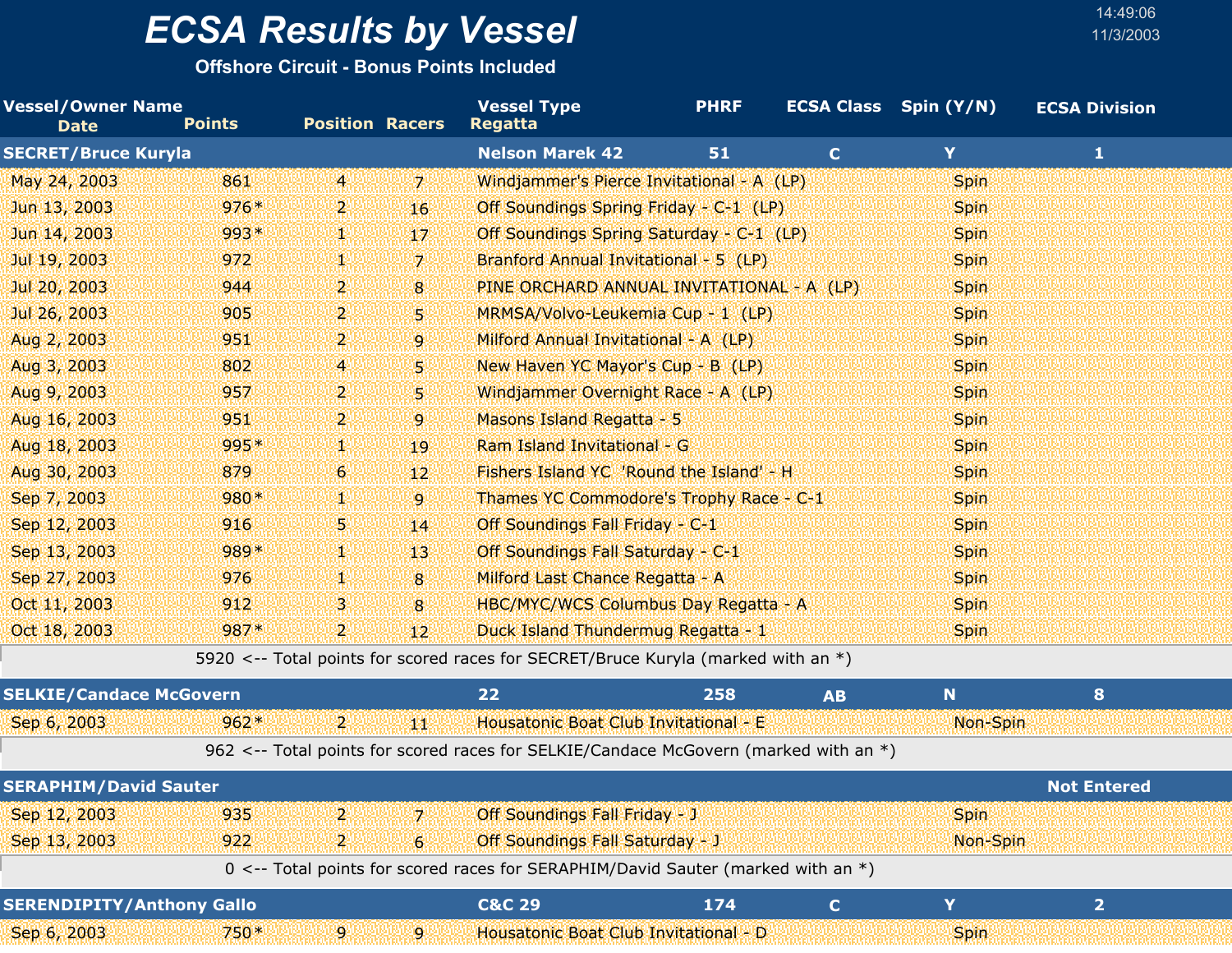**Offshore Circuit - Bonus Points Included**

| <b>Vessel/Owner Name</b><br><b>Date</b> | <b>Points</b> | <b>Position Racers</b> |                 | <b>Vessel Type</b><br><b>Regatta</b>                                                     | <b>PHRF</b> | <b>ECSA Class</b> Spin (Y/N) |             | <b>ECSA Division</b> |  |
|-----------------------------------------|---------------|------------------------|-----------------|------------------------------------------------------------------------------------------|-------------|------------------------------|-------------|----------------------|--|
|                                         |               |                        |                 | 750 <-- Total points for scored races for SERENDIPITY/Anthony Gallo (marked with an *)   |             |                              |             |                      |  |
| <b>SERENITY/Spencer A. Kloter</b>       |               |                        |                 | <b>C&amp;C 35 MK I</b>                                                                   |             |                              |             | $\overline{2}$       |  |
| Jun 13, 2003                            | $730*$        | 14                     | 13.             | <b>Off Soundings Spring Friday - NS-2</b>                                                |             |                              | Non-Spin    |                      |  |
| Jun 14, 2003                            | 844*          | 7.                     | 44              | Off Soundings Spring Saturday - NS-2 (LP)                                                |             |                              | Non-Spin    |                      |  |
| Sep 12, 2003                            | $922*$        | $\overline{4}$         | 12 <sup>1</sup> | <b>Off Soundings Fall Friday - NS-2</b>                                                  |             |                              | Non-Spin    |                      |  |
|                                         |               |                        |                 | 2496 <-- Total points for scored races for SERENITY/Spencer A. Kloter (marked with an *) |             |                              |             |                      |  |
| <b>SESAME/</b>                          |               |                        |                 |                                                                                          |             |                              |             | <b>Not Entered</b>   |  |
| Jun 13, 2003                            | 828           | 7.                     | 10              | Off Soundings Spring Friday - NS-3 (LP)                                                  |             |                              | Non-Spin    |                      |  |
| Jun 14, 2003                            | 802           | 8                      | 10 <sup>°</sup> | Off Soundings Spring Saturday - NS-3 (LP)                                                |             |                              | Non-Spin    |                      |  |
|                                         |               |                        |                 | $0 \le -$ Total points for scored races for SESAME/ (marked with an *)                   |             |                              |             |                      |  |
| <b>SETTLER/Jim &amp; Tom Rich</b>       |               |                        |                 | 42                                                                                       |             |                              |             | <b>Not Entered</b>   |  |
| Jun 13, 2003                            | 944           | $\overline{4}$         | 16              | Off Soundings Spring Friday - C-1 (LP)                                                   |             |                              | <b>Spin</b> |                      |  |
| Jun 14, 2003                            | $963*$        | В                      | 17 <sup>2</sup> | Off Soundings Spring Saturday - C-1 (LP)                                                 |             |                              | <b>Spin</b> |                      |  |
| Sep 13, 2003                            | 869           | 7.                     | 13.             | Off Soundings Fall Saturday - C-1                                                        |             |                              | <b>Spin</b> |                      |  |
|                                         |               |                        |                 | 963 <-- Total points for scored races for SETTLER/Jim & Tom Rich (marked with an *)      |             |                              |             |                      |  |
| <b>SHAMROCK/G. Robert O'Brien</b>       |               |                        |                 | Tartan 3500                                                                              | 120         | $\mathbf C$                  | Y           | 1                    |  |
| Jul 12, 2003                            | 836*          | $\mathbf{2}$           | ig I            | Watch Hill-Horton/Block Island Sound - B (LP)                                            |             |                              | <b>Spin</b> |                      |  |
|                                         |               |                        |                 | 836 <-- Total points for scored races for SHAMROCK/G. Robert O'Brien (marked with an *)  |             |                              |             |                      |  |
| <b>SHOCKWAVE/Moise Solomon</b>          |               |                        |                 | $J - 24$                                                                                 | 171         | <b>HP</b>                    | Y.          | 4                    |  |
| Jul 26, 2003                            | $962*$        | $\overline{2}$         | 44              | MRMSA/Volvo-Leukemia Cup - 5 (LP)                                                        |             |                              | <b>Spin</b> |                      |  |
| Aug 18, 2003                            | $957*$        | $\overline{2}$         | 10 <sup>°</sup> | Ram Island Invitational - E                                                              |             |                              | <b>Spin</b> |                      |  |
|                                         |               |                        |                 | 1919 <-- Total points for scored races for SHOCKWAVE/Moise Solomon (marked with an *)    |             |                              |             |                      |  |
| <b>SHOWDOWN/Bijan Rasadi</b>            |               |                        |                 | $J-29$                                                                                   | 113         | <b>HP</b>                    | Y           | 3                    |  |
| Jun 29, 2003                            | $951*$        | 2.                     | $\overline{9}$  | Shennecossett/Baldwin Pine Island Race - I (LP)                                          |             |                              | <b>Spin</b> |                      |  |
| Jul 19, 2003                            | $972*$        | 92                     | 7.              | Thames YC Governors Trophy - I (LP)                                                      |             |                              | <b>Spin</b> |                      |  |
| Jul 26, 2003                            | 865*          | 5                      | 9               | MRMSA/Volvo-Leukemia Cup - 4 (LP)                                                        |             |                              | <b>Spin</b> |                      |  |
| Aug 16, 2003                            | $951*$        | 2.                     | $\overline{9}$  | Masons Island Regatta - 4                                                                |             |                              | <b>Spin</b> |                      |  |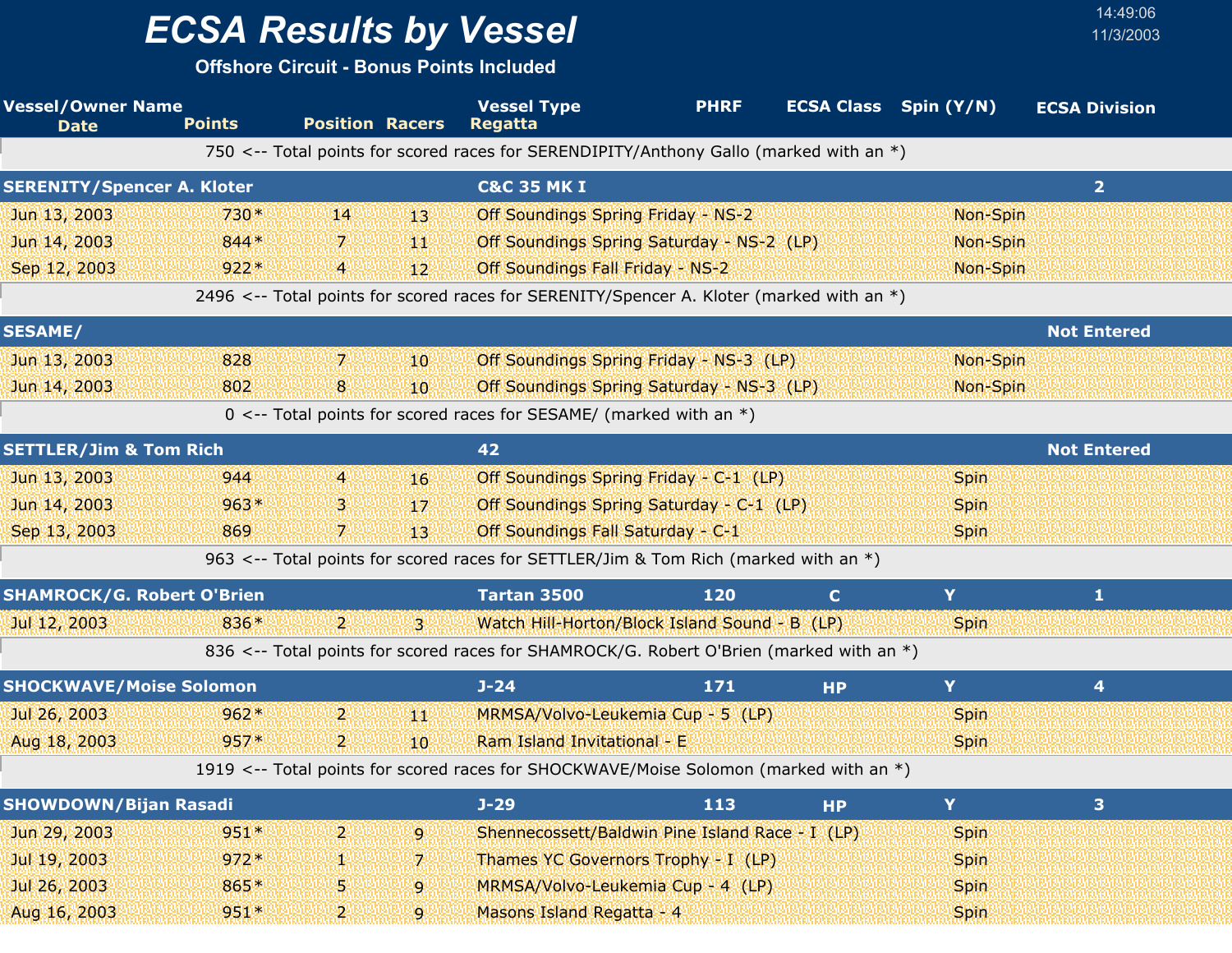**Offshore Circuit - Bonus Points Included**

| <b>Position Racers</b><br><b>Points</b><br><b>Regatta</b><br><b>Date</b>                                   |                    |  |  |
|------------------------------------------------------------------------------------------------------------|--------------------|--|--|
| 3739 <-- Total points for scored races for SHOWDOWN/Bijan Rasadi (marked with an *)                        |                    |  |  |
| <b>SILENT PASSAGE/ COSTER</b>                                                                              | <b>Not Entered</b> |  |  |
| 6<br>Jun 13, 2003<br>889*<br><b>Off Soundings Spring Friday - NS-2</b><br>13'<br>Non-Spin                  |                    |  |  |
| Jun 14, 2003<br>891<br>Off Soundings Spring Saturday - NS-2 (LP)<br>5.<br>Non-Spin<br>4M)                  |                    |  |  |
| Sep 12, 2003<br>987<br><b>Off Soundings Fall Friday - NS-2</b><br>Non-Spin<br>92<br>12 <sup>1</sup>        |                    |  |  |
| Sep 13, 2003<br>976<br>8<br>Off Soundings Fall Saturday - NS-2<br>Non-Spin<br>V.                           |                    |  |  |
| 889 <-- Total points for scored races for SILENT PASSAGE/ COSTER (marked with an *)                        |                    |  |  |
| <b>SILVER BULLET/Clifford R. Banthin</b><br>N<br><b>Impulse 26</b><br>144<br><b>HP</b>                     | $\overline{7}$     |  |  |
| Sep 6, 2003<br>985*<br>W<br>Housatonic Boat Club Invitational - E<br>Non-Spin<br>44                        |                    |  |  |
| Sep 27, 2003<br>698*<br>Milford Last Chance Regatta - D<br>6<br>5 <sub>1</sub><br>Non-Spin                 |                    |  |  |
| $922*$<br>Oct 11, 2003<br>$\overline{3}$<br>HBC/MYC/WCS Columbus Day Regatta - C<br>Non-Spin<br>y.         |                    |  |  |
| 2605 <-- Total points for scored races for SILVER BULLET/Clifford R. Banthin (marked with an *)            |                    |  |  |
| <b>SIRPRIZE/J. William Healy</b><br>Y<br><b>Sirena 38</b><br>88<br>$\mathbf{C}$                            | 1                  |  |  |
| Jun 13, 2003<br>$974*$<br>$\mathbf{p}$<br>Off Soundings Spring Friday - C-2 (LP)<br>15<br><b>Spin</b>      |                    |  |  |
| Jun 14, 2003<br>990*<br>Off Soundings Spring Saturday - C-2 (LP)<br>14<br><b>Spin</b><br>ij.               |                    |  |  |
| Jul 19, 2003<br>898<br>з<br>$\mathbf{7}$<br>Thames YC Governors Trophy - I (LP)<br><b>Spin</b>             |                    |  |  |
| Jul 26, 2003<br>824<br>MRMSA/Volvo-Leukemia Cup - 2 (LP)<br>5.<br>$\mathbf{z}$<br><b>Spin</b>              |                    |  |  |
| Aug 18, 2003<br>981*<br>Ram Island Invitational - G<br>2.<br>Spin<br>19                                    |                    |  |  |
| Aug 30, 2003<br>Fishers Island YC 'Round the Island' - H<br>$901*$<br>5.<br>12 <sup>2</sup><br><b>Spin</b> |                    |  |  |
| Sep 12, 2003<br>993*<br>Off Soundings Fall Friday - C-2<br>V.<br>17<br><b>Spin</b>                         |                    |  |  |
| Sep 13, 2003<br>989*<br>Off Soundings Fall Saturday - C-2<br>Ш.<br>13<br><b>Spin</b>                       |                    |  |  |
| 5828 <-- Total points for scored races for SIRPRIZE/J. William Healy (marked with an *)                    |                    |  |  |
| <b>Nonsuch 26</b><br><b>SISU/Lochlin Syme</b><br>N<br>231<br><b>AB</b>                                     | 5 <sub>1</sub>     |  |  |
| 5.<br>793*<br>Jun 13, 2003<br>6 <sub>1</sub><br>Off Soundings Spring Friday - B (LP)<br>Spin               |                    |  |  |
| 750*<br>Jun 14, 2003<br>Off Soundings Spring Saturday - B (LP)<br><b>Spin</b><br>5<br>5.                   |                    |  |  |
| Sep 12, 2003<br>830*<br>9<br>13<br><b>Off Soundings Fall Friday - NS-3</b><br>Non-Spin                     |                    |  |  |

2373 <-- Total points for scored races for SISU/Lochlin Syme (marked with an \*)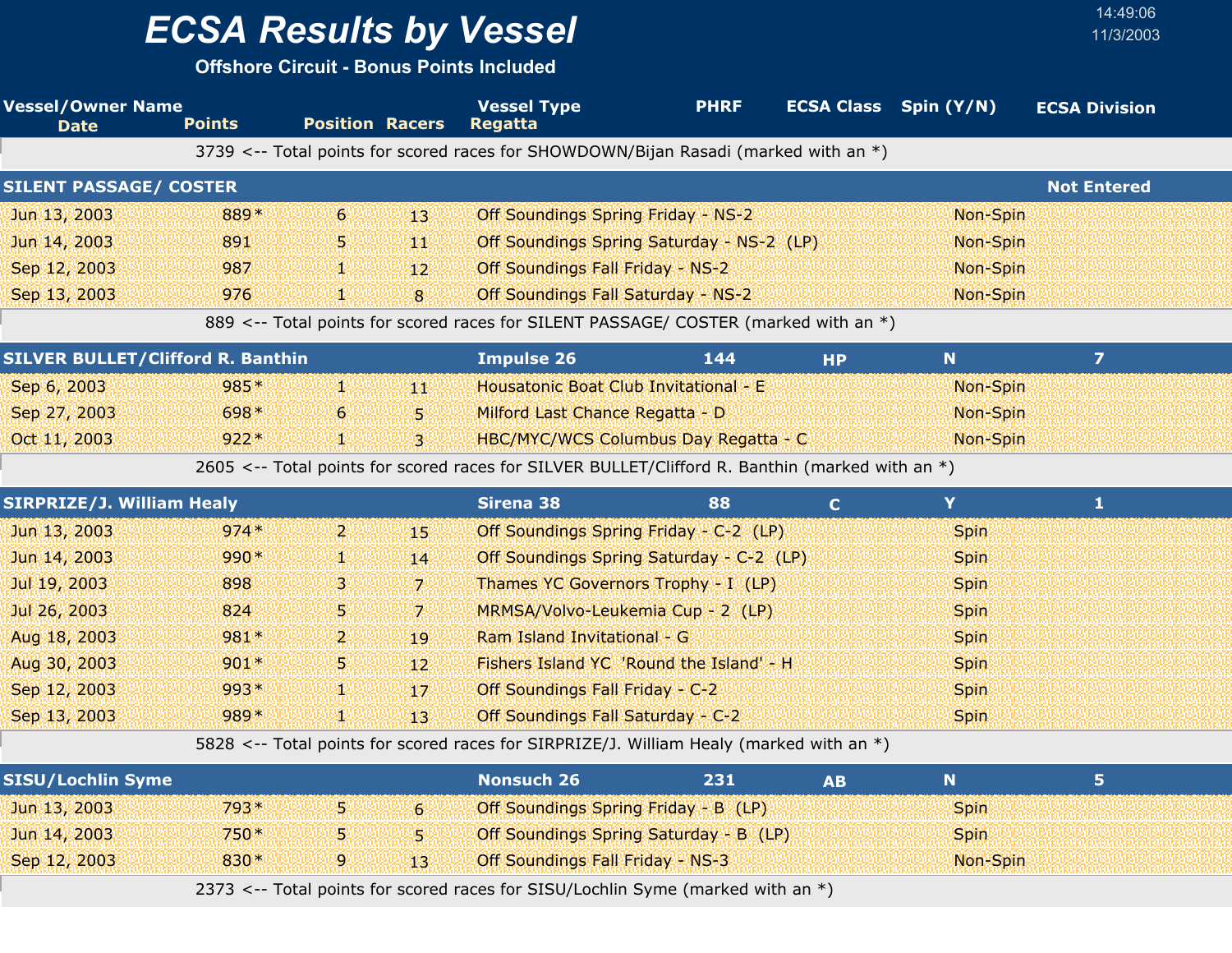**Offshore Circuit - Bonus Points Included**

| <b>Vessel/Owner Name</b><br><b>Date</b>  | <b>Points</b> | <b>Position Racers</b>  |                | <b>Vessel Type</b><br><b>Regatta</b>                                                         | <b>PHRF</b> | <b>ECSA Class</b> Spin (Y/N) |             | <b>ECSA Division</b> |  |
|------------------------------------------|---------------|-------------------------|----------------|----------------------------------------------------------------------------------------------|-------------|------------------------------|-------------|----------------------|--|
| <b>SITIO/Jeff Lamothe</b>                |               |                         |                |                                                                                              |             |                              |             | <b>Not Entered</b>   |  |
| Aug 16, 2003                             | 793           | 5.                      | 6 <sup>1</sup> | Masons Island Regatta - 2                                                                    |             |                              | Non-Spin    |                      |  |
| Aug 18, 2003                             | 750           | 9                       | $\overline{9}$ | Ram Island Invitational - B                                                                  |             |                              | Non-Spin    |                      |  |
| Aug 30, 2003                             | 736           | 19                      | 18             | Fishers Island YC 'Round the Island' - C                                                     |             |                              | Non-Spin    |                      |  |
|                                          |               |                         |                | 0 <-- Total points for scored races for SITIO/Jeff Lamothe (marked with an *)                |             |                              |             |                      |  |
| <b>SKYE/Angus McDonald</b>               |               |                         |                |                                                                                              |             |                              |             | <b>Not Entered</b>   |  |
| Jun 13, 2003                             | 805           | ЧW                      | 14             | Off Soundings Spring Friday - C-5 (LP)                                                       |             |                              | <b>Spin</b> |                      |  |
| Jun 14, 2003                             | 750           | 13                      | 13             | Off Soundings Spring Saturday - C-5 (LP)                                                     |             |                              | <b>Spin</b> |                      |  |
|                                          |               |                         |                | 0 <-- Total points for scored races for SKYE/Angus McDonald (marked with an *)               |             |                              |             |                      |  |
| <b>SLAINTE/George McCarthy</b>           |               |                         |                | 33                                                                                           | 93          | <b>HP</b>                    | Y.          | 3                    |  |
| Jun 7, 2003                              | $922*$        | $\mathbf{2}$            | $\epsilon$     | Duck Island Spring Regatta - 1 (LP)                                                          |             |                              | Spin        |                      |  |
| Aug 15, 2003                             | $922*$        | 4                       | 6 <sup>1</sup> | <b>Duck Island Overnight Race</b>                                                            |             |                              | <b>Spin</b> |                      |  |
| Oct 18, 2003                             | $955*$        | 5.                      | 12             | Duck Island Thundermug Regatta - 1                                                           |             |                              | Spin        |                      |  |
| Oct 18, 2003                             | $944*$        | 6                       | 12             | Duck Island Thundermug Regatta - 1                                                           |             |                              | <b>Spin</b> |                      |  |
|                                          |               |                         |                | 3743 <-- Total points for scored races for SLAINTE/George McCarthy (marked with an *)        |             |                              |             |                      |  |
| <b>SLINGSHOT (NON SPIN)/Jack Greifzu</b> |               |                         |                | $J - 30$                                                                                     | 138         | <b>HP</b>                    | Y           | <b>Not Entered</b>   |  |
| Aug 3, 2003                              | 847           | 5.                      | 8              | New Haven YC Mayor's Cup - E (LP)                                                            |             |                              | Non-Spin    |                      |  |
| Sep 6, 2003                              | 915           | $\overline{a}$          | W              | Housatonic Boat Club Invitational - E                                                        |             |                              | Non-Spin    |                      |  |
| Sep 27, 2003                             | 905           | 2                       | 5.             | Milford Last Chance Regatta - D                                                              |             |                              | Non-Spin    |                      |  |
| Oct 11, 2003                             | 836           | 2                       | $\overline{3}$ | HBC/MYC/WCS Columbus Day Regatta - C                                                         |             |                              | Non-Spin    |                      |  |
| Oct 18, 2003                             | 957           | $\overline{\mathbf{4}}$ | 10             | Duck Island Thundermug Regatta - 5                                                           |             |                              | Non-Spin    |                      |  |
|                                          |               |                         |                | 0 <-- Total points for scored races for SLINGSHOT (NON SPIN)/Jack Greifzu (marked with an *) |             |                              |             |                      |  |
| <b>SLINGSHOT/Dennis Dawid</b>            |               |                         |                | <b>Nelson Marek 41</b>                                                                       | 66          | $\mathbf C$                  | Y           | 1                    |  |
| Aug 2, 2003                              | 750*          | 9                       | 9              | Milford Annual Invitational - A (LP)                                                         |             |                              | Spin        |                      |  |
| Aug 3, 2003                              | $750*$        | 5.                      | 51             | New Haven YC Mayor's Cup - B (LP)                                                            |             |                              | <b>Spin</b> |                      |  |
| Sep 6, 2003                              | 750*          | 7                       | $\overline{7}$ | Housatonic Boat Club Invitational - A                                                        |             |                              | <b>Spin</b> |                      |  |
| Sep 7, 2003                              | 782*          | 7                       | 8              | Thames YC Commodore's Trophy Race - NS-2                                                     |             |                              | Non-Spin    |                      |  |

Sep 27, 2003 7 782 Milford Last Chance Regatta - A \* Spin

8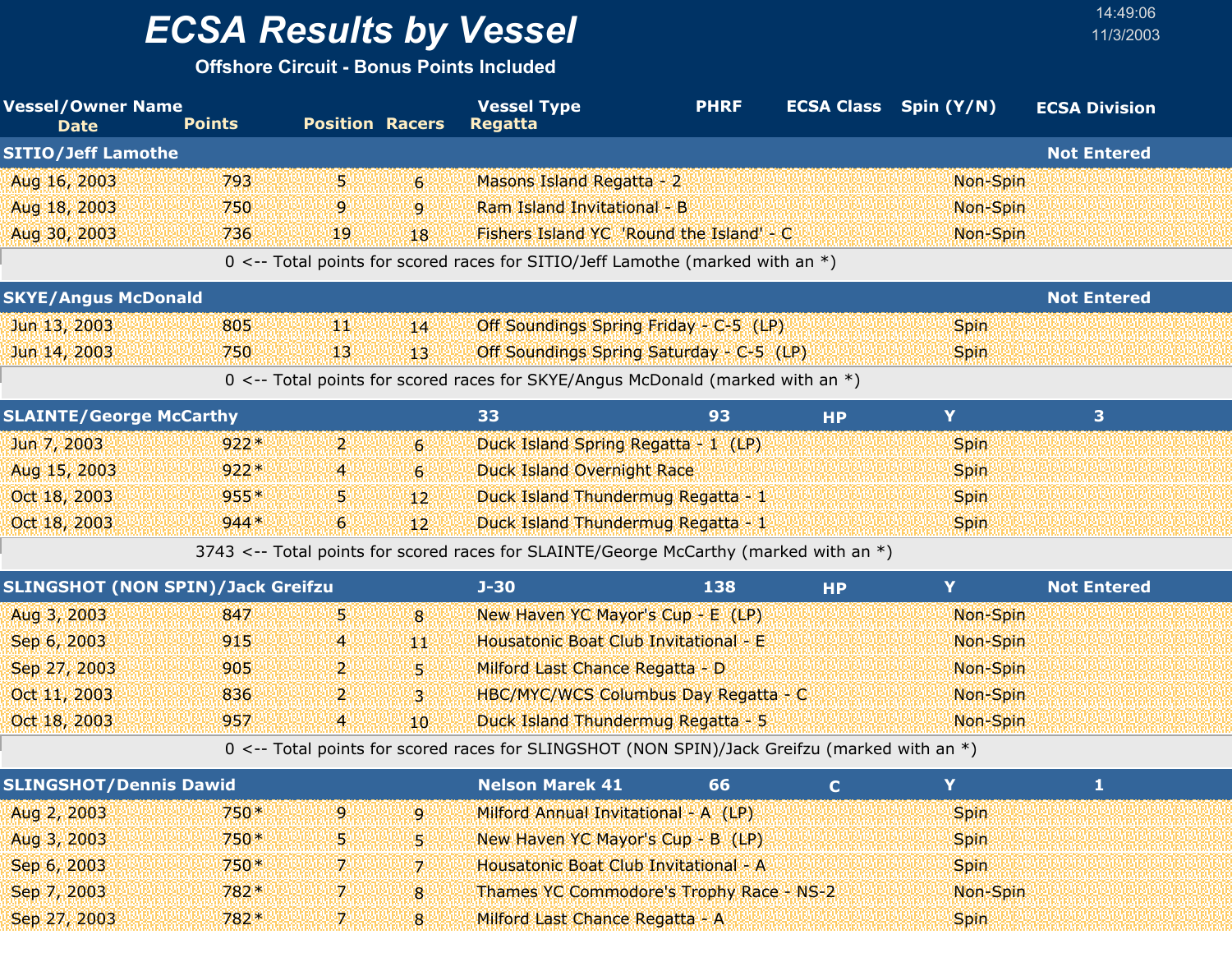**Offshore Circuit - Bonus Points Included**

| <b>Vessel/Owner Name</b><br><b>Date</b> | <b>Points</b> | <b>Position Racers</b> |                  | <b>Vessel Type</b><br><b>Regatta</b>                                                    | <b>PHRF</b> | <b>ECSA Class</b> Spin (Y/N) |             | <b>ECSA Division</b> |  |
|-----------------------------------------|---------------|------------------------|------------------|-----------------------------------------------------------------------------------------|-------------|------------------------------|-------------|----------------------|--|
| Oct 11, 2003                            | 750*          | 8                      | 8                | HBC/MYC/WCS Columbus Day Regatta - A                                                    |             |                              | <b>Spin</b> |                      |  |
|                                         |               |                        |                  | 4564 <-- Total points for scored races for SLINGSHOT/Dennis Dawid (marked with an *)    |             |                              |             |                      |  |
| <b>SLINGSHOT/Jack Greifzu</b>           |               |                        |                  | $J-30$                                                                                  | 138         | <b>HP</b>                    | Y           | 4                    |  |
| Aug 2, 2003                             | 807*          | 7.                     | 9                | Milford Annual Invitational - B (LP)                                                    |             |                              | <b>Spin</b> |                      |  |
|                                         |               |                        |                  | 807 <-- Total points for scored races for SLINGSHOT/Jack Greifzu (marked with an *)     |             |                              |             |                      |  |
| <b>SNOW BIRD/Paul von Maffei</b>        |               |                        |                  | <b>Schock 35</b>                                                                        | 75          | <b>HP</b>                    | Y           | 3                    |  |
| Jun 13, 2003                            | 836*          | $\overline{4}$         | $6 \overline{6}$ | Off Soundings Spring Friday - J (LP)                                                    |             |                              | <b>Spin</b> |                      |  |
| Jun 14, 2003                            | 879*          | В.                     | 6                | Off Soundings Spring Saturday - J (LP)                                                  |             |                              | <b>Spin</b> |                      |  |
| Jul 13, 2003                            | 836*          | $\mathbf{2}$           | 3 <sup>1</sup>   | North Cove Outer Light Classic - 4 - Spinnaker 2 (LP)                                   |             |                              | <b>Spin</b> |                      |  |
| Aug 2, 2003                             | 836*          | 6                      | 9                | Milford Annual Invitational - A (LP)                                                    |             |                              | <b>Spin</b> |                      |  |
| Sep 12, 2003                            | 898*          | з.                     | 7 <sup>1</sup>   | Off Soundings Fall Friday - J                                                           |             |                              | <b>Spin</b> |                      |  |
| Sep 13, 2003                            | 879*          | З.                     | 6                | <b>Off Soundings Fall Saturday - J</b>                                                  |             |                              | Non-Spin    |                      |  |
|                                         |               |                        |                  | 5164 <-- Total points for scored races for SNOW BIRD/Paul von Maffei (marked with an *) |             |                              |             |                      |  |
| <b>SONGLINES/</b>                       |               |                        |                  |                                                                                         |             |                              |             | <b>Not Entered</b>   |  |
| Jun 13, 2003                            | 815           | 12                     | 16               | Off Soundings Spring Friday - C-1 (LP)                                                  |             |                              | <b>Spin</b> |                      |  |
| Jun 14, 2003                            | 856           | 10                     | 17               | Off Soundings Spring Saturday - C-1 (LP)                                                |             |                              | <b>Spin</b> |                      |  |
|                                         |               |                        |                  | $0 \le -5$ Total points for scored races for SONGLINES/ (marked with an *)              |             |                              |             |                      |  |
| <b>SONJA/Charles Link</b>               |               |                        |                  | <b>Cape Dory 27</b>                                                                     | 240         | <b>AB</b>                    | N           | 8                    |  |
| Aug 30, 2003                            | 865*          | 40                     | 18               | Fishers Island YC 'Round the Island' - C                                                |             |                              | Non-Spin    |                      |  |
|                                         |               |                        |                  | 865 <-- Total points for scored races for SONJA/Charles Link (marked with an *)         |             |                              |             |                      |  |
| <b>SOUTHERN COMFORT/</b>                |               |                        |                  |                                                                                         |             |                              |             | <b>Not Entered</b>   |  |
| Jul 26, 2003                            | 750           | 5.                     | W                | MRMSA/Volvo-Leukemia Cup - 7 (LP)                                                       |             |                              |             |                      |  |
|                                         |               |                        |                  | 0 <-- Total points for scored races for SOUTHERN COMFORT/ (marked with an *)            |             |                              |             |                      |  |
| <b>SPANISH MOON/Toby Halsey</b>         |               |                        |                  |                                                                                         | 57          | <b>SB</b>                    | Y.          | 6 <sup>1</sup>       |  |
| Jun 13, 2003                            | 831           | ЩŅ                     | 16 <sup>°</sup>  | Off Soundings Spring Friday - C-1 (LP)                                                  |             |                              | <b>Spin</b> |                      |  |
| Jun 14, 2003                            | 780           | 45                     | 17               | Off Soundings Spring Saturday - C-1 (LP)                                                |             |                              | <b>Spin</b> |                      |  |
| Jul 26, 2003                            | $957*$        | W.                     | 5                | MRMSA/Volvo-Leukemia Cup - 1 (LP)                                                       |             |                              | <b>Spin</b> |                      |  |
| Aug 16, 2003                            | $922*$        | В.                     | 9                | Masons Island Regatta - 5                                                               |             |                              | <b>Spin</b> |                      |  |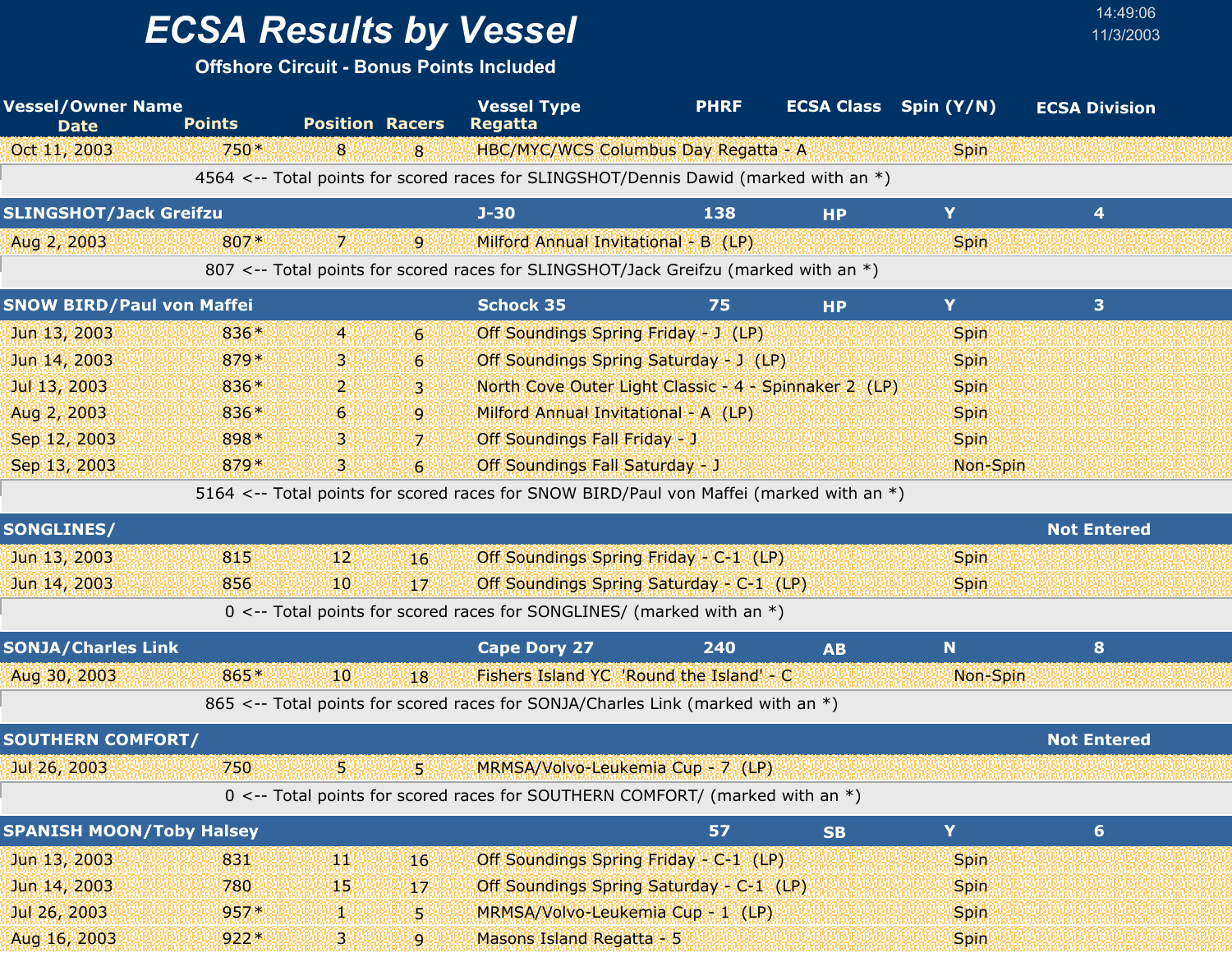**Offshore Circuit - Bonus Points Included**

| <b>Vessel/Owner Name</b><br><b>Date</b> | <b>Points</b> | <b>Position Racers</b> |              | <b>Vessel Type</b><br><b>Regatta</b>                                                   | <b>PHRF</b> |    | <b>ECSA Class</b> Spin (Y/N) | <b>ECSA Division</b> |  |
|-----------------------------------------|---------------|------------------------|--------------|----------------------------------------------------------------------------------------|-------------|----|------------------------------|----------------------|--|
| Aug 18, 2003                            | $832*$        | 1131                   | 19           | Ram Island Invitational - G                                                            |             |    | <b>Spin</b>                  |                      |  |
| Aug 30, 2003                            | 987*          | ym                     | $12^{\circ}$ | Fishers Island YC 'Round the Island' - H                                               |             |    | <b>Spin</b>                  |                      |  |
| Sep 12, 2003                            | $990*$        | 4W                     | 14           | Off Soundings Fall Friday - C-1                                                        |             |    | <b>Spin</b>                  |                      |  |
| Sep 13, 2003                            | 889*          | $6^{\circ}$            | $13^{\circ}$ | Off Soundings Fall Saturday - C-1                                                      |             |    | <b>Spin</b>                  |                      |  |
|                                         |               |                        |              | 5577 <-- Total points for scored races for SPANISH MOON/Toby Halsey (marked with an *) |             |    |                              |                      |  |
| <b>SPECTRE/Brian Prinz</b>              |               |                        |              | <b>Peterson 34</b>                                                                     | 123         | C. | v                            |                      |  |
| Jul 19, 2003                            | $972*$        | 外地                     | -71          | Branford Annual Invitational - 4 (LP)                                                  |             |    | <b>Spin</b>                  |                      |  |
| Jul 20, 2003                            | $935*$        | יעי                    | 7            | PINE ORCHARD ANNUAL INVITATIONAL - B (LP)                                              |             |    | <b>Spin</b>                  |                      |  |

Aug 3, 2003 905\* 2 5 New Haven YC Mayor's Cup - B(LP) Spin 52812 <-- Total points for scored races for SPECTRE/Brian Prinz (marked with an \*)

| <b>SPINDRIFT/Wm. Rich III</b> |     | <b>Not Entered</b> |              |                                             |             |
|-------------------------------|-----|--------------------|--------------|---------------------------------------------|-------------|
| Jun 13, 2003                  | 828 |                    | $10^{\circ}$ | <b>Off Soundings Spring Friday - A (LP)</b> | <b>Spin</b> |
| Jun 14, 2003                  | 853 | 6                  | $10^{\circ}$ | Off Soundings Spring Saturday - A (LP)      | <b>Spin</b> |
| Sep 12, 2003                  | 853 | 6.                 | $10^{\circ}$ | <b>Off Soundings Fall Friday - A</b>        | <b>Spin</b> |
| Sep 13, 2003                  | 847 | 5.                 | $\mathbf{R}$ | Off Soundings Fall Saturday - A             | <b>Spin</b> |
|                               |     |                    |              |                                             |             |

0 <-- Total points for scored races for SPINDRIFT/Wm. Rich III (marked with an \*)

| <b>SPIRIT/Norman Peck</b> |               | <b>Not Entered</b> |      |                                                                                 |             |
|---------------------------|---------------|--------------------|------|---------------------------------------------------------------------------------|-------------|
| Jun 13, 2003              | 990           |                    | 14   | Off Soundings Spring Friday - C-5 (LP)                                          | <b>Spin</b> |
| Jun 14, 2003              | 830           | 9.                 | 48.  | Off Soundings Spring Saturday - C-5 (LP)                                        | <b>Spin</b> |
| Sep 12, 2003              | 985           |                    | 8480 | <b>Off Soundings Fall Friday - C-5</b>                                          | <b>Spin</b> |
| Sep 13, 2003              | 824           |                    |      | Off Soundings Fall Saturday - C-5                                               | <b>Spin</b> |
|                           | $\sim$ $\sim$ | _                  |      | $\sim$ $\sim$ $\sim$<br>$\sim$ $\sim$ $\sim$ $\sim$ $\sim$ $\sim$ $\sim$ $\sim$ |             |

 $0 \le -$  Total points for scored races for SPIRIT/Norman Peck (marked with an  $*)$ 

| <b>SPLIT DECISION/ Seniff &amp; Nickerson</b> |        |    |              |                                                 |             |  |  |  |
|-----------------------------------------------|--------|----|--------------|-------------------------------------------------|-------------|--|--|--|
| Jun 13, 2003                                  | 879    | 31 | $6^{\circ}$  | Off Soundings Spring Friday - J (LP)            | <b>Spin</b> |  |  |  |
| Jun 14, 2003                                  | $966*$ | 99 | ïС           | <b>Off Soundings Spring Saturday - J (LP)</b>   | <b>Spin</b> |  |  |  |
| Jun 29, 2003                                  | $980*$ | ч× | iq.          | Shennecossett/Baldwin Pine Island Race - I (LP) | <b>Spin</b> |  |  |  |
| Jul 26, 2003                                  | $935*$ | 21 |              | MRMSA/Volvo-Leukemia Cup - 2 (LP)               | <b>Spin</b> |  |  |  |
| Aug 18, 2003                                  | $927*$ | 6  | $19^{\circ}$ | Ram Island Invitational - G                     | <b>Spin</b> |  |  |  |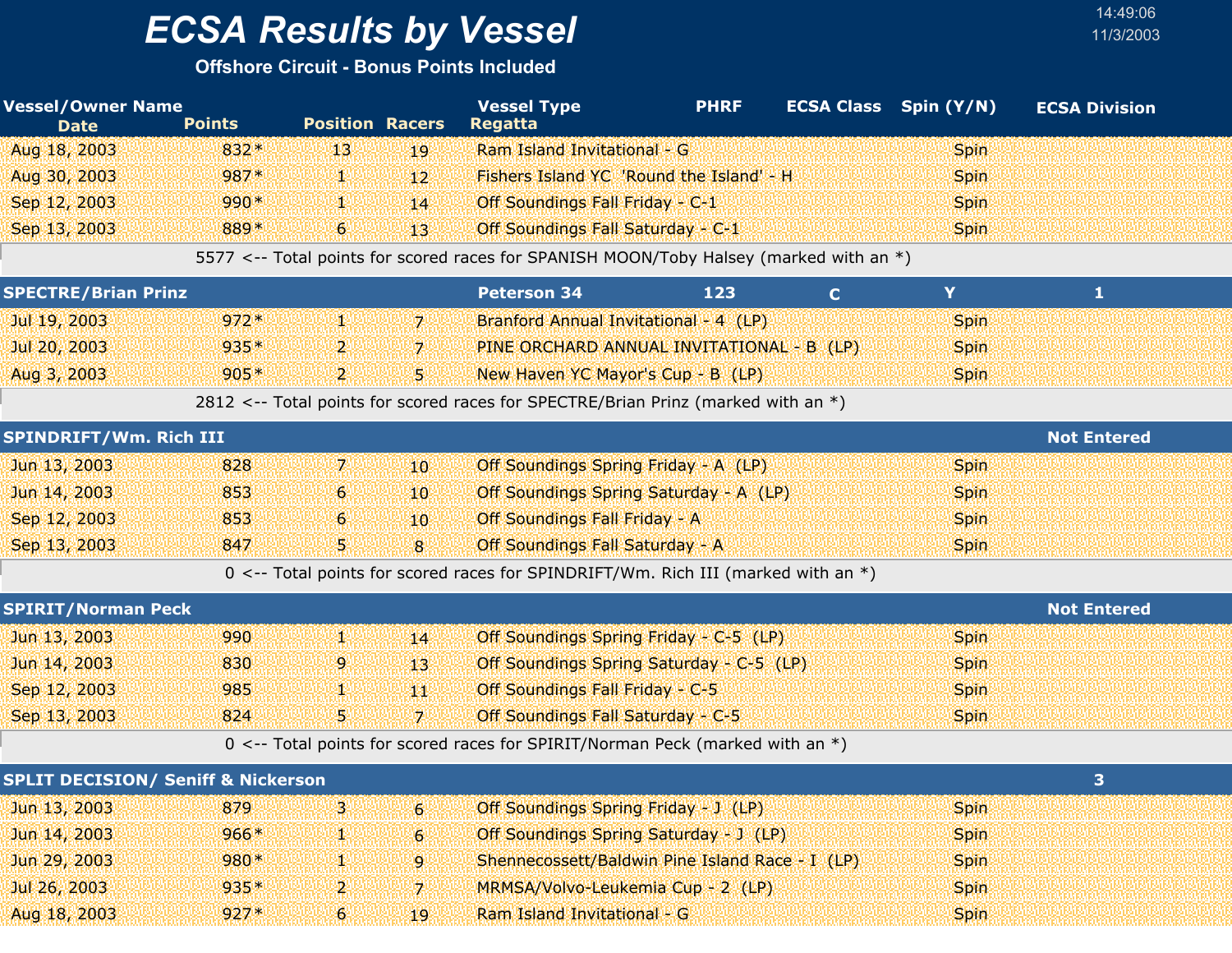**Offshore Circuit - Bonus Points Included**

| <b>Vessel/Owner Name</b><br><b>Date</b>  | <b>Points</b> | <b>Position Racers</b> |                  | <b>Vessel Type</b><br><b>Regatta</b>                                                             | <b>PHRF</b> | <b>ECSA Class</b> Spin (Y/N) |             | <b>ECSA Division</b> |  |
|------------------------------------------|---------------|------------------------|------------------|--------------------------------------------------------------------------------------------------|-------------|------------------------------|-------------|----------------------|--|
| Sep 12, 2003                             | $972*$        | Y.                     | $\overline{z}$   | Off Soundings Fall Friday - J                                                                    |             |                              | <b>Spin</b> |                      |  |
| Sep 13, 2003                             | $966*$        | W.                     | $\overline{6}$   | <b>Off Soundings Fall Saturday - J</b>                                                           |             |                              | Non-Spin    |                      |  |
|                                          |               |                        |                  | 5746 <-- Total points for scored races for SPLIT DECISION/ Seniff & Nickerson (marked with an *) |             |                              |             |                      |  |
| <b>SPQR/Jeffrey M. Sumner</b>            |               |                        |                  | $J-80$                                                                                           | 114         | <b>SB</b>                    | Y           | $6 \overline{6}$     |  |
| Sep 6, 2003                              | 664*          | 8                      | $6\phantom{1}$   | Housatonic Boat Club Invitational - B                                                            |             |                              | Spin        |                      |  |
|                                          |               |                        |                  | 664 <-- Total points for scored races for SPQR/Jeffrey M. Sumner (marked with an *)              |             |                              |             |                      |  |
| <b>STARCHASER/Richard T. Steinhilber</b> |               |                        |                  | <b>Hunter 34</b>                                                                                 | 175         | $\mathbf C$                  | N           | 8                    |  |
| Jun 13, 2003                             | 849           | 8                      | 13               | Off Soundings Spring Friday - NS-2                                                               |             |                              | Non-Spin    |                      |  |
| Jun 14, 2003                             | 938*          | β                      | 44               | Off Soundings Spring Saturday - NS-2 (LP)                                                        |             |                              | Non-Spin    |                      |  |
| Jul 19, 2003                             | 894 *         | 4                      | 9                | Thames YC Governors Trophy - Non-Spinnaker (LP)                                                  |             |                              | Non-Spin    |                      |  |
| Aug 16, 2003                             | $966*$        | Ψ                      | $\sigma$         | Masons Island Regatta - 2                                                                        |             |                              | Non-Spin    |                      |  |
| Aug 30, 2003                             | 894 *         | 8                      | 18               | Fishers Island YC 'Round the Island' - C                                                         |             |                              | Non-Spin    |                      |  |
| Sep 7, 2003                              | 853           | 6                      | 10 <sup>10</sup> | Thames YC Commodore's Trophy Race - NS-1                                                         |             |                              | Non-Spin    |                      |  |
| Sep 12, 2003                             | 858*          | 7.                     | 12               | Off Soundings Fall Friday - NS-2                                                                 |             |                              | Non-Spin    |                      |  |
|                                          |               |                        |                  | 4550 <-- Total points for scored races for STARCHASER/Richard T. Steinhilber (marked with an *)  |             |                              |             |                      |  |
| <b>STARFIRE/Tim Kingsbury</b>            |               |                        |                  |                                                                                                  |             |                              |             | <b>Not Entered</b>   |  |
| Sep 6, 2003                              | 750           | 6                      | 6                | Housatonic Boat Club Invitational - B                                                            |             |                              | <b>Spin</b> |                      |  |
|                                          |               |                        |                  | 0 <-- Total points for scored races for STARFIRE/Tim Kingsbury (marked with an $*)$              |             |                              |             |                      |  |
| <b>STARGAZER/Don Cronan</b>              |               |                        |                  |                                                                                                  |             |                              |             | <b>Not Entered</b>   |  |
| Sep 6, 2003                              | 750           | ЩŅ                     | ¥BN              | Housatonic Boat Club Invitational - E                                                            |             |                              | Non-Spin    |                      |  |
|                                          |               |                        |                  | 0 <-- Total points for scored races for STARGAZER/Don Cronan (marked with an *)                  |             |                              |             |                      |  |
| <b>STEAMBOAT/USCGA Sailing Center</b>    |               |                        |                  |                                                                                                  |             |                              |             | <b>Not Entered</b>   |  |
| Aug 18, 2003                             | 818           | 14                     | 19               | Ram Island Invitational - G                                                                      |             |                              | <b>Spin</b> |                      |  |
| Sep 7, 2003                              | 750           | 9                      | 9                | Thames YC Commodore's Trophy Race - C-1                                                          |             |                              | <b>Spin</b> |                      |  |
| Sep 12, 2003                             | 750           | 7                      | $\overline{z}$   | <b>Off Soundings Fall Friday - J</b>                                                             |             |                              | <b>Spin</b> |                      |  |
| Sep 13, 2003                             | 836           | 4                      | 6                | <b>Off Soundings Fall Saturday - J</b>                                                           |             |                              | Non-Spin    |                      |  |

14:49:06

0 <-- Total points for scored races for STEAMBOAT/USCGA Sailing Center (marked with an \*)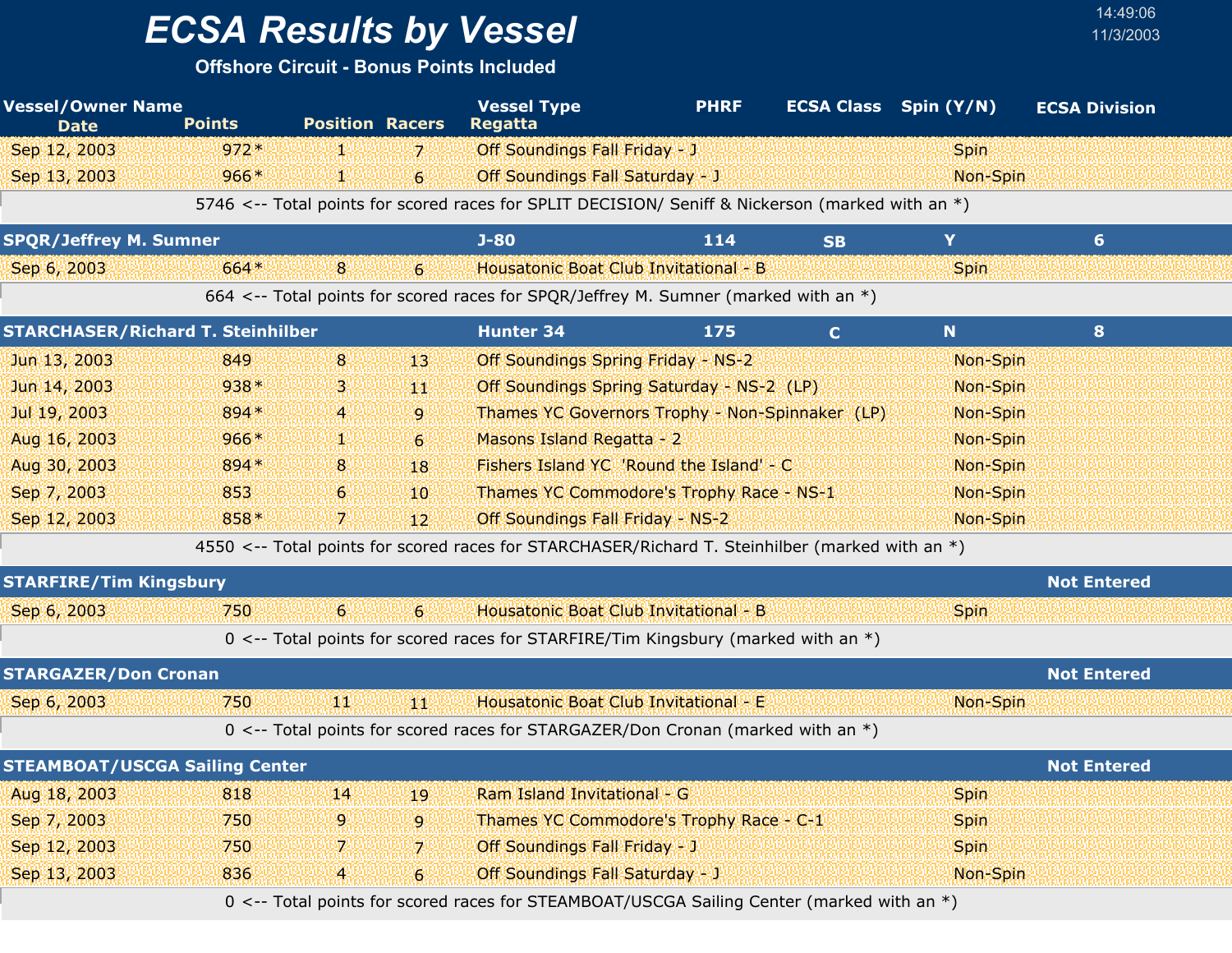**Offshore Circuit - Bonus Points Included**

| <b>Vessel/Owner Name</b><br><b>Date</b> | <b>Points</b> | <b>Position Racers</b> |                 | <b>Vessel Type</b><br><b>Regatta</b>                                                   | <b>PHRF</b> | <b>ECSA Class</b> Spin (Y/N) |             | <b>ECSA Division</b>    |
|-----------------------------------------|---------------|------------------------|-----------------|----------------------------------------------------------------------------------------|-------------|------------------------------|-------------|-------------------------|
| <b>SURPRISE!/William Cronin</b>         |               |                        |                 | $J-30$                                                                                 | 144         | <b>HP</b>                    | Y           | $\overline{\mathbf{4}}$ |
| Sep 12, 2003                            | 879*          | $\overline{4}$         | 8               | Off Soundings Fall Friday - C-4                                                        |             |                              | <b>Spin</b> |                         |
| Sep 13, 2003                            | $750*$        | 5.                     | 5               | Off Soundings Fall Saturday - C-4                                                      |             |                              | <b>Spin</b> |                         |
|                                         |               |                        |                 | 1629 <-- Total points for scored races for SURPRISE!/William Cronin (marked with an *) |             |                              |             |                         |
| SURRENDER///                            |               |                        |                 |                                                                                        |             |                              |             | <b>Not Entered</b>      |
| Jul 19, 2003                            | 935           | 2.                     | 7 <sup>1</sup>  | Branford Annual Invitational - 2 (LP)                                                  |             |                              | Non-Spin    |                         |
| Jul 20, 2003                            | $905*$        | $\overline{2}$         | $\overline{5}$  | PINE ORCHARD ANNUAL INVITATIONAL - D (LP)                                              |             |                              | Non-Spin    |                         |
| Jul 26, 2003                            | 922           | з                      | 9               | MRMSA/Volvo-Leukemia Cup - 6 (LP)                                                      |             |                              | Non-Spin    |                         |
| Aug 3, 2003                             | 815           | 6                      | 8               | New Haven YC Mayor's Cup - E (LP)                                                      |             |                              | Non-Spin    |                         |
| Sep 6, 2003                             | 891           | 5                      | YЩ              | Housatonic Boat Club Invitational - E                                                  |             |                              | Non-Spin    |                         |
| Sep 27, 2003                            | 853           | з                      | 5.              | Milford Last Chance Regatta - D                                                        |             |                              | Non-Spin    |                         |
| Oct 18, 2003                            | 970           | З.                     | 10              | Duck Island Thundermug Regatta - 5                                                     |             |                              | Non-Spin    |                         |
|                                         |               |                        |                 | 905 <-- Total points for scored races for SURRENDER/ // (marked with an *)             |             |                              |             |                         |
| <b>SWOOSE/Russ Carr</b>                 |               |                        |                 | <b>Ensign</b>                                                                          |             |                              |             | <b>Not Entered</b>      |
| Aug 30, 2003                            | 861           | $\overline{4}$         | 7 <sup>1</sup>  | Fishers Island YC 'Round the Island' - A                                               |             |                              |             |                         |
| Sep 7, 2003                             | 782           | 7                      | 8               | Thames YC Commodore's Trophy Race - Ensign                                             |             |                              |             |                         |
|                                         |               |                        |                 | 0 <-- Total points for scored races for SWOOSE/Russ Carr (marked with an *)            |             |                              |             |                         |
| <b>SYNERGY/ Ballou</b>                  |               |                        |                 | <b>C&amp;C 36</b>                                                                      | 132         |                              |             | <b>Not Entered</b>      |
| Oct 18, 2003                            | 951           | $\overline{4}$         | $\overline{9}$  | Duck Island Thundermug Regatta - 2                                                     |             |                              | Spin        |                         |
|                                         |               |                        |                 | 0 <-- Total points for scored races for SYNERGY/ Ballou (marked with an *)             |             |                              |             |                         |
| <b>SYRAH/Yaakov Bar-Shalom</b>          |               |                        |                 | 311                                                                                    |             | $\mathbf C$                  | Y           | 8 <sup>°</sup>          |
| Sep 7, 2003                             | 750*          | 10                     | 10 <sup>°</sup> | Thames YC Commodore's Trophy Race - NS-1                                               |             |                              | Non-Spin    |                         |
|                                         |               |                        |                 | 750 <-- Total points for scored races for SYRAH/Yaakov Bar-Shalom (marked with an *)   |             |                              |             |                         |
| T L SEA III/Dana Garvin                 |               |                        |                 |                                                                                        |             |                              |             | <b>Not Entered</b>      |
| Jun 14, 2003                            | 931           | 3.                     | 10 <sup>°</sup> | Off Soundings Spring Saturday - A (LP)                                                 |             |                              | <b>Spin</b> |                         |
|                                         |               |                        |                 | 0 <-- Total points for scored races for T L SEA III/Dana Garvin (marked with an *)     |             |                              |             |                         |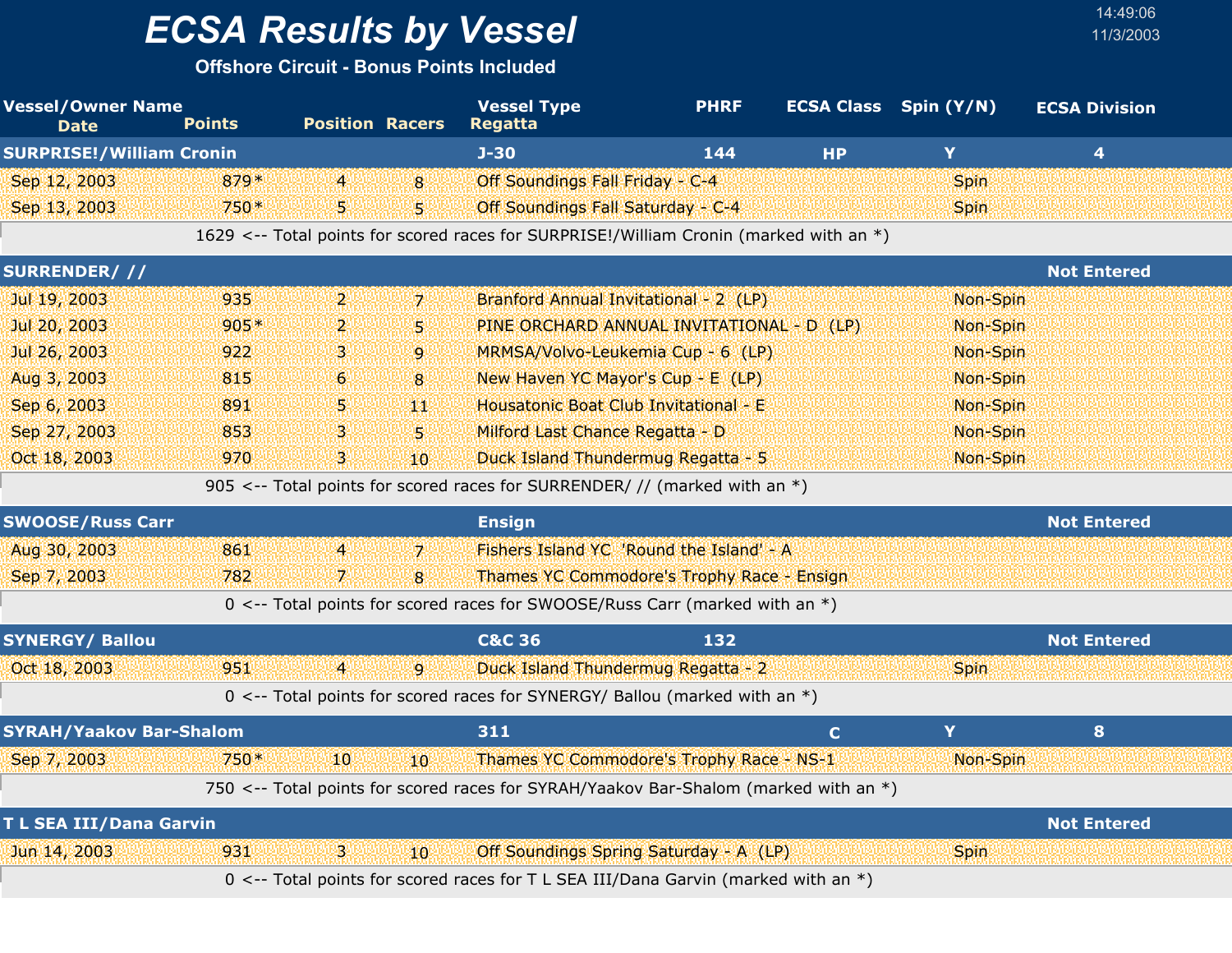**Offshore Circuit - Bonus Points Included**

| <b>Vessel/Owner Name</b><br><b>Date</b>       | <b>Points</b> | <b>Position Racers</b> |                  | <b>Vessel Type</b><br><b>PHRF</b><br><b>Regatta</b>                                           | <b>ECSA Class</b> Spin (Y/N) | <b>ECSA Division</b> |
|-----------------------------------------------|---------------|------------------------|------------------|-----------------------------------------------------------------------------------------------|------------------------------|----------------------|
| T L SEA/kevin horrigan                        |               |                        |                  |                                                                                               |                              | <b>Not Entered</b>   |
| Jun 13, 2003                                  | 802           | 8                      | 10               | Off Soundings Spring Friday - A (LP)                                                          | <b>Spin</b>                  |                      |
|                                               |               |                        |                  | 0 <-- Total points for scored races for T L SEA/kevin horrigan (marked with an *)             |                              |                      |
| <b>TAIL GUNNER/Ward Woodruff</b>              |               |                        |                  |                                                                                               |                              | <b>Not Entered</b>   |
| Aug 16, 2003                                  | 879           | $\mathbf{p}$           | $\overline{4}$   | Masons Island Regatta - 3                                                                     | <b>Spin</b>                  |                      |
| Aug 18, 2003                                  | 922           | 2.                     | $6 \overline{6}$ | Ram Island Invitational - A                                                                   | <b>Spin</b>                  |                      |
| Aug 30, 2003                                  | 935           | 2.                     | $\overline{7}$   | Fishers Island YC 'Round the Island' - A                                                      |                              |                      |
| Sep 7, 2003                                   | 912           | 3.                     | 8                | Thames YC Commodore's Trophy Race - Ensign                                                    |                              |                      |
|                                               |               |                        |                  | 0 <-- Total points for scored races for TAIL GUNNER/Ward Woodruff (marked with an *)          |                              |                      |
| <b>TEAM TONIC/James Sanders</b>               |               |                        |                  |                                                                                               |                              | <b>Not Entered</b>   |
| Sep 12, 2003                                  | 735           | 18                     | 17               | Off Soundings Fall Friday - C-2                                                               | <b>Spin</b>                  |                      |
|                                               |               |                        |                  | 0 <-- Total points for scored races for TEAM TONIC/James Sanders (marked with an *)           |                              |                      |
| <b>TEAMWORK/Walter Pratt &amp; Eric Jones</b> |               |                        |                  | <b>Ensign</b>                                                                                 |                              | <b>Not Entered</b>   |
| Jun 29, 2003                                  | 922           | И.                     | З.               | Shennecossett/Baldwin Pine Island Race - Ensigns (LP)                                         | <b>Spin</b>                  |                      |
| Jul 19, 2003                                  | 847           | 5                      | 8                | <b>Thames YC Governors Trophy - Ensigns (LP)</b>                                              |                              |                      |
| Sep 7, 2003                                   | 879           | 4                      | 8                | Thames YC Commodore's Trophy Race - Ensign                                                    |                              |                      |
|                                               |               |                        |                  | 0 <-- Total points for scored races for TEAMWORK/Walter Pratt & Eric Jones (marked with an *) |                              |                      |
| TED/                                          |               |                        |                  |                                                                                               |                              | <b>Not Entered</b>   |
| Sep 6, 2003                                   | 865           | 5.                     | 9                | Housatonic Boat Club Invitational - D                                                         | <b>Spin</b>                  |                      |
|                                               |               |                        |                  | $0 \le -$ Total points for scored races for TED/ (marked with an $*)$                         |                              |                      |
| <b>TELESIS/S. Edward Jeter</b>                |               |                        |                  |                                                                                               |                              | <b>Not Entered</b>   |
| Jun 13, 2003                                  | 853*          | 6                      | 10               | Off Soundings Spring Friday - NS-1 (LP)                                                       | Non-Spin                     |                      |
| Jun 14, 2003                                  | 779           | 8                      | 9                | Off Soundings Spring Saturday - NS-1 (LP)                                                     | Non-Spin                     |                      |
| Sep 12, 2003                                  | 962           | 2                      | W                | Off Soundings Fall Friday - NS-1                                                              | Non-Spin                     |                      |
| Sep 13, 2003                                  | 847           | 5.                     | 8                | Off Soundings Fall Saturday - NS-1                                                            | Non-Spin                     |                      |
|                                               |               |                        |                  | 853 <-- Total points for scored races for TELESIS/S. Edward Jeter (marked with an *)          |                              |                      |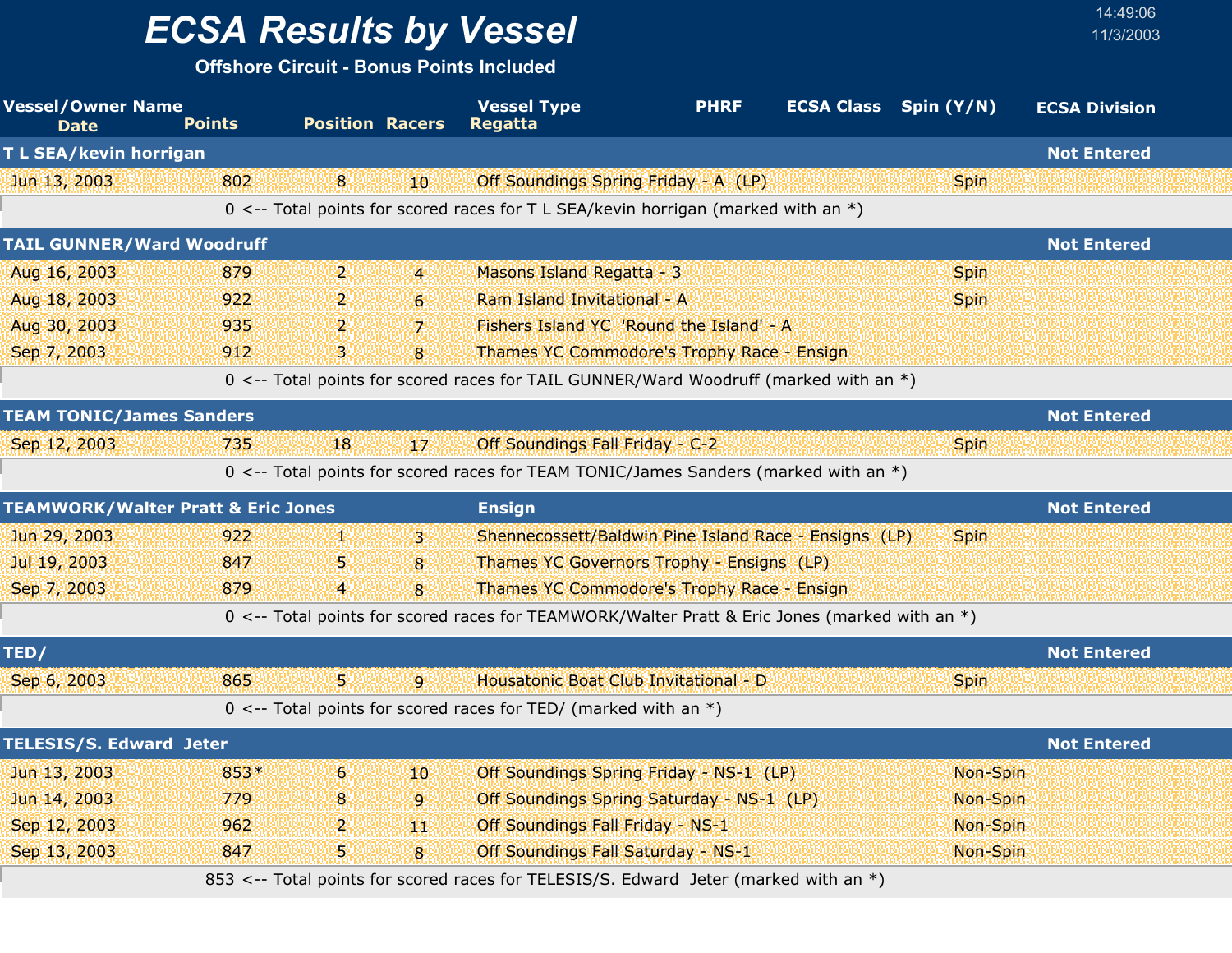**Offshore Circuit - Bonus Points Included**

| <b>Vessel/Owner Name</b><br><b>Date</b> | <b>Points</b> | <b>Position Racers</b> |                 | <b>Vessel Type</b><br>Regatta                                                       | <b>PHRF</b> | <b>ECSA Class</b> | Spin (Y/N)  | <b>ECSA Division</b> |
|-----------------------------------------|---------------|------------------------|-----------------|-------------------------------------------------------------------------------------|-------------|-------------------|-------------|----------------------|
| <b>TEN SPEED/Rory Scully</b>            |               |                        |                 | $J - 24$                                                                            | 171         | <b>HP</b>         | Y           | 4                    |
| Aug 18, 2003                            | $802*$        | 8 <sup>1</sup>         | 10.             | Ram Island Invitational - E                                                         |             |                   | <b>Spin</b> |                      |
| Aug 30, 2003                            | $718*$        | $\overline{9}$         | 8               | Fishers Island YC 'Round the Island' - F                                            |             |                   | <b>Spin</b> |                      |
|                                         |               |                        |                 | 1520 <-- Total points for scored races for TEN SPEED/Rory Scully (marked with an *) |             |                   |             |                      |
| TENSPEED/Nicholas J. Amendola           |               |                        |                 | <b>Tarten Ten</b>                                                                   | 132         | <b>HP</b>         | Y           | 4                    |
| May 24, 2003                            | 861           | $\overline{4}$         | -71             | Windjammer's Pierce Invitational - B (LP)                                           |             |                   |             |                      |
| Jun 13, 2003                            | $953*$        | В.                     | 14              | Off Soundings Spring Friday - C-5 (LP)                                              |             |                   | <b>Spin</b> |                      |
| Jun 14, 2003                            | $969*$        | $\mathbf{p}$           | 13 <sup>1</sup> | Off Soundings Spring Saturday - C-5 (LP)                                            |             |                   | <b>Spin</b> |                      |
| Jun 29, 2003                            | 836           | $\vert 6 \vert$        | $\overline{9}$  | Shennecossett/Baldwin Pine Island Race - I (LP)                                     |             |                   | <b>Spin</b> |                      |
| Jul 13, 2003                            | $957*$        | Y.                     | 51              | North Cove Outer Light Classic - 3 - Spinnaker 1 (LP)                               |             |                   | <b>Spin</b> |                      |
| Jul 19, 2003                            | $931*$        | В.                     | $10^{\circ}$    | Branford Annual Invitational - 3 (LP)                                               |             |                   | <b>Spin</b> |                      |
| Jul 20, 2003                            | 861           | YA.                    | -71             | PINE ORCHARD ANNUAL INVITATIONAL - B (LP)                                           |             |                   | <b>Spin</b> |                      |
| Aug 2, 2003                             | 865           | 5.                     | 9               | Milford Annual Invitational - B (LP)                                                |             |                   | <b>Spin</b> |                      |
|                                         |               |                        |                 |                                                                                     |             |                   |             |                      |

| Aug 3, 2003  | 905    | n yn y                                                                                                                                                                                                                         | New Haven YC Mayor's Cup - C (LP)        | <b>Spin</b> |
|--------------|--------|--------------------------------------------------------------------------------------------------------------------------------------------------------------------------------------------------------------------------------|------------------------------------------|-------------|
| Aug 9, 2003  | $966*$ |                                                                                                                                                                                                                                | Windjammer Overnight Race - B (LP)       | <b>Spin</b> |
| Aug 30, 2003 | 802    | $10^{\circ}$                                                                                                                                                                                                                   | Fishers Island YC 'Round the Island' - G | <b>Spin</b> |
| Sep 12, 2003 | $962*$ | and the second second in the second second in the second second in the second second in the second second in the second second in the second second in the second second in the second second in the second second in the seco | <b>Off Soundings Fall Friday - C-5</b>   | <b>Spin</b> |

5738 <-- Total points for scored races for TENSPEED/Nicholas J. Amendola (marked with an \*)

| <b>TERN ABOUT/Charles W. Snow_Jr.</b> |        |     | <b>Pearson 30</b>                                                                              | 203 |          |  |
|---------------------------------------|--------|-----|------------------------------------------------------------------------------------------------|-----|----------|--|
| Oct 18, 2003                          | $912*$ | - 8 | <b>Duck Island Thundermug Regatta - 4</b>                                                      |     | Non-Spin |  |
|                                       |        |     | 912 <-- Total points for scored races for TERN ABOUT/Charles W. Snow_ Jr. (marked with an $*)$ |     |          |  |

|              | <b>TERN ROYALE/Charles Snow</b> |                |              |                                                                                       |             |  |  |  |
|--------------|---------------------------------|----------------|--------------|---------------------------------------------------------------------------------------|-------------|--|--|--|
| Jun 13, 2003 | 853                             | 46.            | $10^{\circ}$ | Off Soundings Spring Friday - NS-3 (LP)                                               | Non-Spin    |  |  |  |
| Jun 14, 2003 | 879                             | 55             | $10^{\circ}$ | Off Soundings Spring Saturday - NS-3 (LP)                                             | Non-Spin    |  |  |  |
| Jul 13, 2003 | 698                             | 6 <sup>1</sup> | W.           | North Cove Outer Light Classic - 1 - Cruising Canvas (LP)                             | Non-Spin    |  |  |  |
| Aug 18, 2003 | 750                             | 8              | $\mathbf{R}$ | Ram Island Invitational - C                                                           | <b>Spin</b> |  |  |  |
| Sep 12, 2003 | 810                             | 401            | 43           | <b>Off Soundings Fall Friday - NS-3</b>                                               | Non-Spin    |  |  |  |
|              |                                 |                |              | 0 <-- Total points for scored races for TERN ROYALE/Charles Snow (marked with an $*)$ |             |  |  |  |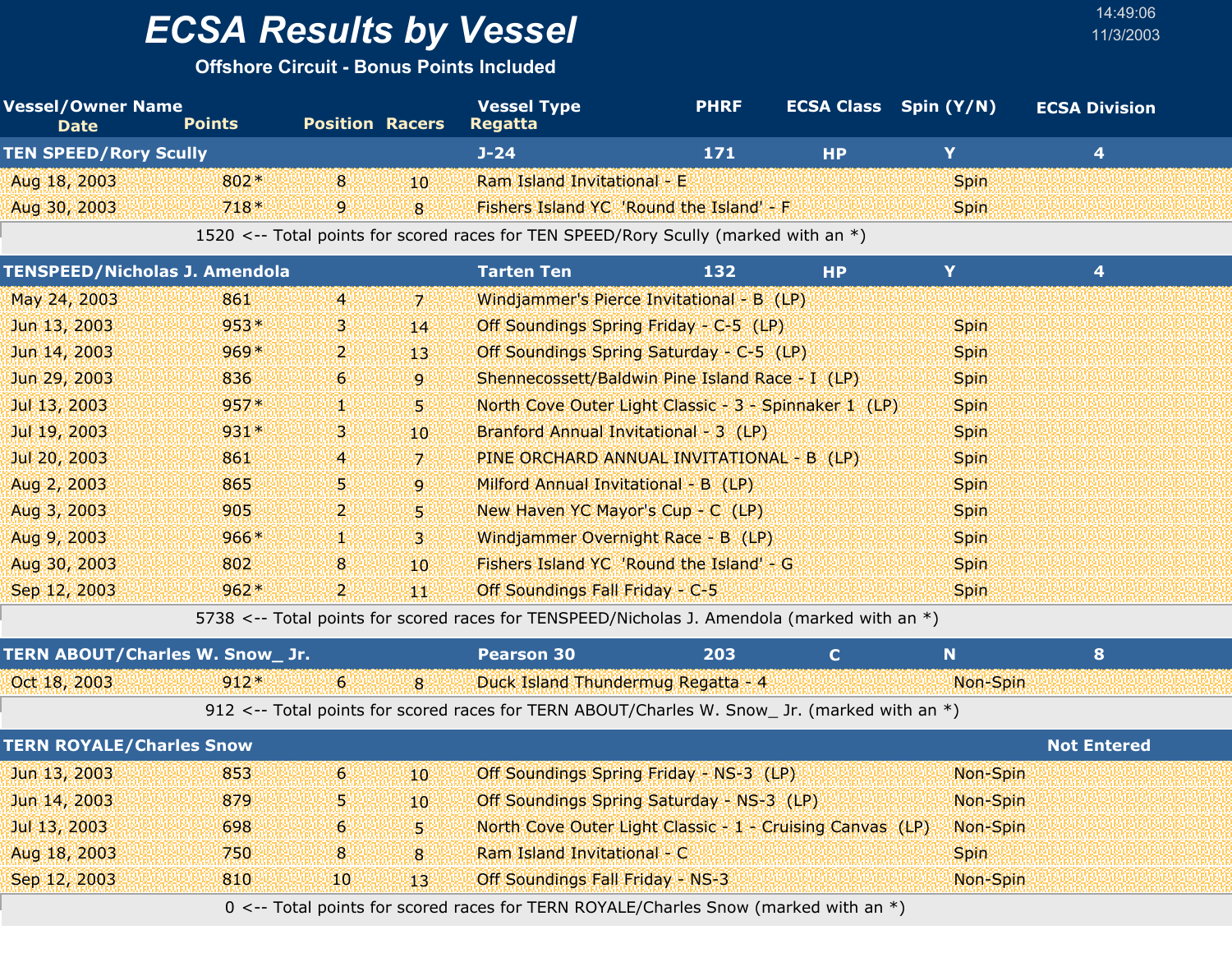**Offshore Circuit - Bonus Points Included**

| <b>Vessel/Owner Name</b><br><b>Date</b> | <b>Points</b> | <b>Position Racers</b> |                | <b>Vessel Type</b><br><b>Regatta</b>                                                    | <b>PHRF</b> | <b>ECSA Class</b> Spin (Y/N) |             | <b>ECSA Division</b>    |  |
|-----------------------------------------|---------------|------------------------|----------------|-----------------------------------------------------------------------------------------|-------------|------------------------------|-------------|-------------------------|--|
| <b>TERN/J COFFEY</b>                    |               |                        |                |                                                                                         |             |                              |             | <b>Not Entered</b>      |  |
| May 24, 2003                            | 972           | 饗                      | $\overline{z}$ | Windjammer's Pierce Invitational - A (LP)                                               |             |                              | <b>Spin</b> |                         |  |
| Aug 2, 2003                             | 807           | 7                      | 9              | Milford Annual Invitational - A (LP)                                                    |             |                              | <b>Spin</b> |                         |  |
| Oct 11, 2003                            | 944           | $\mathbf{2}$           | 8              | HBC/MYC/WCS Columbus Day Regatta - A                                                    |             |                              | <b>Spin</b> |                         |  |
|                                         |               |                        |                | 0 <-- Total points for scored races for TERN/J COFFEY (marked with an *)                |             |                              |             |                         |  |
| <b>TICKER/Milan Bartek</b>              |               |                        |                | <b>Tripp 37</b>                                                                         | 84          | $\mathbf{C}$                 | Y.          | $\mathbf{1}$            |  |
| Jun 13, 2003                            | $784*$        | 13                     | 45             | Off Soundings Spring Friday - C-2 (LP)                                                  |             |                              | <b>Spin</b> |                         |  |
| Jun 14, 2003                            | $750*$        | 14                     | 14             | Off Soundings Spring Saturday - C-2 (LP)                                                |             |                              | <b>Spin</b> |                         |  |
| Sep 12, 2003                            | $811*$        | 13                     | 17             | Off Soundings Fall Friday - C-2                                                         |             |                              | <b>Spin</b> |                         |  |
| Sep 13, 2003                            | $770*$        | 12                     | 13             | Off Soundings Fall Saturday - C-2                                                       |             |                              | <b>Spin</b> |                         |  |
|                                         |               |                        |                | 3115 <-- Total points for scored races for TICKER/Milan Bartek (marked with an *)       |             |                              |             |                         |  |
| <b>TIDE SONG/</b>                       |               |                        |                | <b>Legend</b>                                                                           |             |                              |             | <b>Not Entered</b>      |  |
| Jul 26, 2003                            | 750           | $\overline{9}$         | <b>q</b>       | MRMSA/Volvo-Leukemia Cup - 6 (LP)                                                       |             |                              | Non-Spin    |                         |  |
|                                         |               |                        |                | $0 \le -$ Total points for scored races for TIDE SONG/ (marked with an $*)$             |             |                              |             |                         |  |
| <b>TIGGER TOO!/Stephen Rizzo</b>        |               |                        |                |                                                                                         |             |                              |             | <b>Not Entered</b>      |  |
| Jun 13, 2003                            | 821           | $8\phantom{.}$         | 44             | Off Soundings Spring Friday - C-6 (LP)                                                  |             |                              | <b>Spin</b> |                         |  |
| Jun 14, 2003                            | 844*          | 7.                     | 440            | Off Soundings Spring Saturday - C-6 (LP)                                                |             |                              | <b>Spin</b> |                         |  |
| Sep 12, 2003                            | 807           | 7.                     | $\mathbf{Q}$   | Off Soundings Fall Friday - C-6                                                         |             |                              | <b>Spin</b> |                         |  |
|                                         |               |                        |                | 844 <-- Total points for scored races for TIGGER TOO!/Stephen Rizzo (marked with an *)  |             |                              |             |                         |  |
| <b>TOMAHAWK/Peter Bergendahl</b>        |               |                        |                | $J-29$                                                                                  | 113         | <b>HP</b>                    | Y           | $\overline{\mathbf{3}}$ |  |
| Jun 13, 2003                            | 985*          | W.                     | 488            | Off Soundings Spring Friday - C-3 (LP)                                                  |             |                              | <b>Spin</b> |                         |  |
| Jun 14, 2003                            | 983*          | Ψ                      | 10             | Off Soundings Spring Saturday - C-3 (LP)                                                |             |                              | <b>Spin</b> |                         |  |
| Aug 30, 2003                            | 983*          | 48                     | 10             | Fishers Island YC 'Round the Island' - G                                                |             |                              | <b>Spin</b> |                         |  |
| Sep 7, 2003                             | 980*          | Ψ                      | $\overline{9}$ | Thames YC Commodore's Trophy Race - C-2                                                 |             |                              | <b>Spin</b> |                         |  |
| Sep 12, 2003                            | $972*$        | Y.                     | $\overline{z}$ | Off Soundings Fall Friday - C-3                                                         |             |                              | <b>Spin</b> |                         |  |
| Sep 13, 2003                            | $972*$        | 1                      | $\overline{7}$ | Off Soundings Fall Saturday - C-3                                                       |             |                              | <b>Spin</b> |                         |  |
|                                         |               |                        |                | 5875 <-- Total points for scored races for TOMAHAWK/Peter Bergendahl (marked with an *) |             |                              |             |                         |  |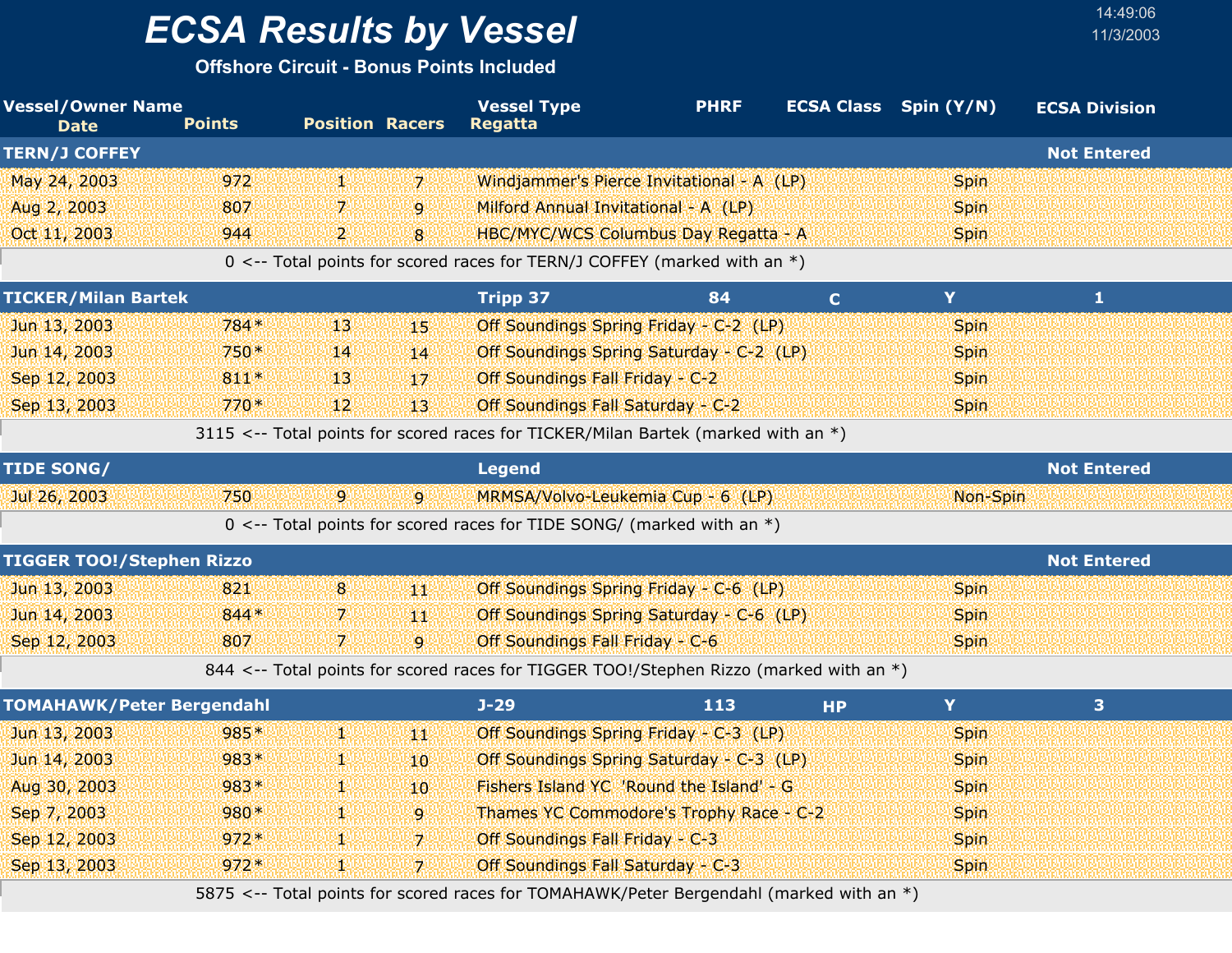**Offshore Circuit - Bonus Points Included**

| <b>Vessel/Owner Name</b><br><b>Date</b> | <b>Points</b> | <b>Position Racers</b> |                 | <b>Vessel Type</b><br><b>Regatta</b>                                                    | <b>PHRF</b> | <b>ECSA Class</b> Spin (Y/N) |             | <b>ECSA Division</b>    |
|-----------------------------------------|---------------|------------------------|-----------------|-----------------------------------------------------------------------------------------|-------------|------------------------------|-------------|-------------------------|
| <b>TOUCAN/ ABRAMS</b>                   |               |                        |                 |                                                                                         |             |                              |             | <b>Not Entered</b>      |
| Jun 13, 2003                            | 724           | щŅ                     | 10.             | Off Soundings Spring Friday - NS-1 (LP)                                                 |             |                              | Non-Spin    |                         |
| Sep 12, 2003                            | 774           | 10                     | 44              | Off Soundings Fall Friday - NS-1                                                        |             |                              | Non-Spin    |                         |
| Sep 13, 2003                            | 782           | 74                     | 8               | Off Soundings Fall Saturday - NS-1                                                      |             |                              | Non-Spin    |                         |
|                                         |               |                        |                 | 0 <-- Total points for scored races for TOUCAN/ ABRAMS (marked with an *)               |             |                              |             |                         |
| <b>TRASH TALK/Brandon Flack</b>         |               |                        |                 |                                                                                         |             |                              |             | <b>Not Entered</b>      |
| Jun 13, 2003                            | 915           | $\overline{4}$         | 44              | Off Soundings Spring Friday - C-3 (LP)                                                  |             |                              | <b>Spin</b> |                         |
| Jun 14, 2003                            | 905           | 4                      | 10              | Off Soundings Spring Saturday - C-3 (LP)                                                |             |                              | <b>Spin</b> |                         |
| Jul 26, 2003                            | 894*          | $\overline{A}$         | $\overline{9}$  | MRMSA/Volvo-Leukemia Cup - 4 (LP)                                                       |             |                              | <b>Spin</b> |                         |
| Aug 30, 2003                            | 724           | ЩI                     | 10 <sup>°</sup> | Fishers Island YC 'Round the Island' - G                                                |             |                              | <b>Spin</b> |                         |
|                                         |               |                        |                 | 894 <-- Total points for scored races for TRASH TALK/Brandon Flack (marked with an *)   |             |                              |             |                         |
| TRICERATOPS/                            |               |                        |                 |                                                                                         |             |                              |             | <b>Not Entered</b>      |
| Jun 13, 2003                            | 802           | $\overline{4}$         | Ы               | Off Soundings Spring Friday - D (LP)                                                    |             |                              |             |                         |
| Jun 14, 2003                            | 905           | 2                      | 5.              | Off Soundings Spring Saturday - D (LP)                                                  |             |                              |             |                         |
| Sep 12, 2003                            | 957           | 9X                     | 5.              | Off Soundings Fall Friday - D                                                           |             |                              | Non-Spin    |                         |
|                                         |               |                        |                 | 0 <-- Total points for scored races for TRICERATOPS/ (marked with an $*)$               |             |                              |             |                         |
| <b>TRUE BLUE/Richard B. Lind</b>        |               |                        |                 | 36-2 CB                                                                                 | <b>159</b>  | $\mathbf{C}$                 | N           | $\overline{z}$          |
| Sep 12, 2003                            | 750*          | 12                     | $12^{\circ}$    | Off Soundings Fall Friday - NS-2                                                        |             |                              | Non-Spin    |                         |
| Sep 13, 2003                            | 750*          | 8                      | 8               | Off Soundings Fall Saturday - NS-2                                                      |             |                              | Non-Spin    |                         |
|                                         |               |                        |                 | 1500 <-- Total points for scored races for TRUE BLUE/Richard B. Lind (marked with an *) |             |                              |             |                         |
| <b>TUMULT 2/Bill Litke</b>              |               |                        |                 | Ericson 30-1                                                                            | 210         | $\mathbf{C}$                 | Y           | 2 <sup>1</sup>          |
| Jun 29, 2003                            | 782*          | $\mathbf{7}$           | 8               | Shennecossett/Baldwin Pine Island Race - Cruising Canvas                                |             |                              | Non-Spin    |                         |
| Aug 18, 2003                            | $768*$        | 13.56666444            |                 | Ram Island Invitational - D                                                             |             |                              | <b>Spin</b> |                         |
|                                         |               |                        |                 | 1550 <-- Total points for scored races for TUMULT 2/Bill Litke (marked with an *)       |             |                              |             |                         |
| <b>TWENTYSOMETHING/Chris Daniels</b>    |               |                        |                 | <b>J-29 MHOB</b>                                                                        | 113         | <b>HP</b>                    | Y           | $\overline{\mathbf{3}}$ |
| Jul 26, 2003                            | 836*          | 6                      | 9               | MRMSA/Volvo-Leukemia Cup - 4 (LP)                                                       |             |                              | <b>Spin</b> |                         |
| Aug 18, 2003                            | $912*$        | В.                     | 8               | Ram Island Invitational - F                                                             |             |                              | Non-Spin    |                         |
|                                         |               |                        |                 | $T$ WENTVCOMETUINC Chris Daniele (marked with                                           |             |                              |             |                         |

14:49:06

1748 <-- Total points for scored races for TWENTYSOMETHING/Chris Daniels (marked with an \*)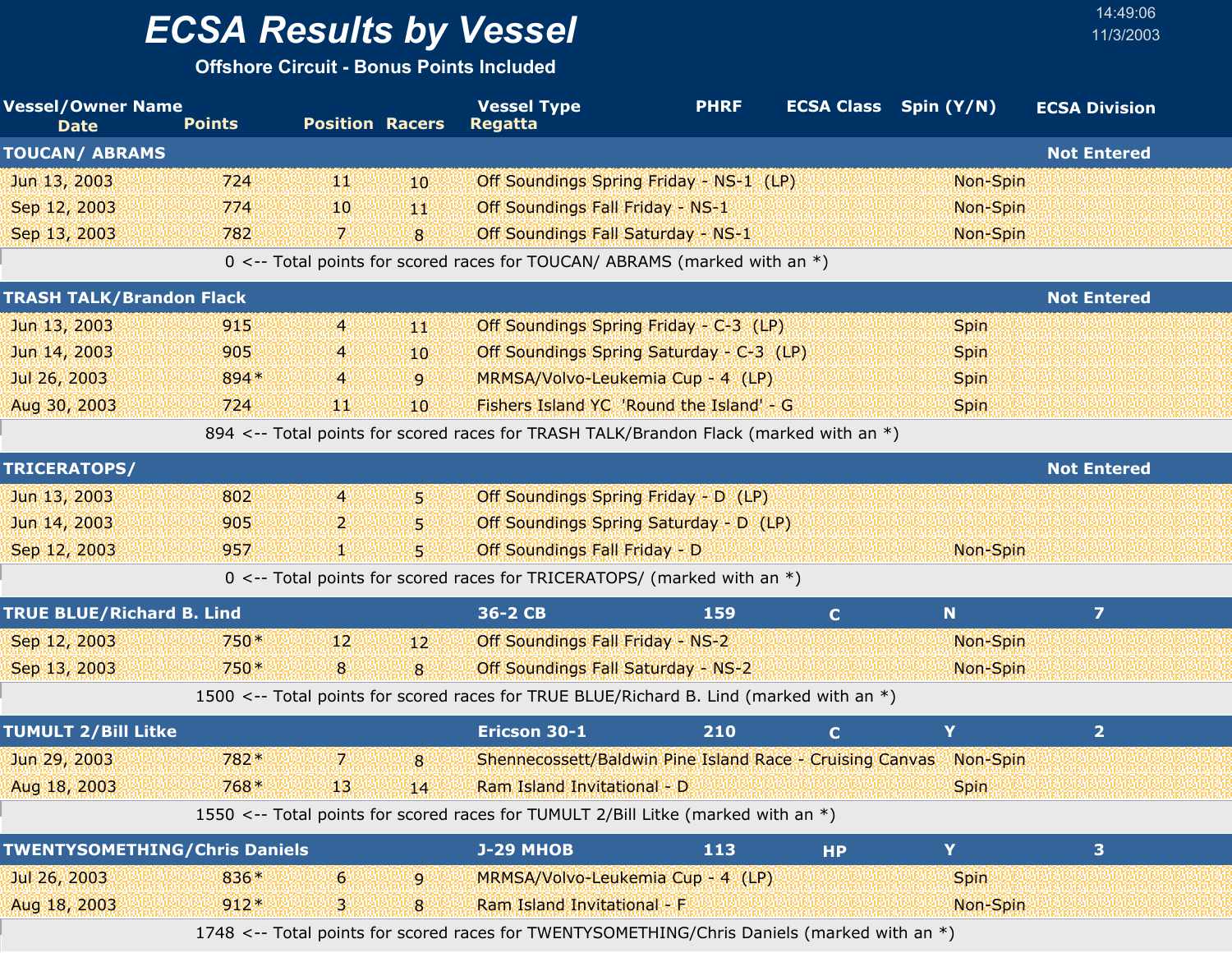**Offshore Circuit - Bonus Points Included**

| <b>Vessel/Owner Name</b><br><b>Date</b> | <b>Points</b> | <b>Position Racers</b> |                  | <b>Vessel Type</b><br><b>Regatta</b>                                                   | <b>PHRF</b> |           | <b>ECSA Class</b> Spin (Y/N) | <b>ECSA Division</b> |  |
|-----------------------------------------|---------------|------------------------|------------------|----------------------------------------------------------------------------------------|-------------|-----------|------------------------------|----------------------|--|
| <b>TYNAJE/Peter C. Ross</b>             |               |                        |                  | <b>Ohlson 38</b>                                                                       | 143         | <b>AB</b> | Y                            | 5 <sub>1</sub>       |  |
| Jun 13, 2003                            | 698*          | 12                     | 10               | Off Soundings Spring Friday - A (LP)                                                   |             |           | <b>Spin</b>                  |                      |  |
| Aug 16, 2003                            | $966*$        | 2.                     | 12               | Masons Island Regatta - 1                                                              |             |           | <b>Spin</b>                  |                      |  |
| Aug 18, 2003                            | 898*          | 6                      | 14               | Ram Island Invitational - D                                                            |             |           | Spin                         |                      |  |
| Aug 30, 2003                            | 790*          | щŅ                     | 13'              | Fishers Island YC 'Round the Island' - E                                               |             |           | <b>Spin</b>                  |                      |  |
|                                         |               |                        |                  | 3352 <-- Total points for scored races for TYNAJE/Peter C. Ross (marked with an *)     |             |           |                              |                      |  |
| <b>UFF DA/Erik Haakonsen</b>            |               |                        |                  |                                                                                        |             |           |                              | <b>Not Entered</b>   |  |
| Sep 6, 2003                             | 821           | 8                      | 判犯               | Housatonic Boat Club Invitational - E                                                  |             |           | Non-Spin                     |                      |  |
|                                         |               |                        |                  | 0 <-- Total points for scored races for UFF DA/Erik Haakonsen (marked with an *)       |             |           |                              |                      |  |
| <b>USHUALA/</b>                         |               |                        |                  | 35                                                                                     |             |           |                              | <b>Not Entered</b>   |  |
| Jun 13, 2003                            | 707           | 7.                     | $6 \,$           | Off Soundings Spring Friday - J (LP)                                                   |             |           | Spin                         |                      |  |
| Jun 14, 2003                            | 750           | 6                      | 6 <sup>1</sup>   | Off Soundings Spring Saturday - J (LP)                                                 |             |           | <b>Spin</b>                  |                      |  |
| Jul 26, 2003                            | 750           | 7.                     | $\overline{7}$   | MRMSA/Volvo-Leukemia Cup - 2 (LP)                                                      |             |           | <b>Spin</b>                  |                      |  |
| Sep 12, 2003                            | 861           | 4                      | $\overline{7}$   | Off Soundings Fall Friday - J                                                          |             |           | <b>Spin</b>                  |                      |  |
| Sep 13, 2003                            | 750           | 6                      | $6 \overline{6}$ | <b>Off Soundings Fall Saturday - J</b>                                                 |             |           | Non-Spin                     |                      |  |
|                                         |               |                        |                  | 0 <-- Total points for scored races for USHUALA/ (marked with an $*)$                  |             |           |                              |                      |  |
| <b>VALIANT/Robert E. Bunger</b>         |               |                        |                  | <b>Tartan 34 (1976)</b>                                                                | 183         | <b>AB</b> | Y                            | 5.                   |  |
| Jun 13, 2003                            | 836*          | $\overline{a}$         | $6 \overline{6}$ | Off Soundings Spring Friday - B (LP)                                                   |             |           | <b>Spin</b>                  |                      |  |
| Jun 14, 2003                            | $905*$        | 2                      | 5.               | Off Soundings Spring Saturday - B (LP)                                                 |             |           | Spin                         |                      |  |
| Jul 26, 2003                            | 797*          | 9                      | 44               | MRMSA/Volvo-Leukemia Cup - 5 (LP)                                                      |             |           | <b>Spin</b>                  |                      |  |
| Sep 12, 2003                            | 802*          | 4                      | 5.               | Off Soundings Fall Friday - B                                                          |             |           | <b>Spin</b>                  |                      |  |
| Sep 13, 2003                            | 750*          | 3                      | 3 <sup>1</sup>   | Off Soundings Fall Saturday - B                                                        |             |           | <b>Spin</b>                  |                      |  |
|                                         |               |                        |                  | 4090 <-- Total points for scored races for VALIANT/Robert E. Bunger (marked with an *) |             |           |                              |                      |  |
| <b>VAMOOSE/Tom Stewart</b>              |               |                        |                  |                                                                                        |             |           |                              | <b>Not Entered</b>   |  |
| Sep 12, 2003                            | 824           | 5.                     | 7 <sup>1</sup>   | Off Soundings Fall Friday - C-3                                                        |             |           | Spin                         |                      |  |
| Sep 13, 2003                            | 787           | 6                      | 7.               | Off Soundings Fall Saturday - C-3                                                      |             |           | <b>Spin</b>                  |                      |  |
|                                         |               |                        |                  | 0 <-- Total points for scored races for VAMOOSE/Tom Stewart (marked with an *)         |             |           |                              |                      |  |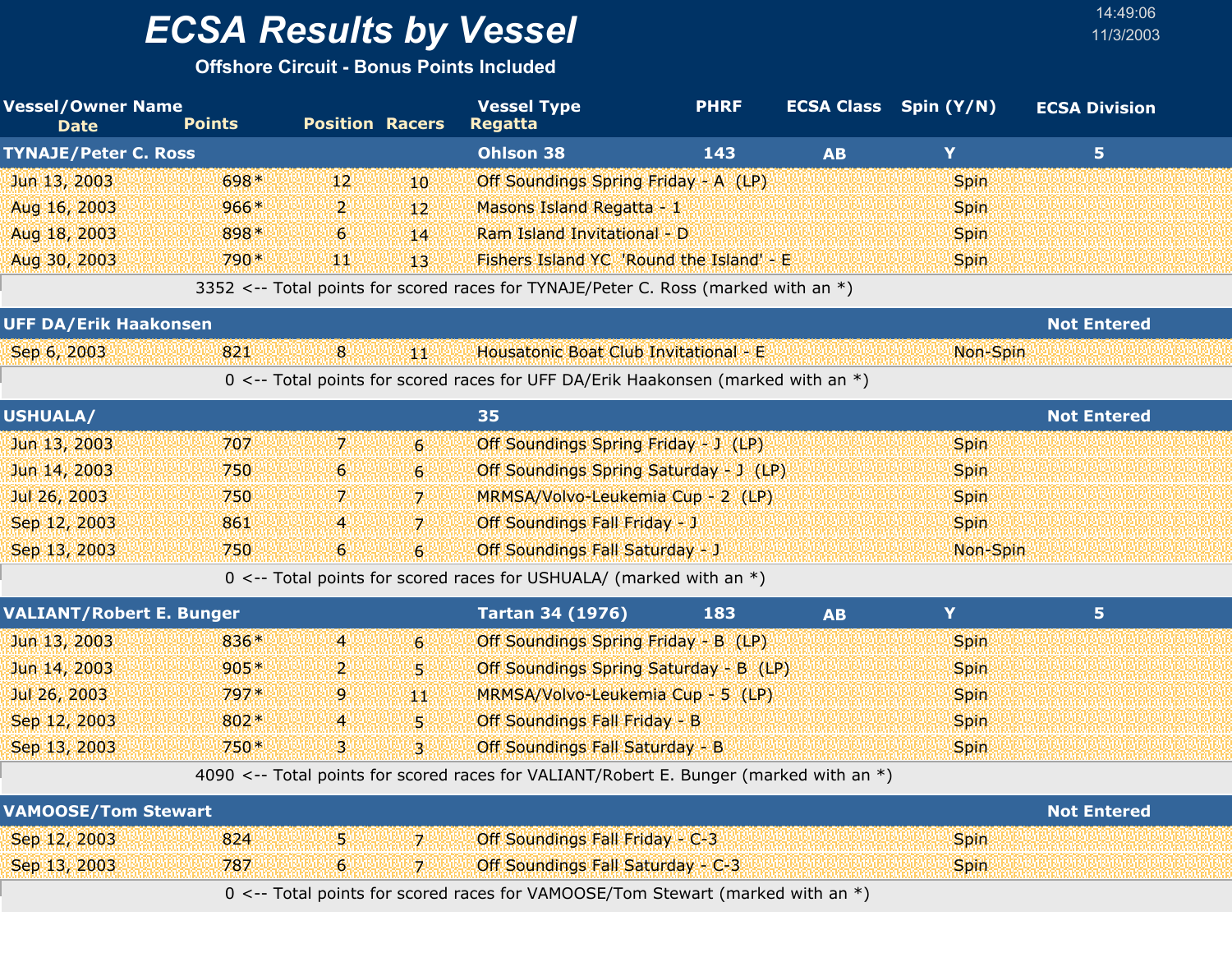**Offshore Circuit - Bonus Points Included**

| <b>Vessel/Owner Name</b><br><b>Date</b> | <b>Points</b> | <b>Position Racers</b> |                 | <b>Vessel Type</b><br><b>Regatta</b>                                                      | <b>PHRF</b> |             | <b>ECSA Class</b> Spin (Y/N) | <b>ECSA Division</b> |
|-----------------------------------------|---------------|------------------------|-----------------|-------------------------------------------------------------------------------------------|-------------|-------------|------------------------------|----------------------|
| <b>VENTURE/ GIRARD</b>                  |               |                        |                 |                                                                                           |             |             |                              | <b>Not Entered</b>   |
| Jun 13, 2003                            | 828           | 71                     | 10              | Off Soundings Spring Friday - NS-1 (LP)                                                   |             |             | Non-Spin                     |                      |
| Jun 14, 2003                            | 836*          | $6^{\circ}$            | $\overline{9}$  | Off Soundings Spring Saturday - NS-1 (LP)                                                 |             |             | Non-Spin                     |                      |
|                                         |               |                        |                 | 836 <-- Total points for scored races for VENTURE/ GIRARD (marked with an *)              |             |             |                              |                      |
| VIB/James F. Barrett_ Jr.               |               |                        |                 | <b>Tartan 41</b>                                                                          | 116         | $\mathbf C$ | N                            | $\overline{z}$       |
| Jun 13, 2003                            | $905*$        | $\overline{4}$         | 10              | Off Soundings Spring Friday - NS-1 (LP)                                                   |             |             | Non-Spin                     |                      |
| Jun 14, 2003                            | 894*          | $\overline{4}$         | 9               | Off Soundings Spring Saturday - NS-1 (LP)                                                 |             |             | Non-Spin                     |                      |
| Aug 18, 2003                            | 879*          | $\overline{4}$         | 8               | Ram Island Invitational - C                                                               |             |             | <b>Spin</b>                  |                      |
| Aug 30, 2003                            | 807           | 14                     | 18              | Fishers Island YC 'Round the Island' - C                                                  |             |             | Non-Spin                     |                      |
| Sep 12, 2003                            | $844*$        | 7.                     | 郷               | Off Soundings Fall Friday - NS-1                                                          |             |             | Non-Spin                     |                      |
| Sep 13, 2003                            | $912*$        | 3.                     | 8               | <b>Off Soundings Fall Saturday - NS-1</b>                                                 |             |             | Non-Spin                     |                      |
|                                         |               |                        |                 | 4434 <-- Total points for scored races for VIB/James F. Barrett_ Jr. (marked with an $*)$ |             |             |                              |                      |
| <b>VOLITION/ KROGMAN</b>                |               |                        |                 |                                                                                           |             |             |                              | <b>Not Entered</b>   |
| Jun 13, 2003                            | 879           | W.                     | 10 <sup>°</sup> | Off Soundings Spring Friday - NS-1 (LP)                                                   |             |             | Non-Spin                     |                      |
| Jun 14, 2003                            | 865           | 5.                     | 9               | Off Soundings Spring Saturday - NS-1 (LP)                                                 |             |             | Non-Spin                     |                      |
| Sep 12, 2003                            | 868           | 6                      | 44              | Off Soundings Fall Friday - NS-1                                                          |             |             | Non-Spin                     |                      |
| Sep 13, 2003                            | 944           | 2.                     | 8               | Off Soundings Fall Saturday - NS-1                                                        |             |             | Non-Spin                     |                      |
|                                         |               |                        |                 | 0 <-- Total points for scored races for VOLITION/ KROGMAN (marked with an *)              |             |             |                              |                      |
| <b>VOLUNTEER/Jonathan Lathrop</b>       |               |                        |                 |                                                                                           |             |             |                              | <b>Not Entered</b>   |
| Jun 13, 2003                            | $960*$        | 3.                     | 16              | Off Soundings Spring Friday - C-1 (LP)                                                    |             |             | <b>Spin</b>                  |                      |
| Jun 14, 2003                            | 796           | 14                     | 17              | Off Soundings Spring Saturday - C-1 (LP)                                                  |             |             | <b>Spin</b>                  |                      |
|                                         |               |                        |                 | 960 <-- Total points for scored races for VOLUNTEER/Jonathan Lathrop (marked with an *)   |             |             |                              |                      |
| <b>WAHOO/ Fretz</b>                     |               |                        |                 |                                                                                           |             |             |                              | <b>Not Entered</b>   |
| Jul 13, 2003                            | 922           | 44                     | 3.              | North Cove Outer Light Classic - 4 - Spinnaker 2 (LP)                                     |             |             | <b>Spin</b>                  |                      |
| Jul 26, 2003                            | 853           | В.                     | 5               | MRMSA/Volvo-Leukemia Cup - 1 (LP)                                                         |             |             | <b>Spin</b>                  |                      |
|                                         |               |                        |                 | 0 <-- Total points for scored races for WAHOO/ Fretz (marked with an $*$ )                |             |             |                              |                      |
| <b>WAHOO/Philip Dickey</b>              |               |                        |                 | 41                                                                                        | <b>18</b>   | <b>HP</b>   | Y                            | 3                    |
| Jun 13, 2003                            | 798*          | 13                     | 16              | Off Soundings Spring Friday - C-1 (LP)                                                    |             |             | <b>Spin</b>                  |                      |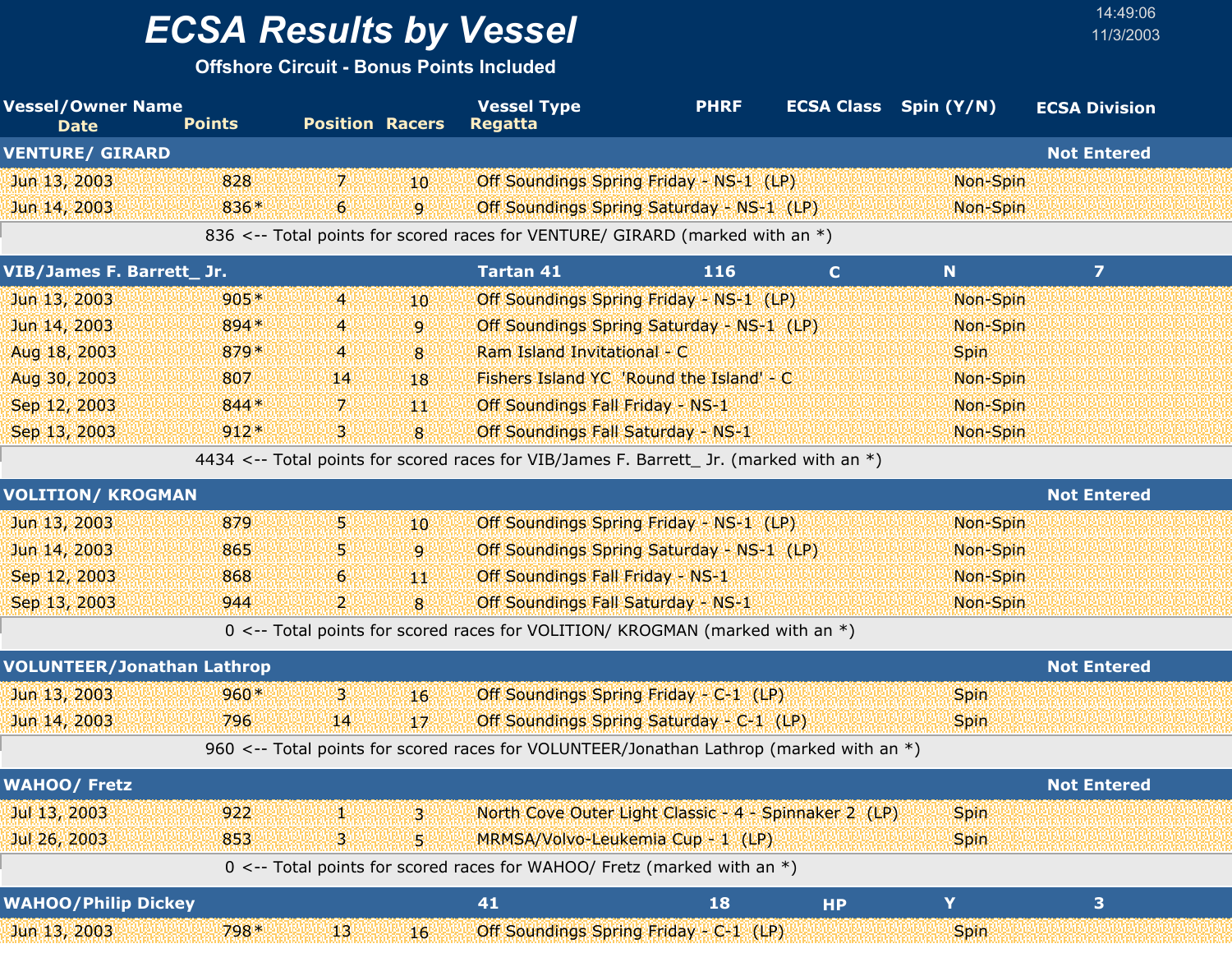## *ECSA Results by Vessel* 11/3/2003

| <b>Vessel/Owner Name</b><br><b>Date</b> | <b>Points</b> | <b>Position Racers</b> |                  | <b>Vessel Type</b><br><b>Regatta</b>                                                    | <b>PHRF</b> | <b>ECSA Class</b> | Spin (Y/N)  | <b>ECSA Division</b> |
|-----------------------------------------|---------------|------------------------|------------------|-----------------------------------------------------------------------------------------|-------------|-------------------|-------------|----------------------|
| Jun 14, 2003                            | $902*$        | 7.                     | 17               | Off Soundings Spring Saturday - C-1 (LP)                                                |             |                   | <b>Spin</b> |                      |
| Sep 12, 2003                            | 861*          | 8                      | 14               | Off Soundings Fall Friday - C-1                                                         |             |                   | <b>Spin</b> |                      |
| Sep 13, 2003                            | 849*          | 8                      | 13 <sup>°</sup>  | Off Soundings Fall Saturday - C-1                                                       |             |                   | <b>Spin</b> |                      |
|                                         |               |                        |                  | 3410 <-- Total points for scored races for WAHOO/Philip Dickey (marked with an *)       |             |                   |             |                      |
| <b>WASSAIC///</b>                       |               |                        |                  |                                                                                         |             |                   |             | <b>Not Entered</b>   |
| Jul 19, 2003                            | 824           | 5.                     | 7.               | Branford Annual Invitational - 2 (LP)                                                   |             |                   | Non-Spin    |                      |
| Jul 20, 2003                            | 802*          | 4                      | 5.               | PINE ORCHARD ANNUAL INVITATIONAL - D (LP)                                               |             |                   | Non-Spin    |                      |
|                                         |               |                        |                  | 802 <-- Total points for scored races for WASSAIC/ // (marked with an *)                |             |                   |             |                      |
| <b>WATER WOLF/Edward M. Lobo</b>        |               |                        |                  | <b>Pearson Flyer</b>                                                                    |             |                   |             | <b>Not Entered</b>   |
| Sep 27, 2003                            | 718           | $\mathbf{9}$           | 8                | Milford Last Chance Regatta - B                                                         |             |                   | <b>Spin</b> |                      |
|                                         |               |                        |                  | 0 <-- Total points for scored races for WATER WOLF/Edward M. Lobo (marked with an *)    |             |                   |             |                      |
| <b>WATERCOLORS/Bill Drinkuth</b>        |               |                        |                  | <b>Morgan 28</b>                                                                        | 207         | <b>AB</b>         | Y           | 5 <sub>1</sub>       |
| Jun 13, 2003                            | $922*$        | $\mathbf{2}$           | $6 \overline{6}$ | Off Soundings Spring Friday - B (LP)                                                    |             |                   | <b>Spin</b> |                      |
| Jun 14, 2003                            | $957*$        | 92                     | 5.               | Off Soundings Spring Saturday - B (LP)                                                  |             |                   | <b>Spin</b> |                      |
| Jul 19, 2003                            | $922*$        | З.                     | 9                | Thames YC Governors Trophy - II (LP)                                                    |             |                   | <b>Spin</b> |                      |
| Aug 16, 2003                            | $944*$        | З.                     | 12 <sup>2</sup>  | Masons Island Regatta - 1                                                               |             |                   | Spin        |                      |
| Aug 18, 2003                            | $916*$        | 5.                     | 14               | Ram Island Invitational - D                                                             |             |                   | <b>Spin</b> |                      |
| Aug 30, 2003                            | 869           | 7.                     | 13 <sup>°</sup>  | Fishers Island YC 'Round the Island' - E                                                |             |                   | <b>Spin</b> |                      |
| Sep 12, 2003                            | $957*$        | 18                     | 5.               | Off Soundings Fall Friday - B                                                           |             |                   | <b>Spin</b> |                      |
| Sep 13, 2003                            | 836           | $\mathbf{2}$           | $\mathbf{3}$     | Off Soundings Fall Saturday - B                                                         |             |                   | <b>Spin</b> |                      |
|                                         |               |                        |                  | 5618 <-- Total points for scored races for WATERCOLORS/Bill Drinkuth (marked with an *) |             |                   |             |                      |
| <b>WATERLILLY/ BAKER</b>                |               |                        |                  |                                                                                         |             |                   |             | <b>Not Entered</b>   |
| Jul 11, 2003                            | 931           | З                      | 5.               | CCNE/Thames Great N. L. Ocean Race - A (LP)                                             |             |                   | <b>Spin</b> |                      |
|                                         |               |                        |                  | 0 <-- Total points for scored races for WATERLILLY/ BAKER (marked with an *)            |             |                   |             |                      |
| <b>WAVE FUNCTION/Bruce Dinsmore</b>     |               |                        |                  |                                                                                         |             |                   |             | <b>Not Entered</b>   |
| Jun 13, 2003                            | $905*$        | $\overline{4}$         | 40.              | Off Soundings Spring Friday - NS-3 (LP)                                                 |             |                   | Non-Spin    |                      |
| Jun 14, 2003                            | 983           | 48                     | 10               | Off Soundings Spring Saturday - NS-3 (LP)                                               |             |                   | Non-Spin    |                      |
| Sep 12, 2003                            | 909           | Ş.                     | 13               | <b>Off Soundings Fall Friday - NS-3</b>                                                 |             |                   | Non-Spin    |                      |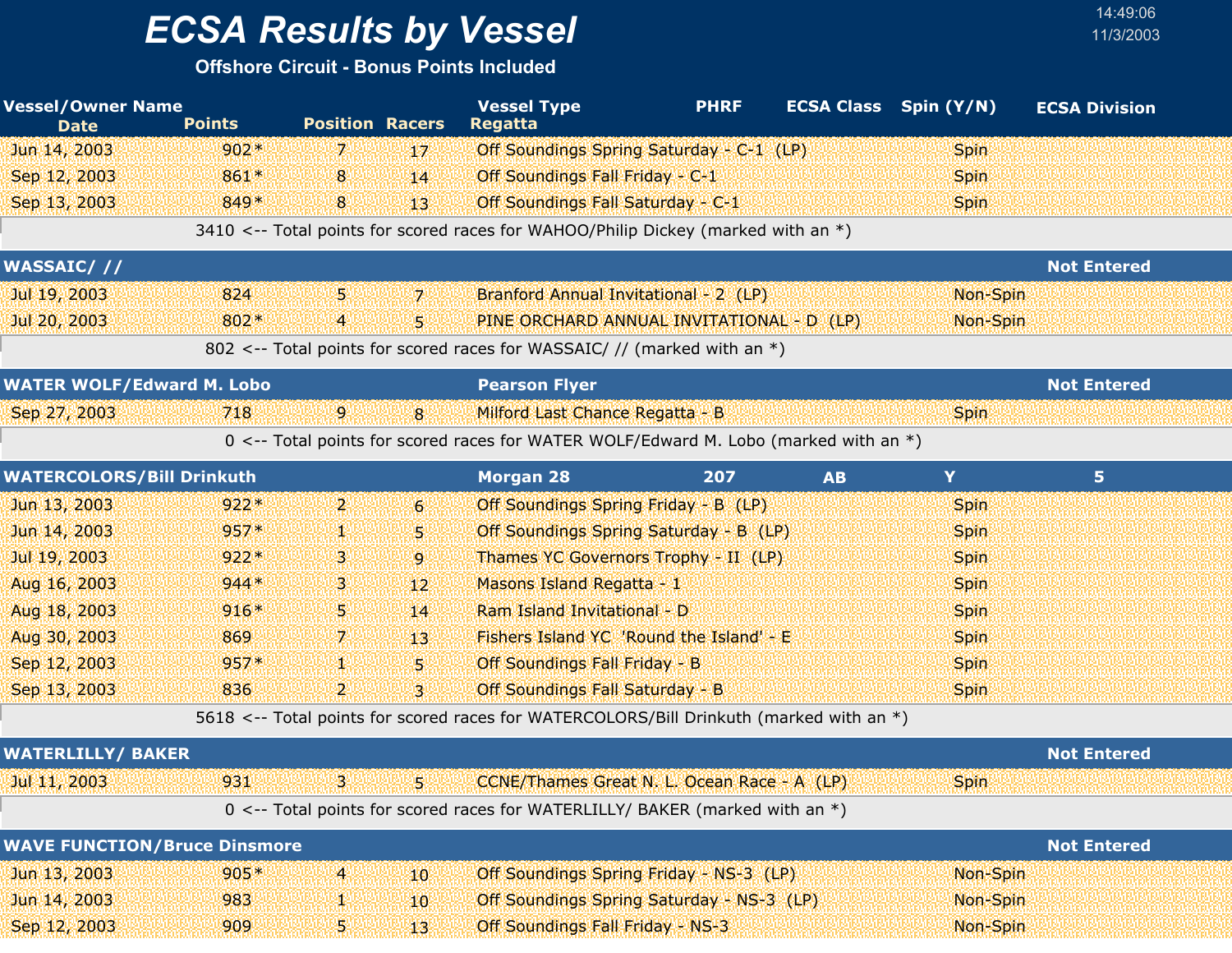**Offshore Circuit - Bonus Points Included**

| <b>Vessel/Owner Name</b><br><b>Date</b>       | <b>Points</b> | <b>Position Racers</b> |                | <b>Vessel Type</b><br><b>Regatta</b>                                                              | <b>PHRF</b> |             | <b>ECSA Class</b> Spin (Y/N) | <b>ECSA Division</b> |
|-----------------------------------------------|---------------|------------------------|----------------|---------------------------------------------------------------------------------------------------|-------------|-------------|------------------------------|----------------------|
|                                               |               |                        |                | 905 <-- Total points for scored races for WAVE FUNCTION/Bruce Dinsmore (marked with an *)         |             |             |                              |                      |
| <b>WAVEWALKER/David Walker</b>                |               |                        |                | $J-30$                                                                                            | 138         | <b>HP</b>   | Y                            | 4                    |
| Jun 13, 2003                                  | $957*$        | 2.                     | 10             | Off Soundings Spring Friday - C-4 (LP)                                                            |             |             | Spin                         |                      |
| Jun 14, 2003                                  | $922*$        | В.                     | 9              | Off Soundings Spring Saturday - C-4 (LP)                                                          |             |             | <b>Spin</b>                  |                      |
| Sep 12, 2003                                  | $912*$        | 3.                     | 8              | Off Soundings Fall Friday - C-4                                                                   |             |             | <b>Spin</b>                  |                      |
| Sep 13, 2003                                  | 853*          | В.                     | 51             | Off Soundings Fall Saturday - C-4                                                                 |             |             | <b>Spin</b>                  |                      |
|                                               |               |                        |                | 3644 <-- Total points for scored races for WAVEWALKER/David Walker (marked with an *)             |             |             |                              |                      |
| <b>WHAT'S NEXT/Ken Grey</b>                   |               |                        |                | <b>CS 30</b>                                                                                      | 156         | $\mathbf C$ | N                            | $\overline{ }$       |
| Jul 19, 2003                                  | $935*$        | 2.                     | $\overline{7}$ | Branford Annual Invitational - 1 (LP)                                                             |             |             | Non-Spin                     |                      |
| Jul 20, 2003                                  | 957*          | 92                     | 5.             | PINE ORCHARD ANNUAL INVITATIONAL - D (LP)                                                         |             |             | Non-Spin                     |                      |
| Aug 3, 2003                                   | 879*          | 4                      | 8              | New Haven YC Mayor's Cup - E (LP)                                                                 |             |             | Non-Spin                     |                      |
|                                               |               |                        |                | 2771 <-- Total points for scored races for WHAT'S NEXT/Ken Grey (marked with an *)                |             |             |                              |                      |
| <b>WHISPER/Nicholas J. Amendola</b>           |               |                        |                |                                                                                                   |             |             |                              | <b>Not Entered</b>   |
| Sep 27, 2003                                  | 879           | $\overline{4}$         | 8              | Milford Last Chance Regatta - A                                                                   |             |             | <b>Spin</b>                  |                      |
|                                               |               |                        |                | 0 <-- Total points for scored races for WHISPER/Nicholas J. Amendola (marked with an $*$ )        |             |             |                              |                      |
| <b>WHO'S YO DADDY?/Peter A. Manickas, III</b> |               |                        |                |                                                                                                   |             |             |                              | <b>Not Entered</b>   |
| Sep 12, 2003                                  | 768           | 13                     | 14             | Off Soundings Fall Friday - C-1                                                                   |             |             | <b>Spin</b>                  |                      |
| Sep 13, 2003                                  | 810           | 10                     | 13             | Off Soundings Fall Saturday - C-1                                                                 |             |             | <b>Spin</b>                  |                      |
|                                               |               |                        |                | 0 <-- Total points for scored races for WHO'S YO DADDY?/Peter A. Manickas, III (marked with an *) |             |             |                              |                      |
| <b>WILD BLUE YONDER/</b>                      |               |                        |                | 34                                                                                                |             |             |                              | <b>Not Entered</b>   |
| Jun 7, 2003                                   | 750           | $\overline{4}$         | $\overline{4}$ | Duck Island Spring Regatta - 3 (LP)                                                               |             |             | Non-Spin                     |                      |
| Oct 18, 2003                                  | 931           | 6 <sup>1</sup>         | 10             | Duck Island Thundermug Regatta - 5                                                                |             |             | Non-Spin                     |                      |
|                                               |               |                        |                | 0 <-- Total points for scored races for WILD BLUE YONDER/ (marked with an *)                      |             |             |                              |                      |
| <b>WINDS FREE/George T. Carlson</b>           |               |                        |                |                                                                                                   |             |             |                              | <b>Not Entered</b>   |
| Jun 29, 2003                                  | 912           | З.                     | 8              | Shennecossett/Baldwin Pine Island Race - Cruising Canvas                                          |             |             | Non-Spin                     |                      |
| Jul 12, 2003                                  | 621           | В.                     | $\vert$        | Watch Hill-Horton/Block Island Sound - Cruising Canvas                                            |             |             | Non-Spin                     |                      |
|                                               |               |                        |                | 0 <-- Total points for scored races for WINDS FREE/George T. Carlson (marked with an *)           |             |             |                              |                      |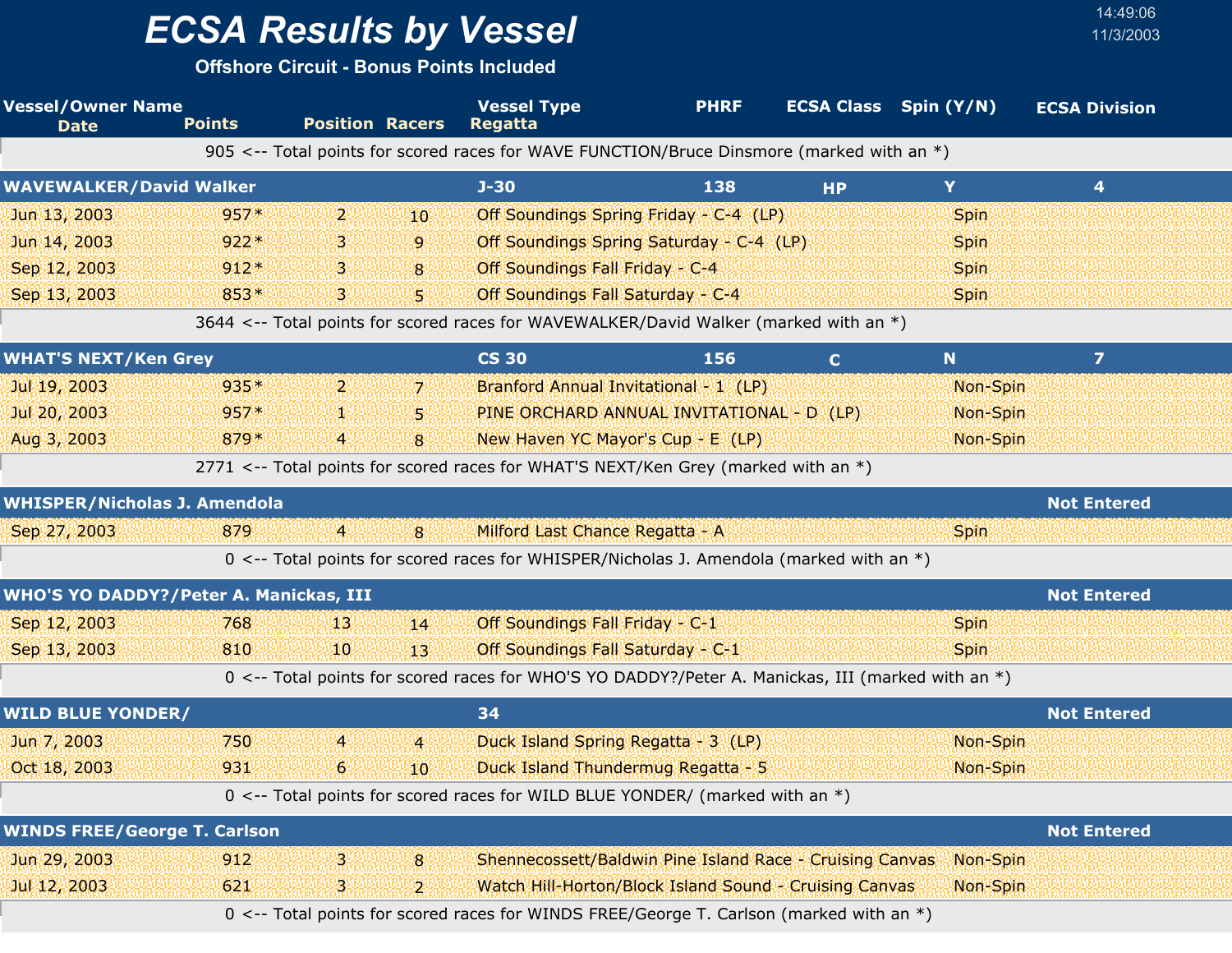**Offshore Circuit - Bonus Points Included**

| <b>Vessel/Owner Name</b><br><b>Date</b> | <b>Points</b> | <b>Position Racers</b> |                | <b>Vessel Type</b><br><b>Regatta</b>                                                     | <b>PHRF</b> |              | <b>ECSA Class</b> Spin (Y/N) | <b>ECSA Division</b>    |  |
|-----------------------------------------|---------------|------------------------|----------------|------------------------------------------------------------------------------------------|-------------|--------------|------------------------------|-------------------------|--|
| <b>WINDSHEAR/David C. Gilmore</b>       |               |                        |                | <b>Olson 911</b>                                                                         | 135         | <b>HP</b>    | Y                            | $\overline{\mathbf{4}}$ |  |
| Jun 7, 2003                             | 898*          | $\mathbf{B}$           | 17.            | Duck Island Spring Regatta - 2 (LP)                                                      |             |              | Spin                         |                         |  |
| Jun 13, 2003                            | $853*$        | $\epsilon$             | 10             | Off Soundings Spring Friday - C-4 (LP)                                                   |             |              | <b>Spin</b>                  |                         |  |
| Jun 14, 2003                            | 807*          | 7.                     | $\overline{9}$ | Off Soundings Spring Saturday - C-4 (LP)                                                 |             |              | <b>Spin</b>                  |                         |  |
| Jul 19, 2003                            | $905*$        | 4                      | 10             | Branford Annual Invitational - 3 (LP)                                                    |             |              | Spin                         |                         |  |
| Jul 20, 2003                            | $750*$        | 7                      | $\overline{7}$ | PINE ORCHARD ANNUAL INVITATIONAL - B (LP)                                                |             |              | Spin                         |                         |  |
| Oct 18, 2003                            | 966*          | 3.                     | 9              | Duck Island Thundermug Regatta - 2                                                       |             |              | <b>Spin</b>                  |                         |  |
|                                         |               |                        |                | 5179 <-- Total points for scored races for WINDSHEAR/David C. Gilmore (marked with an *) |             |              |                              |                         |  |
| <b>WINDSONG II/Louis Roberts</b>        |               |                        |                | 352                                                                                      |             |              | N                            | 8                       |  |
| May 24, 2003                            | $578*$        | 51                     | 31             | Windjammer's Pierce Invitational - C (LP)                                                |             |              |                              |                         |  |
|                                         |               |                        |                | 578 <-- Total points for scored races for WINDSONG II/Louis Roberts (marked with an *)   |             |              |                              |                         |  |
| <b>WINGS/Jack Rodgers</b>               |               |                        |                | <b>Soverel 30</b>                                                                        | 128         | <b>HP</b>    | Y                            | 3                       |  |
| Jul 26, 2003                            | 807*          | 7 <sup>1</sup>         | $\overline{9}$ | MRMSA/Volvo-Leukemia Cup - 4 (LP)                                                        |             |              | <b>Spin</b>                  |                         |  |
| Aug 18, 2003                            | 815*          | 6 <sup>1</sup>         | 8              | Ram Island Invitational - F                                                              |             |              | Non-Spin                     |                         |  |
| Sep 7, 2003                             | 836*          | $6\overline{6}$        | 9              | Thames YC Commodore's Trophy Race - C-2                                                  |             |              | <b>Spin</b>                  |                         |  |
|                                         |               |                        |                | 2458 <-- Total points for scored races for WINGS/Jack Rodgers (marked with an *)         |             |              |                              |                         |  |
| <b>WITCHCRAFT/John Crissey</b>          |               |                        |                | <b>Ranger 29</b>                                                                         | 186         | $\mathbf{C}$ | N                            | 8                       |  |
| May 24, 2003                            | $922*$        | V.                     | 3              | Windjammer's Pierce Invitational - C (LP)                                                |             |              |                              |                         |  |
| Jul 20, 2003                            | 935*          | $\mathbf{2}$           | 7              | PINE ORCHARD ANNUAL INVITATIONAL - E (LP)                                                |             |              | Non-Spin                     |                         |  |
| Aug 2, 2003                             | $922*$        | $\mathbf{Z}$           | $\overline{6}$ | Milford Annual Invitational - D (LP)                                                     |             |              | Non-Spin                     |                         |  |
| Aug 3, 2003                             | $976*$        | V.                     | 8              | New Haven YC Mayor's Cup - E (LP)                                                        |             |              | Non-Spin                     |                         |  |
| Sep 6, 2003                             | 868           | 6 <sup>1</sup>         | 44             | Housatonic Boat Club Invitational - E                                                    |             |              | Non-Spin                     |                         |  |
| Sep 27, 2003                            | $957*$        | 50                     | S.             | Milford Last Chance Regatta - D                                                          |             |              | Non-Spin                     |                         |  |
|                                         |               |                        |                | 4712 <-- Total points for scored races for WITCHCRAFT/John Crissey (marked with an *)    |             |              |                              |                         |  |
| <b>MAINEBYNE /Bachdell Macdon</b>       |               |                        |                | <b>PASSAGE</b>                                                                           | $-1$        |              | $\mathbf{v}$                 | <b>ALC</b>              |  |

| <b>WOLVERINE/David L. Nauber</b> |        |          |     | <b>Frers 33</b>                 | 110                                      |             |  |
|----------------------------------|--------|----------|-----|---------------------------------|------------------------------------------|-------------|--|
| Jun 13, 2003                     | $836*$ | 10.      | 488 |                                 | Off Soundings Spring Friday - C-2 (LP)   | Spin.       |  |
| Jun 14, 2003                     | $861*$ |          | 14  |                                 | Off Soundings Spring Saturday - C-2 (LP) | <b>Spin</b> |  |
| Sep 12, 2003                     | $917*$ | $\sigma$ |     | Off Soundings Fall Friday - C-2 |                                          | Spin.       |  |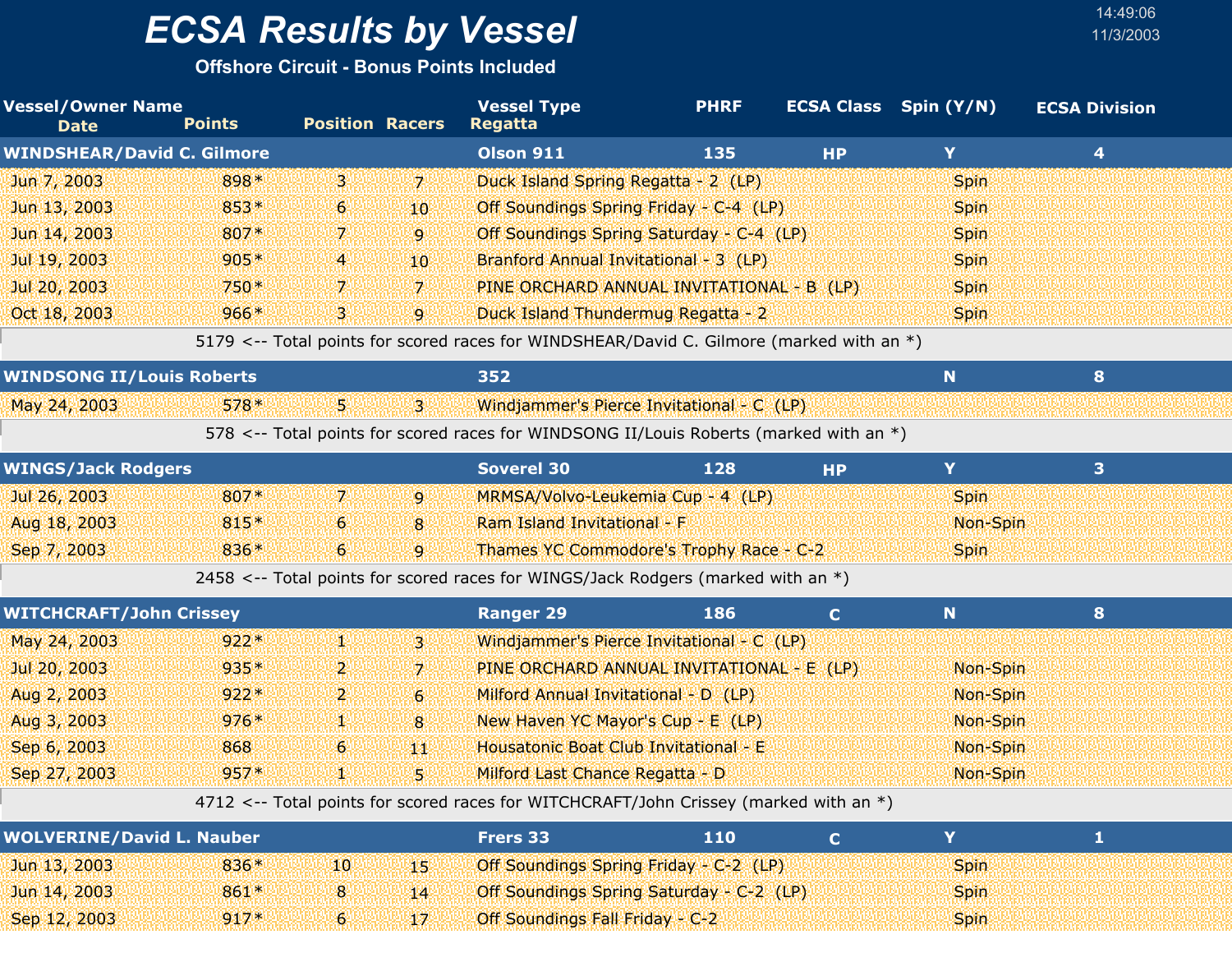## *ECSA Results by Vessel* 11/3/2003

#### **Offshore Circuit - Bonus Points Included**

| <b>Vessel/Owner Name</b><br><b>Date</b> | <b>Points</b> | <b>Position Racers</b> |                 | <b>Vessel Type</b><br><b>Regatta</b>                                                     | <b>PHRF</b> |           | <b>ECSA Class</b> Spin (Y/N) | <b>ECSA Division</b> |  |
|-----------------------------------------|---------------|------------------------|-----------------|------------------------------------------------------------------------------------------|-------------|-----------|------------------------------|----------------------|--|
| Sep 13, 2003                            | 849*          | 8 <sup>8</sup>         | 43.             | Off Soundings Fall Saturday - C-2                                                        |             |           | <b>Spin</b>                  |                      |  |
| Oct 18, 2003                            | $994*$        | V.                     | $\overline{9}$  | Duck Island Thundermug Regatta - 2                                                       |             |           | <b>Spin</b>                  |                      |  |
|                                         |               |                        |                 | 4457 <-- Total points for scored races for WOLVERINE/David L. Nauber (marked with an *)  |             |           |                              |                      |  |
| <b>WOODY/Lawrence H. Hennessy</b>       |               |                        |                 | $J-105$                                                                                  | 81          | <b>HP</b> | Y                            | 3                    |  |
| Jun 7, 2003                             | 793*          | 51                     | 6 <sup>1</sup>  | Duck Island Spring Regatta - 1 (LP)                                                      |             |           | <b>Spin</b>                  |                      |  |
| Jun 13, 2003                            | 991*          | ¥.                     | 49.             | Off Soundings Spring Friday - C-2 (LP)                                                   |             |           | <b>Spin</b>                  |                      |  |
| Jun 14, 2003                            | 805*          | щI                     | 14              | Off Soundings Spring Saturday - C-2 (LP)                                                 |             |           | <b>Spin</b>                  |                      |  |
| Oct 18, 2003                            | $922*$        | $\mathbf{8}$           | 12 <sup>°</sup> | Duck Island Thundermug Regatta - 1                                                       |             |           | <b>Spin</b>                  |                      |  |
|                                         |               |                        |                 | 3511 <-- Total points for scored races for WOODY/Lawrence H. Hennessy (marked with an *) |             |           |                              |                      |  |
| XAPISMA/Robert I. Welsh_ Jr.            |               |                        |                 | <b>Pearson 424 ketch</b>                                                                 | 184         | <b>AB</b> | Y                            | 5                    |  |
| Jun 13, 2003                            | 750*          | 10                     | 10 <sup>1</sup> | Off Soundings Spring Friday - A (LP)                                                     |             |           | <b>Spin</b>                  |                      |  |
| Jun 14, 2003                            | 750*          | 10                     | $10^{\circ}$    | Off Soundings Spring Saturday - A (LP)                                                   |             |           | <b>Spin</b>                  |                      |  |
| Aug 30, 2003                            | $750*$        | 13 <sup>1</sup>        | -13             | Fishers Island YC 'Round the Island' - E                                                 |             |           | <b>Spin</b>                  |                      |  |
| Sep 12, 2003                            | 983*          | W.                     | 10 <sup>°</sup> | Off Soundings Fall Friday - A                                                            |             |           | <b>Spin</b>                  |                      |  |
| Sep 13, 2003                            | $976*$        |                        | 8               | Off Soundings Fall Saturday - A                                                          |             |           | <b>Spin</b>                  |                      |  |

4209 <-- Total points for scored races for XAPISMA/Robert I. Welsh\_ Jr. (marked with an \*)

Sep 13, 2003 1 976 Off Soundings Fall Saturday - A \* Spin

| <b>XSNRG/C. Beckman Swanson</b> |        |   |          | <b>Antrim 27</b>                          |  |             |  |
|---------------------------------|--------|---|----------|-------------------------------------------|--|-------------|--|
| May 24, 2003                    | 898*   | в |          | Windjammer's Pierce Invitational - A (LP) |  | <b>Spin</b> |  |
| Jul 19, 2003                    | 898*   | В |          | Branford Annual Invitational - 5 (LP)     |  | <b>Spin</b> |  |
| Jul 20, 2003                    | 879    | 4 | <b>8</b> | PINE ORCHARD ANNUAL INVITATIONAL - A (LP) |  | <b>Spin</b> |  |
| Aug 2, 2003                     | $894*$ | 4 |          | Milford Annual Invitational - A (LP)      |  | <b>Spin</b> |  |